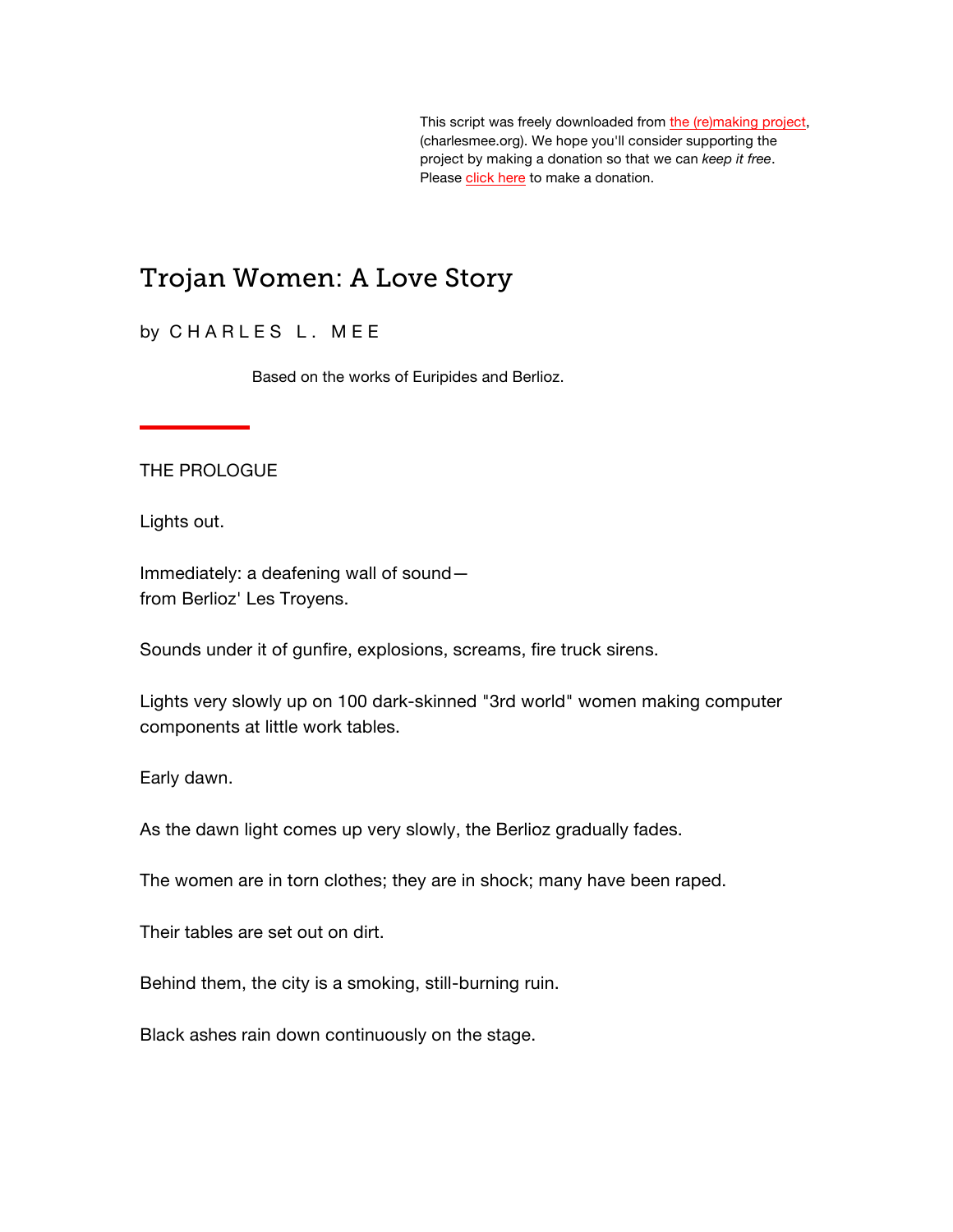As the Berlioz fades from all the speakers, from one speaker the introductory accompaniment for a pop song comes up: and the women—maintaining their expressions and attitudes of being shell-shocked, without affect—sing the Billie Holliday arrangement of "All the Way."

#### SONG:

When somebody loves you it's no good unless he loves you all the way.

Happy to be near you when you need someone to cheer you all the way.

Taller than the tallest tree is that's how it's got to feel Deeper than the deep blue sea is that's how deep it goes if it's real

When somebody needs you you're no good unless he needs you all the way.

Through the good or lean years and for all the in between years come what may.

Who knows where the road will lead us only a fool would say.

But if you'll let me love you it's for sure I'm gonna love you all the way.

But if you'll let me love you it's for sure I'm gonna love you all the way. All the way.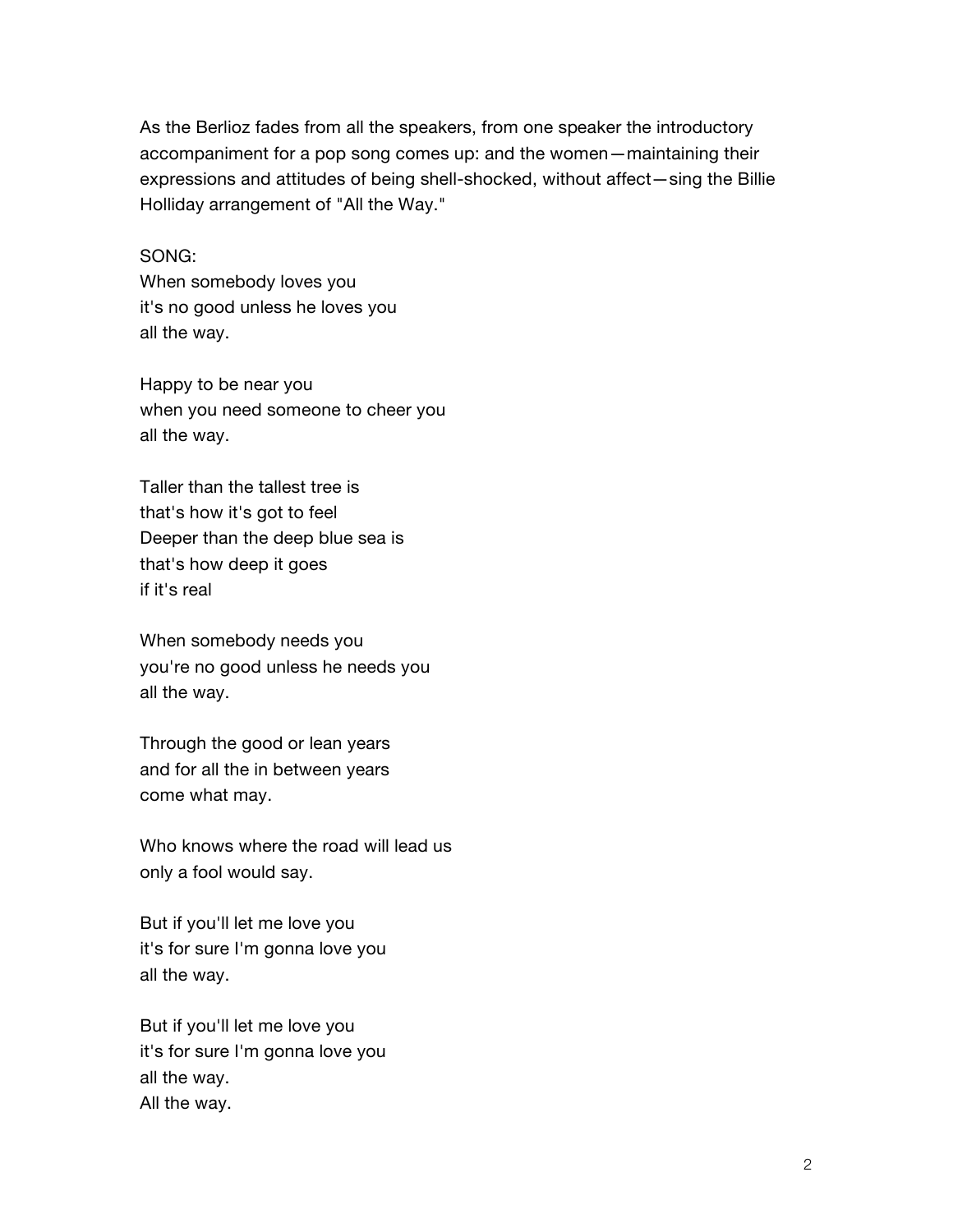Some women are lying against a wall, shivering.

Or crouching in corners.

There is a body motionless under a blanket.

A pile of rags at center suddenly moves.

The women stop singing abruptly in the middle of their song and turn to look at the pile of rags.

Hecuba raises her head from the pile of rags.

We hear the occasional sound of a howling wind, the pop of a gunshot in the distance.

She is a grand woman, a diva. She wears a silk Yves Saint Laurent that has been torn. She has been dragged across the city. She is dazed. From time to time, her speaking is interrupted by uncontrollable shivering.

#### **HECUBA**

Last night: a child picked up out of its bed by its feet taken out to the courtyard swung round by a soldier in an arc its head smashed against a tree all this done while another soldier held back the child's mother all this done right before the mother's eyes

and the mother could not even cry.

They tore out a woman's hair fistfuls at a time and then when they had finished they poked her eyes out with their fingers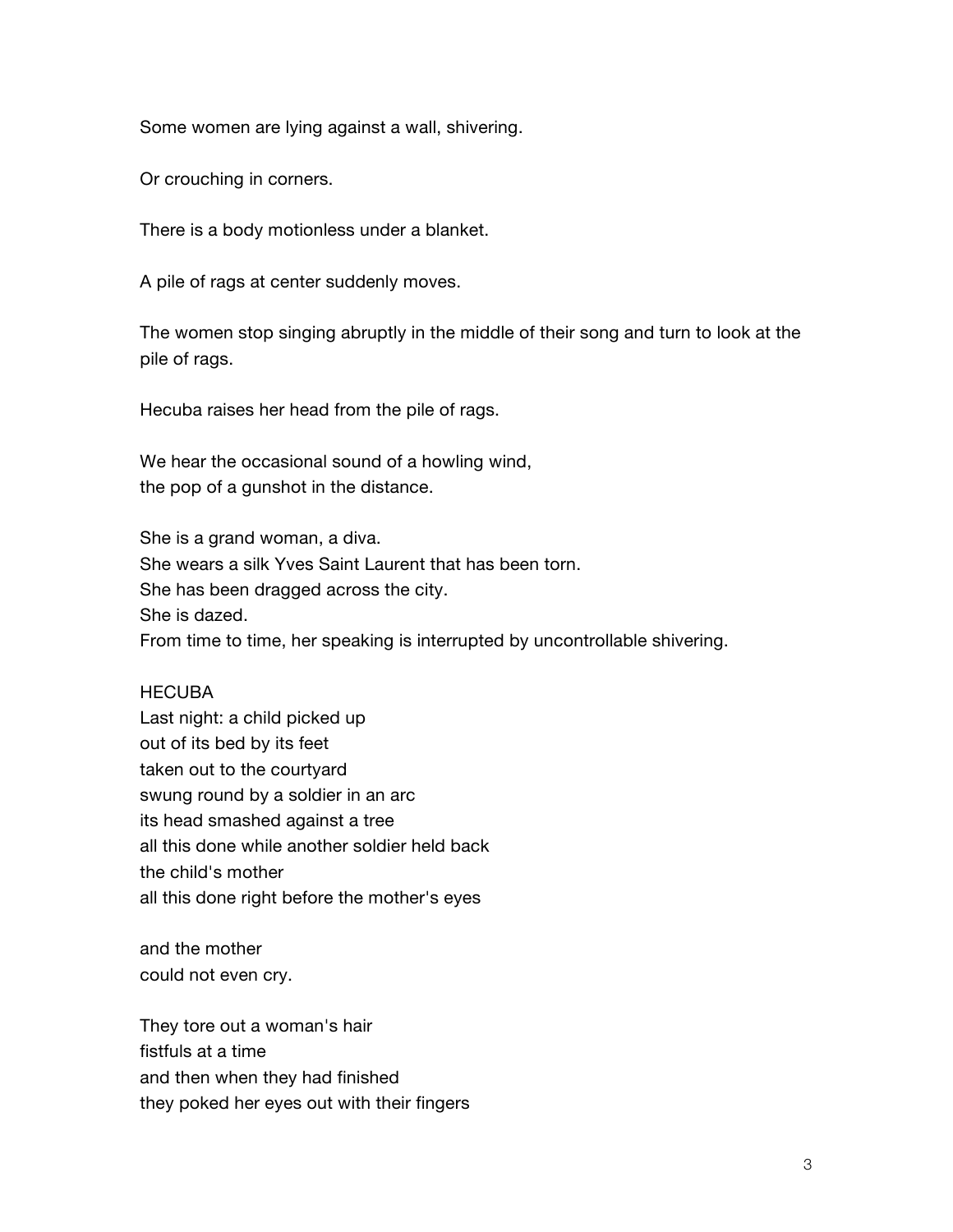Anyone who refused to undress had her eyes gouged out.

People wearing glasses they just hit directly in the face.

I heard a young girl call out Mamma—

the last word she ever spoke.

A child saying to her mother: Look what I have lived to see before my death.

A world destroyed by the hands of those who thought themselves the creators of civilization.

CHORUS MEMBER 1, EISA This is how men are.

**HECUBA** My husband my sons all murdered My home on fire.

The war is ended; and yet it goes on without end. Yesterday, between one streetcar stop and the next six people were killed, twenty wounded; two mortar shells killed five children and wounded twenty; these are the reports we hear; we don't know if that is the extent of it; People are shot and killed every day, day after day, and the casualty lists are never up to date. They take the women off somewhere to rape them.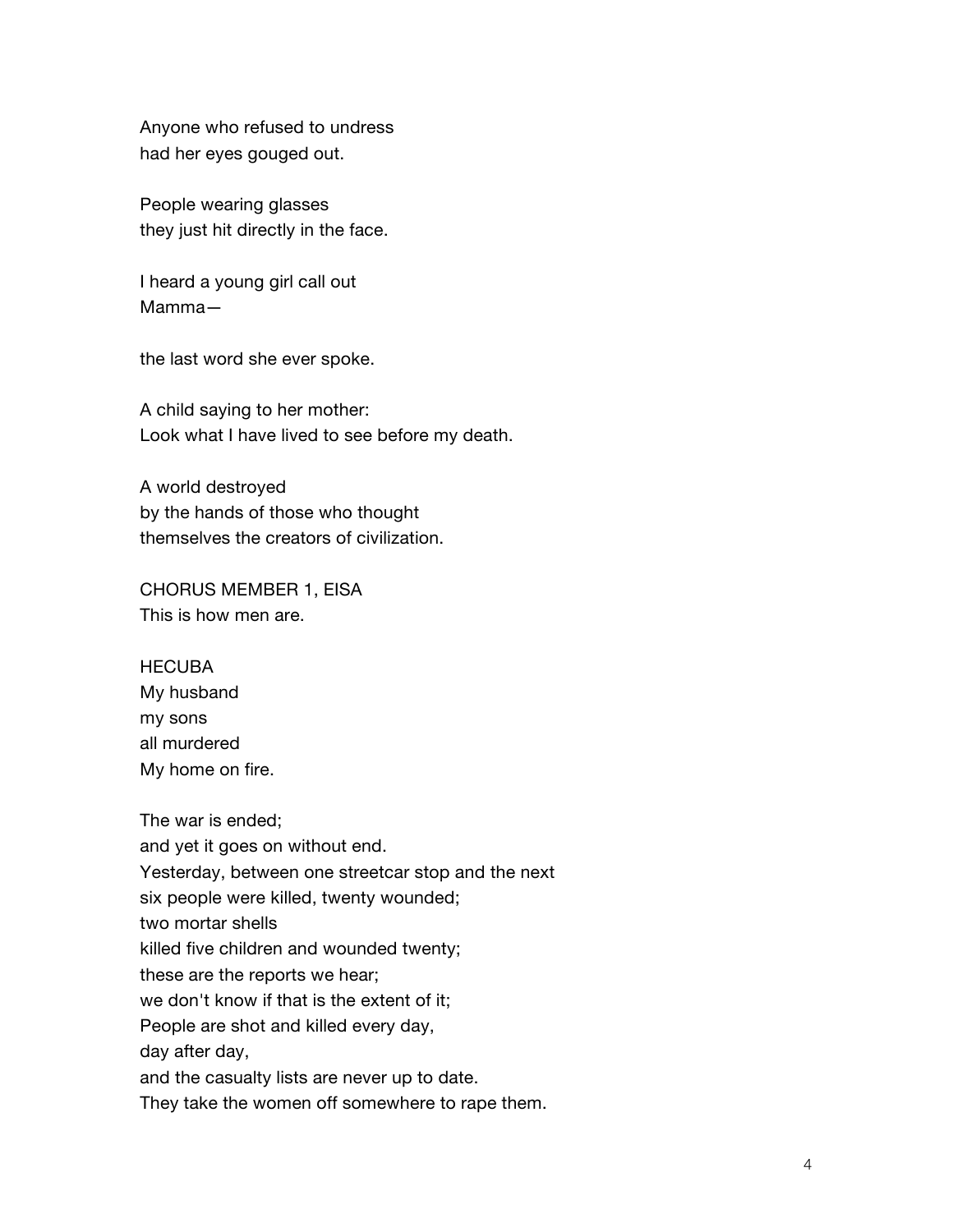When the television works one can see the dead bodies in the streets no one has dared to retrieve; the graves dug out in front of houses; the tanks driving up and down the runways at the airport shooting whatever they please; not even the trees are spared; the turrets of the armored vehicles in the streets revolving furiously spewing rounds of fire.

They've killed all the young boys along with the men.

Why was this done?

This is beyond knowing. I pray that I could pull it all inside my body all the murder all the cruelty the ruin the fire the wounds broken limbs bleeding children my city bring it all deep inside me so that I could understand.

#### CHORUS MEMBER 2, AIMABLE

I had just come into the room and said "Good morning." and suddenly it turned bright red. I felt hot on my cheeks. When I came to, I realized everyone was lying at one side of the room. Nobody was standing. The desks and chairs had blown to one side. At the windows, there was no window glass and the window frames had been blown out too. After a while, I realized that my white shirt was red all over. I thought it was funny because I was not injured. I looked around and then I realized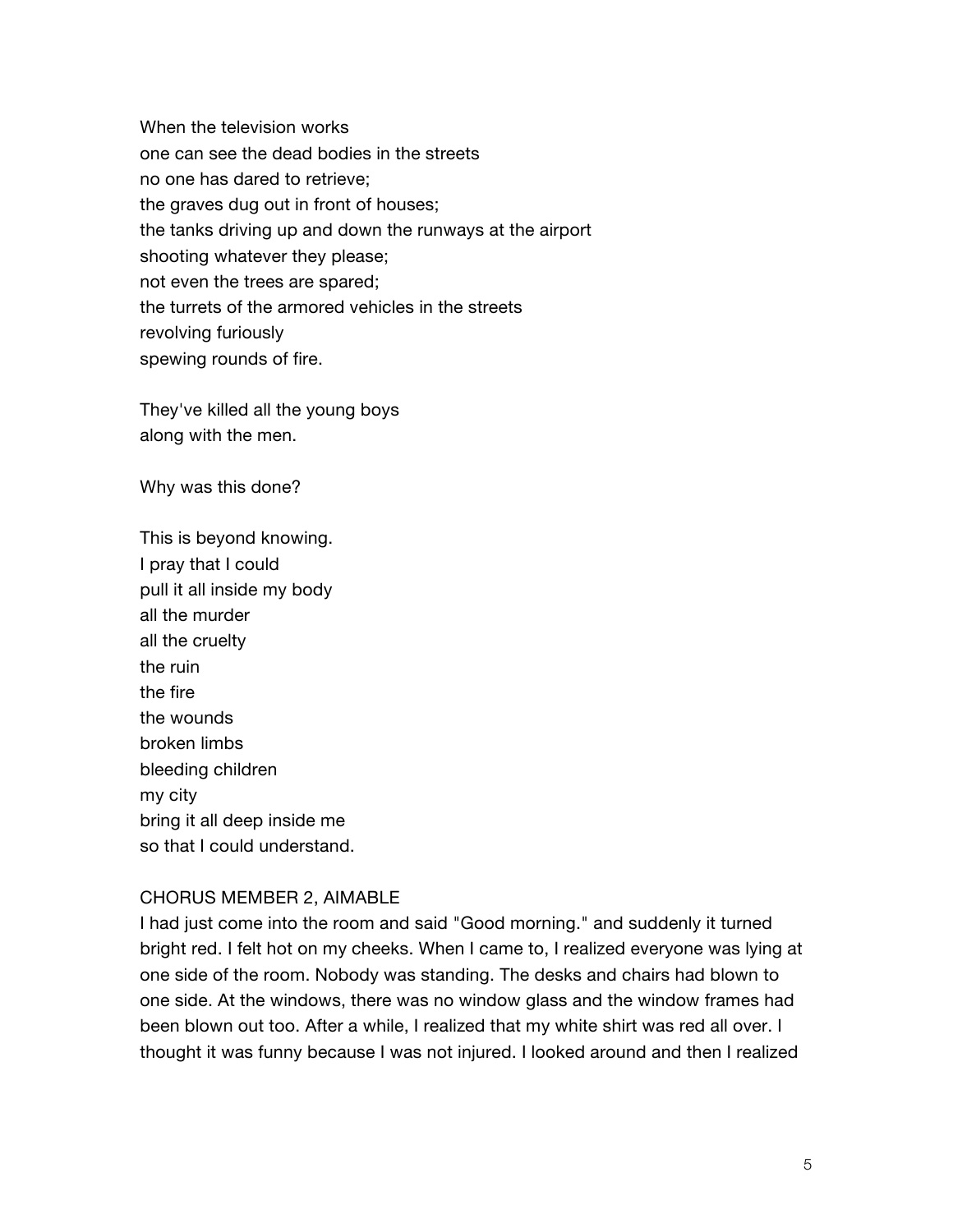that the girl lying near to me was badly injured, with lots of broken glass stuck all over her body. Her blood had splashed and made stains on my shirt. And she had pieces of wood stuck in her.

#### CHORUS MEMBER 3, SEI

When the blast came, my friend and I were blown into another room. When I came to, I found myself in the dark. I was wondering what my family were doing. I found that all the houses around had collapsed for as far as I could see. Then, I looked next door and I saw the father of the neighboring family standing almost naked. His skin was peeling off all over his body and was hanging down from his finger tips. I talked to him, but he was too exhausted to give me a reply. He was looking for his family.

#### **HECUBA**

Why was this done?

[Andromache rushes down front and picks up a microphone, tries to speak. She cannot. Puts down the microphone and retreats upstage.]

#### **EISA**

When I looked down on the town from the top of that hill, I could see that the city was completely lost. The city turned into yellow sand, the color of the yellow desert. The smoke was so thick that it covered the entire town. Then fire broke out here and there. And then the rain fell heavy for several hours—black and sticky rain. When it fell on trees and leaves and people's clothes and hands, it stuck and turned everything black.

## VALERIE

We were on the bus. I had been holding my son in my arms, the young woman in front of me said, "I'll be getting off here. Please take this seat." We were just changing places when there was a strange smell and sound. All of a sudden, it went dark and before I knew it, I was outside. I was holding my son still, and I looked down at him. Fragments of glass had pierced his head. Blood was flowing from his head over his face. But he looked up at me and smiled. His smile has stayed glued in my memory. He didn't understand what had happened. And so he looked at me and smiled at my face which was all bloody. I had plenty of milk which he drank all throughout that day. I think my child sucked the poison right out of my body. And soon after that he died.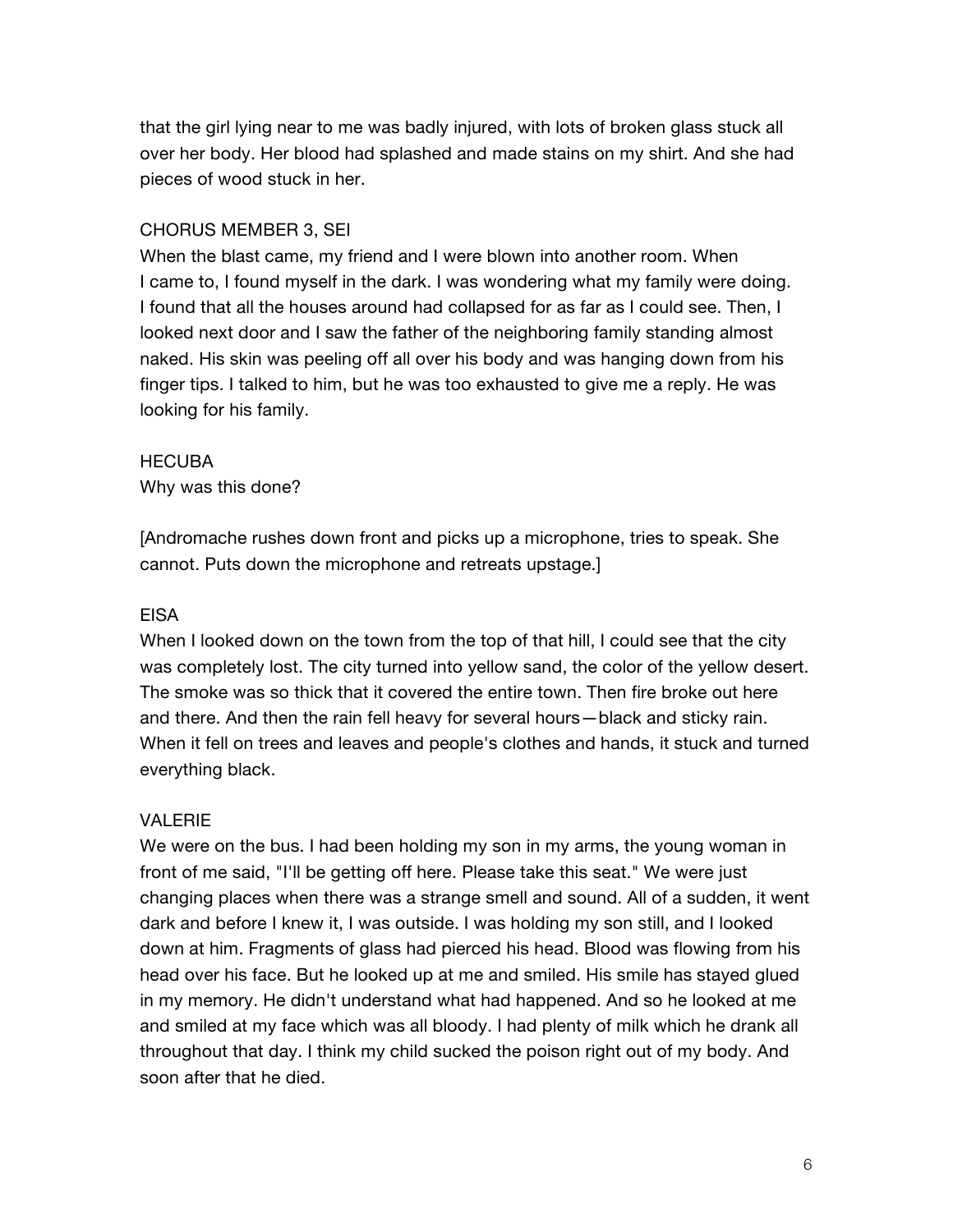**HECUBA** Why was this done?

[Andromache rushes down front again and picks up a microphone, tries to speak. She still cannot. Puts down the microphone and retreats upstage.]

### **CHEA**

I was running away with my mother. There were shells landing everywhere making craters in the ground throwing up rocks and dirt. And when she couldn't run any more I put her on my back and carried her still running. But she was heavy, and I suffered with the burden of her. Until after a while I realized she was dead, and I felt relieved to let her fall from my back, and be done with her.

#### **SEI**

I was sitting in a box at the opera, dressed in a new gown. It was a big opera house, filled with beautiful people, downtown, and they were performing my favorite opera. My hair was done up so beautifully. And when it came to the line, "There is the devil," a company of enemy soldiers ran in, stomping their feet, and came right up to me. They had a secret machine that had told them that when I heard the word devil I thought of their general. I looked around for help, but everyone in the audience was staring straight ahead

silent, expressionless,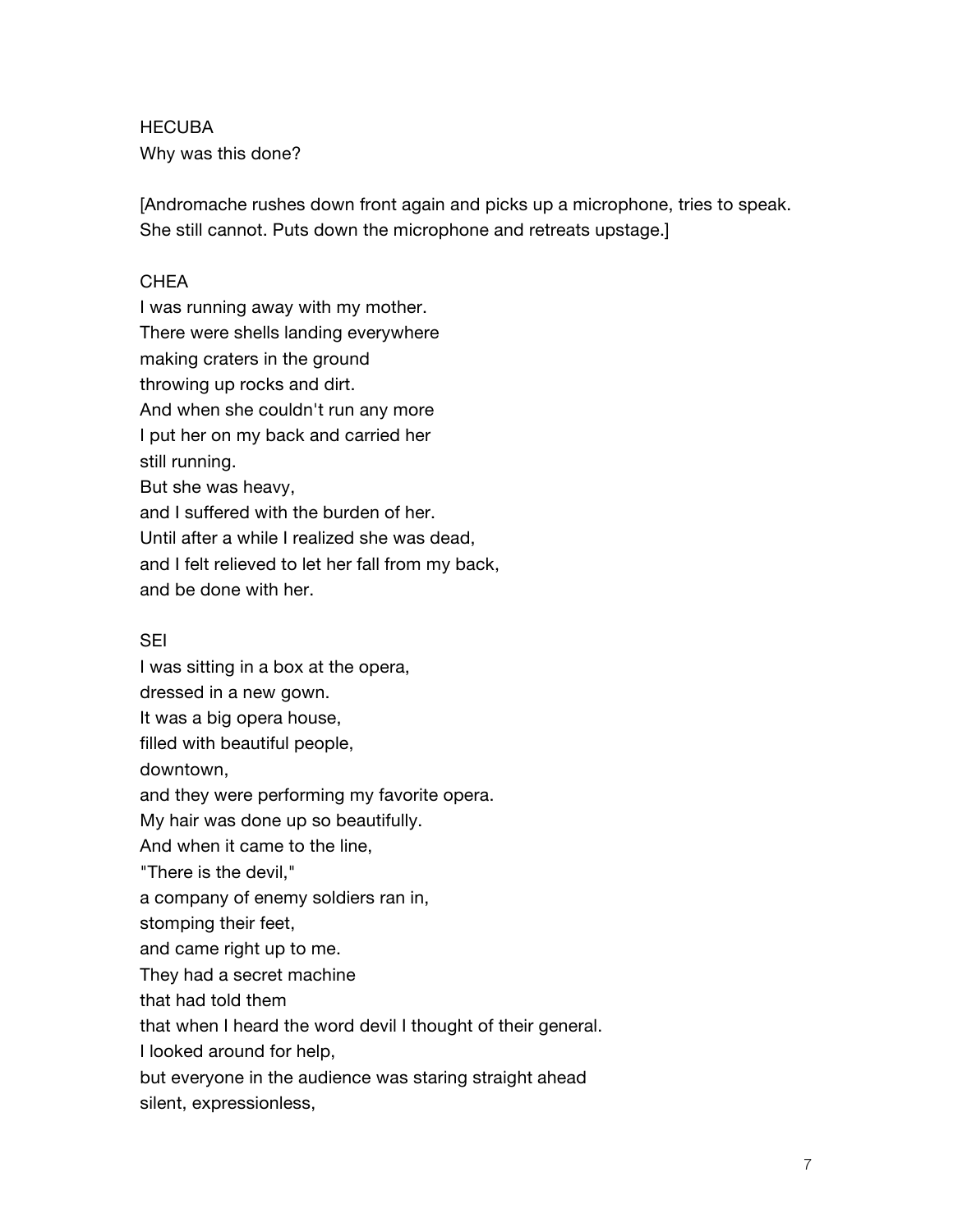not even showing pity for what I'd got myself into. An elderly gentleman in the box next to mine looked over at me, but when I started to speak to him, he spit in my face.

#### AIMABLE

I was at a movie, a very large theatre, very dark, a downtown theatre, and I knew it was wrong for me to be there. Only enemy soldiers were allowed there. And their general came in and sat next to me. And I was more scared than ever. But he put his arm around me.

[tears come to her eyes]

And I felt comforted. He put his hand on me. Inside my thigh. And I liked it.

[she weeps; silence]

VALERIE What should a woman do when all the men are gone.

EISA Turned and ran

VALERIE No, not most of them. Most kept on till they were dead.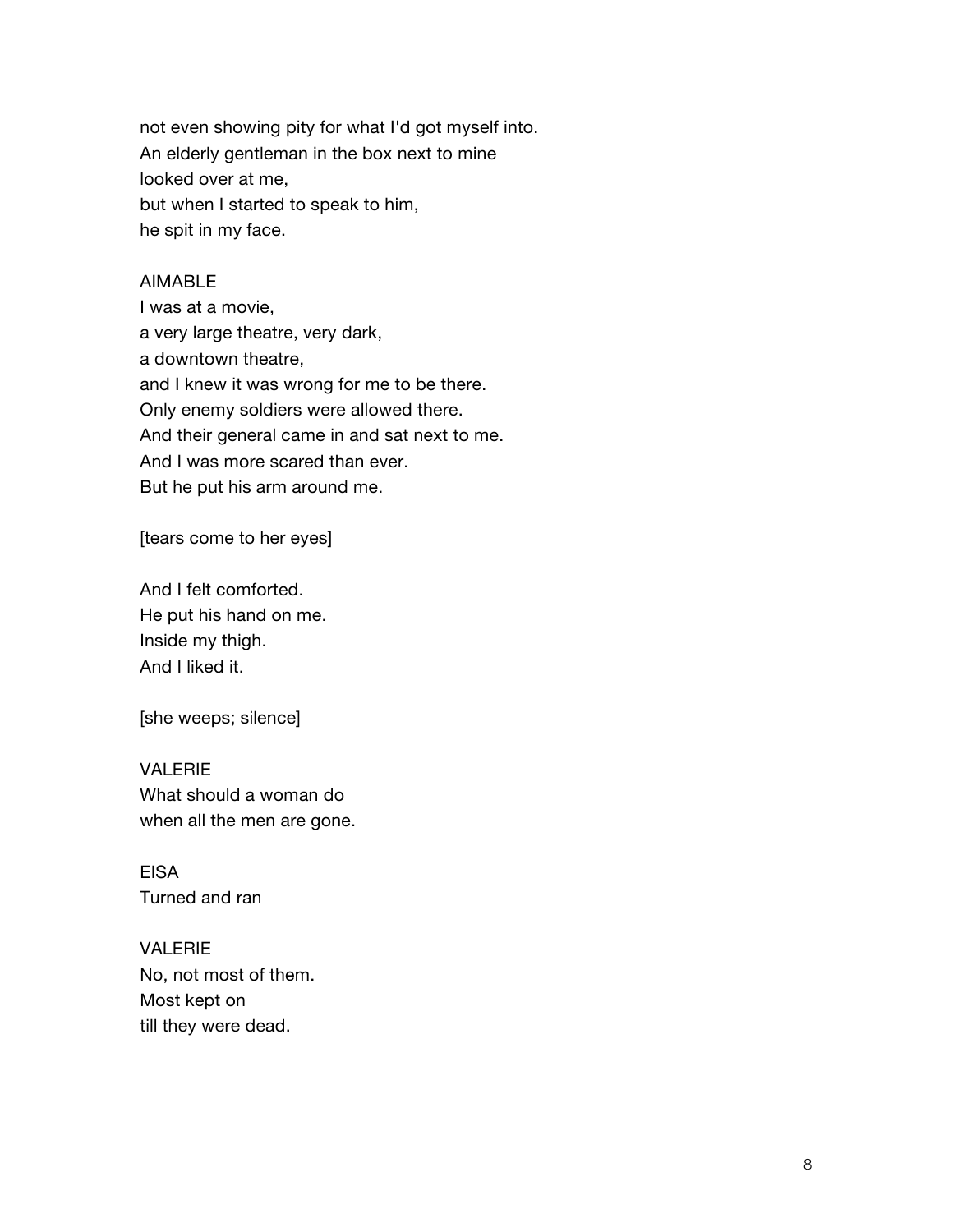**CHEA** But the smart ones. They all ran in the end.

AIMABLE Except Aeneas.

**CHEA** Who what?

EISA Who hid here in the house

**CHEA** Pious Aeneas.

AIMABLE The last man alive.

EISA Or maybe not. Who knows where the others are?

**CHEA** Let him rest. Let him recover. Let him escape. Let him live to gather up all the others who ran away and pay them back for the wrong that's been done to us.

**HECUBA** No. Enough. Let it end.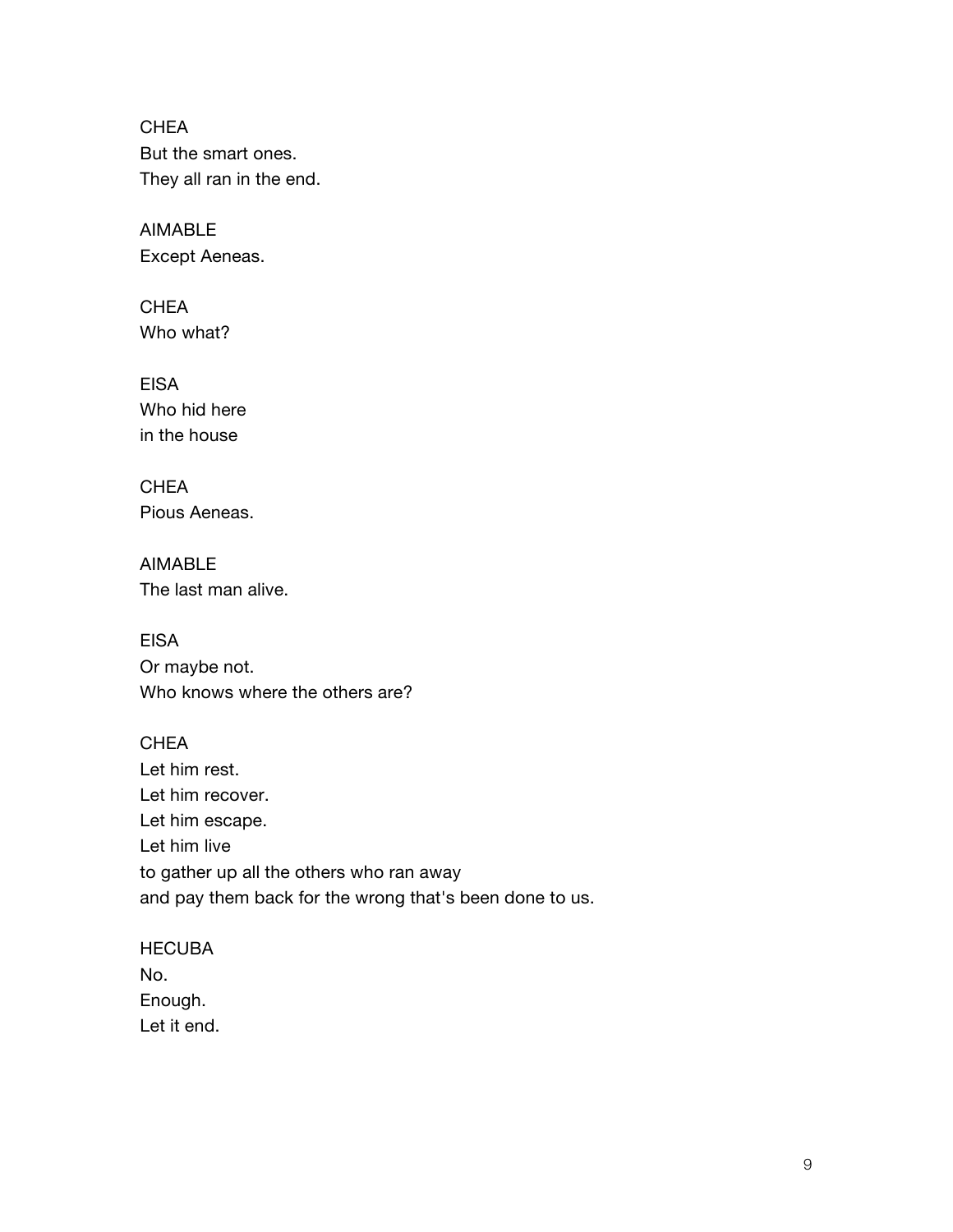There are tanks below our windows. People have learned many things even just these past seven days. We no longer switch on the light in our homes; the kerosene is running out; day by day our lamps get dimmer. We have cigarettes made of tea; a package of feta cheese; we have learned how to be grateful for a bit of rain; how to wash our hair with cold water; how to cook—from whatever we have a food made with flour that is like bread but isn't; and how to spread on it things that were never meant to be spread; we've forgotten what it is like to be irritated by a television commercial; optimists are those who believe they will be buried next to their families; we don't get angry at the mailman for coming late; because there is no longer a mailman. Then let it end here. Let it end now.

What ever could make you want to start again?

[Talthybius enters.

He wears the standard State Department pin-stripe suit. He is accompanied by two soldiers from Special Forces, Bill and Ray Bob.

**TALTHYBIUS** Hecuba. I beg your pardon. My name is Talthybius. I come to you as a liaison from the Greeks. And with my —sympathies to you and your compatriots. My regrets I must find you in this: condition.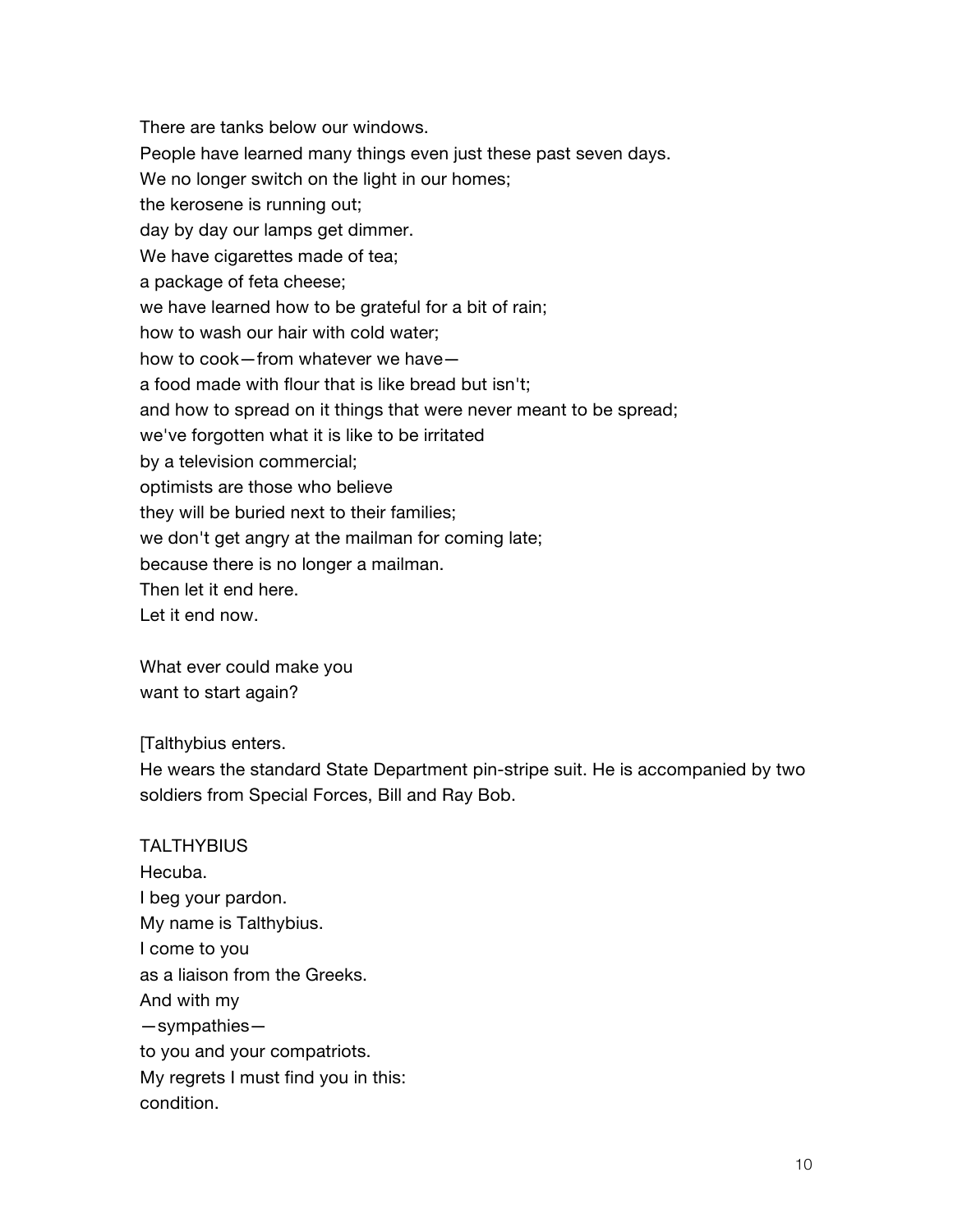I am a diplomat, not a creator of policy. My charge is to give to policies set by others not perhaps what is the best part of myself not my heart, or mind, or soul but the honest employment of my voice.

BILL For what is a man but a tube with two orifices, anal and buccal.

#### RAY BOB

This is not you show me yours I'll show you mine. This is let's bust some balls. This is how men are.

**TAI THYBIUS** And at the same time....

#### BILL

A human being can be thought of as a tree trunk on fire You can lay them down screaming on their stomachs or their backs or you can spare the fire and lay them out on the beach nothing more than breathless lacerations shapeless silhouettes half eaten getting up or moaning on the ground then you might say the head the eyes, the ears, the brain represent the complications of the buccal orifice the penis, the testicles or you could say the female organs that correspond to these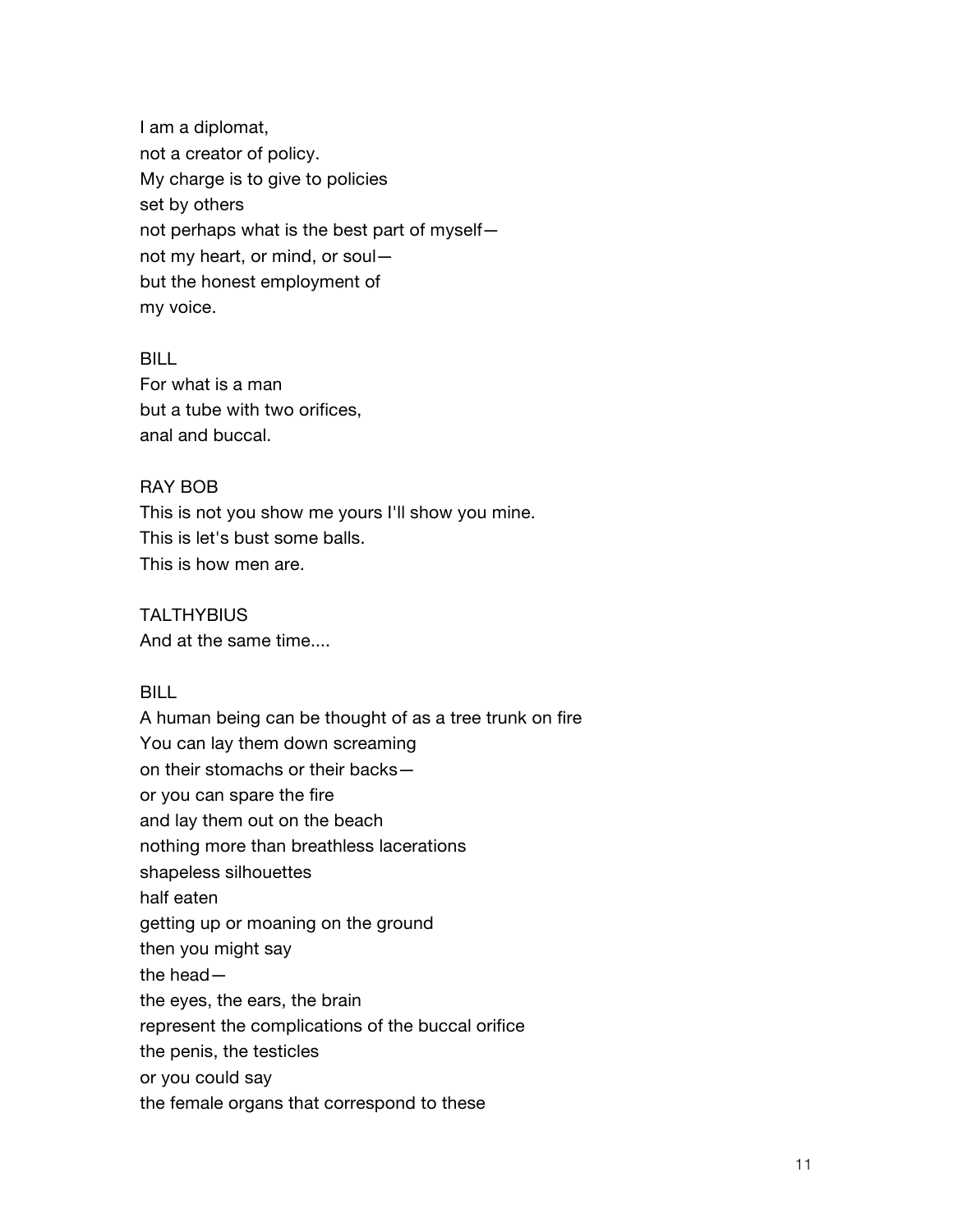are the complications of the anal orifice. So you have the familiar violent thrusts that come from the interior of the body indifferently ejected from one end of the body or the other discharged, that is to say, wherever they meet the weakest resistance.

I don't say I like it this way.

RAY BOB You can accept it.

BILL I can live with it.

**TALTHYBIUS** To be sure in war there are no victors

**HECUBA** Are there not?

**TALTHYBIUS** I should think not. Here, at the end when we would all wish to restore some order return to some world of civility we discover instead that the aftermath of war is a riot in a parrot house. This is not to my taste, I must say. I confess I am the sort of man who enjoys what is familiar. I have a sweater I like to wear that I have had since my days at Princeton. And when I sing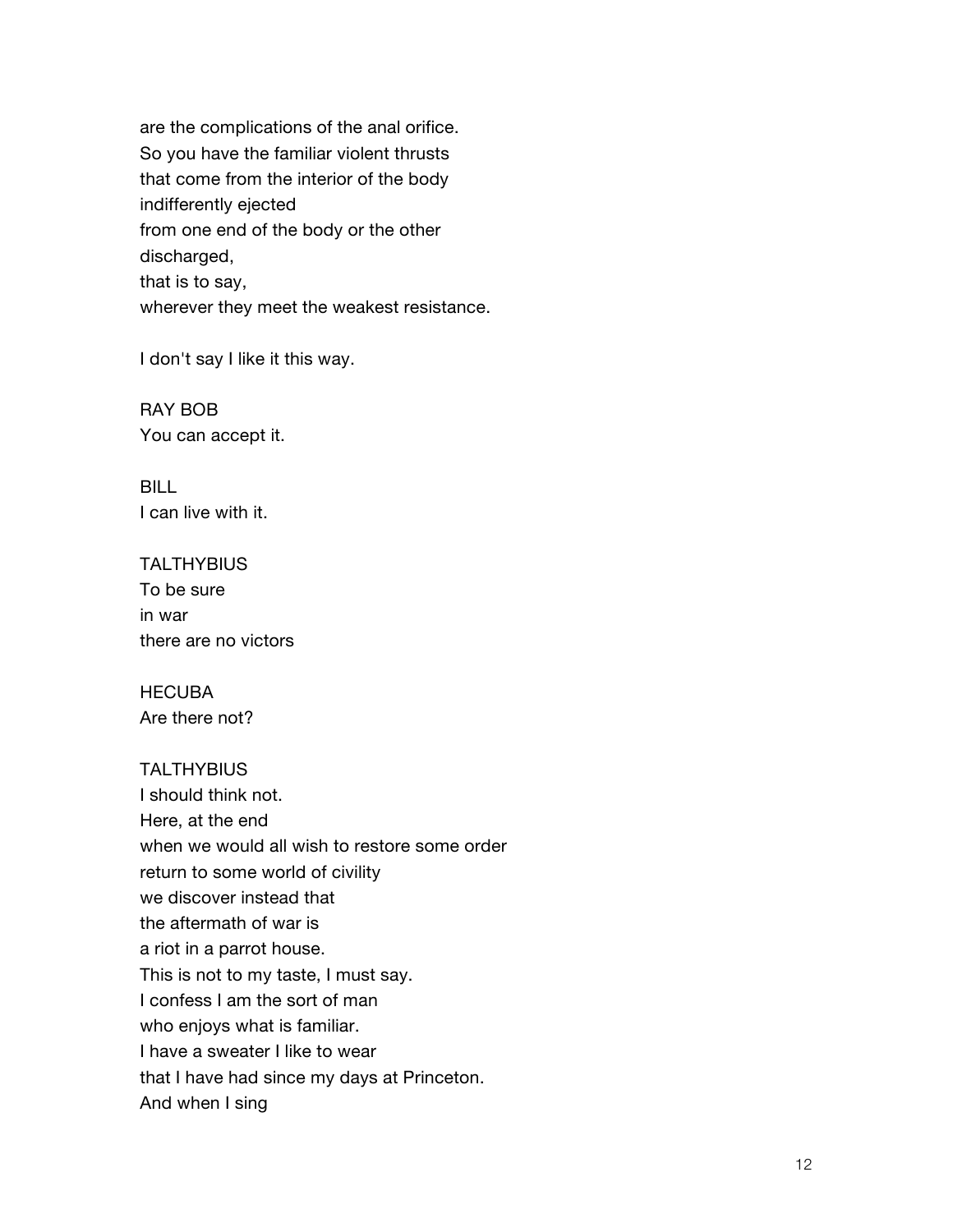I like to sing the Duke of Plaza Toro or some other song from Gilbert and Sullivan or the hymns I learned as a child, How Firm a Foundation, The Son of God Goes Forth to War. I have a favorite walking stick, I love to tell the stories my father told to me. I don't think of myself as a rude man or harsh. And so I would not say it is in my nature to have to say to you that the council of my countrymen has reached some decisions about how you women have been allotted each to a man.

**HECUBA** Allotted?

**TALTHYBIUS** Yes.

**HECUBA** How these women are to be distributed among your soldiers?

AIMABLE as slaves?

**TALTHYBIUS** Or wives.

**HECUBA** Or wives.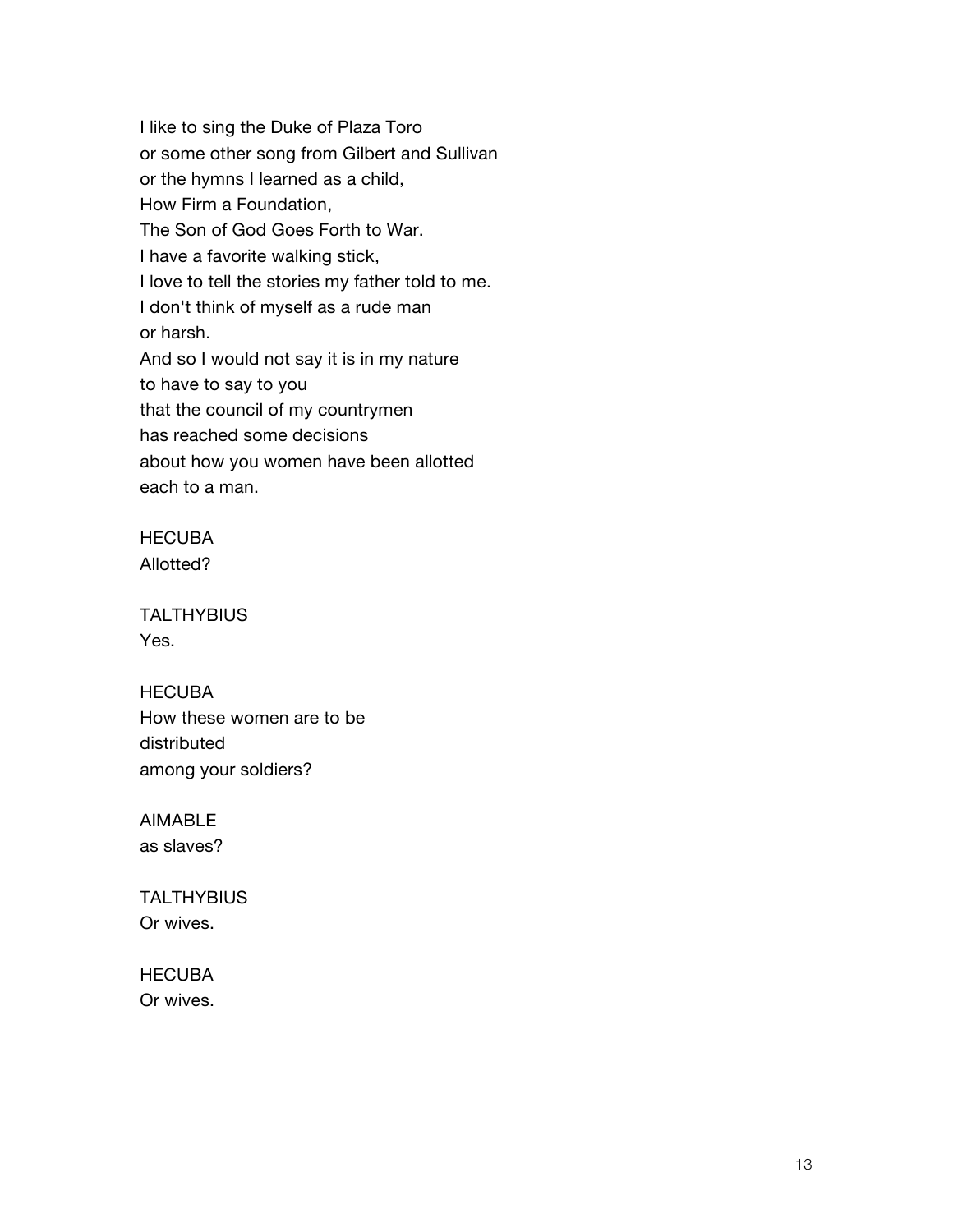You mean these men will do with these women whatever they want?

[silence]

And with me, too?

**TALTHYBIUS** Yes.

[silence]

**HECUBA** And my children?

**TALTHYBIUS** Yes.

**HECUBA** This is what you and these men have come to do?

**TALTHYBIUS** Yes.

**HECUBA** This is why you come to us speaking of your regret and sympathy talking of civility

Why is it at the end of war the victors can imagine nothing better than to remake the conditions that are the cause of war?

BILL The war ended? You say this to the men: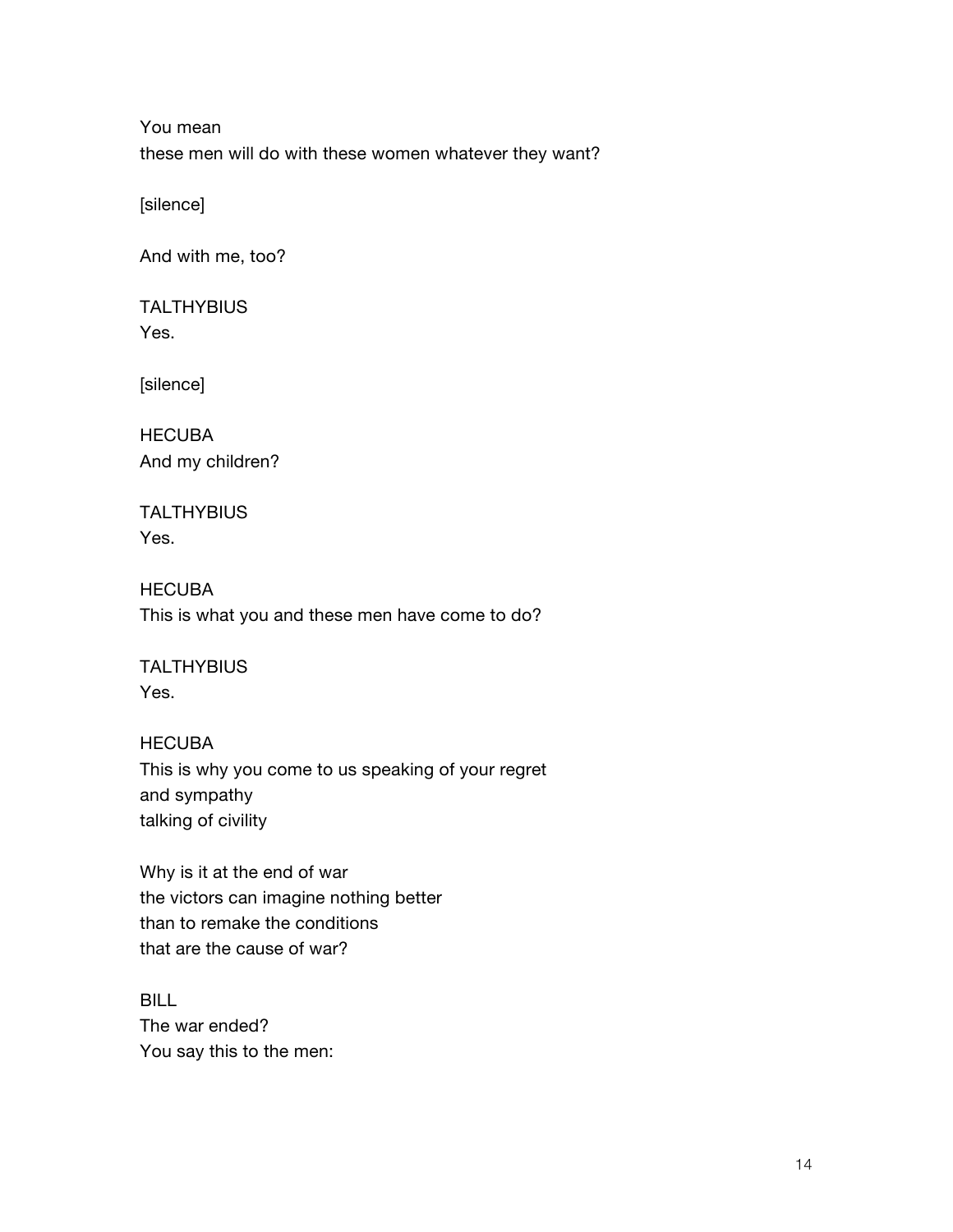The war is not ended, they say, we are the war, we ourselves are the war.

#### RAY BOB

Men act. We know this. Attach no value to it, particularly. To act is to be. No more no less.

BILL The world is a bleeding wound when it comes to that.

## RAY BOB

The natural state of a man, the ecstatic state, will find itself in the visions of things that appear suddenly: cadavers, for example, nudity, explosions, spilled blood, sunbursts, abscesses, thunder.

#### BILL

Everything that exists destroys itself when it comes to that. The sun in the sky like an orgy of frozen light, consuming itself and dying. The stars consuming themselves in an agony of fire. The joy of life that comes into the world to give itself and be annihilated.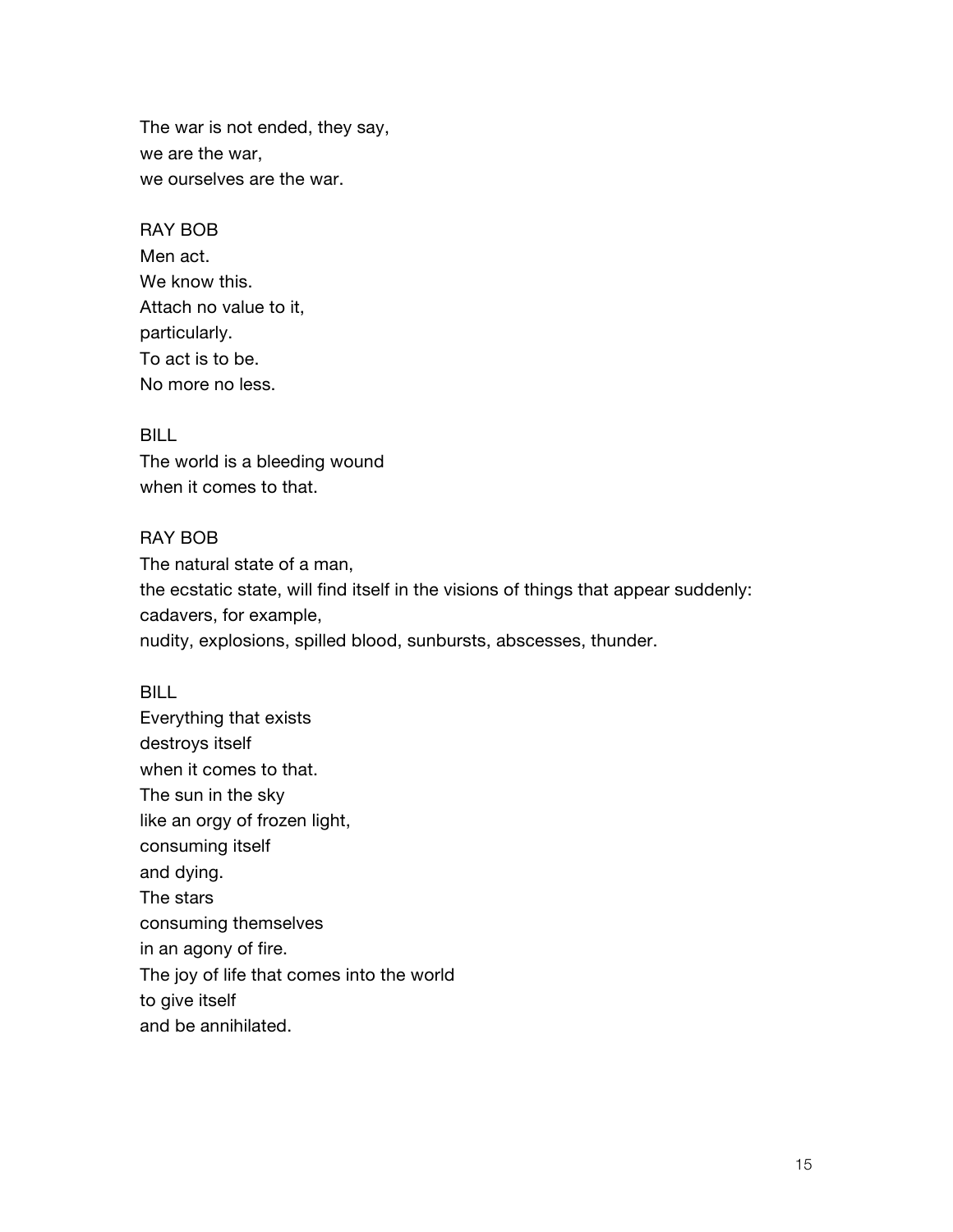I can imagine the earth projected in space as it is in reality like a woman screaming, her head in flames.

#### RAY BOB

I remember once there was this group that had an ape, tied up with ropes struggling to break free but trussed up like a chicken legs folded back against its body tied upside down to a stake planted in the middle of a pit howling and swallowing dirt its anus screaming pink and pointing at the sky like a flower and all the women around the pit stripped naked for the work and sweating with pleasure and anticipation armed with shovels filling in the pit with dirt burying the ape alive its screams choked on the dirt until all that remains is the radiant flower of its anus touched by pretty white fingers its violent contractions helpless as it strangles on the dirt and all who stand around the pit and watch are overcome by heat and stupor their throats choked by sighs and crying out eyes moist with tears.

#### **BILL**

This is how men are.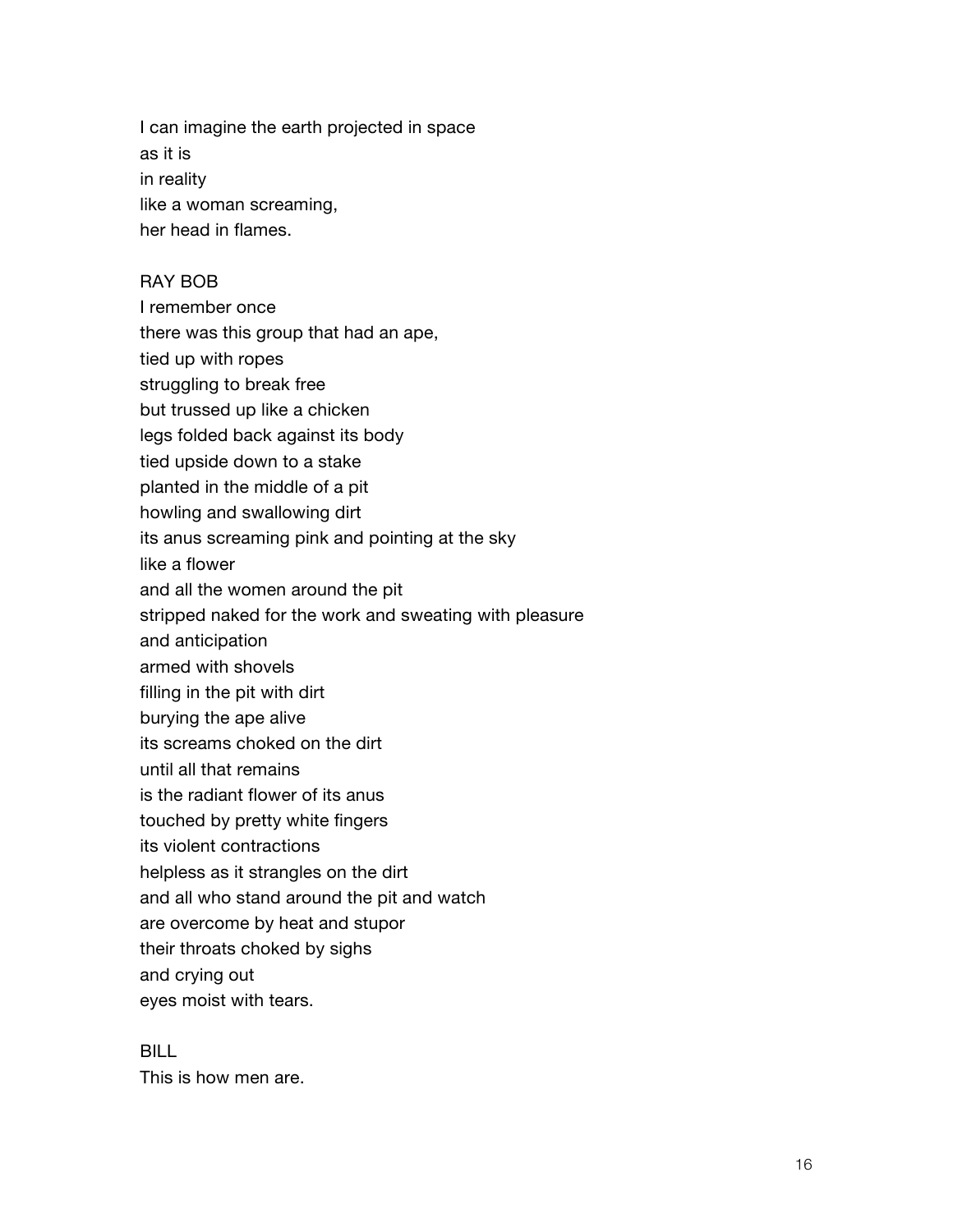#### **TALTHYBIUS**

Of course, nonetheless, when the rain clears in the evening and you can see the stars come out over the city walk to some nice restaurant where they still retain all the old culinary arts no sugar for the after dinner coffee, to be sure, and the cost of a filet of sole is atrocious yet one can believe a good life is still possible in the world it may be that there are throat germs everywhere but one can still attend a concert or hear a reading of Claudel's poetry.

**HECUBA** And shall my children be listening to concerts and poetry?

Who shall have my daughter Cassandra?

**TALTHYBIUS** She is fortunate. She will be well taken care of.

**HECUBA** Who shall have her?

**TALTHYBIUS** King Agamemnon.

[Orchestral music is heard.]

#### **HECUBA**

Agamemnon, the general of this army that has murdered my husband and my sons destroyed my home and my city torn down all our houses put an end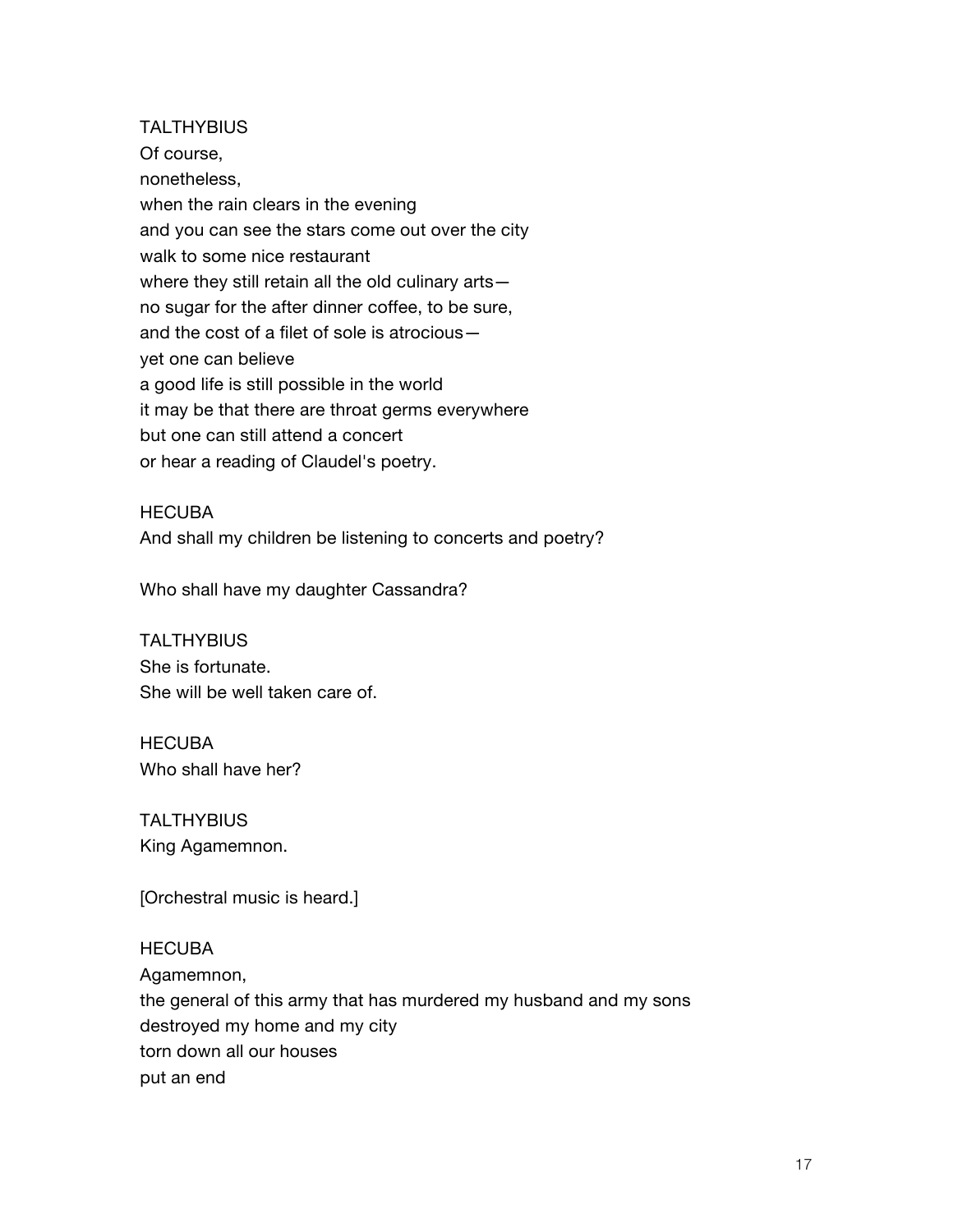to whatever pretence there might have been before that there is any kind of nobility in war this is the brutal man who will have my daughter?

**TALTHYBIUS** 

I understand your feelings. I understand this is sudden, and rude. These days war is so unsparing.

Once upon a time men fought by day and grieved at night; they had the opportunity to consider the world that they were making; but now they fight both day and night, it leaves no time for grief and so men have come to adopt a certain hardness that never leaves them even when the shooting stops.

**HECUBA** Yes. To be sure. And my son's wife Andromache?

**TALTHYBIUS** She is to be taken as wife by the son of Achilles, Neoptolemus.

**HECUBA** A boy. And not, as I have heard, an honest boy.

These are the people who will take my children to their beds.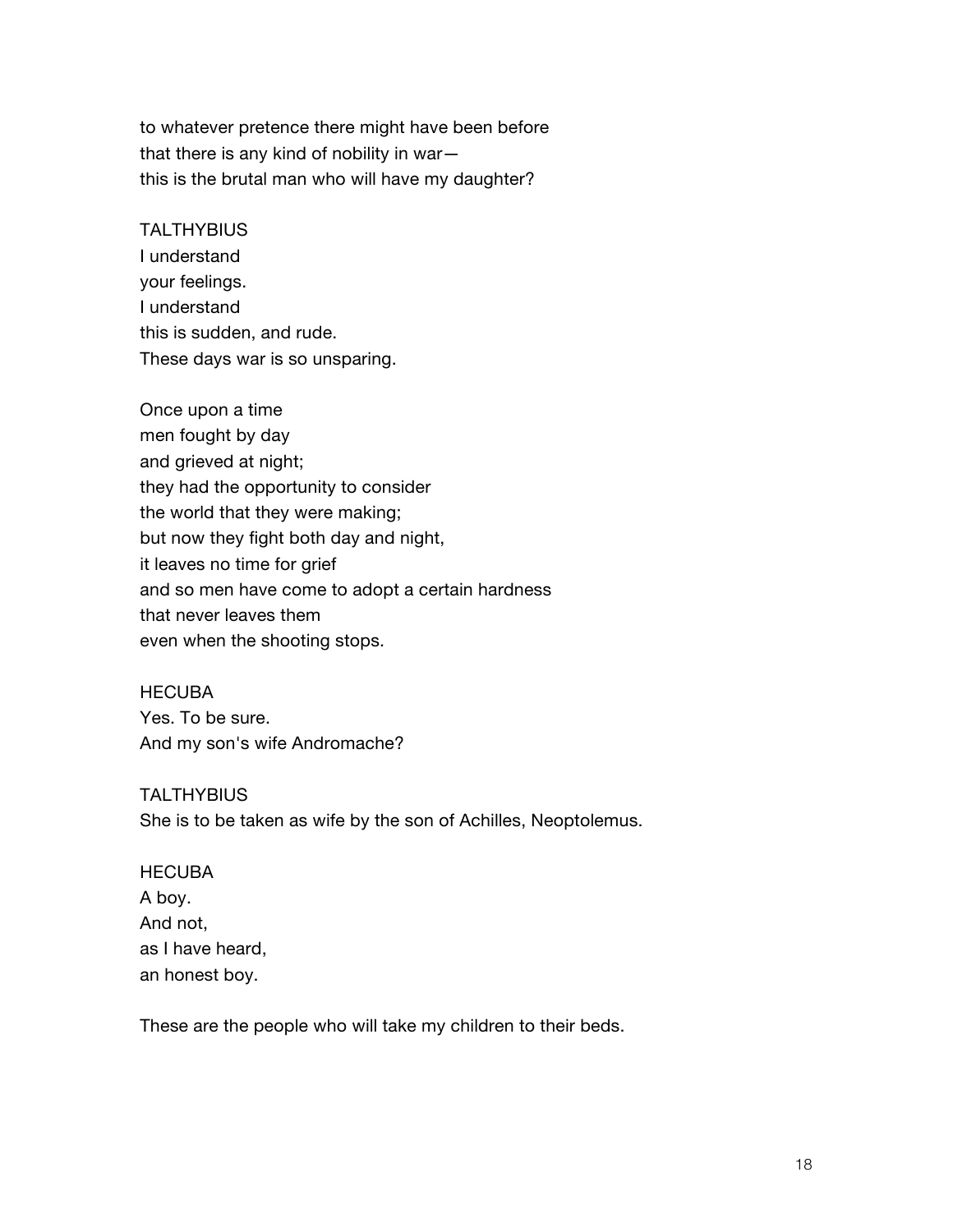[She sinks to the ground again.]

CHORUS SINGS THE RACHEL SWEET VERSION OF "IT'S SO DIFFERENT HERE":

You wanted me to send you a letter Here it is it's got.... beneath the things I feel around me couldn't reach you and never will you're much too removed

women walk in the shade with water jars it's so different here so hot before.... it's so different here

this afternoon to fall asleep the people mend their nets the bee and the birds at sunrise I watch them at their lives they teach me much I could not tell you what until you've seen my eyes

women walk in the shade with water jars it's so different here so HOT ...it's so different here it's so hot here

do you still love me?

ANDROMACHE emerges slowly from the huddled women, wearing torn Lagerfeld clothes holding a dead doll by one arm, that she treats with absent-minded casualness, letting it dangle at her side. The doll, a boy, is dressed in a little white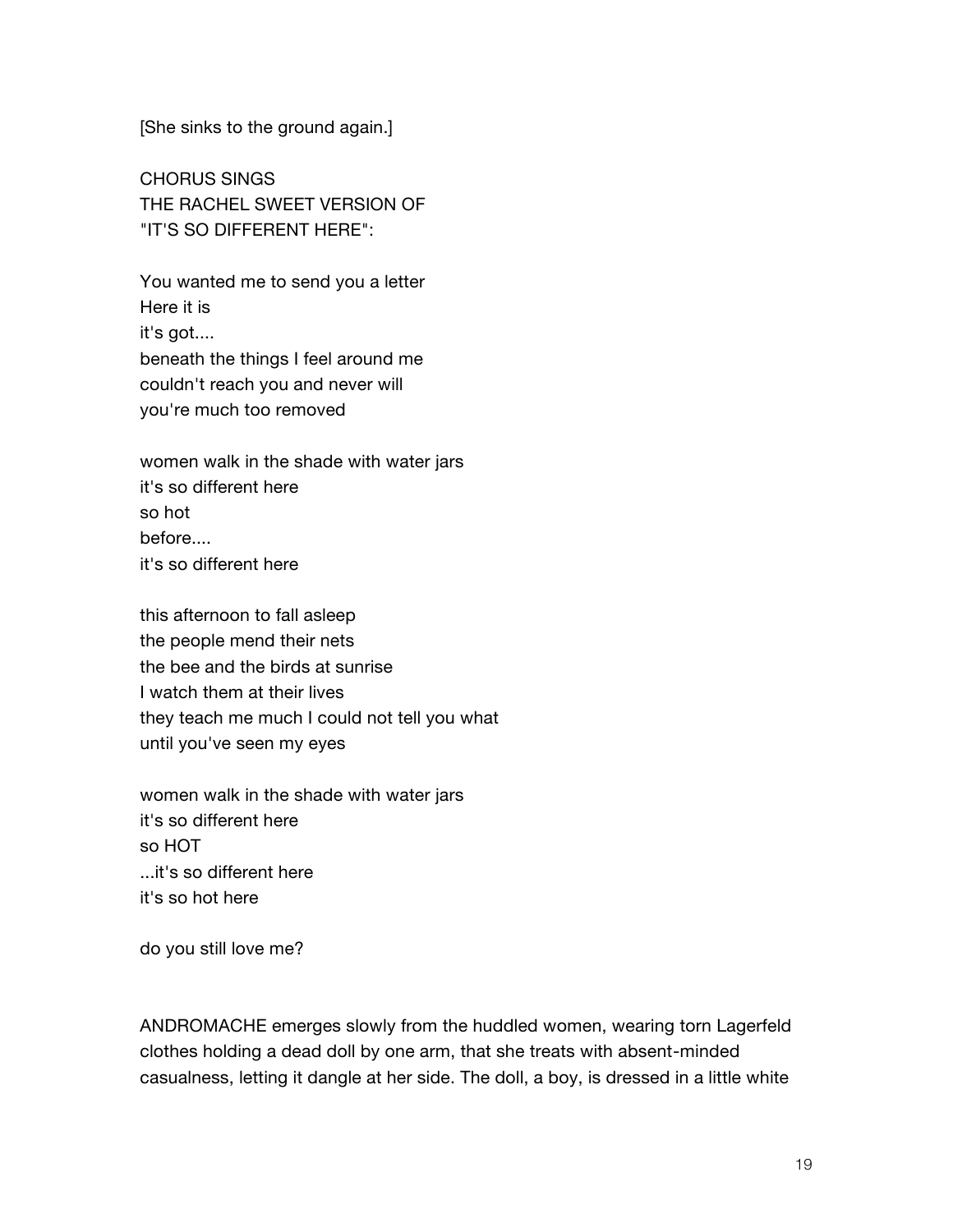jacket (dirtied), white short pants, white shoes. She is beautiful, remote, disconnected, a blown mind—not superficial or silly, but blown away and in shock. There is soft piano music playing.

#### ANDROMACHE

Some days I remember what it's been like on a summer day when the weather's so hot you can't think what to do with yourself. You keep waving your fan but there isn't a breath of fresh air. And then, just as you're thinking to put your hand in a bowl of iced water suddenly: a letter arrives, written on a sheet of fine brilliant red paper attached to an orchid in full bloom and you think how deeply your friend must feel to have taken such trouble on a suffocating day

HECUBA [going to embrace Andromache] Andromache, dear, come to me. Come.

#### ANDROMACHE

Suddenly there came a flash of light. And then, I felt some hot mask attacking me all of a sudden. I felt hot. I lay flat on the ground, trying to escape the heat. I forgot all about my children for a moment. Then, there came a big sound, sliding wooden doors and windows were blown off into the air. I turned around to see what had happened to the house, and at one part of the ceiling, it was hanging in the air.

And you think: just when I was in such despair because my garden is torn up all the flowers torn up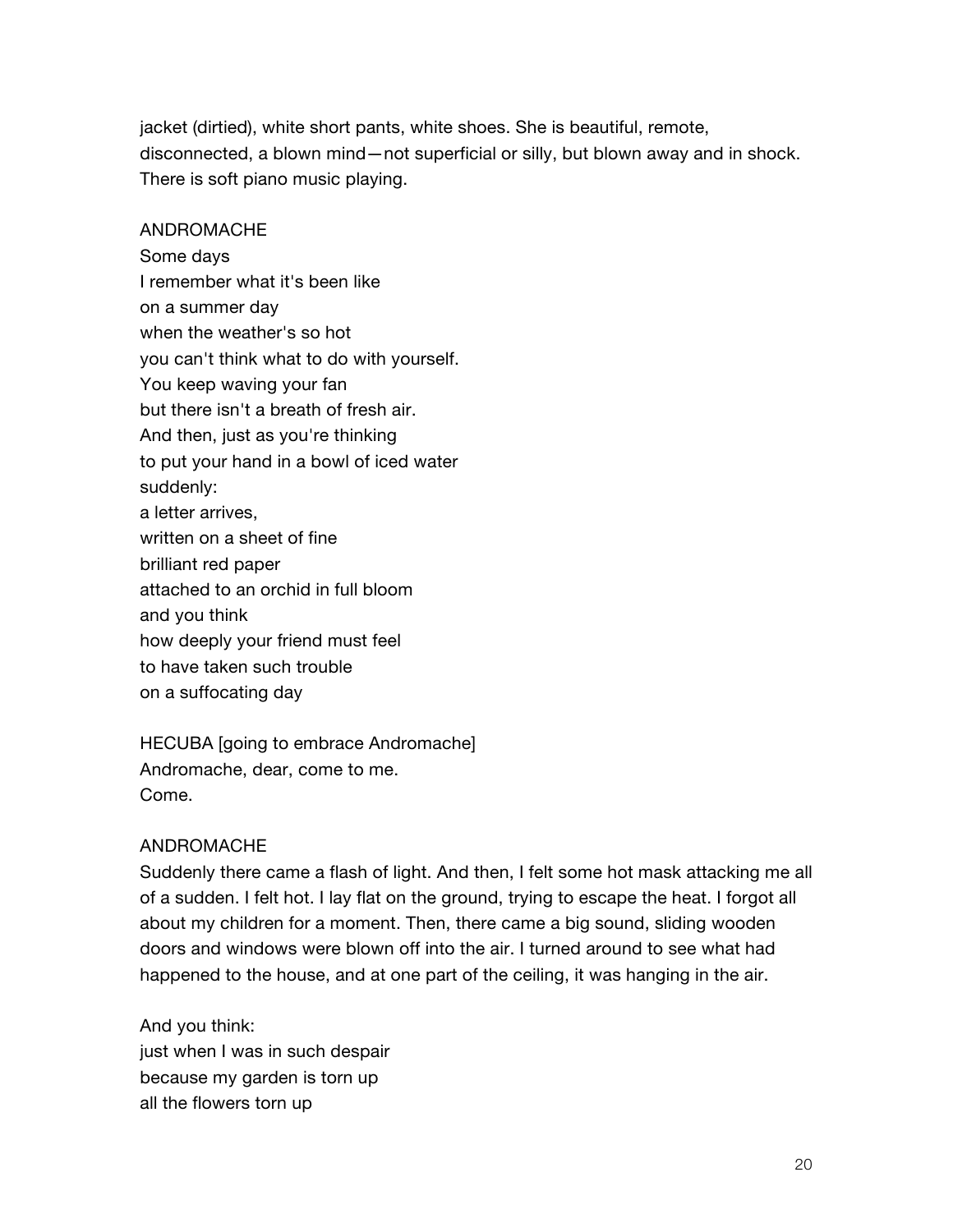and trampled all the flowers that you've come to think are the most delicate parts of your own body and other plants and trees you've put in your garden thinking at first you'd make a beautiful landscape of living things and then coming to see, as they grew and took their own ways that you would have to let them go that a garden is not a thing you can control you can live within it but finally you must let it go and now to see what's come of it

**HECUBA** Come. Compose yourself.

#### ANDROMACHE

I was facing toward the north when I noticed the flashing light. The flash was so bright, ten or a hundred or a thousand times brighter than a camera flash. It pierced my eyes, and my mind went blank. In a few seconds, the heat wave came. White clouds spread over the sky. It was amazing. It was as if blue morning-glories had suddenly bloomed up in the sky.

these living things you've cared for, lying dead cut open crushed and trampled on

I think you can't bring this sort of thing inside people have Sister Parish do their living rooms with flowered sofas and flowered draperies at the windows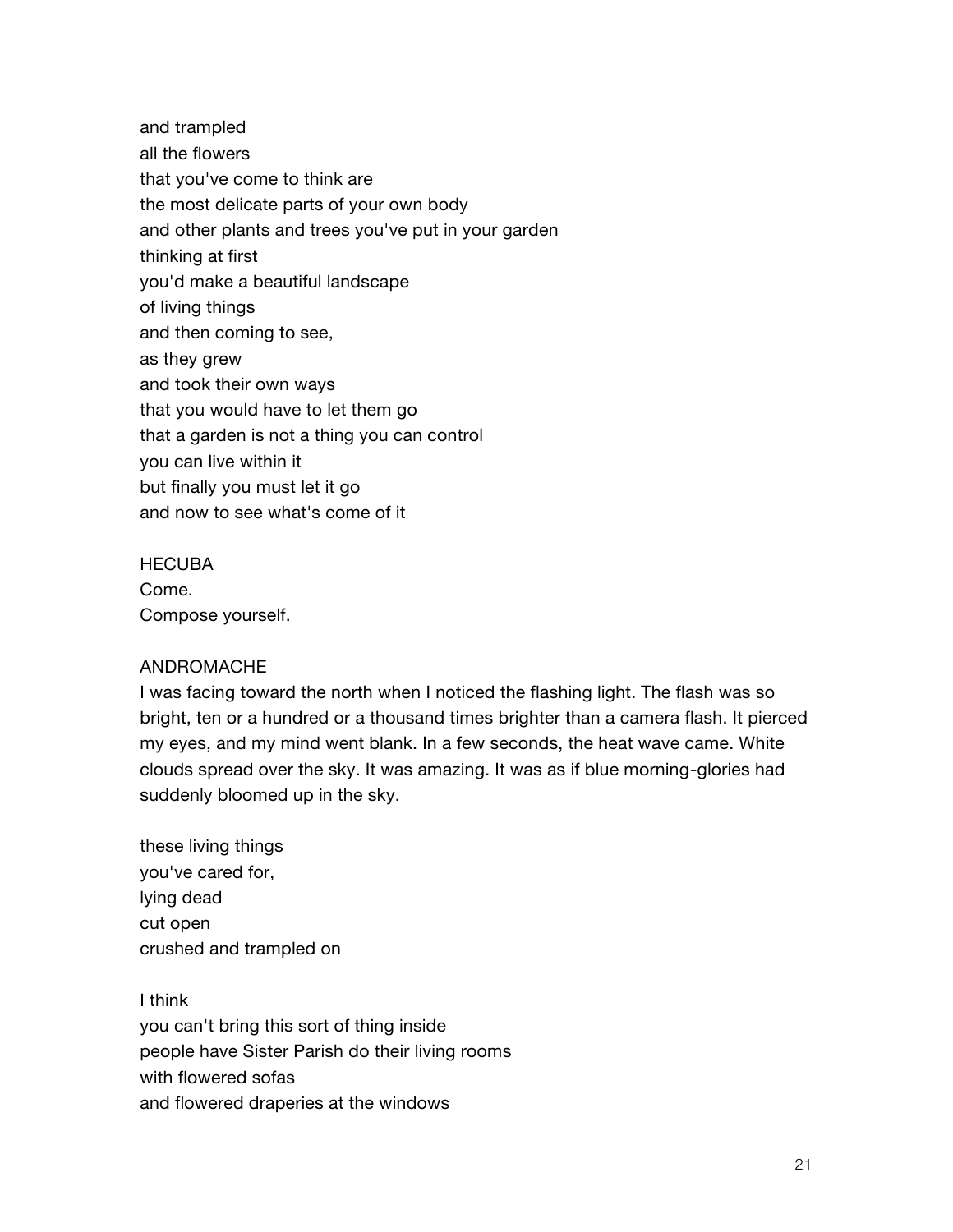and they can be torn down, too ripped and burned You think well I deserved it living all this time in such comfort when you look around you and you see others not so well off as you are suffering in fact suffering

#### VALERIE

and now you think well I know how they've felt all these years what would be the point of being born a woman if you didn't know one day the world would break your heart there's nothing special about you

#### ANDROMACHE

I remember there were Friday night dances

at the golf club,

and Aunt Rose would drive over in her little blue car

and look in on us,

very unobtrusively,

to see how we were doing.

The next

day some of us probably would get some coaching from her about dancing.

I had my heels going in some funny way,

and she'd give me a demonstration of how I looked

and how to correct it.

The boys would be pumping their dates' arms,

and she'd show them how to dance smoothly.

Bobby was a terrible dancer for a while.

He not only pumped, he hopped.

Joe was probably even worse.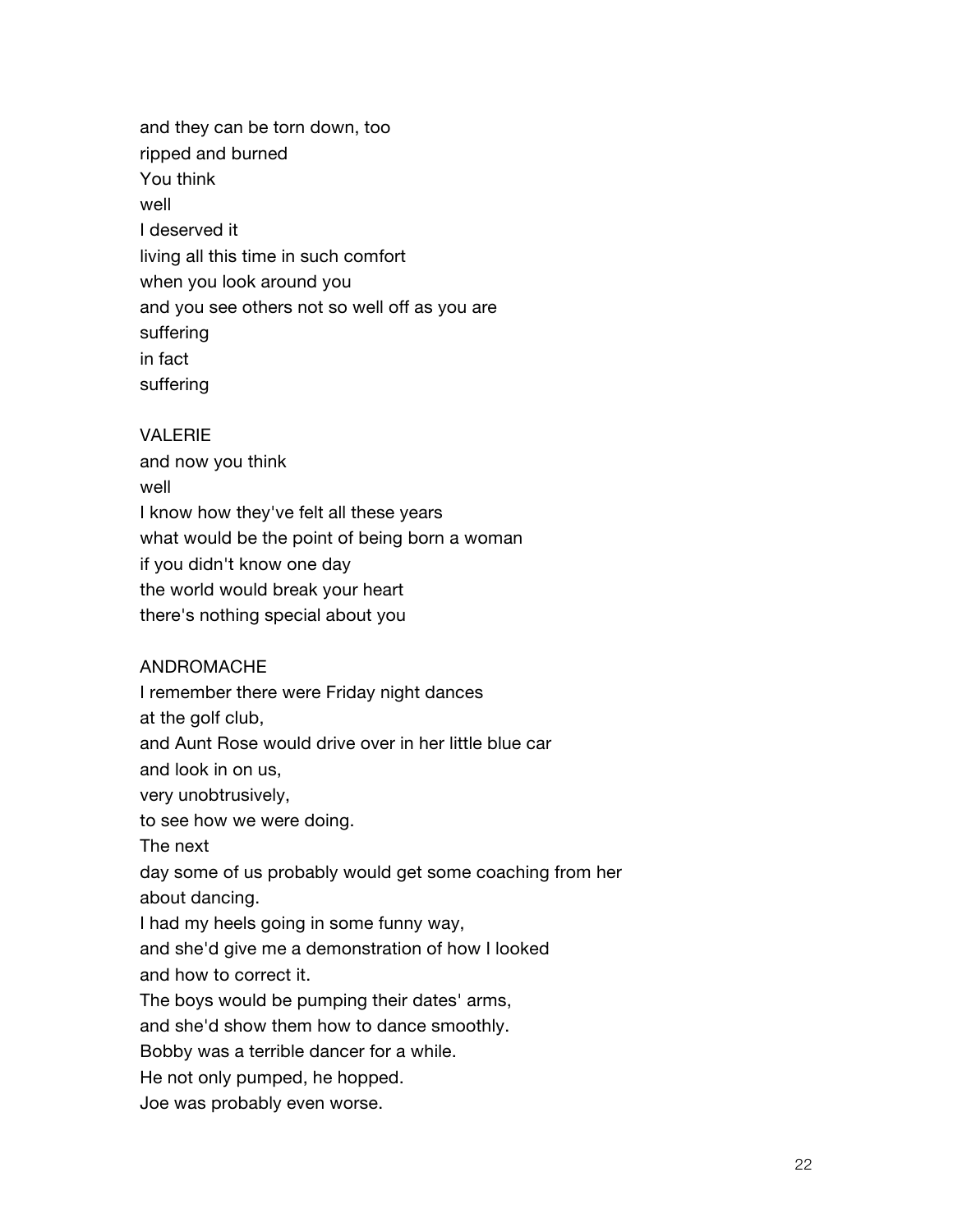He danced like a longshoreman. Aunt Rose tried to show him and then gave up and made him go to dancing classes.

And what, after all, is my reward for having been a good wife a reputation that some foreigners think I'll make a perfect slave Not to say I haven't had a wonderful life a life of privilege other people would envy it even though it had none of the glamor of Helen's life

**HECUBA** Andromache, it won't do now to....

#### ANDROMACHE

Every diet I've ever been on I think I've entered in the proper frame of mind And every morning at the clinic I had an hour of acupuncture and the needles would be left in for the whole session while I did my relaxation The enemas were a Saturday routine, and I think my eating habits underwent a revolution

Just the other day my trainer said to me well,

you're in the final weeks of a battle that has been going on for a long time and it seems you're going to win most if not all that you set out to You'll be allowed to keep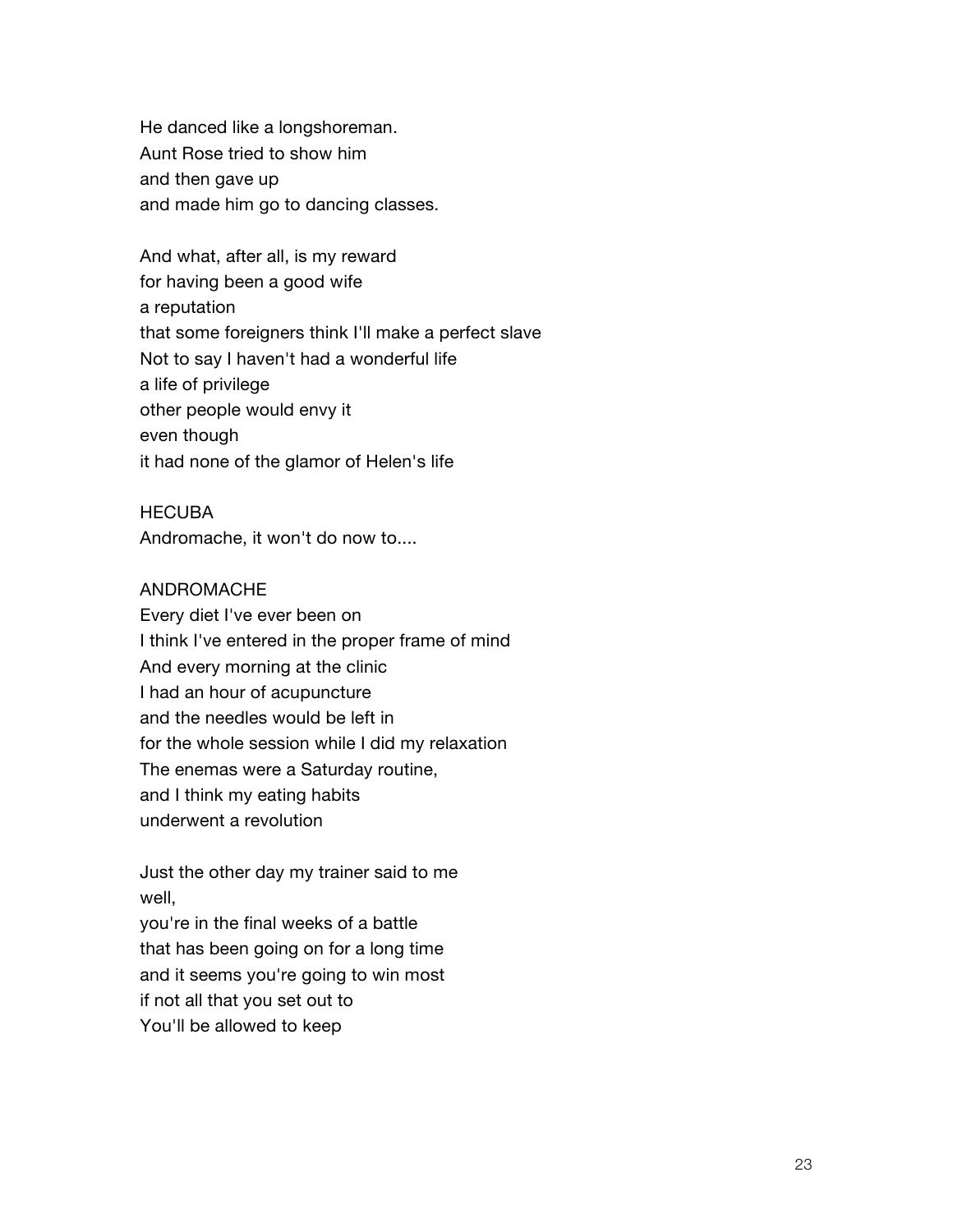almost all the new territory and authority that you've won for yourself over the last year or two and it will be seen by others as your property.

[she has begun to weep]

And what will please you even more is you won't have to give up anything you started with. That precious home base that you were willing to die to defend is safe. So the net result is that you've extended what you can call your own. Of course, there may still be some last minute concessions to the other side to be made but in general you seem to have proved you can have your cake and eat it.

[sobbing]

The world now sees you as a force to be reckoned with not only in your career but most significantly in your personal relationships as well.

I had a woman tell me she is bisexual and her friends began passing other women to her as clients

**HECUBA** Now, then.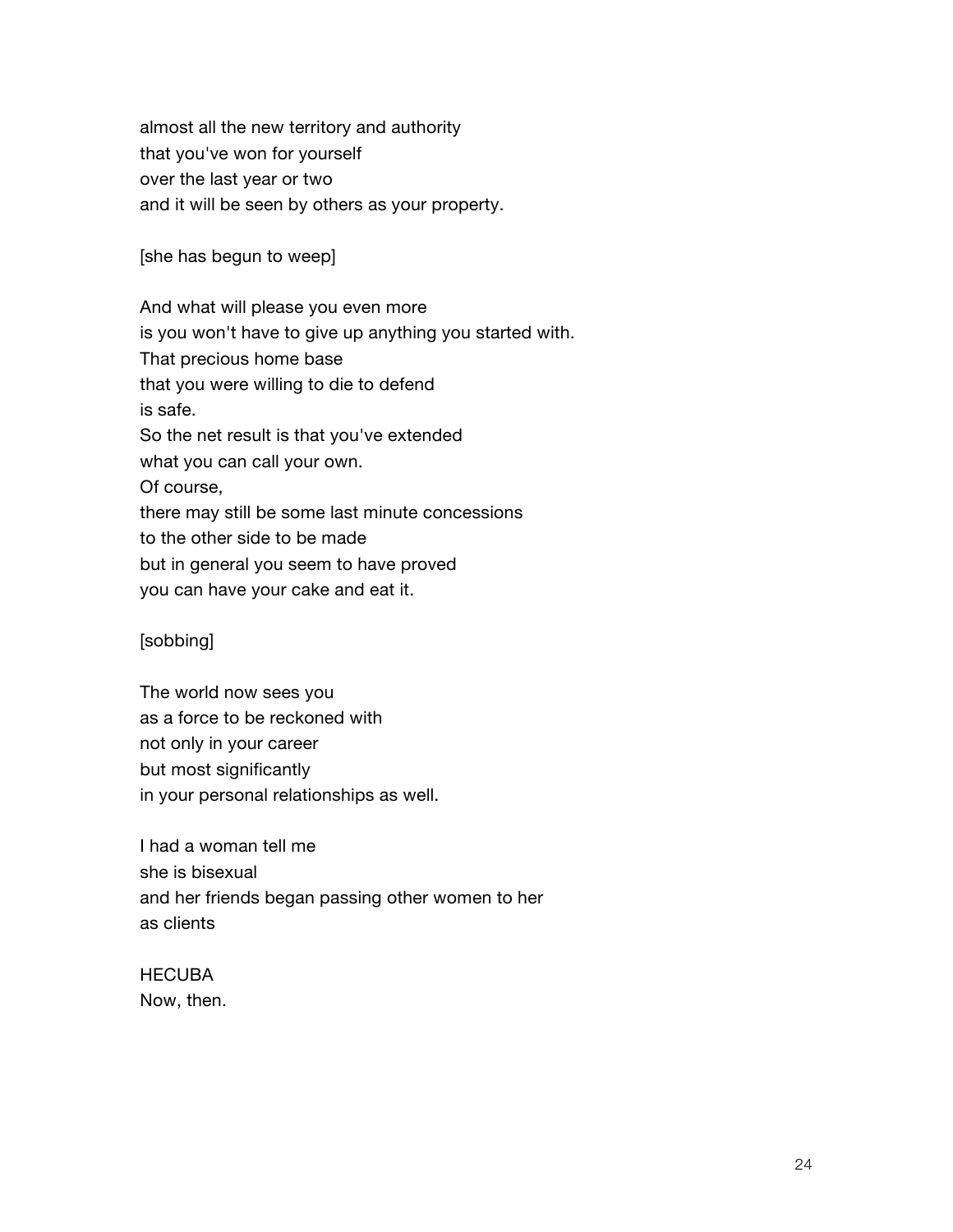#### ANDROMACHE

She would charge \$300 for two hours a lot of money for most women And she said most of them had saved up for it. Most of them are experimenting, she said, from young women in their twenties to women of her mother's generation. Before I go to an appointment, she said, I shower. Women expect a massage and then oral sex. Usually they never tell you what they want. It's kind of assumed. I massage her all over for maybe 20 minutes and then slowly start to massage her erogenous zones. I always say, if there's something you don't like just tell me, and I'll stop. Then I take off her pants and ask her to turn over I massage her front and wait until I get a sign that she is ready for me to continue she may moan or touch me and then I start kissing her pubic area and thighs. Everything happens slowly and she has plenty of warning about what is going to happen Some women are just very lonely or sexually frustrated and they aren't the type to pick up a man in a bar. They wouldn't call a male escort because they don't want a strange man in the house. It's easier for them to trust a woman.

I don't think they see sleeping with a prostitute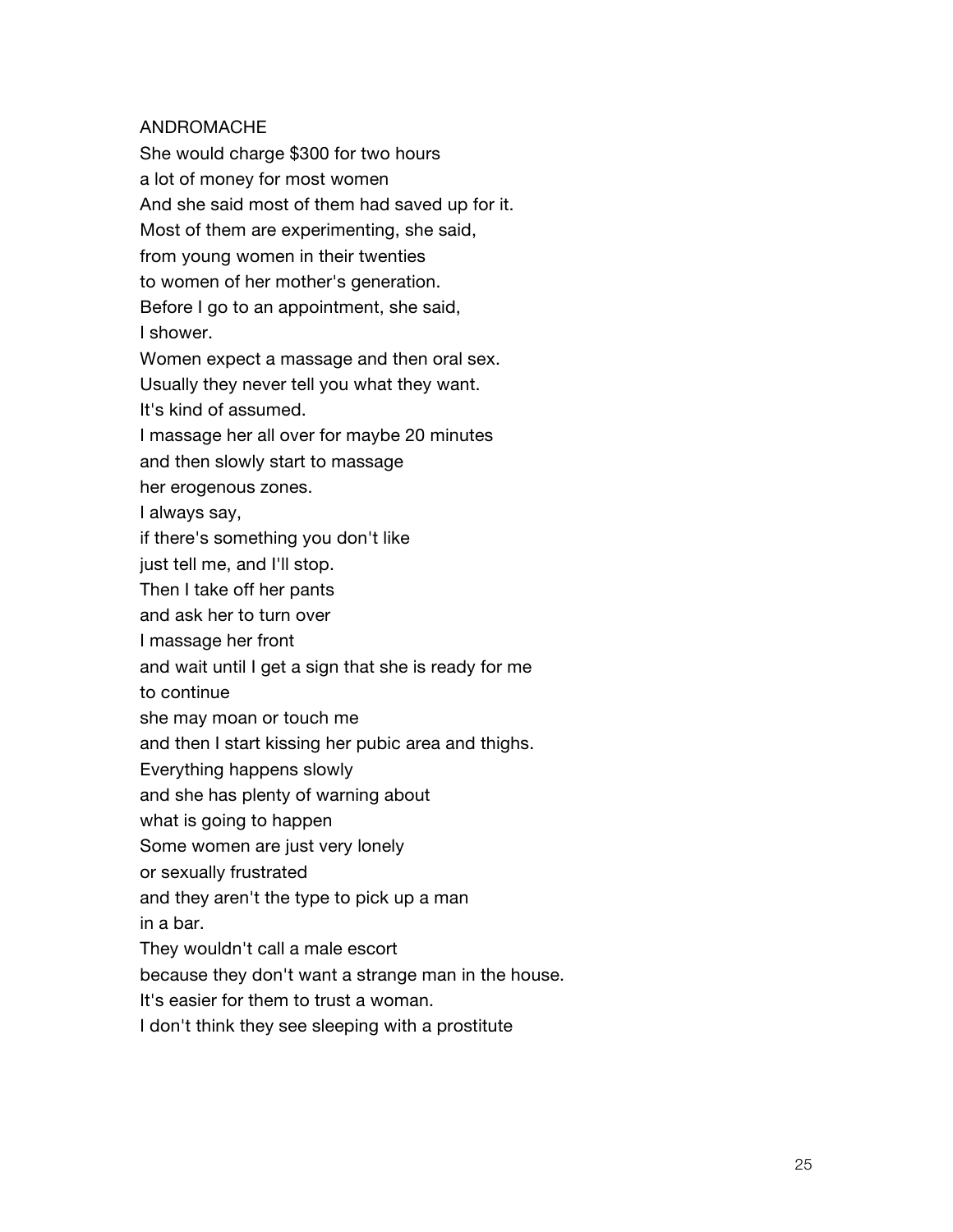as a dirty thing like men do. Their attitude towards me makes it very different from sleeping with a man.

So, while I stayed home a faithful wife well when it comes down to it we all make our bargains although Helen knew right from the start you might as well take the risk knowing how it will end in any case So she ends up with a nasty reputation but a good life

**HECUBA** Andromache, dear.

#### ANDROMACHE

And I can't help myself from thinking too if I'd known there were other things I meant to get things I would have liked if I'd known it was going to end so soon.

When I was a girl I had a horse I loved so much I wanted to take him right inside me or suck his cock. And I would have done it, too, if I hadn't been so timid.

Or I'd have hung myself in the bathroom things I didn't do because I was afraid put a rope around your neck to get a more intense feeling you know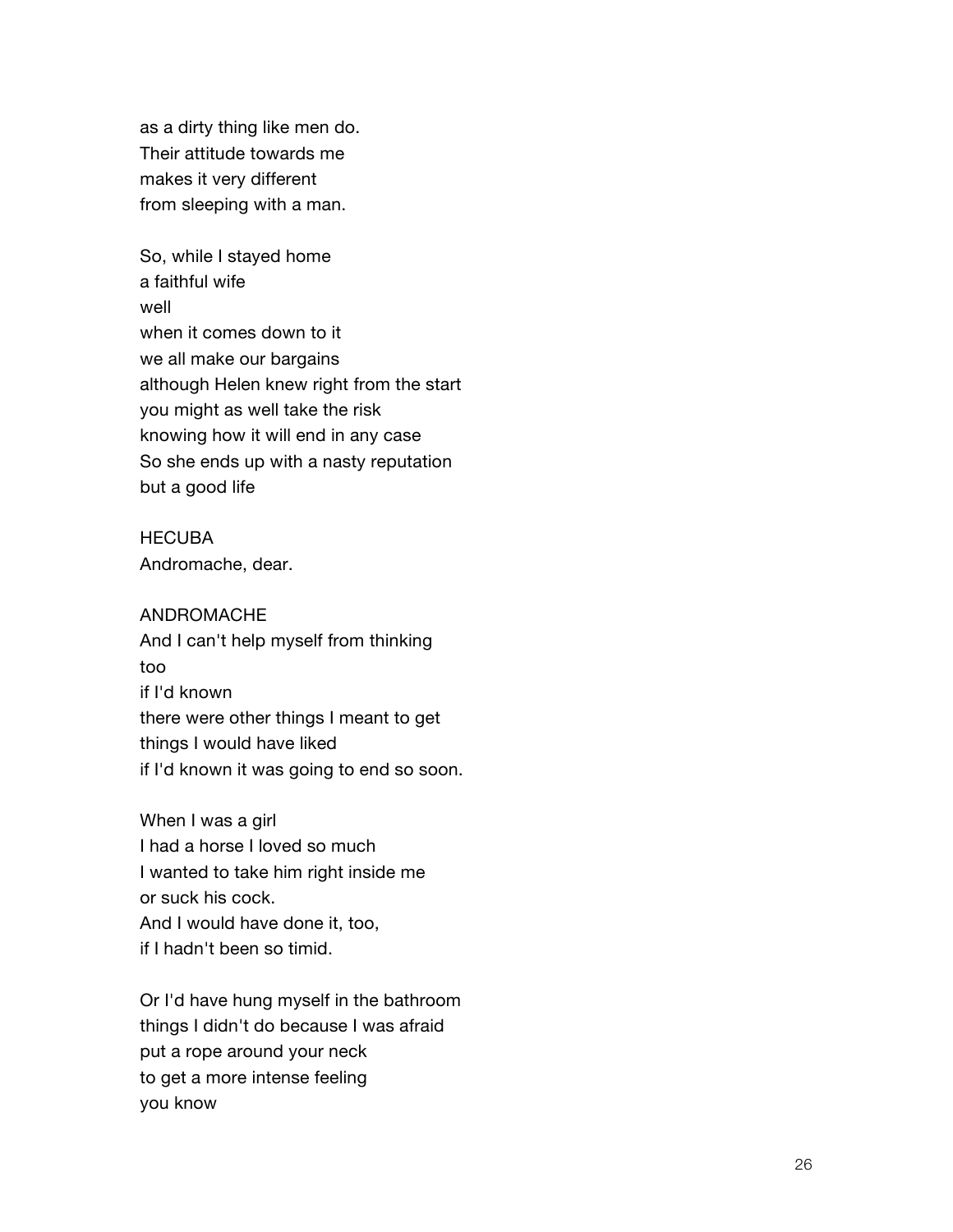cross dress wear pants and a necktie stand on a chair and hang from something while you use some cream and a vibrator I was always afraid I'd slip and fall but when you think about it now I might as well have run the risk Or had myself wrapped up in Saran wrap I always thought it would be just like a cocoon covered up and warm helpless and exposed all at once Or have a man kiss me between my legs while he had ice cubes in his mouth

## **HECUBA** Surely, this is not....

#### ANDROMACHE

But, no, you think, you musn't put a drink to your lips when you have food in your mouth or you may leave a particle of food in your drink or make a mark on the rim of your glass. Or, if you bring a piece of food to your mouth with your fork it is thought nowadays that the tines should be pointing down, not up. One musn't dunk a donut or a cookie in public. Nothing may be spit out, however surreptitiously, into a napkin, not even a bad clam. Olives are put all at once into the mouth. Would you sign a letter Mrs. R.C. Jones? No. Or Mrs. Robert Jones? No. You would sign it with your maiden name or your married name,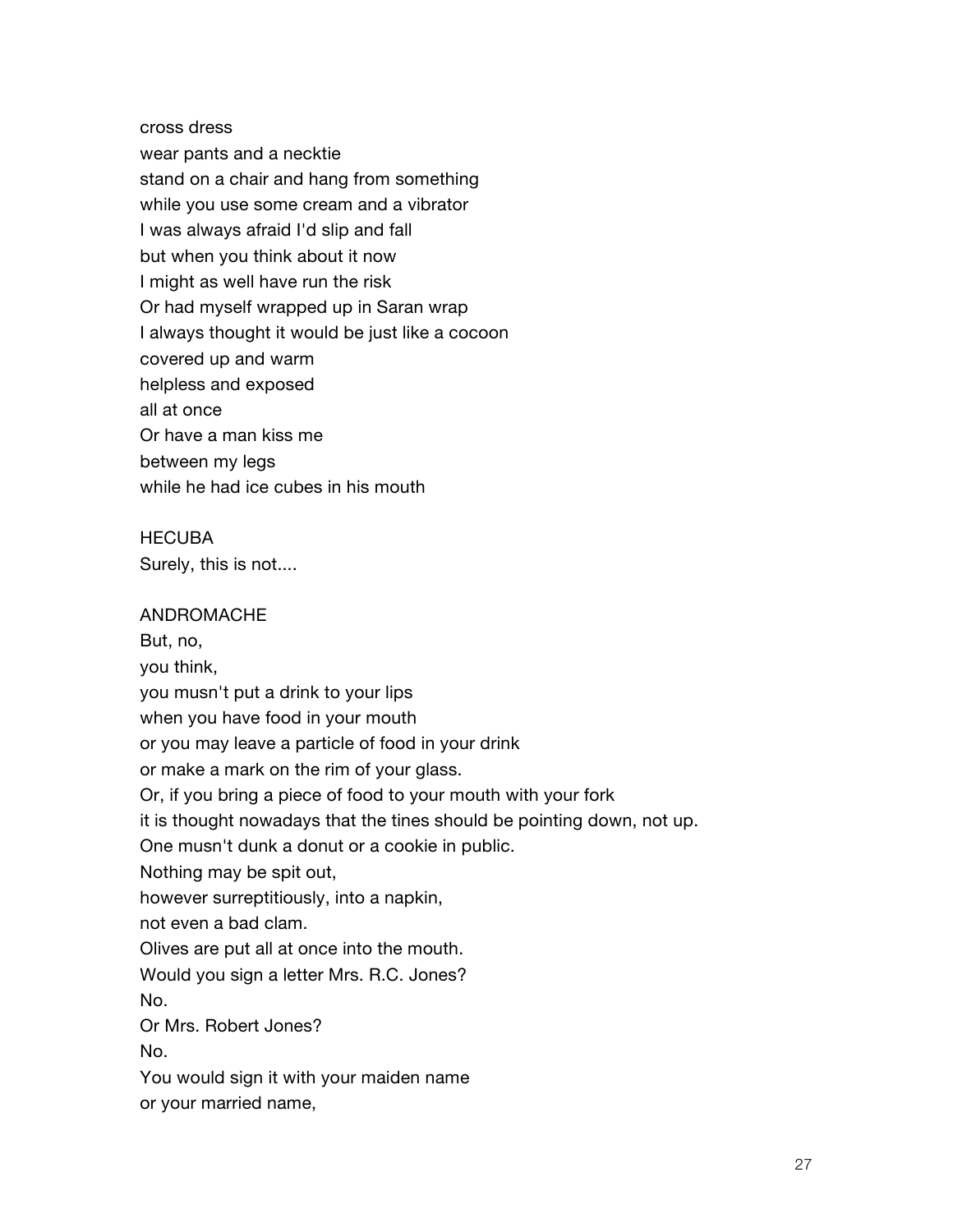such as Marion Jones and then, in parentheses, if the person to whom the letter is addressed doesn't know this, one could write Mrs. R.C. Jones.

[A telephone receiver is heard. It continues throughout the following.]

And a widow, if she wishes may entertain a gentleman friend for a weekend if she is more than 30 years of age and if her children are present in the house although every woman should value her reputation and conduct herself in such a way that she does not make a public display of her very private life.

## **CHEA**

It must be a shock for a woman in your position to be treated this way

## EISA

a thing to be used to sweep the floor and thrown away when it's worn out.

#### **CHEA**

Nothing new to us of course.

#### EISA

To be taken, told to do this or that with our bodies put here from 9 to 5 put there after ten o'clock used till we're exhausted years taken off our lives and added to the years of those whose lives are only shortened otherwise by too much eating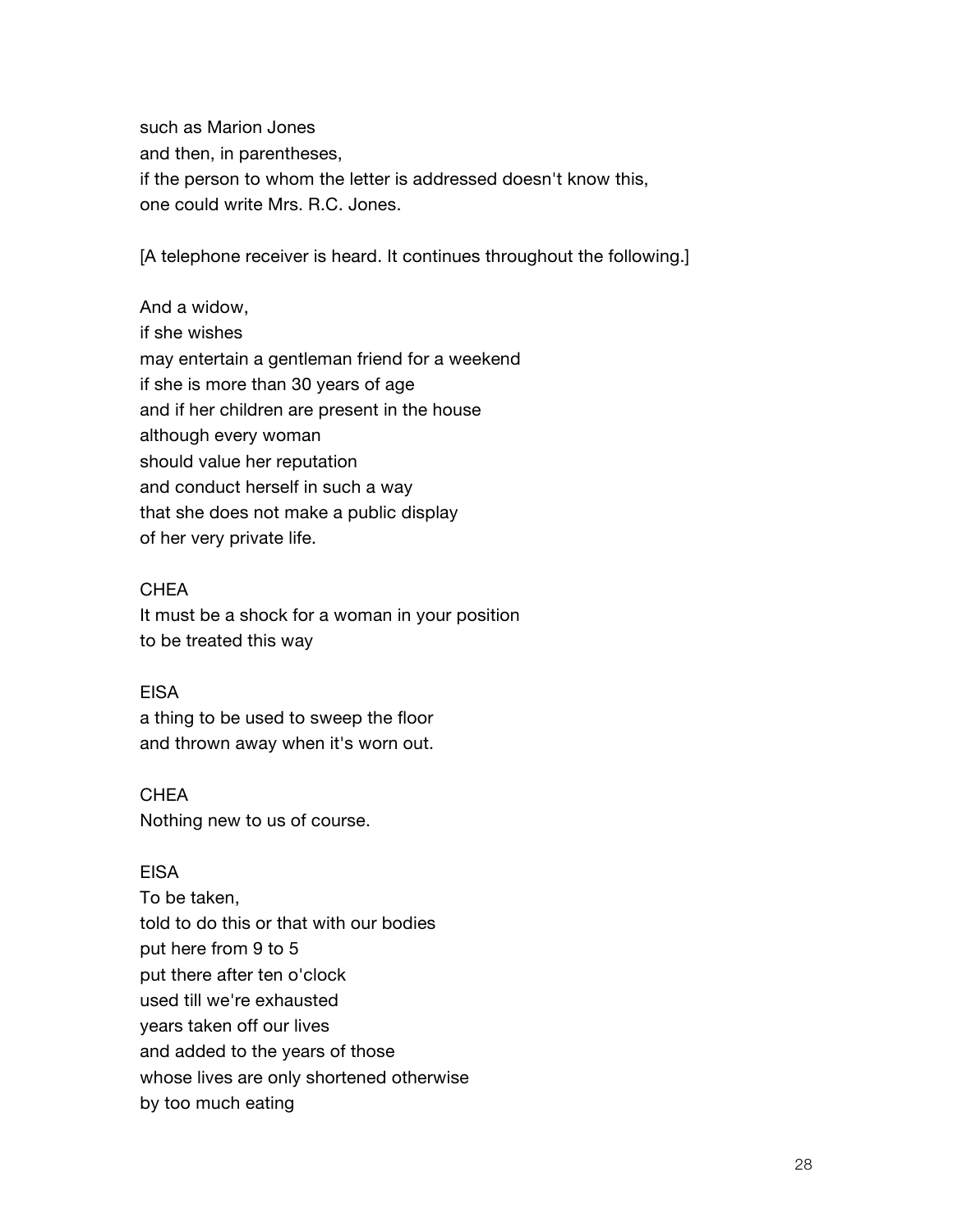**CHEA** or too much sitting

SEI Shhhh. That's enough.

**CHEA** Now you see, the haves are the ones who have their own bodies

EISA and the have nots don't

**CHEA** [to Andromache and Hecuba] I'm not surprised it escaped your notice.

#### EISA

So you'll be given to some king or king's son to use however he likes and I'll be given to someone like these fellows here to be thrown around however they like these nouveau riche owners don't know how to take care of their possessions they can really cause some damage

VALERIE Have some pity.

EISA For them?

[looking toward Hecuba and Andromache]

VALERIE Yes.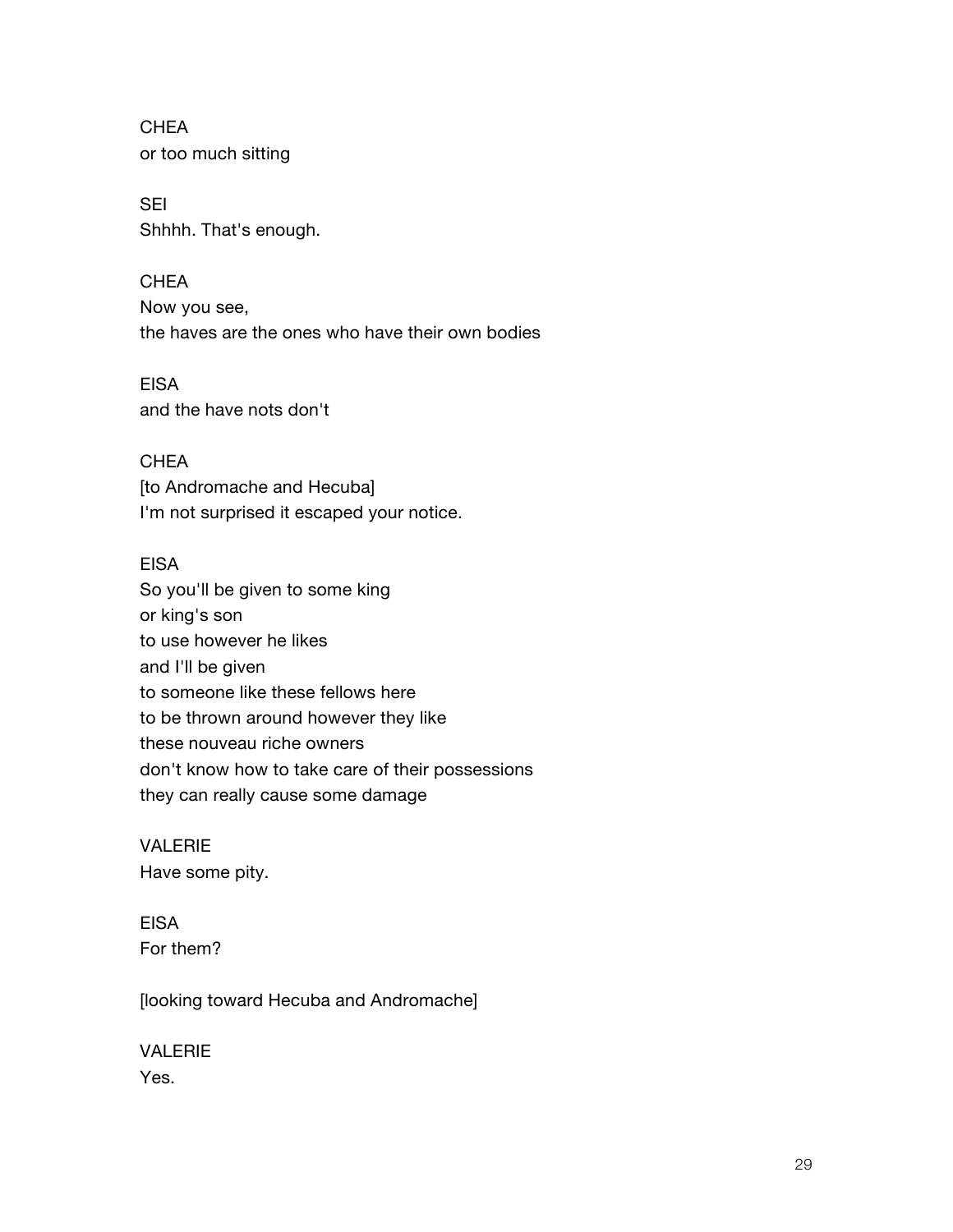EISA Oh, yes, sure, it's always those who've suffered most who best know how to have pity for those who have suffered least.

You know: like men; they like a little sympathy....

**BILL** Well, you know, I had my ear ripped off.

[silence]

By a woman.

**CHEA** Your ear ripped off?

## BILL

It was a, like, more of a drunken brawl type thing, and I had a beer bottle smashed across the side of my head, cut my—you know, bottom of my ear lobe off, it was sort of dangling by a piece of skin—and had 17 staples in the side of my head, too, at the same time. And plus had two thirds of the cornea of my right eye furrowed out by a fingernail.

EISA What were you....

BILL

I was running away from my wife. And so then she stabbed me in the back, too, with a—like, you know—Ginsu-type steak knife. And I have a scar.

[he starts to pull up his shirt to show a scar]

And I love my wife.

RAY BOB I know what you mean.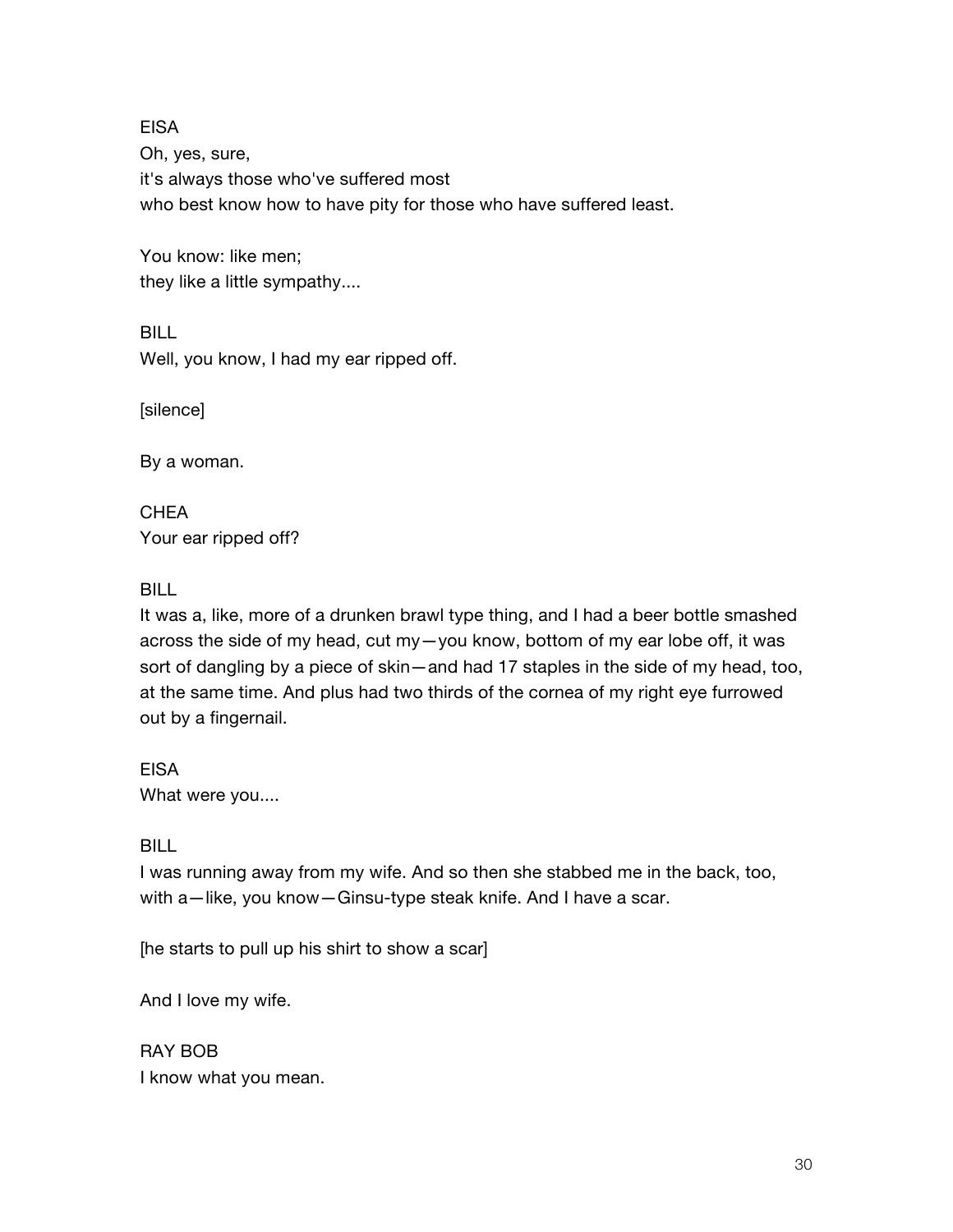BILL But she eggs me on. I...

RAY BOB Right.

BILL I mean, I love my wife, and when she's straight and she's not drinking or taking Valiums or anything....

RAY BOB She's a nice person.

BILL ...she's the most even-spoken, nicest person in the world.

RAY BOB Right.

# BILL And I'm the same way. I can't— I can't throw stones at her. I've—I used to drink and do cocaine and and I've had my wild times.

## RAY BOB

But, I mean, when you say you used to do cocaine, the fact is you've put, basically, your family fortune up your nose, Bill, am I right here?

BILL Pretty much so, yeah. Yeah.

RAY BOB And isn't that one of the things that so aggravates Janine?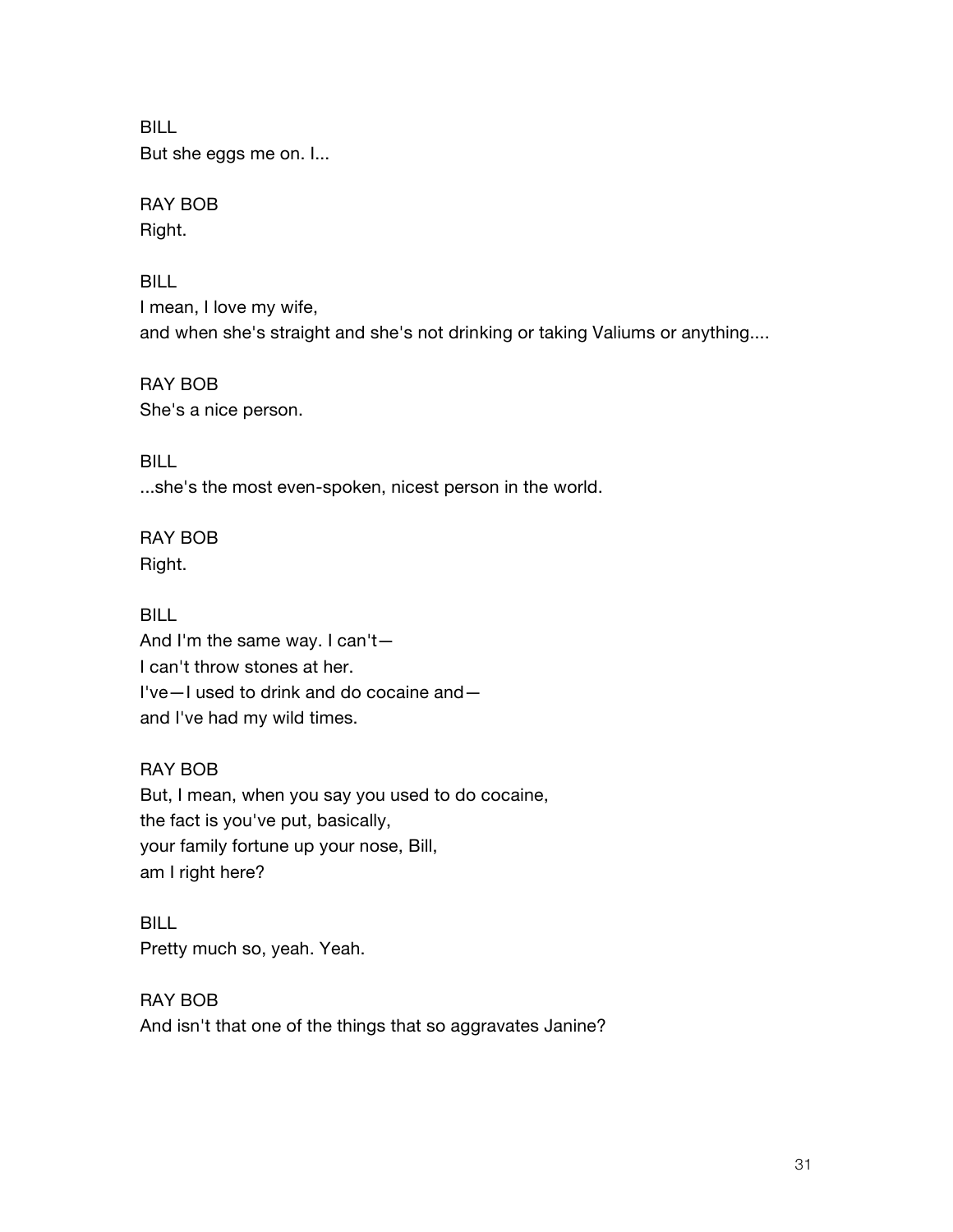BILL

Right. Sure. I've acknowledged that. Haven't I acknowledged that?

## EISA

Right, right, okay, but you know, you're talking to someone who had five husbands so it's not like I don't know anything about men.

## **CHEA**

Six husbands, I thought you had six husbands.

## EISA

Five. All bad. I mean with my first husband all my children were born out of rape. I never had normal sex with him.

RAY BOB Your first husband was a rapist?

# EISA And he beat me. He used to beat me, that's how he got turned on. And then he'd rape me.

**CHEA** So then you married....

## EISA

He used to lock me in a closet while I was pregnant so no one could see my injuries because we were stationed in Guantanamo Bay and he didn't want his—want the other sailors to see my injuries.

**CHEA** Okay. So. Go ahead. Husband number two.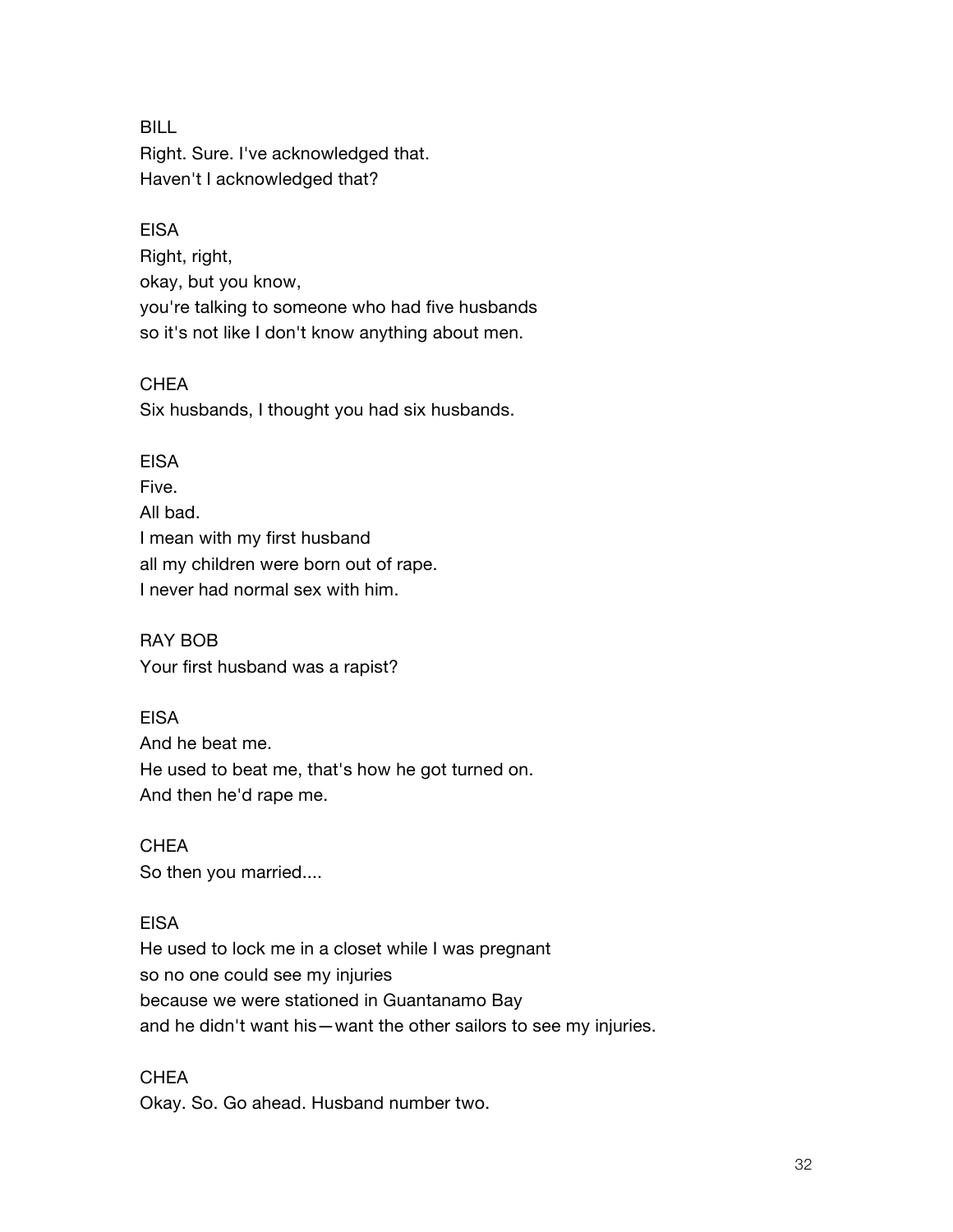#### EISA

He, well, he, three days after we were married, he wanted me to get rid of my children. And he just made a complete change. The only way he wanted to have sex was anally, and he lost my money at the race track which was supposed to be for a business.

## **CHEA**

Right.

## EISA

Put sugar in my car. Tried to extort money from me, and everything.

## **CHEA**

Husband number three.

EISA He married me to get a green card.

# **CHEA**

He was....?

## EISA a man from a foreign country.

AIMABLE I heard he was a prince from Jordan.

## **CHEA** Is that true?

EISA No. I don't know where that got around.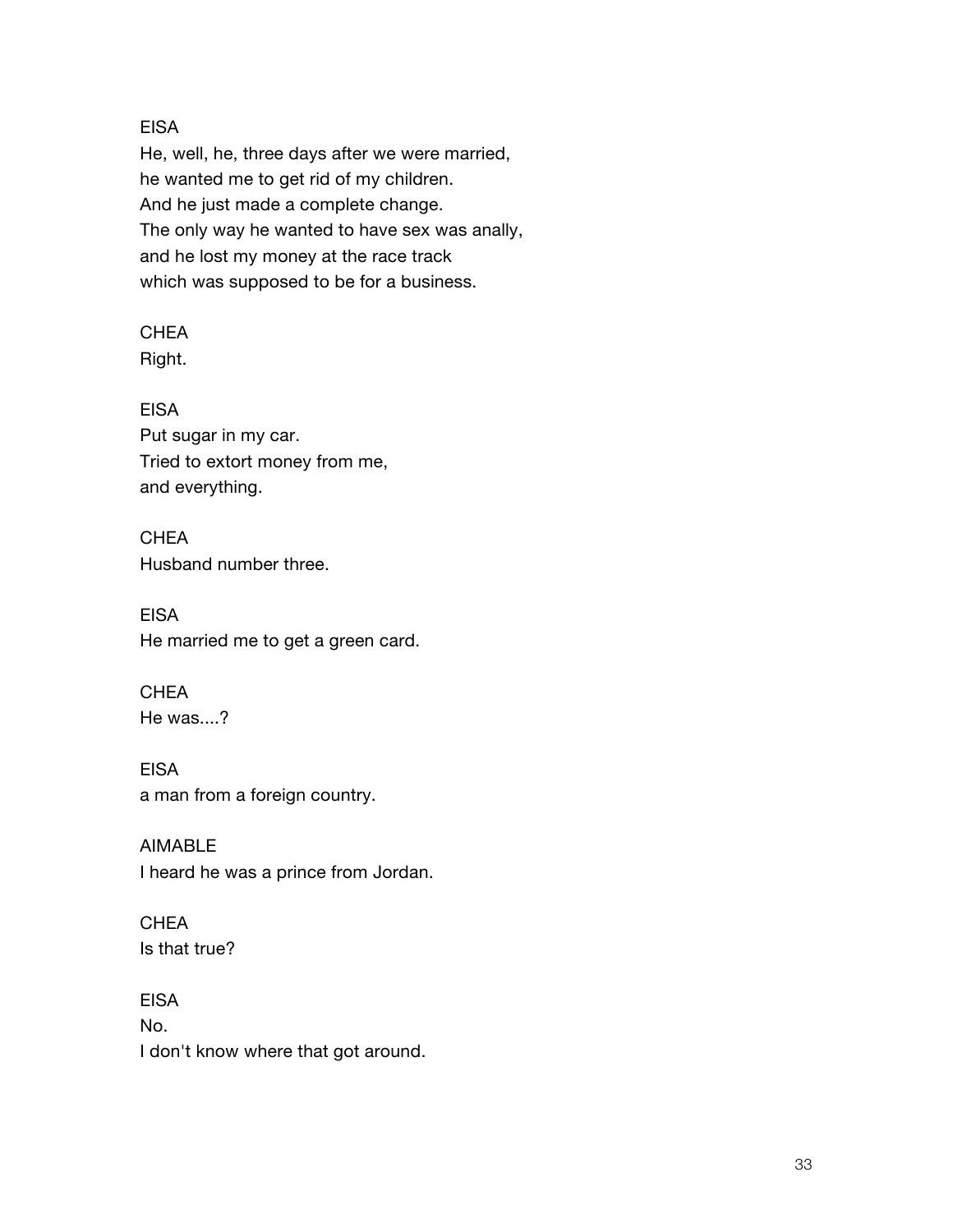**CHEA** Okay.

## EISA

No.

## **CHEA** Okay.

Number four?

## EISA

He was an Italian guy I met. I knew him ten days and he just swooped me off my feet.

# **CHEA**

Unh-hunh.

# EISA

And tried to get my home from me and was beating on me, very, very abusive. Turned out he was bisexual and he was we were married about ten days.

# **CHEA**

Husband number five we know was Robert Sand, the man you were convicted of murdering. And who was number six?

EISA That was Joe Mims.

# SEI

The man you married the day you were indicted...

# EISA

Right.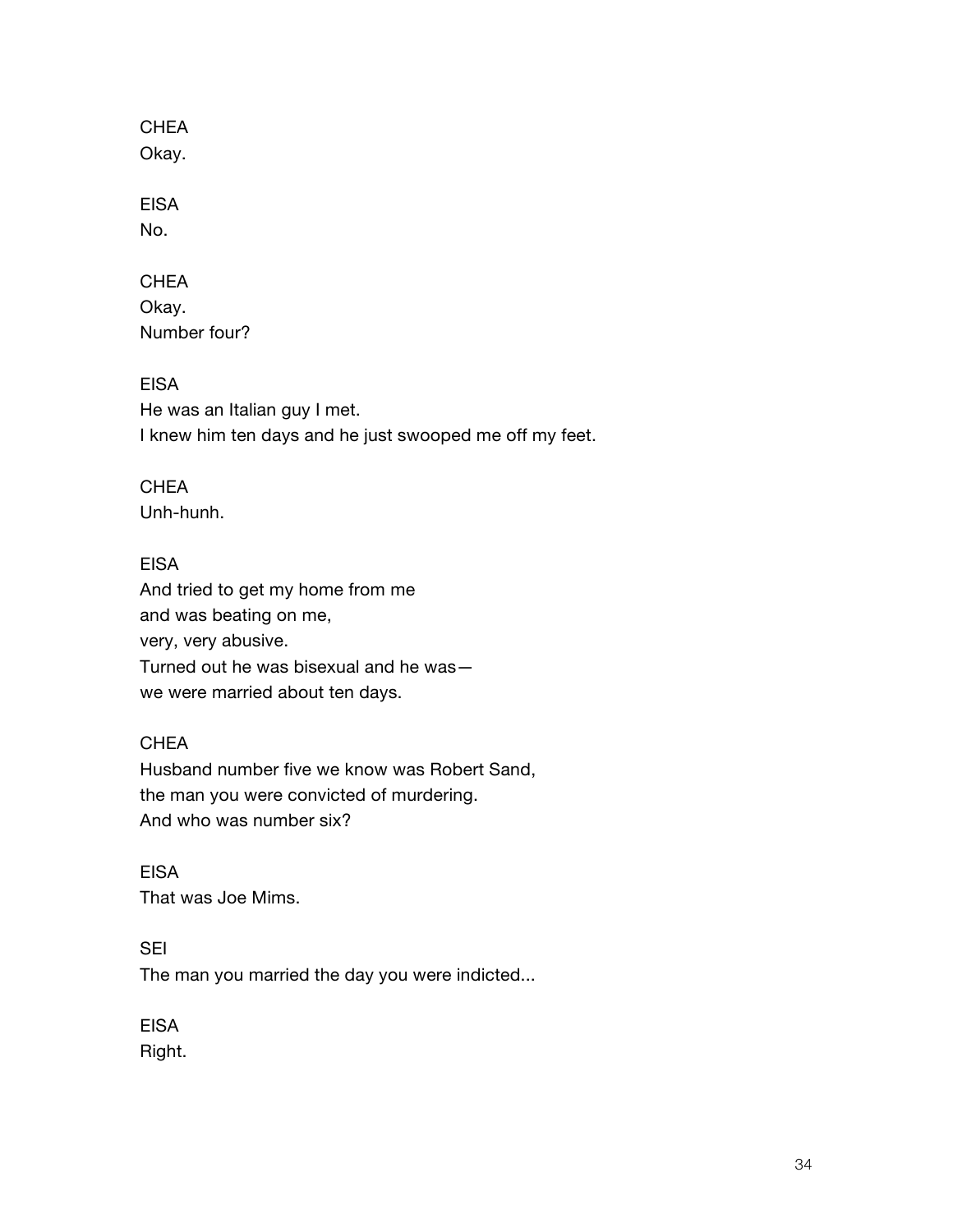SEI for the murder of your husband.

**CHEA** So that's six.

EISA Oh, right, if you count Joe, that's six.

**SEI** Where is he now?

EISA He died of a heart attack on the day were going to get remarried. So?

**CHEA** So nothing.

EISA So if you want to count him, that's six.

**CHEA** That's all I said.

## EISA [to the men]

For feminists, utopia is a place where egalitarian, consensual, and cooperative relationships flourish and where both sexes are able to engage in meaningful work. They are based on the notion that the key to a satisfying life is opportunity for love and work where the two are compatible. In feminist utopias the social structure is such that women do not have to choose between work and love. Another feature of feminist utopias is size—either the whole society is small or people live in fairly small- sized communities. Families, however, are communal and extended, not the isolated, privatized nuclear families characteristic of post-industrial society. Feminist utopias are ecologically conscious. There is no exploitation or severe depletion of natural resources. In a very real sense, feminist utopias celebrate what we usually think of as traditionally female tasks and traits: nurturance, expressiveness, support or personal growth and development, a link with the land or earth.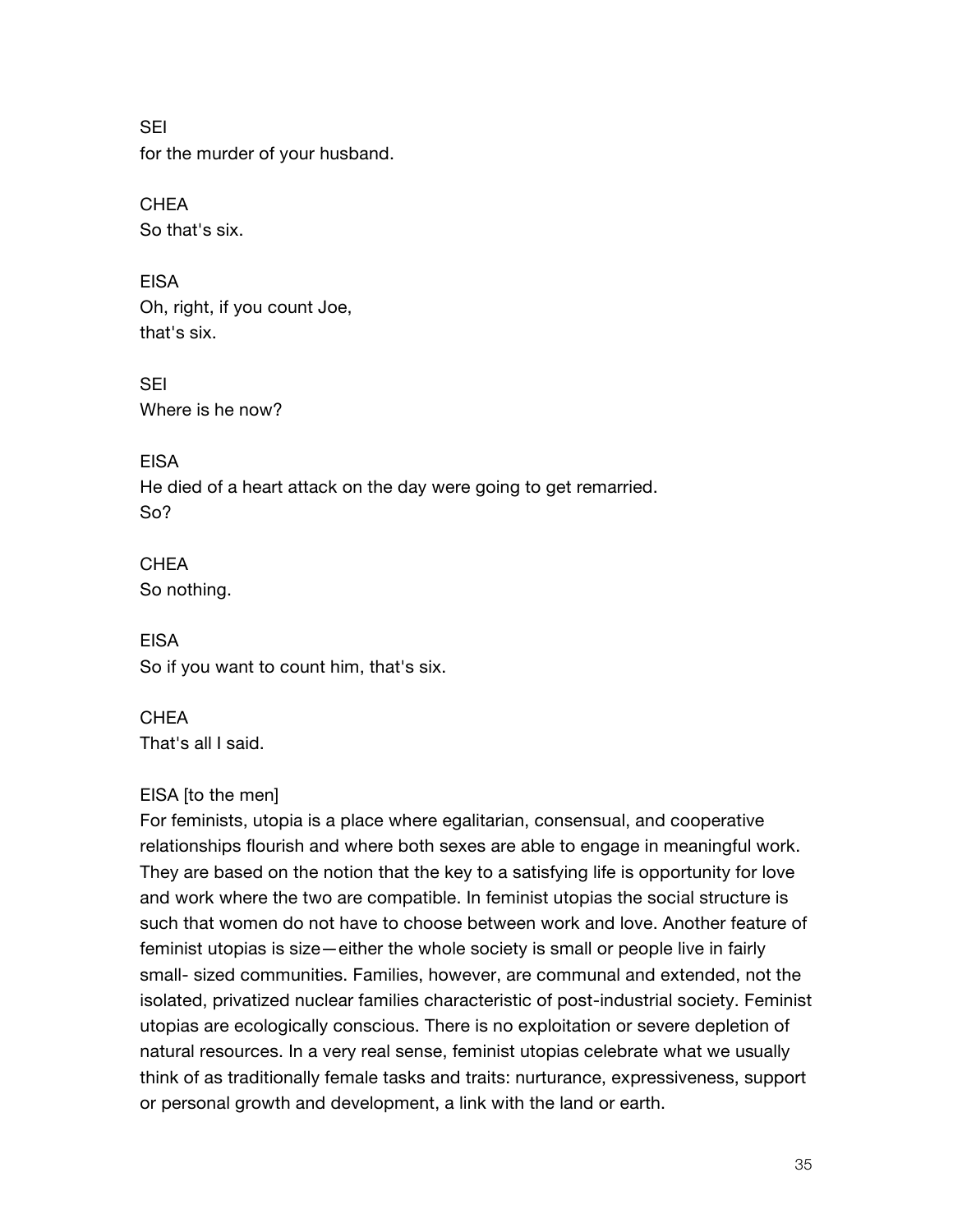[Silence. Talthybius notices the doll Andromache holds.]

**TALTHYBIUS** Who is this?

ANDROMACHE Who?

**TALTHYBIUS** This boy you hold.

ANDROMACHE This is a doll.

**TALTHYBIUS** Is this your son?

ANDROMACHE Astyanax?

**TALTHYBIUS** I thought all the men of the royal family were dead.

ANDROMACHE They are.

**TALTHYBIUS** Except this one it seems. A living heir to the throne. [to Bill] Take the boy with you.

ANDROMACHE No!

[Bill snatches the doll from Andromache, and knocks her to the ground with a savage hit so that she falls like a rock,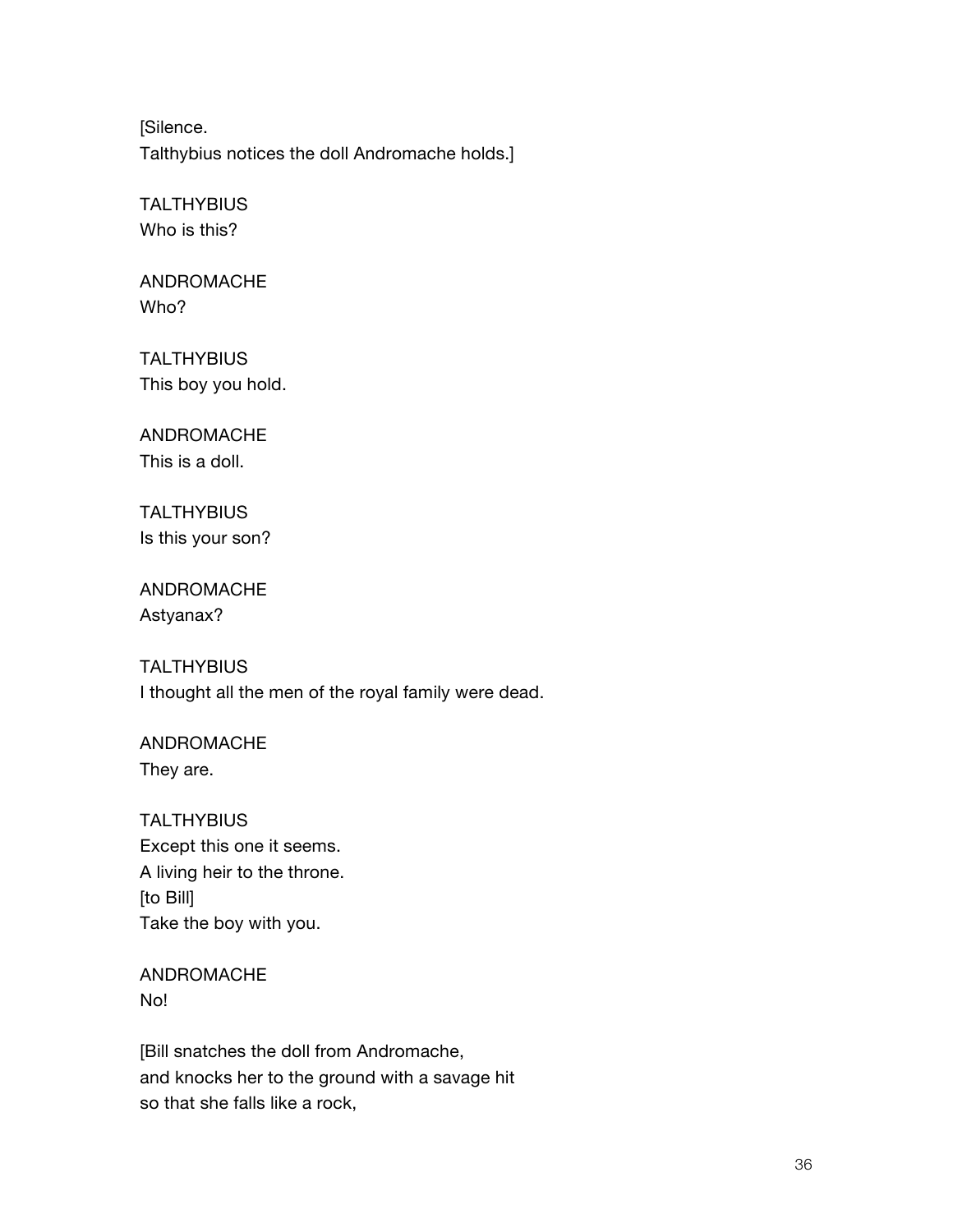The entire chorus falls suddenly to the ground, with Hecuba standing by astonished.]

HECUBA [going slowly to the ground, embracing Andromache] Andromache, my child

ANDROMACHE My child gone. They've taken my child.

When they came the first time, I think I must have been down already crawling on all fours

thinking only of myself again

I heard a shot blood splashed on my head and neck I pretended I was dead Some men came to see if anyone was moving I had to stop myself from shivering I felt a boot kick my side They spat on the bodies and walked away And then I forgot entirely I had been lying on top of my son to protect him from the gunfire I still held his hand I'd kept him with me all that time like a bird underneath his mother's wing But now, what difference has it made? I let my attention wander for just a moment. And now he's gone. They've taken him.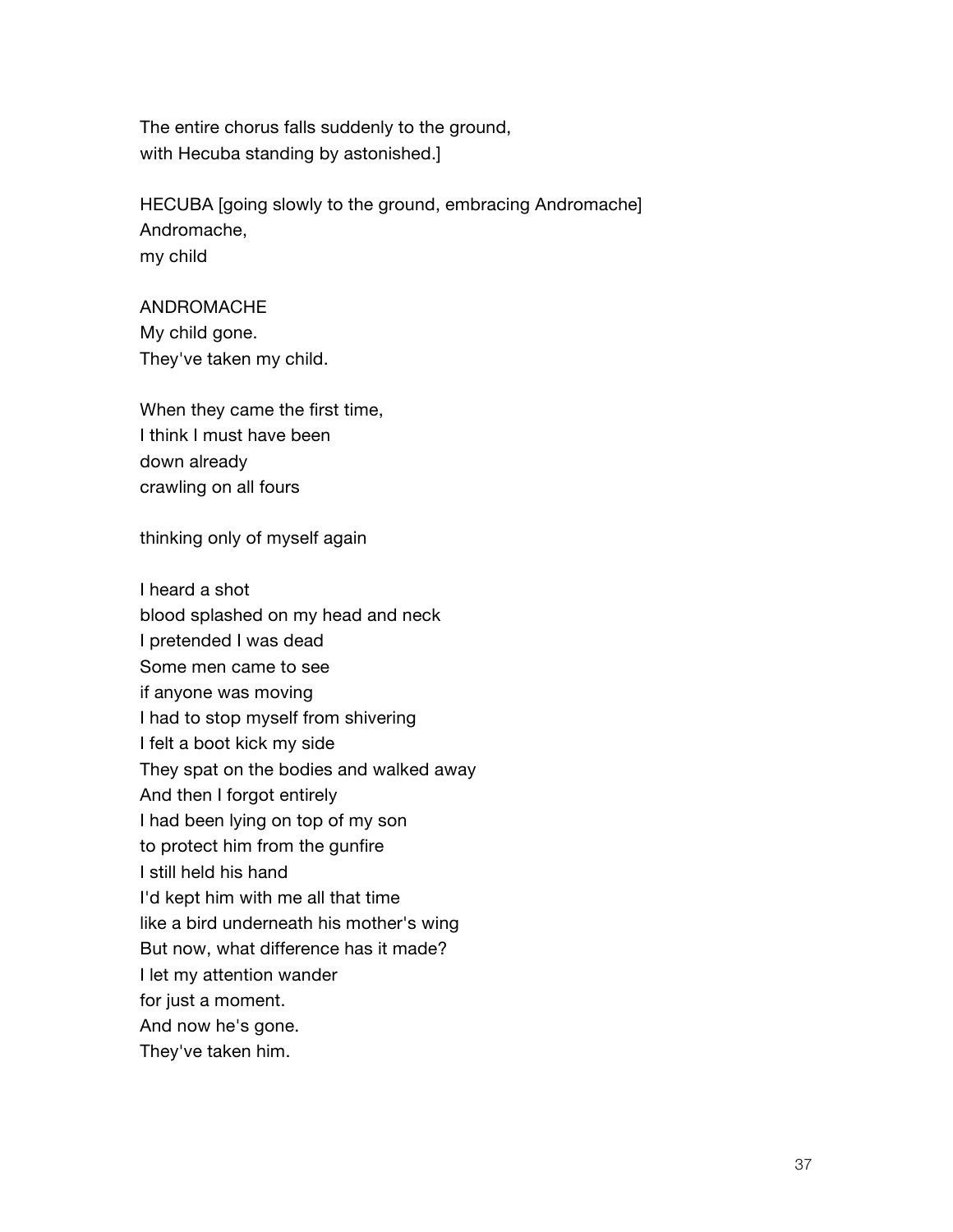[Hecuba holds Andromache, comforting her.

Cassandra enters running at top speed.

She is wearing black. A very chic—though torn—outfit from Comme les Garcons.]

CASSANDRA Am I too late?

**TALTHYBIUS** What?

CASSANDRA Have I missed the wedding?

BILL Who is this?

HECUBA [calling out as though to warn her] Cassandra!

**TALTHYBIUS** Is this Cassandra?

CASSANDRA The bride of Agamemnon!

And blessed am I to lie at a king's side.

[She throws herself at Talthybius's feet.]

I'll tell you what I see in this king's future, I see he takes a bride who will climb into his bed and cut his throat.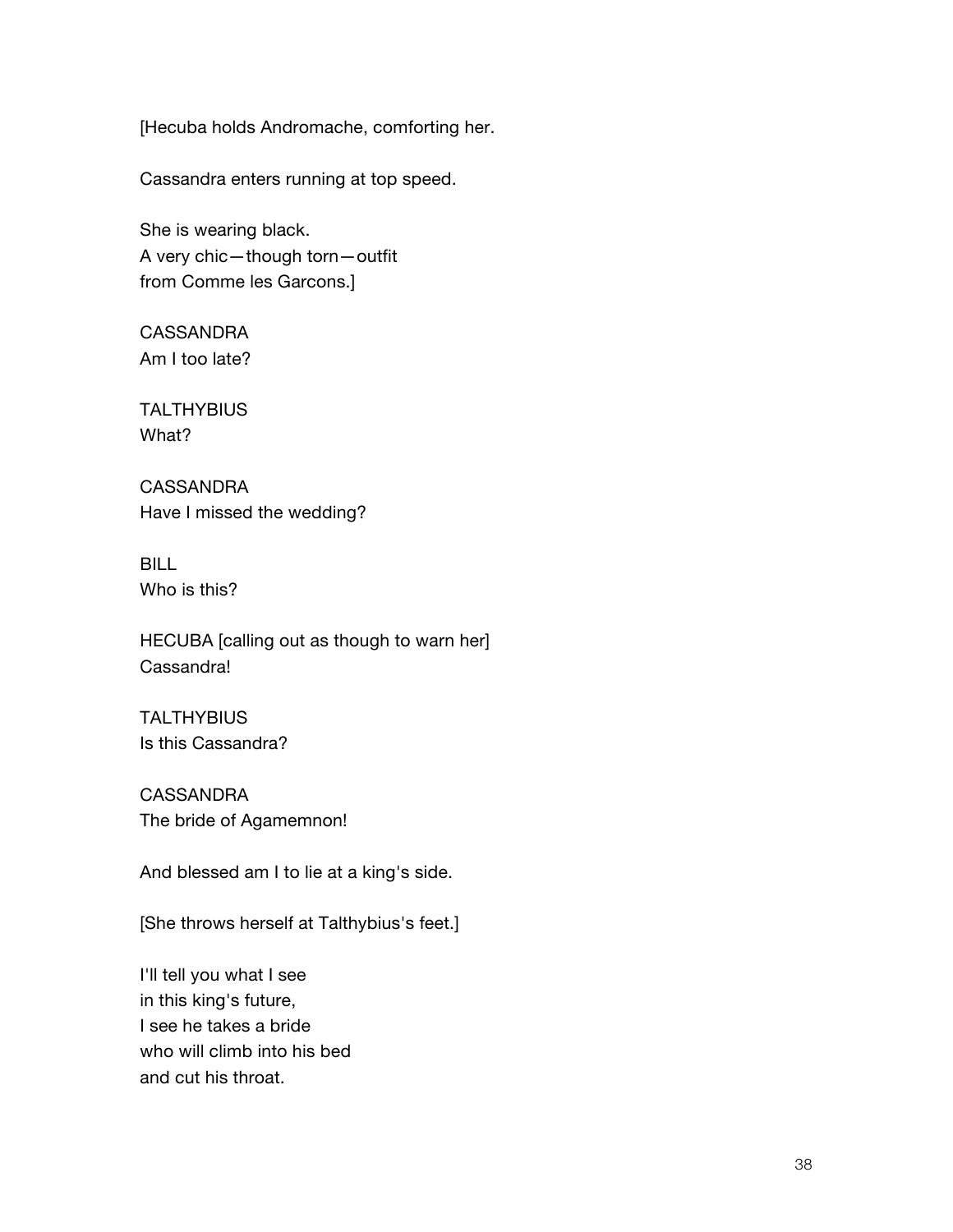**HECUBA** No, child, don't.

RAY BOB She's nothing but trouble this one.

#### **CASSANDRA**

Not for me the life of mourning the tears the nursing of my sorrow

EISA

No.

**HECUBA** Cassandra, have some sense of the position you find yourself in now.

**TALTHYBIUS** 

I must say, to speak not so much as a diplomat but as a—

#### **CASSANDRA**

[to Talthybius] One day, when I lie dead cold and naked next to my husband's tomb piled in a ditch for animals to rip and feed on beaten by the storms of winter, you, too, you will be lying in some mud pit or buried somewhere no one will remember or give a shit what you've done long since forgotten unless some bitch strings you up before that with hoods and gags and blindfolds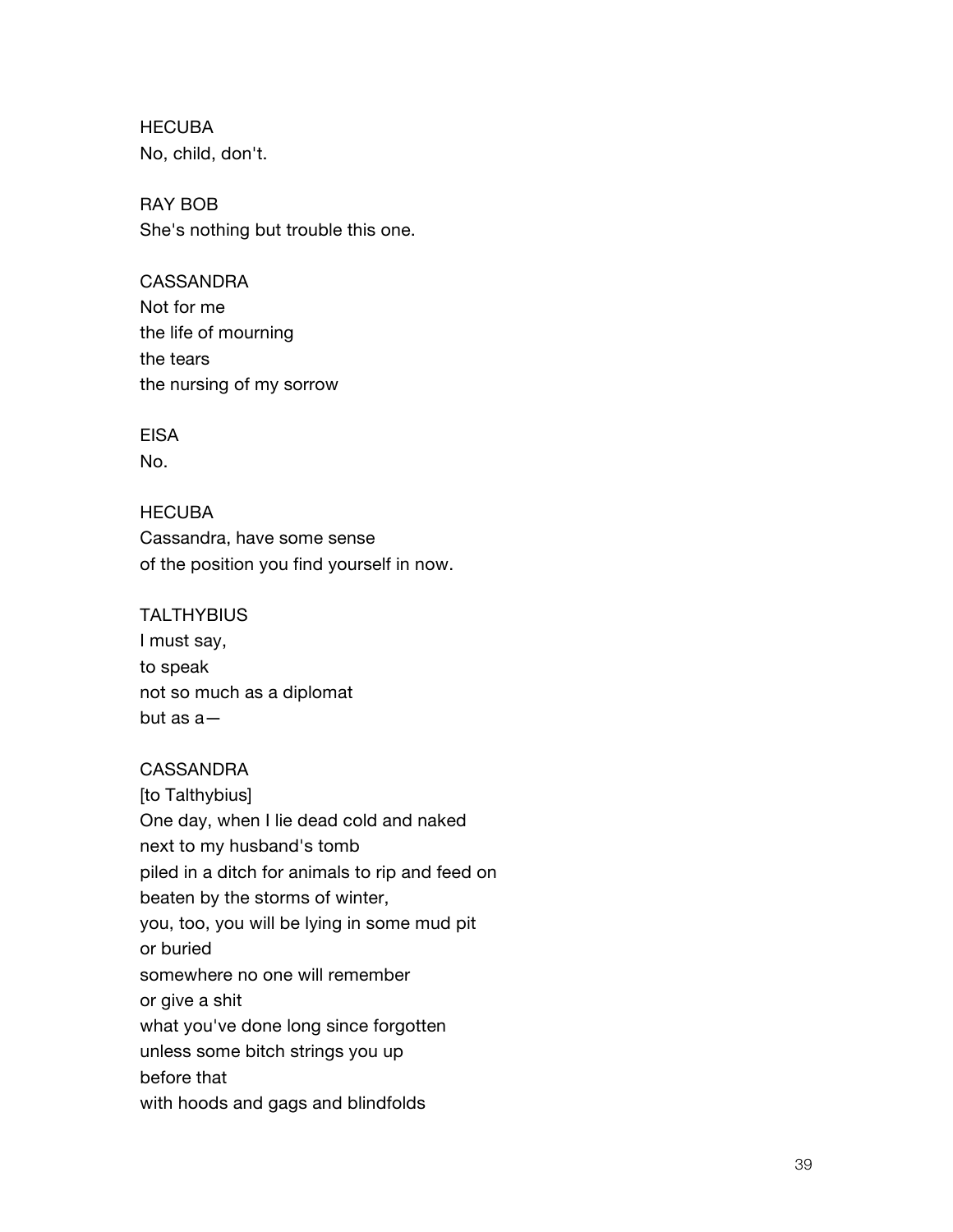**HECUBA** Cassandra....

**TALTHYBIUS** 

I beg your....

**CASSANDRA** and you feel some dizziness coming on

EISA some nausea

**CASSANDRA** some chick's getting her rocks off cutting you up a little bit plugging you into the wall cranking you up on the rheostat?

[all the women speaking at once over each other so it moves with dizzying speed]

EISA putting a long pin through his flesh and scraping his bones

**CHEA** sewing his lips together,

EISA sewing his eyelids open,

**CHEA** sewing his hands together

EISA nailing his scrotum to a chair

CASSANDRA Not that ALL these assholes shouldn't be eliminated these dicks with their pussy envy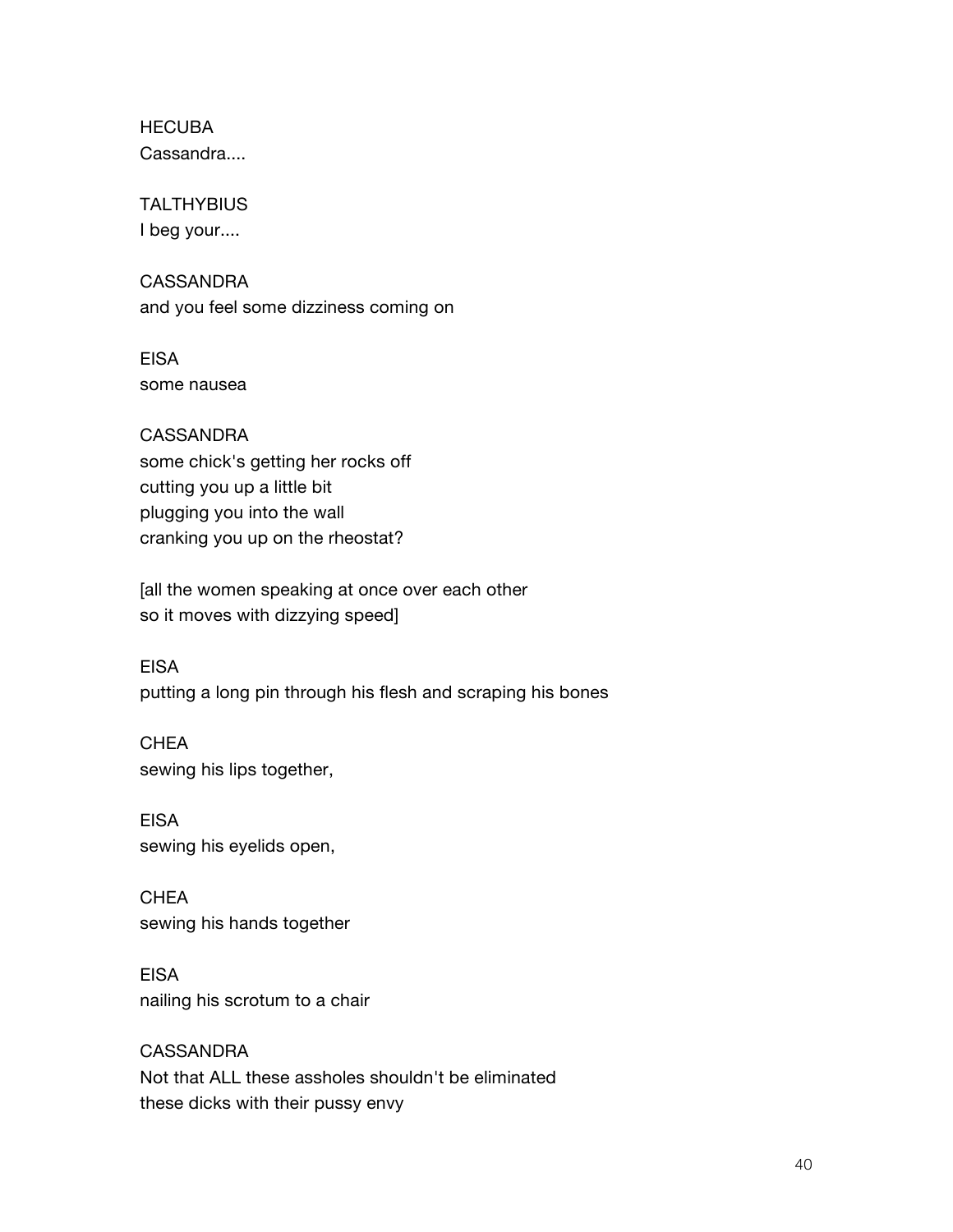**HECUBA** Cassandra!

[Cassandra's attention is momentarily distracted by her mother.]

# **CHEA** These cuntsuckers

EISA these pricks who can only compensate for not being a woman by savaging some entire country

# **CASSANDRA** It doesn't follow because men have always been around like a disease that they always must be around because these men are not needed!

**CHEA** we can make whole human beings in laboratories

**CASSANDRA** I've loved a man I know what it is to love. A man whose kisses were so sweet, so much of a different time.

[Hecuba has buried herself again in the pile of rags.]

We might be loved for a while and then forgotten. But the love will have been enough; all those impulses of love return to the love that made them. Even memory is not necessary for love.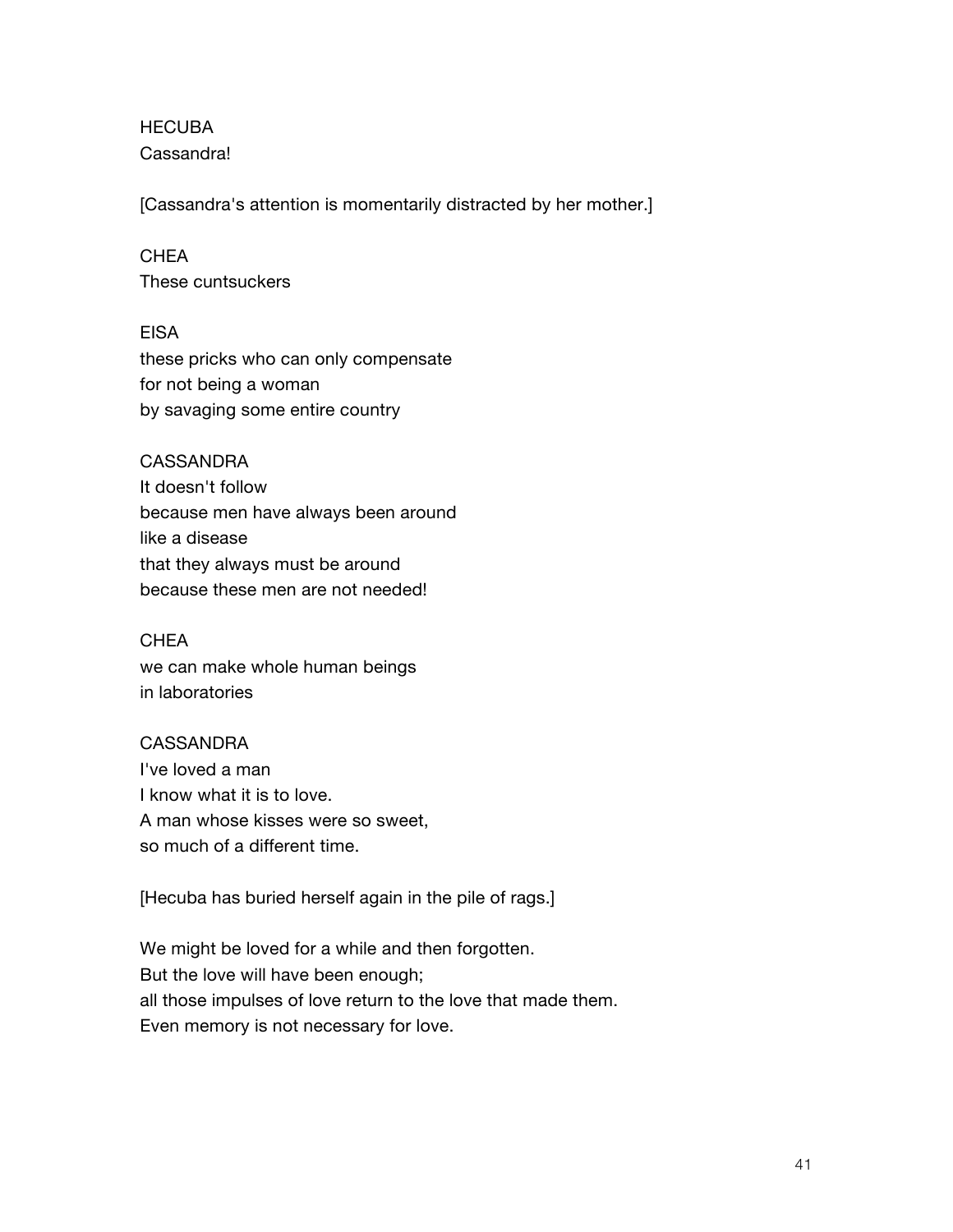There is a land of the living and a land of the dead, and the bridge is love, the only meaning.

Let's have him, then, Bring me to him Take me into his home Let me lie down with him stretch him out on a board put weights on his chest is this a man who likes to be bitten all over his body on his neck and chest Does he like to be laced with needle and thread like a spider's web sewn down to his bed immobilized? Then he's chosen well which woman here to take back home with him.

Where is this general's ship? Take me to it. and know, that when this ship leaves the shore it carries with it one of the Furies

[The Chorus, led by Cassandra, sings.

[At the end of the song, Cassandra runs out at full tilt.]

**HECUBA** Come back! Stop her, someone. She doesn't know what she's saying. She doesn't mean it.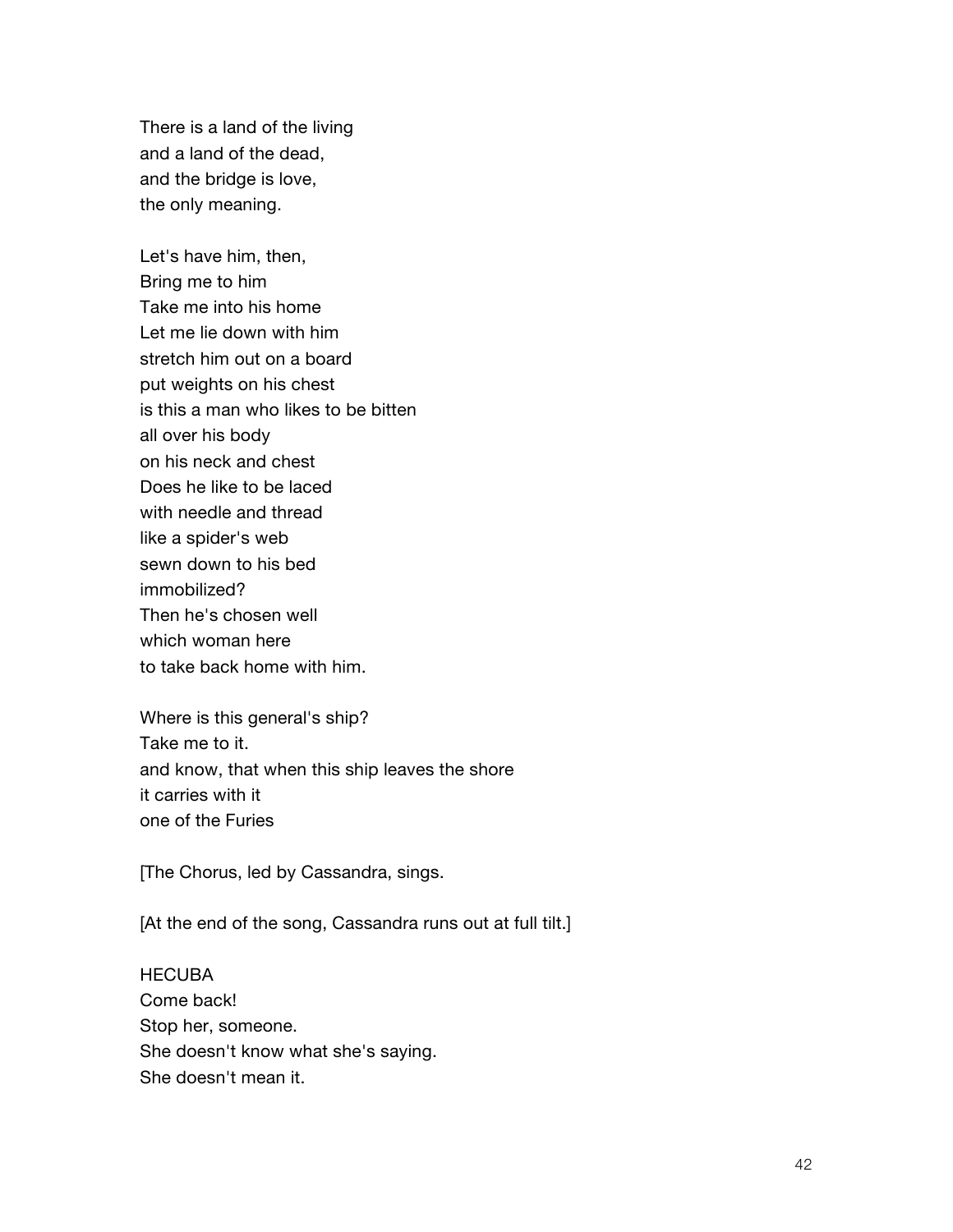**TALTHYBIUS** I think she does. I had hoped we could proceed with some sense of self-respect but I see this is not to be the case. Where is your daughter Polyxena?

| <b>HECUBA</b>     |  |  |
|-------------------|--|--|
| Polyxena?         |  |  |
| She found a ship. |  |  |
| She's run away.   |  |  |
| She's gone.       |  |  |

**TALTHYBIUS** We know she's here.

**HECUBA** She's a child, a young child.

**TALTHYBIUS** It's been decided she should be given to Achilles.

HECUBA Achilles?

**TALTHYBIUS** Yes.

**HECUBA** We were told Achilles is dead.

**TALTHYBIUS** Yes. It's true he's dead, His companions in arms have decided that his body cannot be left here in Troy in an unhonored grave.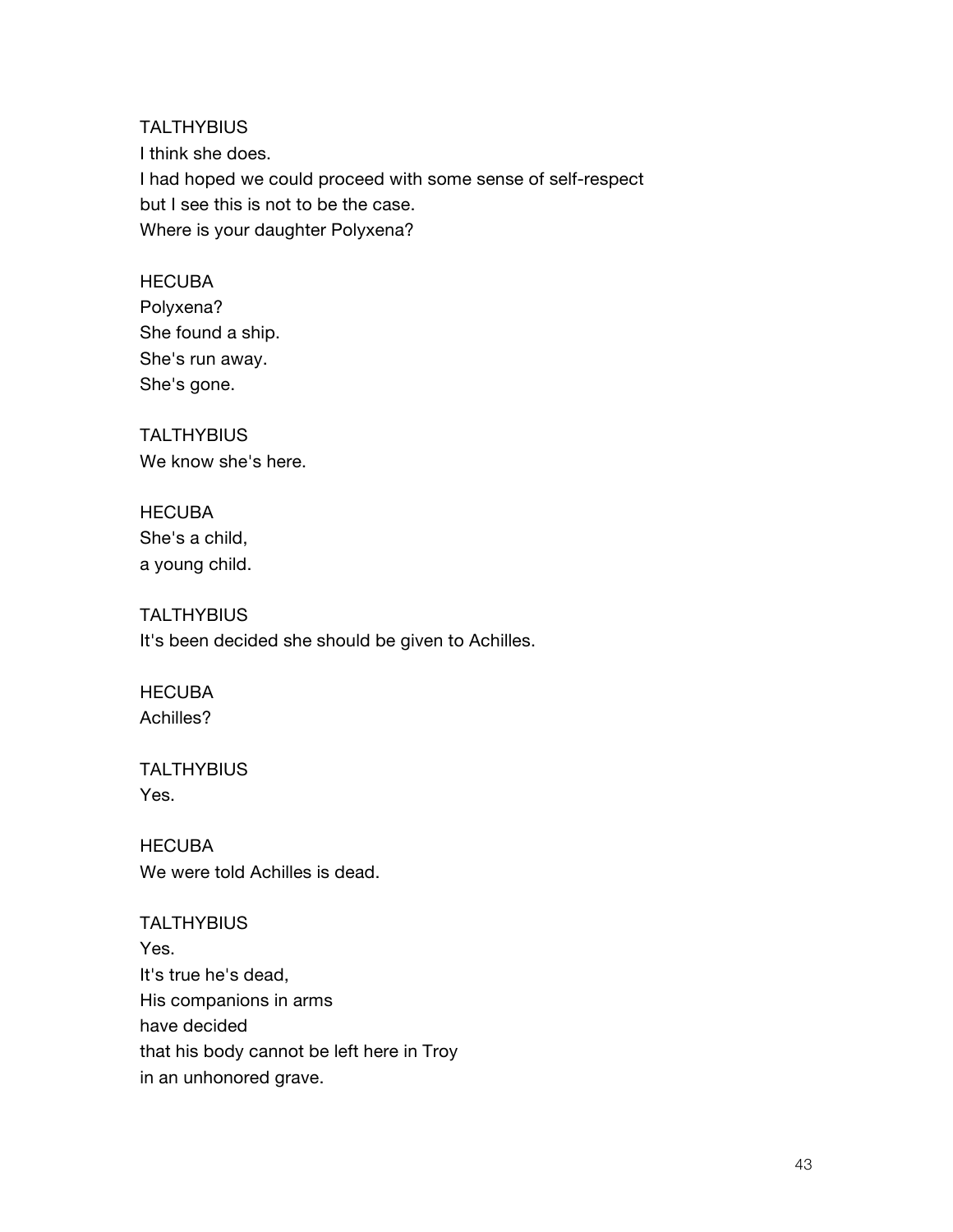# **HECUBA** Unhonored?

# **TALTHYBIUS**

Achilles was a hero. His companions remember his courage in battle. How he went in where others were afraid with no care for his own safety as though he were already dead. So. His fellow soldiers will not see him buried without a proper sacrifice to give honor to HIS sacrifice. Just as all the living will be given companions he, too, must have a companion in his death.

# **HECUBA**

A young girl to be his companion in death?

# **TALTHYBIUS**

Yes.

# **HECUBA**

Is this not perverse? Are you all perverse? Now you must find some reason after the war is over and the city lies in ashes to search out a girl and kill her, too.

# BILL

Easy to say the war is over but the men are still on fire Their blood racing They'd like to feel the impact of two or three more bombs exploding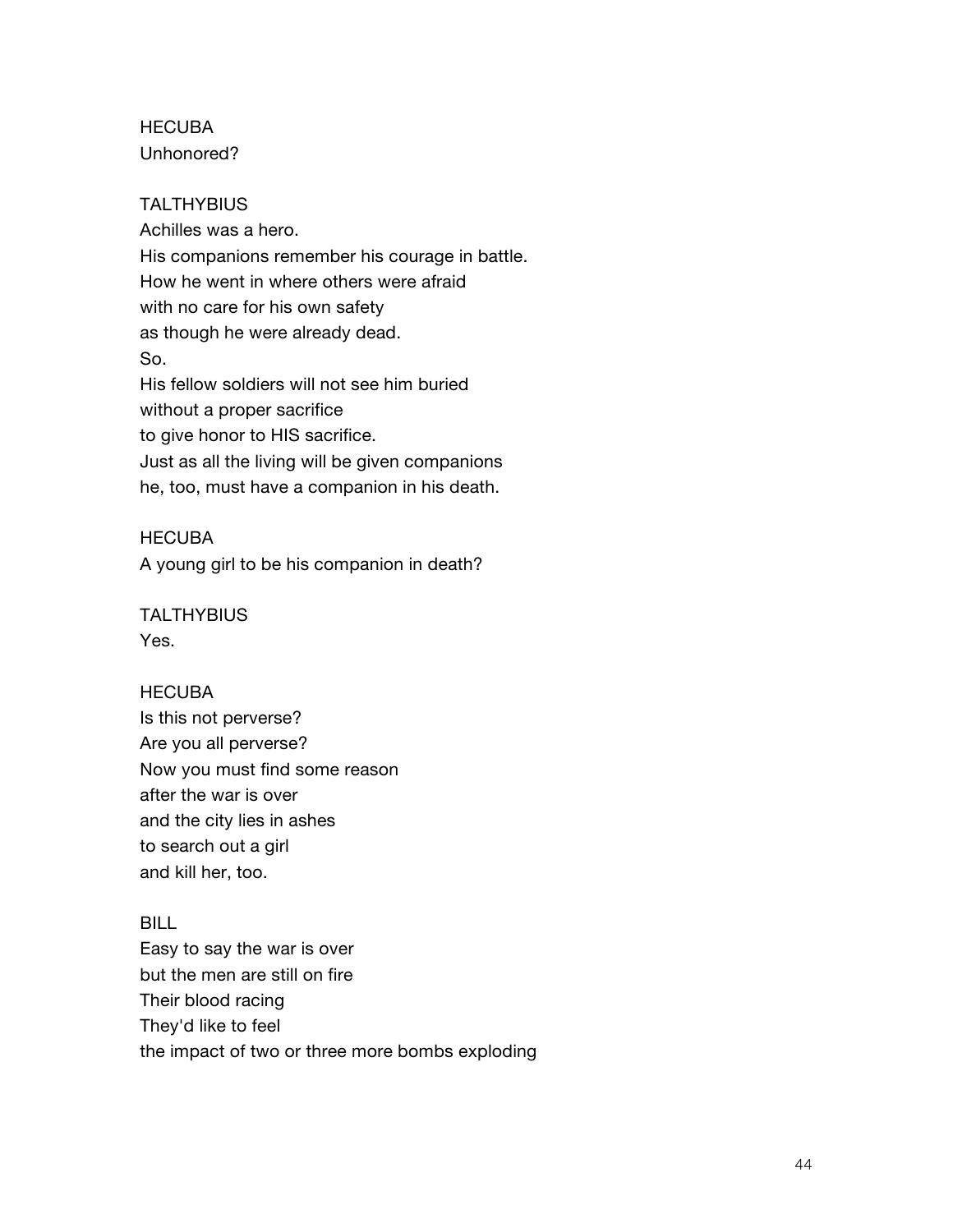the woods moving like one living creature heaving up the earth, the slow collapsing pull of gravity before they feel at peace

#### **TALTHYBIUS**

I am not the man to do this, I admit it. Some other, without pity, should have come in my place. But I've come to do my job.

#### **HECUBA**

To do your job? What about my job? My job is not yet over. I've not yet finished raising these children. I've not yet finished making a home or a life. I've not finished teaching my boys how to be men. My mother said to me, a gentleman is one who considers not just another's rights but also her preferences. I've not finished teaching my boys about the sacredness of human life even when it is contained in the meanest of vessels, about compassion. This is my work. It should be yours. My compatriots needle-makers, linen makers, nail makers, brick makers, straw-plaiters, lace makers, iron workers, corn millers, wall builders, bottle makers, shirt makers, wheat growers, these people who recreate and rearrange the material world thread rearranged into lace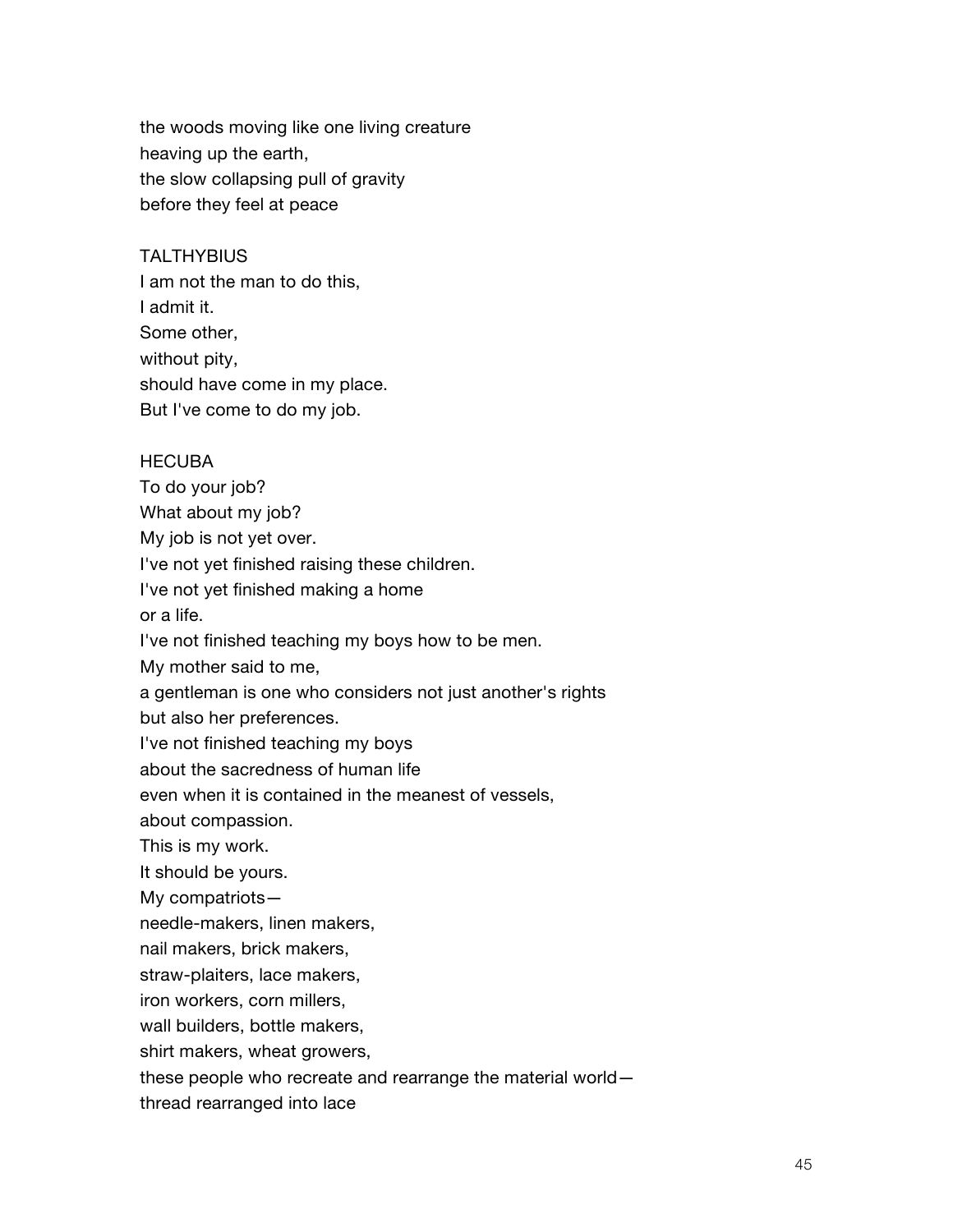dispersed bricks rearranged into a house coal rearranged, relocated to the visible surface of the earth its deep refusal to surrender the capture of an ancient sun now rendered into a source of light and warmth the spill of tiny wheels rearranged into a watch the soft and dangerous miscellany of rags rearranged into paper not for such a simple, brutal purpose as wealth or power but for the more complex and interesting purpose of making a community to sustain human life. Can it be that you have forgotten your job? Is it too late for you to remember what you were meant to do when you became a man? And if it is too late for you, you've come too far there is nothing you feel you can do, must it be too late for me, too? Could you not at least protect my unfinished job? Let me keep my daughter Polyxena, my youngest child, only Polyxena. Or, if you must have someone to put atop Achilles' grave, take me. What use am I if I cannot finish what I have begun? If you will end my job of mothering, then take me instead.

POLYXENA, who had been hiding among the members of the chorus, steps forward. She is 13 years old, funkily dressed in torn jeans and a tarty looking red velvet bustier (not that she is tarty, but that that is the—unconscious?—teen-age style).

# POLYXENA No. Take me. Here I am.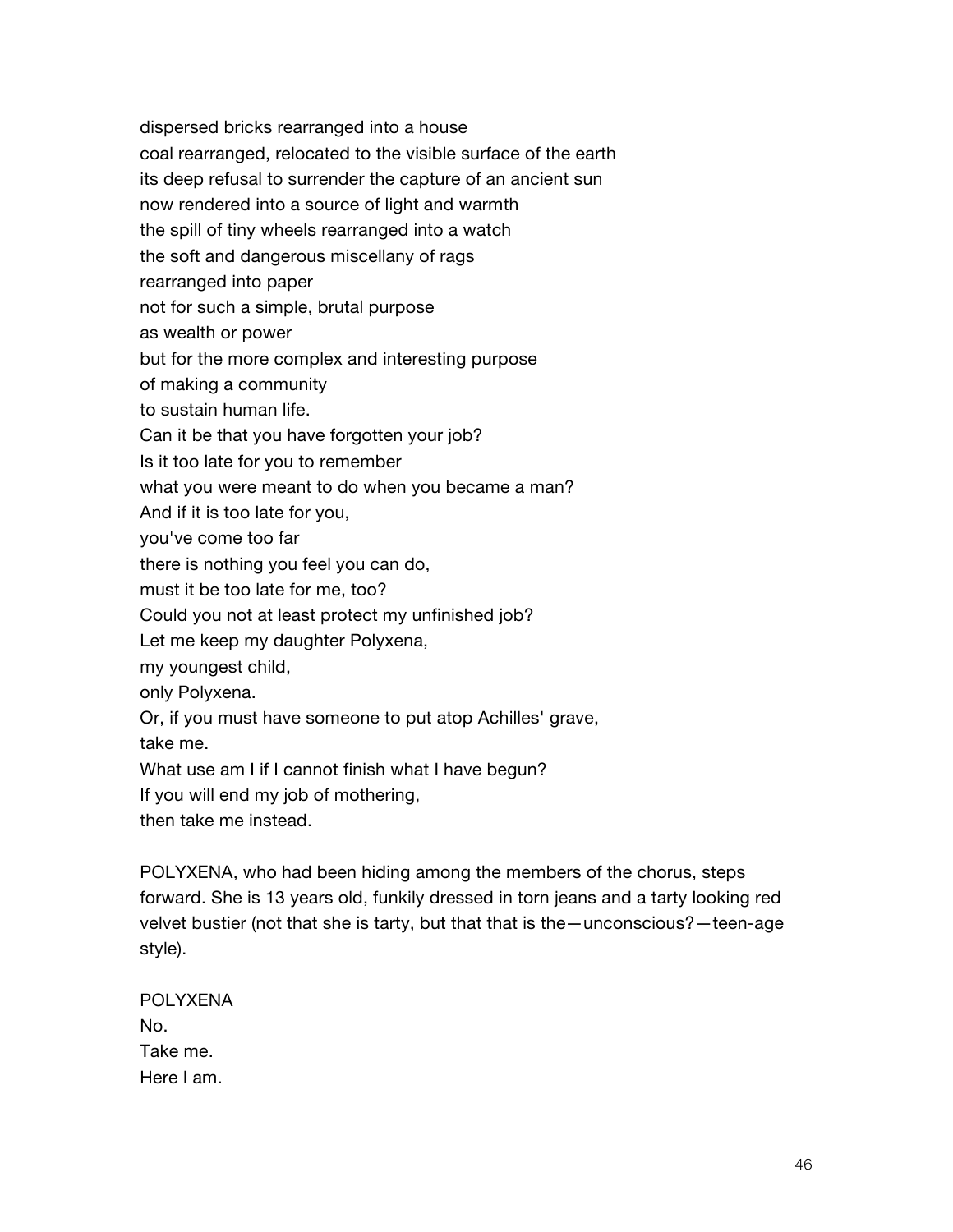**HECUBA** Go back!

### POLYXENA

I'm not afraid. I heard everything. Don't be afraid, mother. [to Talthybius] You won't take her. I'm going with you.

**HECUBA** 

No.

[She goes to Polyxena and holds her.]

She's a child.

POLYXENA I don't feel sorry, mother, it's my fate. If you have an eight for a name then you can have an eight and a four or an eight and a thirteen you come to combinations of 21, or three you know then that's your fate. I might have had a nine but if you believe in numerology you know you don't choose your numbers they're given to you and you learn to accept them.

# **HECUBA**

She doesn't mean what she's saying. She's a child.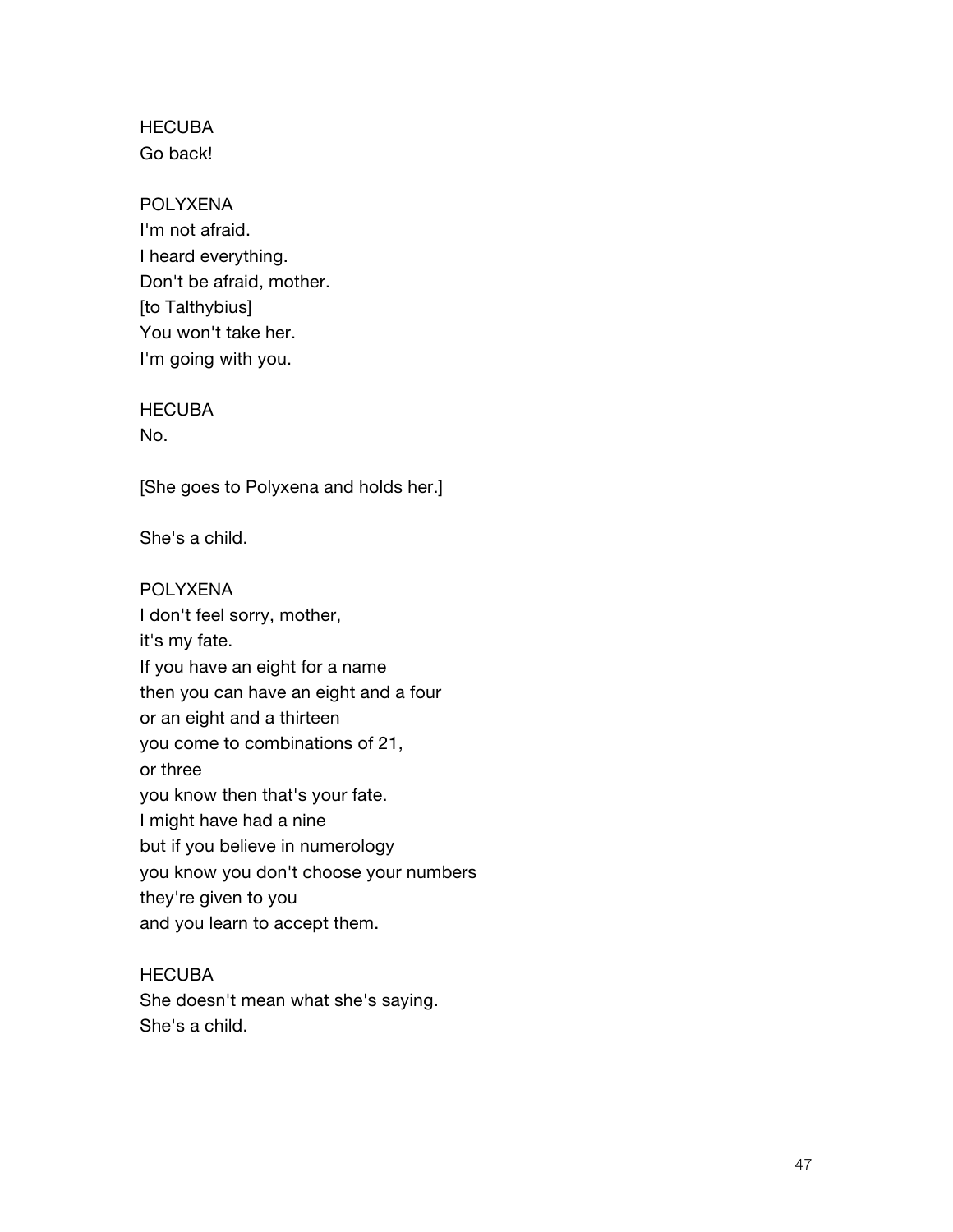POLYXENA Yes, I do. I think I wish I had lived to have some years with you when we would both be grownups and talk as equals and share our thoughts.

[breaking loose from Hecuba]

But when it's in your numbers or your horoscope you just know that's the way the world was when you had your life and you accept it.

Of course, I have to admit I'd have liked to live a little longer I mean there's a lot I don't know yet. Like: why do guys insist on driving? And how come they call on Friday to ask you out for Friday night? And why do guys hate to get dressed up? How come they don't like to talk on the phone? Why do guys drink out of the milk carton? And how come they like to play air guitar? Why is a guy who sleeps around a stud but a girl who does is a slut?

BILL I think it's almost expected of a guy.

POLYXENA

How come guys wait till way after they love you to say they do?

**TALTHYBIUS** It's nervousness, I think.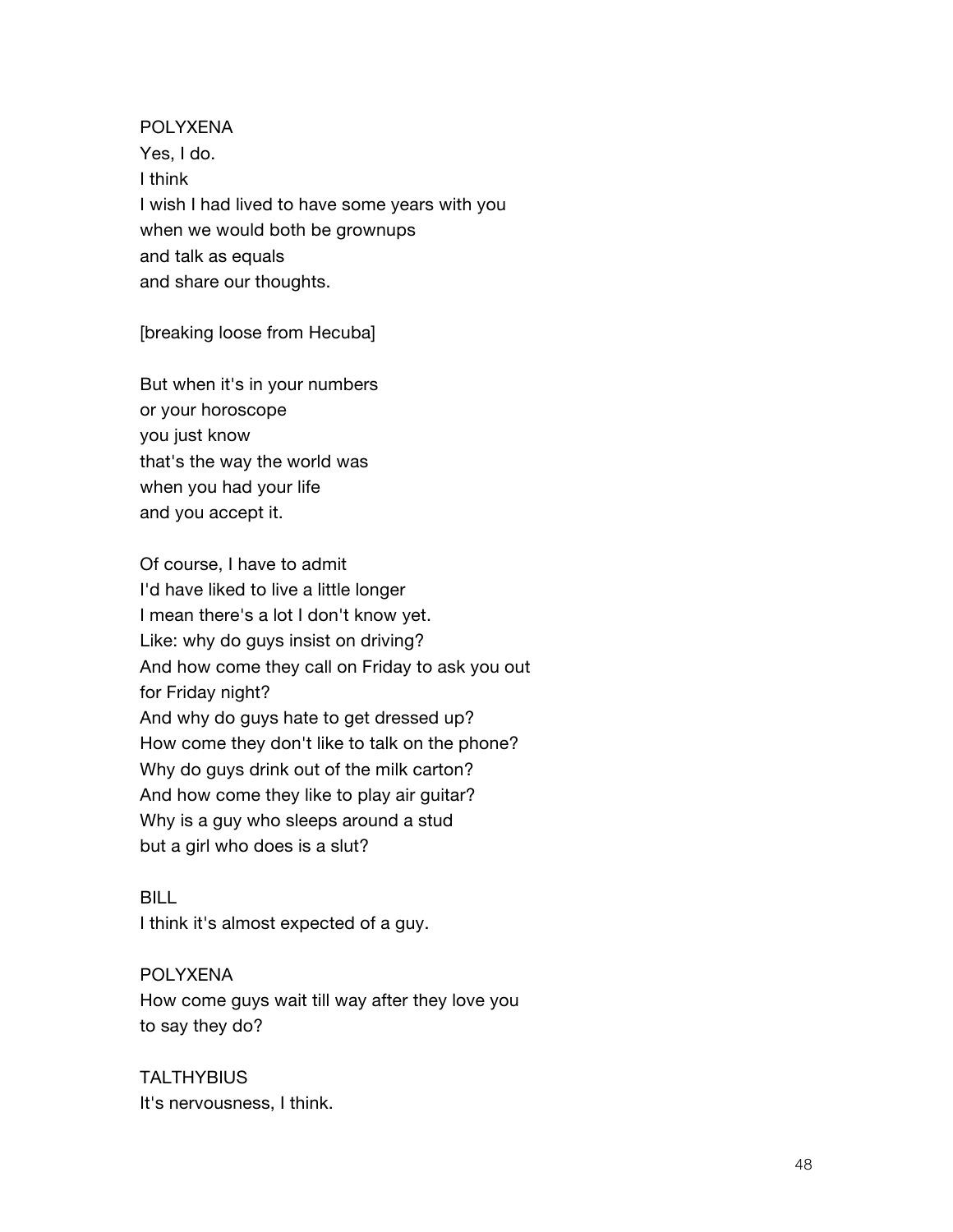# POLYXENA

And why is it they keep on checking out other girls even though they insist you're the only one?

# VALERIE

It's just human nature to look at beautiful girls. It doesn't necessarily mean anything at all.

# POLYXENA

How can a guy stand to make out with a girl he makes fun of to his friends?

# RAY BOB

It's just peer pressure. It's a bad thing to do, but if a guy's friends start making fun of the girl, it's easier to go along with the crowd. He doesn't mean it.

POLYXENA And how come they don't like to fight?

#### RAY BOB

They're afraid they'll say something they didn't mean to say, because sometimes they don't think so fast, and they'll get dumped.

POLYXENA How come they back off as soon as they know you like them?

VALERIE They're scared.

POLYXENA Guys need so much space. A few months ago, I had sex with my cousin. We've never talked about it since.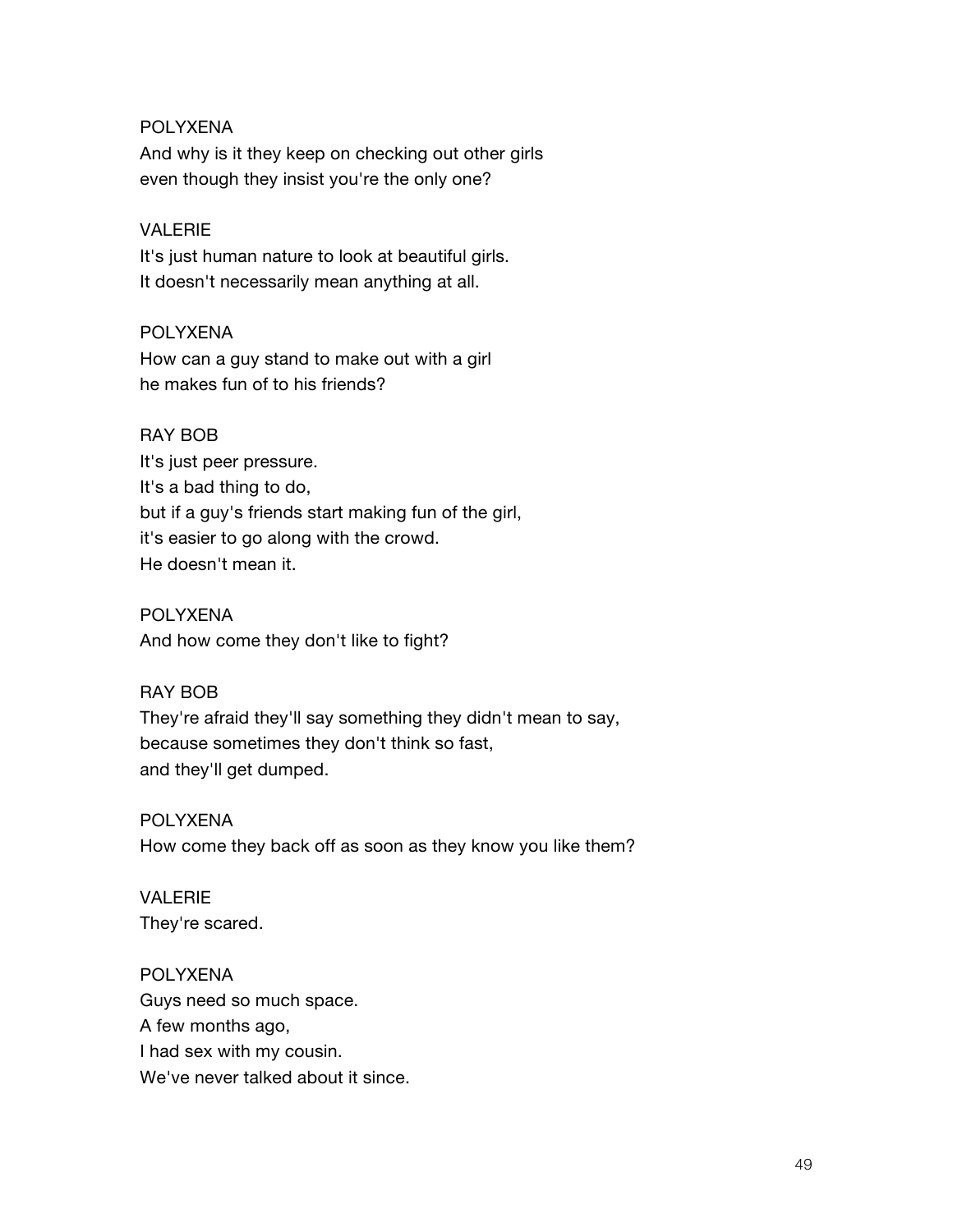[Polyxena sings, and then, after the song:]

POLYXENA I guess, when you think of having regrets, I regret we never talked about it.

### **HECUBA**

Let my child stay with me. This is a good child Human nature doesn't change. Evil stays itself, evil to the end. And goodness good, its nature uncorrupted by any shock or blow. This child's young heart is filled with love and hope. Everything I lost lives on in her. This one life redeems the rest. Let my child stay with me.

[Ray Bob and Bill take hold of Polyxena and throw Hecuba to the ground.]

POLYXENA Mother!

# **HECUBA**

No! No!

[Ray Bob wraps a scarf around Polyxena's mouth and hustles her off the stage. Talthybius and Bill follow.

Through the following song, no one speaks. They all look at the door through which Polyxena was taken. Andromache goes to the door, stops, looks turns away, walks away, turns back, walks toward the door, stops, looks, turns away, walks away, stops, turns back to look, starts to walk toward the door, stops, looks.]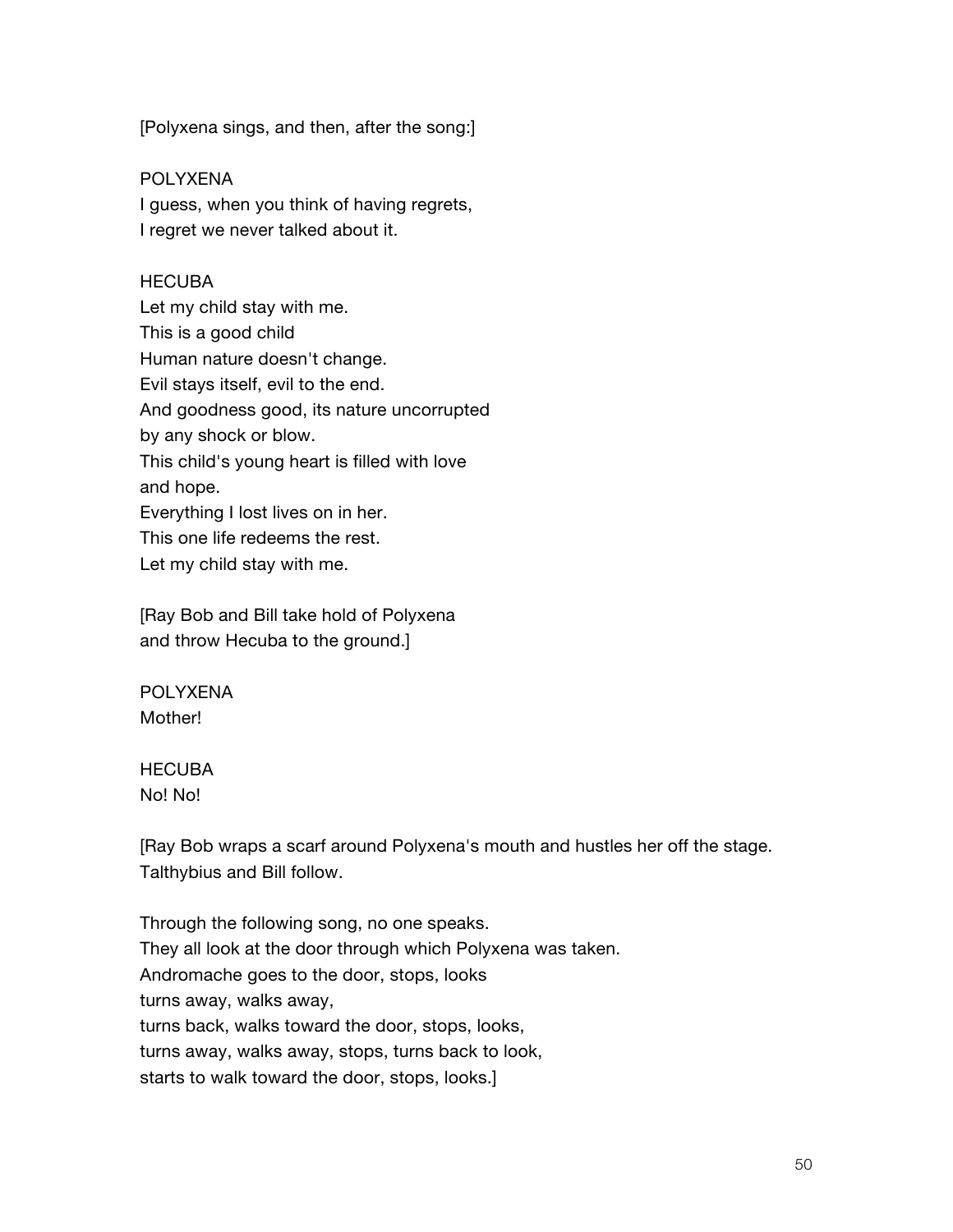THE CHORUS SINGS Calling All Angels from Wim Wenders film Until the End of the World (the saints' names continue under the song when they begin to sing)

Soto voce: Santa Maria Santa Theresa Santa Susanna Santa Cecelia Copelia **Domenica** Mary **Giulianus** Santa Petronella etc etc

Singing: Oh man this place to fall the steps a baby cries high above you didn't hear the church bells start to ring

the heaviness, the heaviness ah, it settles in sorry to leave you so soon then it's one foot then the other as you step along the road hard step along the road ah, which way, ah which way it's how long and how far and how many times oooohhhh, before it's too late

calling all angels calling all angels walk me through this one don't leave me alone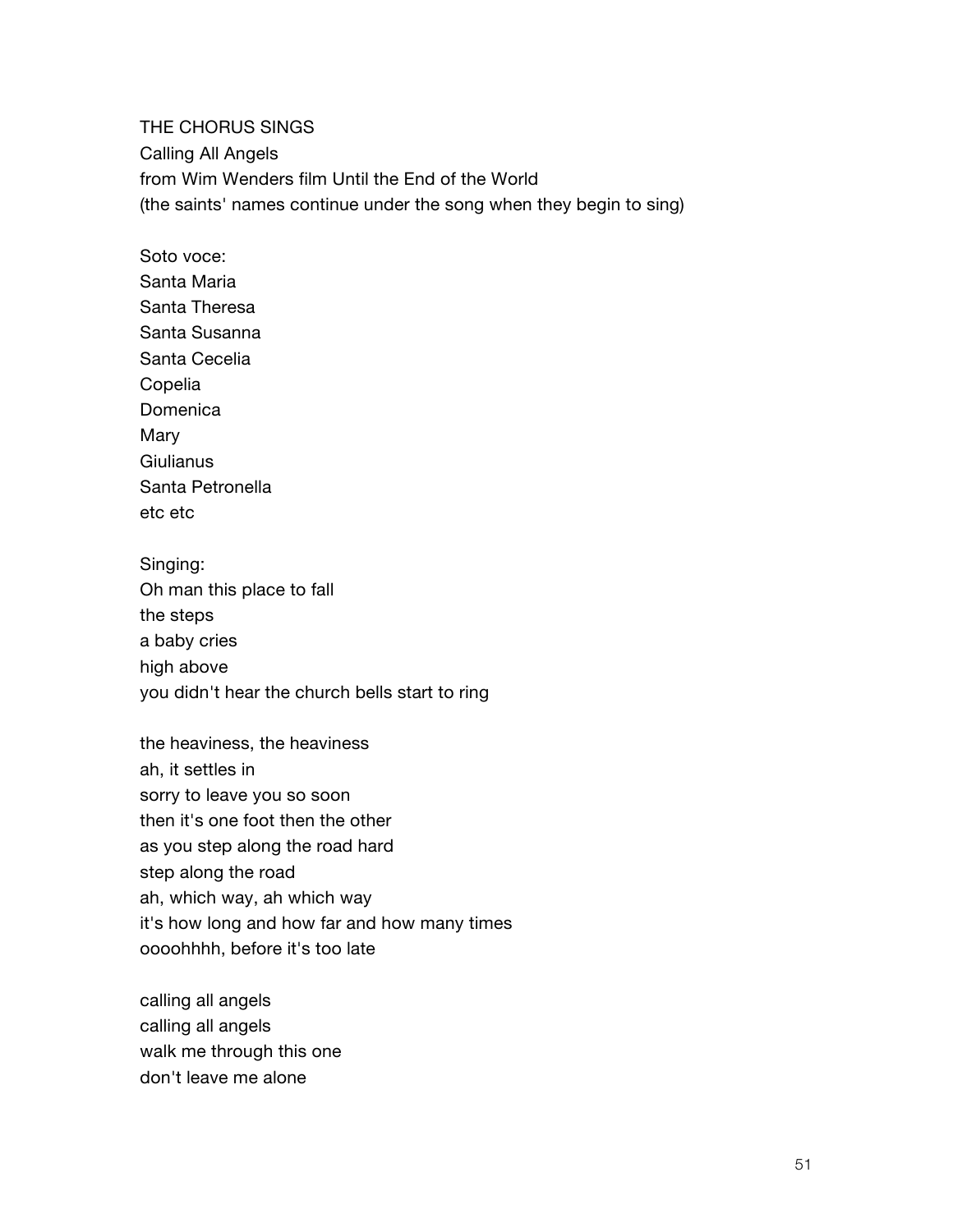calling all angels calling all angels we're trying we're hoping but we're not sure how this goes

on every day you gaze upon the sunset of such high intensity why it's almost as if, if you could only crack the code you'd finally understand it's all me and you

Calling all angels calling all angels walk me through this one don't leave me alone calling all angels calling all angels we're turning we're hoping but we're not sure Calling all angels Calling all angels Walk me through this one don't leave me alone Calling all angels Calling all angels We're trying we're hoping we're hurting we're loving we're crying we're calling cause we're not sure how this goes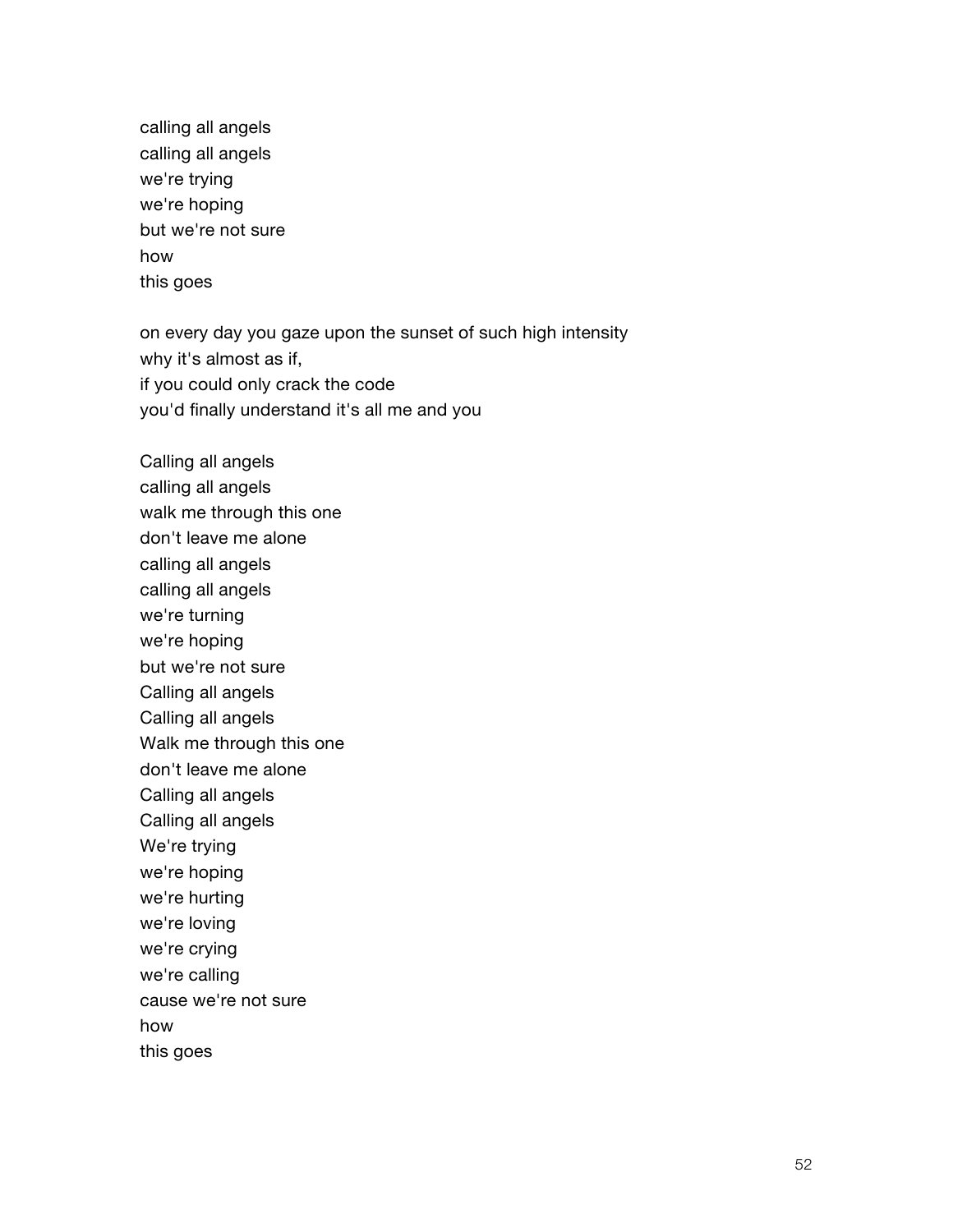[Hecuba is still collapsed on the ground.

MENELAUS enters. He wears a torn military uniform. His hair is matted with blood. And as the scene goes on, his uniform oozes blood. He speaks to a chorus member.

**MENELAUS** I beg your pardon. I am looking for Helen, my wife.

**HECUBA** Menelaus?

**MENELAUS** Yes.

EISA You're the man responsible for this war?

# **MENELAUS** So they say.

**CHEA** Because you couldn't keep your wife at home.

#### **MENELAUS** I love her.

**HECUBA** 

For that you took thousands to their death.

**MENELAUS** A war begun by a friend of mine,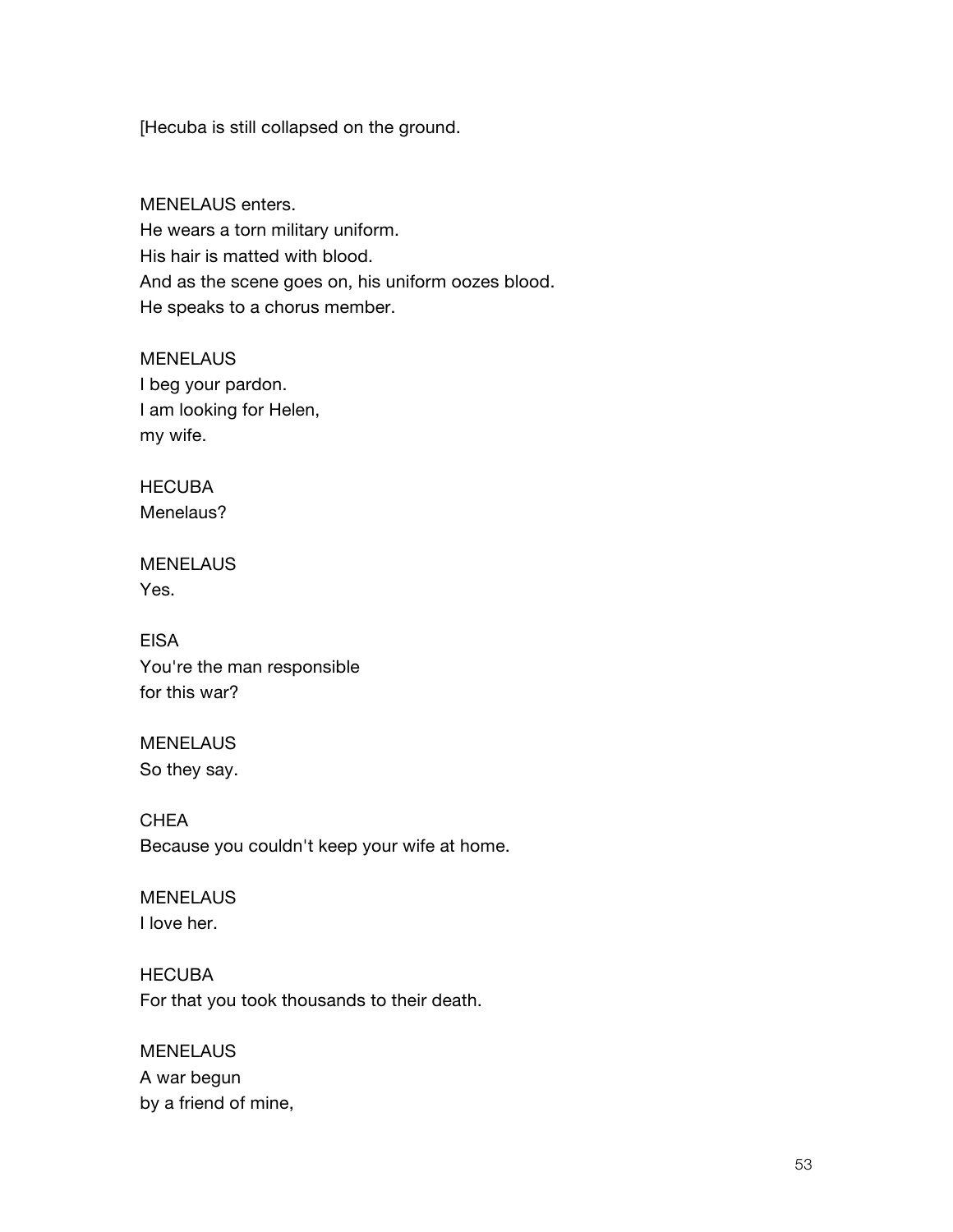a countryman of yours, welcomed into my home as a guest who took my wife in violation of my trust.

Took my wife.

Raped my wife.

**CHEA** Your wife was taken from you?

**MENELAUS** Yes.

**CHEA** This is not the story that we heard.

**MENELAUS** Stolen.

EISA We were told she ran away from you.

**HECUBA** Look what you've done.

**MENELAUS** Really. Put it how you will. My friend betrayed me. Or my wife did. Broke her promise. Her vow of marriage. Betrayed my love. That's the point, isn't it?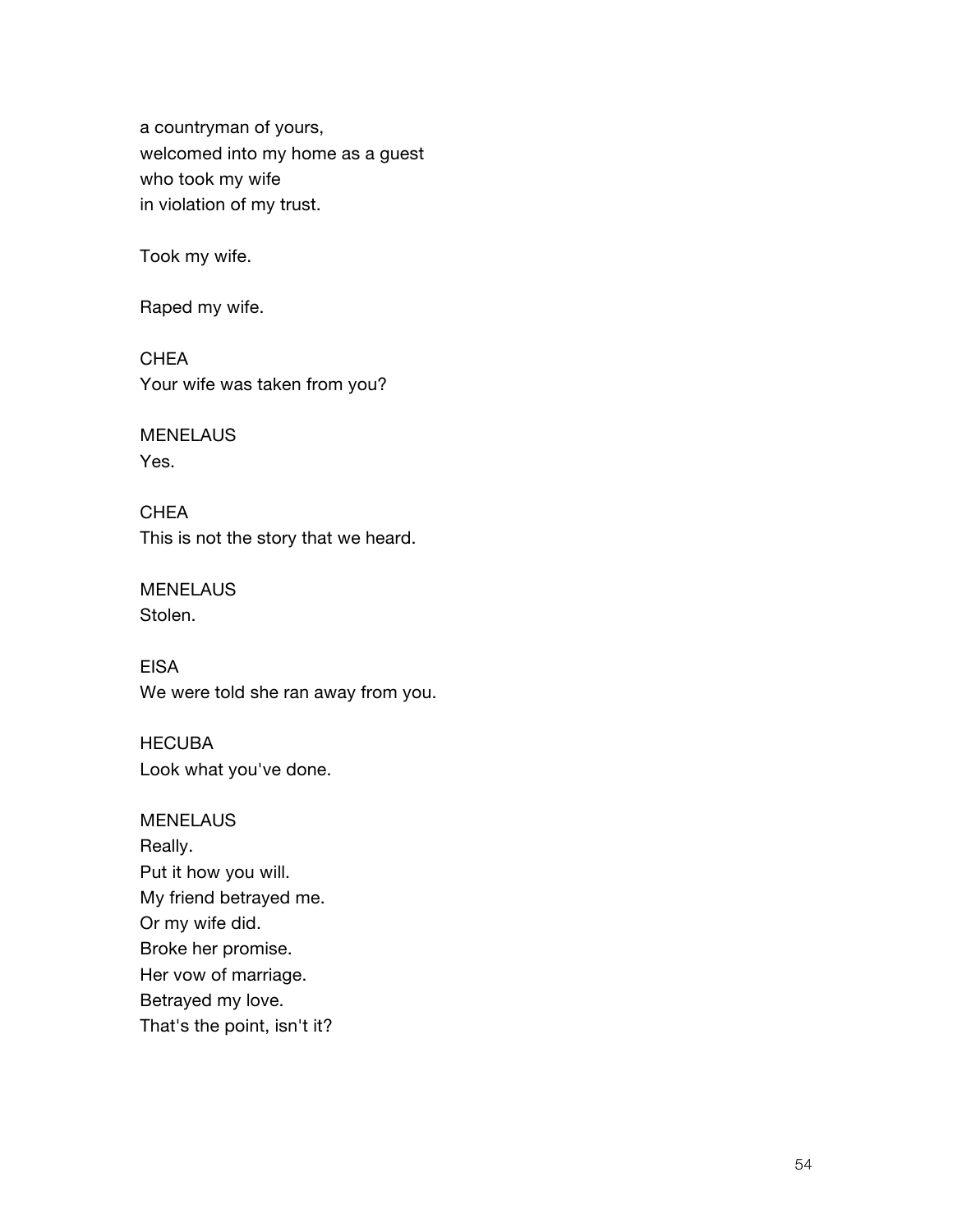In marriage, and in the world. If we betray our trust, we are at war.

A society at peace is founded on mutual promises, freely given without coercion. And when such promises are broken, when one party on its own, decides to enforce its preference by some unilateral action then if the relationship continues it is based upon coercion, then force has come into play, war has been declared.

#### And then?

And then, when my friend was asked to bring my wife back to me, he was instead supported by all his countrymen in his act. So that they, you, became accomplices in this betrayal of love and trust, this destruction of the foundation of my life, and of my society.

You and your friends treated with contempt that mutual trust that is essential for my country to live with itself in peace.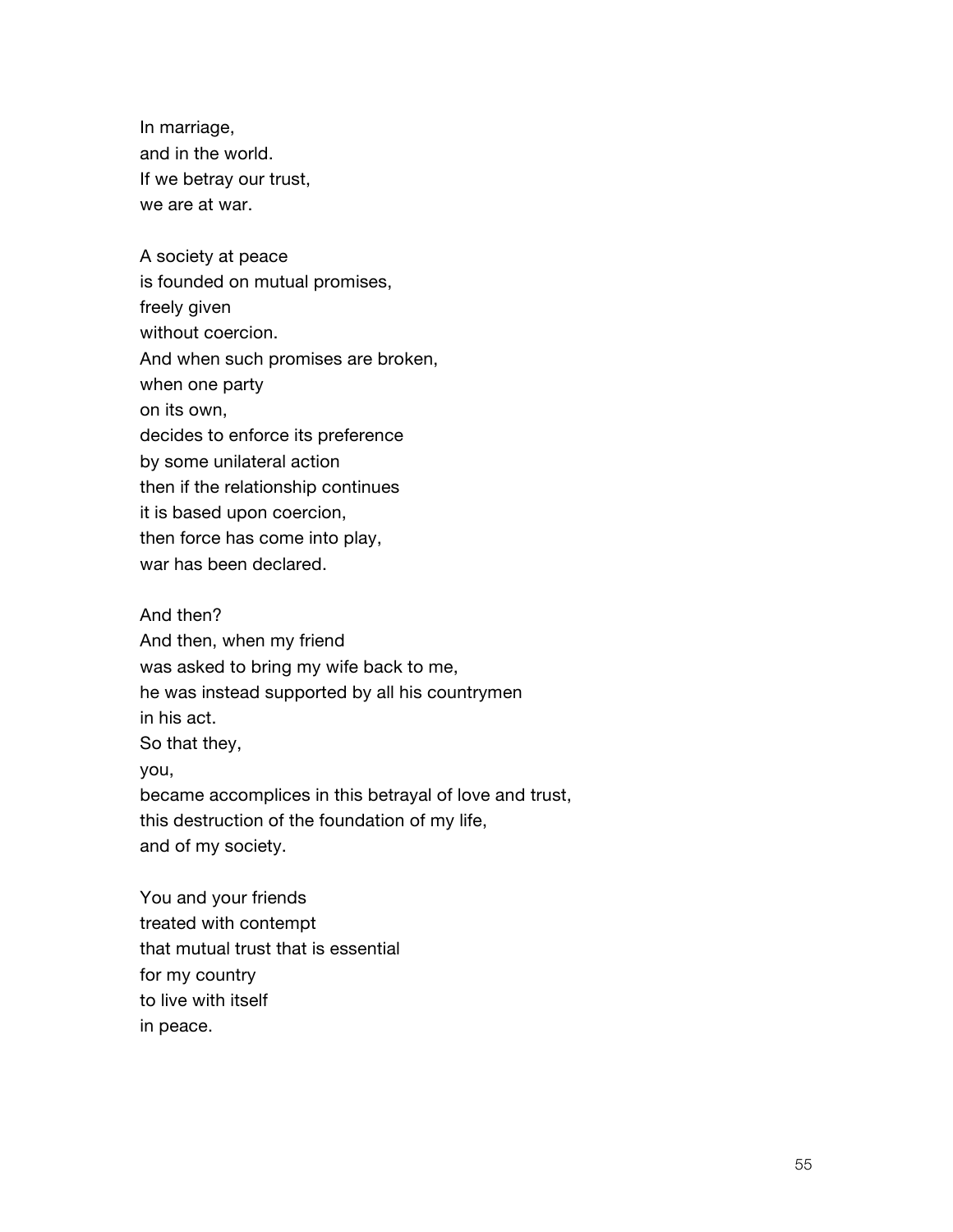You violated our peace. And so we have annihilated yours. And would do it again.

Now, I've come for my wife. I know she is inside here. My friends, the victors in this war, have given her to me to bring her home with me, or not as I will.

**CHEA** Chattel, like all the rest of us.

**MENELAUS** [to another chorus member] Who is this person? [to CHEA] I said she is my wife. I said: I'll have her back.

The truth is I can sleep in a bed of ice if I choose I can detach my head and let it trundle off somewhere on its own At times I feel myself going down a steep and winding staircase to a bottomless depth but I look with wonder at my hands from time to time when they've gone numb They'll do anything I like Take my cock in one hand and rub it on your bellies and hang you on a peg to cut you open do you think if I cut the artery in your neck you'd spurt blood.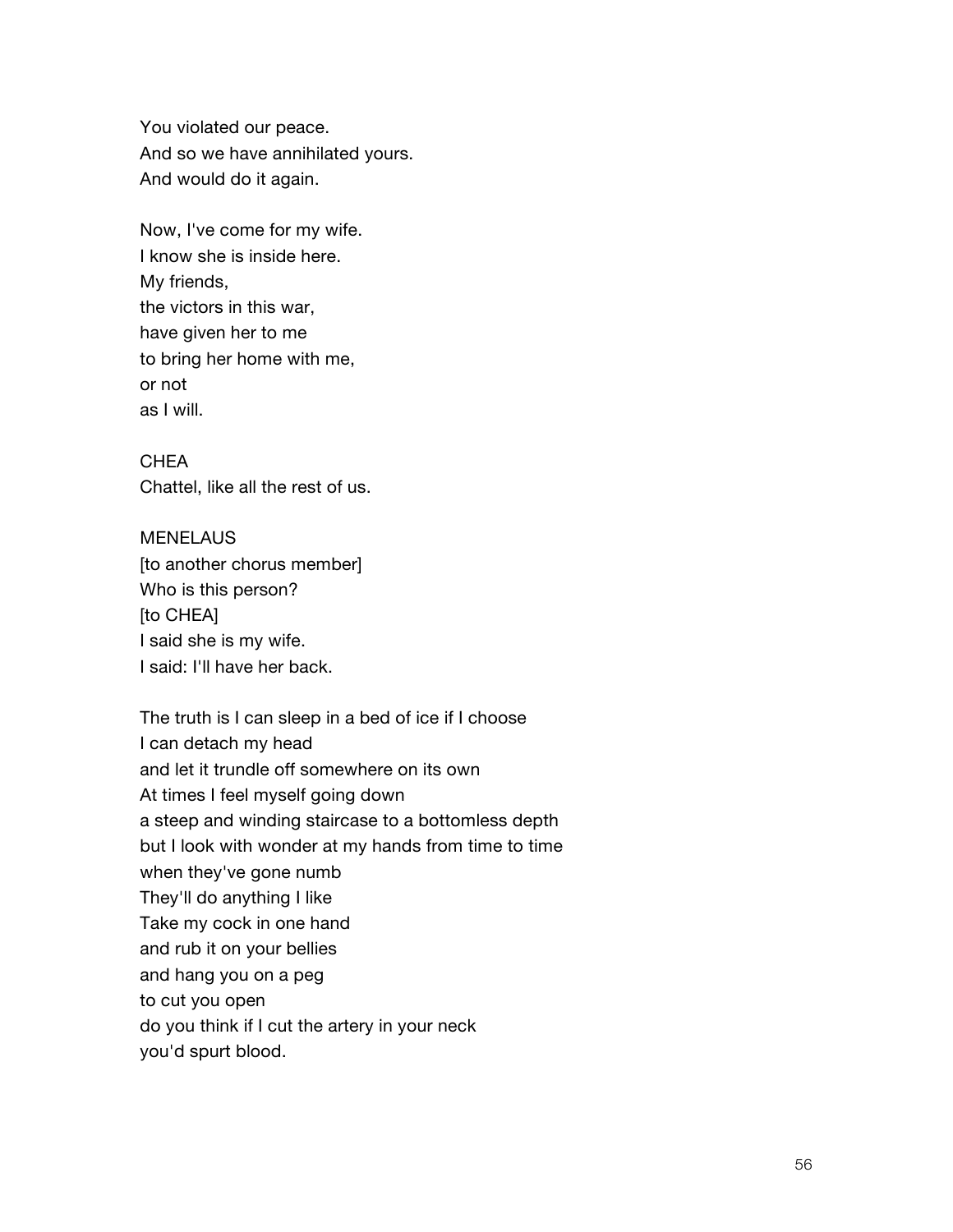I'll have her back or kill you one by one until I've cleared my path to her.

But sometimes I like to lie down at night with my arms around someone and KNOW she loves me know this gives her pleasure just lying there my arms around her her back to me my stomach pressed against her back my face buried in her hair my arms around her one hand on her stomach trusting her love feeling at peace

I'll have her back.

Bring her to me. I want her arms tied behind her back and I want her dragged to me.

**CHEA** Take her back, then. And when you take her back then: kill her!

**HECUBA** No!

**MENELAUS** What?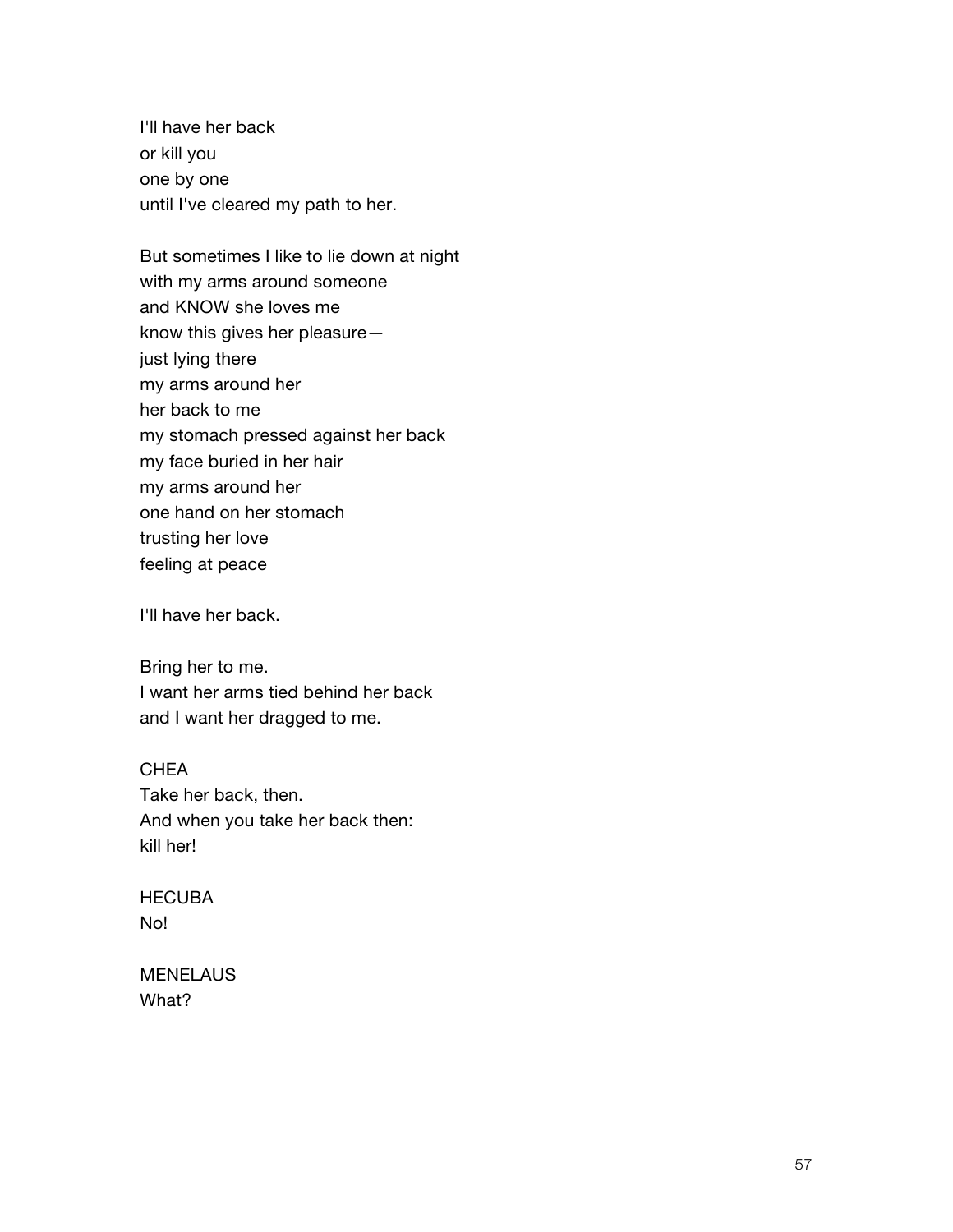**CHEA** Kill her she who brought all this down on us: kill her, and we will bless you for it.

But don't bring her out here for you to see. Let them take her somewhere and kill her there without seeing her first. We all know the truth about you. You can't look at her without wanting her.

HELEN suddenly appears from among the chorus members.

She wears a chemise, and nothing else,

from Victoria's Secret.

She is the seductive survivor, the master of "feminine wiles" (not used by any of the other women in the play) to be used to survive in a man's world.

THE CHORUS SINGS the Bow Wow Wow version of "I Want Candy"

I know a guy who's tough but sweet he's so fine he can't be beat he's got everything that I desire sets the summer sun on fine

i want candy i want candy

goin to sea when the sun goes down ain't no finer boy in town you're my guy I want to talk to all night so sweet you make my mouth water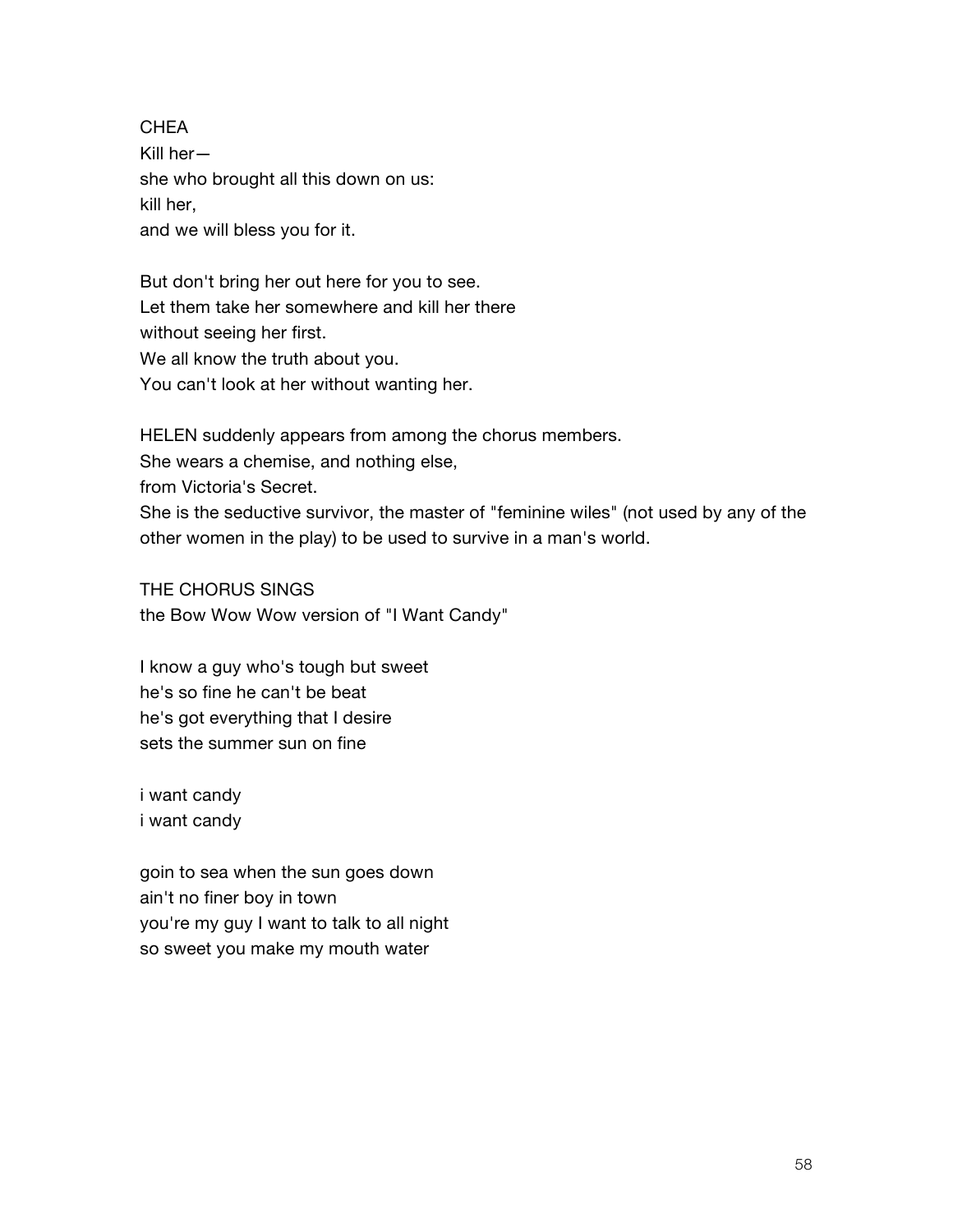i want candy i want candy

yeah

candy on the beach there's nothing better but I like candy when its wrapped in a sweater some may say I'll make you mine then I'll have candy all the time

I want candy I want candy I want candy I want candy

hey hey hey hey hey

[Helen continues to sing until she notices Menelaus.]

**HELEN** Menelaus! Thank God. I've found you at last.

**MENELAUS** Helen...

HELEN Where have you been? I know. I know you must hate me. But, Menelaus, I've never loved anyone but you. [she cries] I couldn't help myself.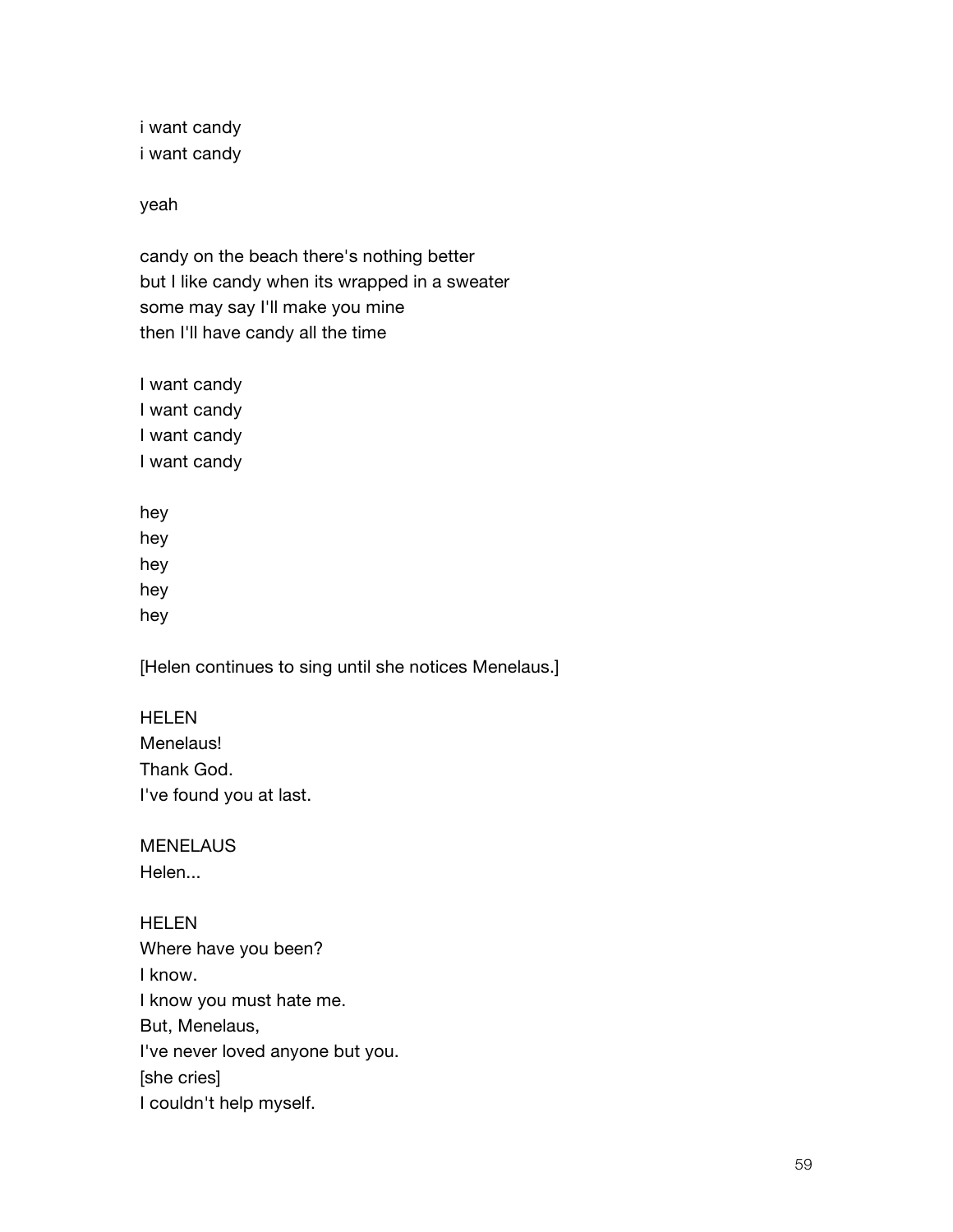# **CHEA**

Tears.

# HELEN

[overlooking the interruption, not responding to it] If you want to blame someone, blame her! [gesturing to Hecuba] She mothered the man who stole me from you. She raised him, taught him how to treat a woman. If Troy is ruined now she has no one to blame but herself.

Am I to blame for my beauty?

[the members of the chorus exchange glances; Helen takes them in, is distracted momentarily.]

Am I responsible for how I look?

[full attention back to Menelaus]

Or if you say, well, nonetheless,

you did run away

hadn't you gone to Crete? And left me alone in the house in Sparta.

To wonder if you were finished with me. Do you think... all those years that I loved you... was I not supposed to feel... left alone as I was... was I not supposed to fear... that I would never know your love again?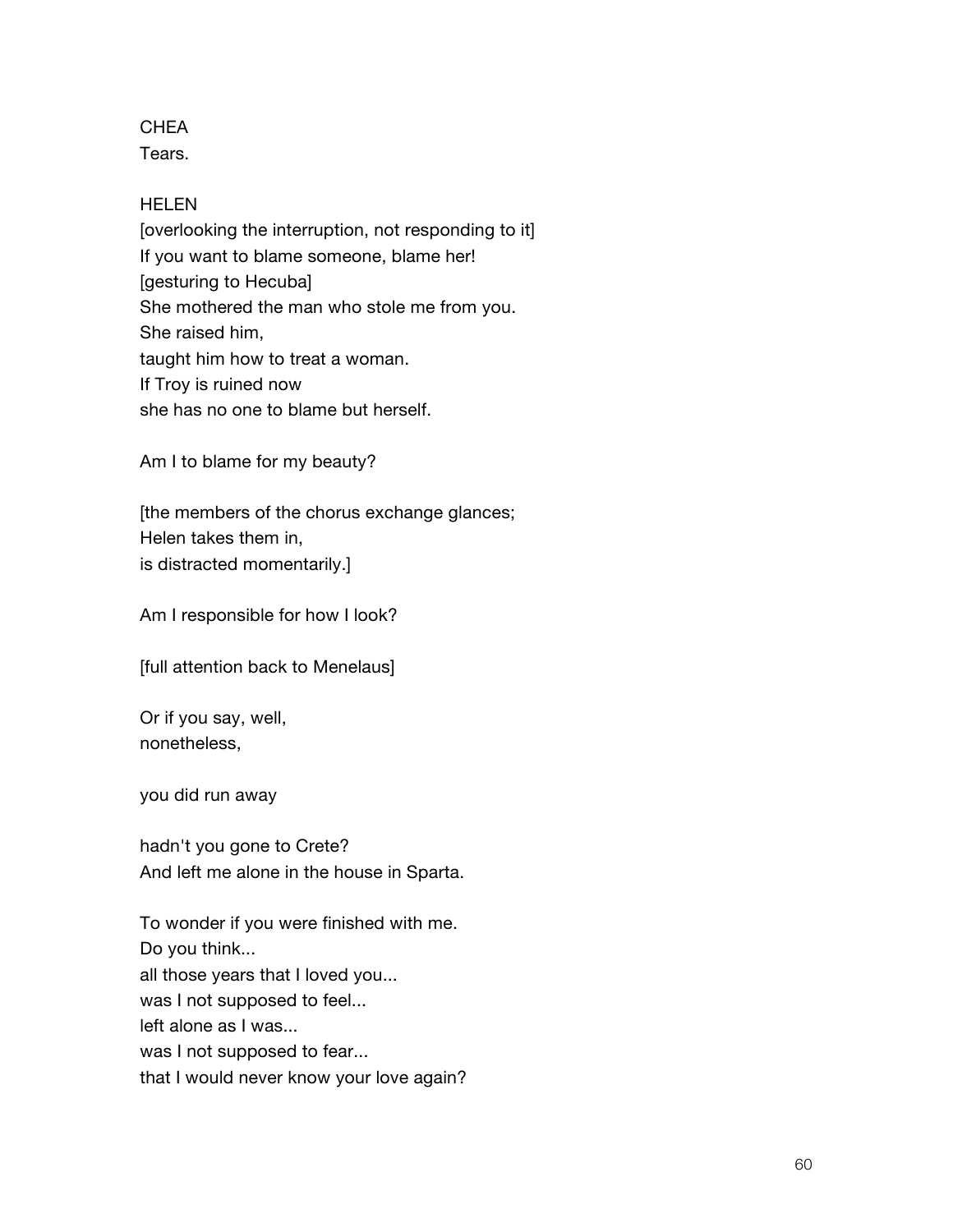## **CHEA**

Of course, without a man, some women would rather have a dildo than go with the enemy.

# SEI A dildo?

HELEN [seizing attention again] Do you know, as soon as Paris was killed in the war, I tried to find my way back to you. These women can attest. But they caught me and took me to Deiphobus, my second husband.... [silence] who kept me as his wife

[looks at chorus, then back to Menelaus]

by force.

[silence, taking in chorus again]

And now you would kill me? I who have been a bride of force. Do you not think I've suffered enough, away from you, that you couldn't bring me back to your bed, forgive me lie with me our arms around each other to make love or not just lie together your arms around me your stomach pressed into my back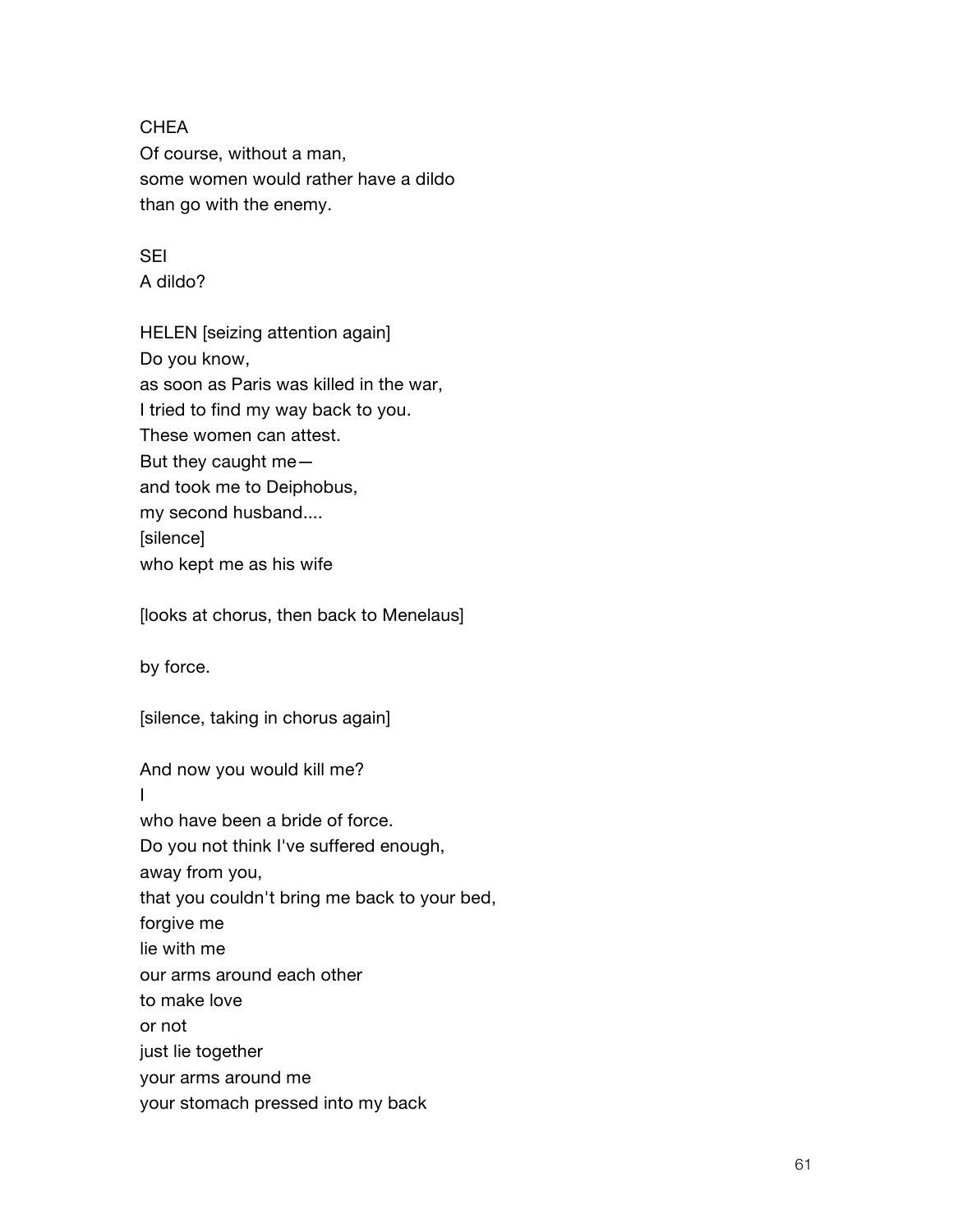your arms around me your face buried in my hair one hand on my stomach feeling once again at peace

VALERIE Menelaus, will you be tricked by all this talk

**CHEA** She should be flogged She should be caned

SEI Rule number one: exciting women can make men miserable.

AIMABLE Rule number two: there are no perfect women.

SEI Rule number three: reforming a woman is usually futile.

EISA Rule number four: no woman can give a man self-esteem.

AIMABLE Rule number five: many good women go unnoticed.

VALERIE Rule number six: women like men who like women.

AIMABLE Rule number seven: men who really listen are irresistible.

**MENELAUS** [holding up a hand] Enough. I think I understand my own wife.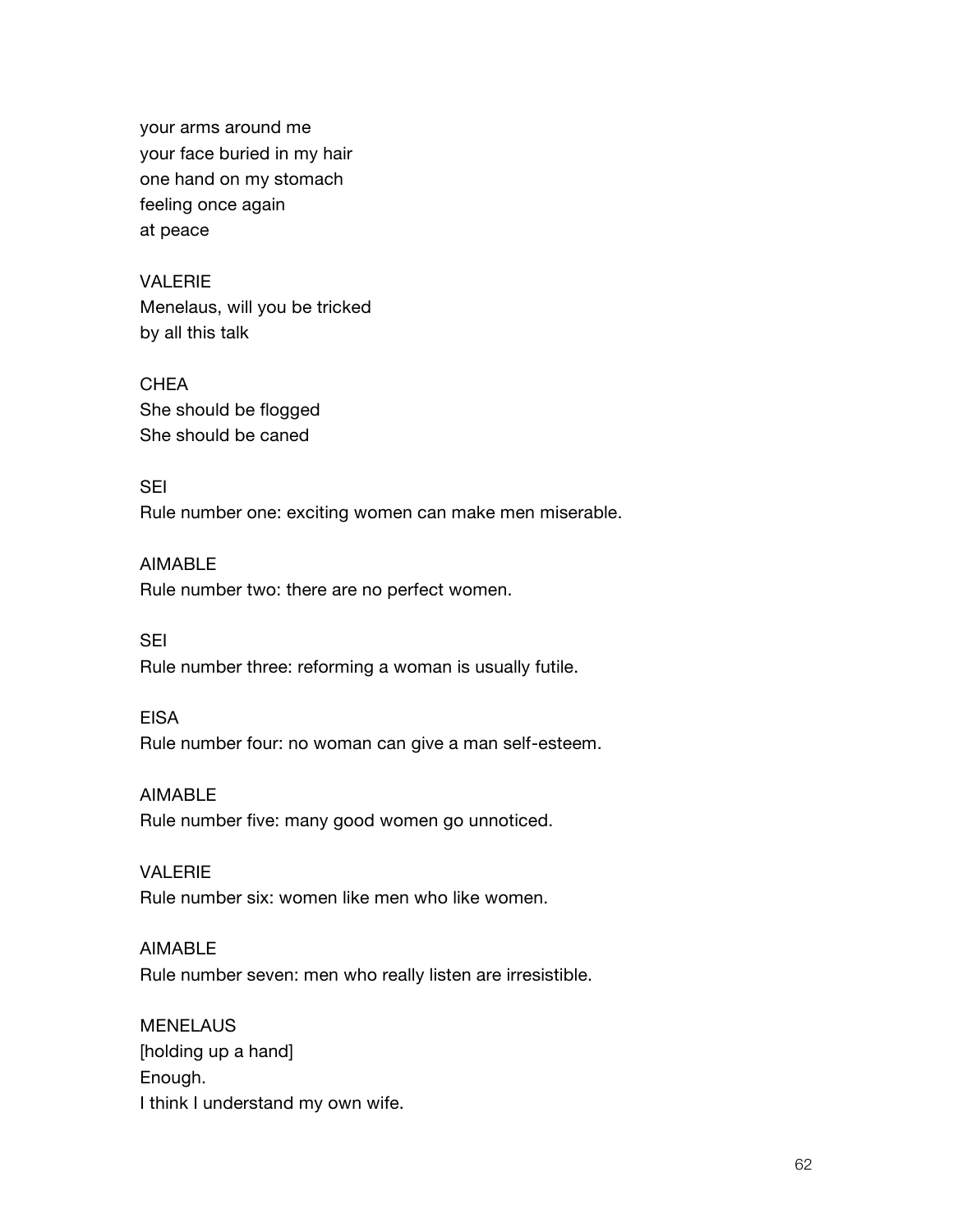# **CHEA**

Then let her be stoned to death now. There's no one left alive who wouldn't be eager to help

# **HECUBA**

No.

# HELEN

[falling to the ground, embracing Menelaus' knees] How could this be? To have me stoned to death by these strangers? Take me home to Greece, please if I must die, then let me die at home.

# **CHEA**

Put her on the same ship home with you? She'll have you in her bed in no time.

HECUBA [to the women] Show some pity.

MENELAUS [to Chea] What do you mean?

VALERIE A man like you once in love will never let a woman go.

[silence]

**MENELAUS** I'll take her home. The others will be back for the rest of you.

HELEN AND MENELAUS SING DUET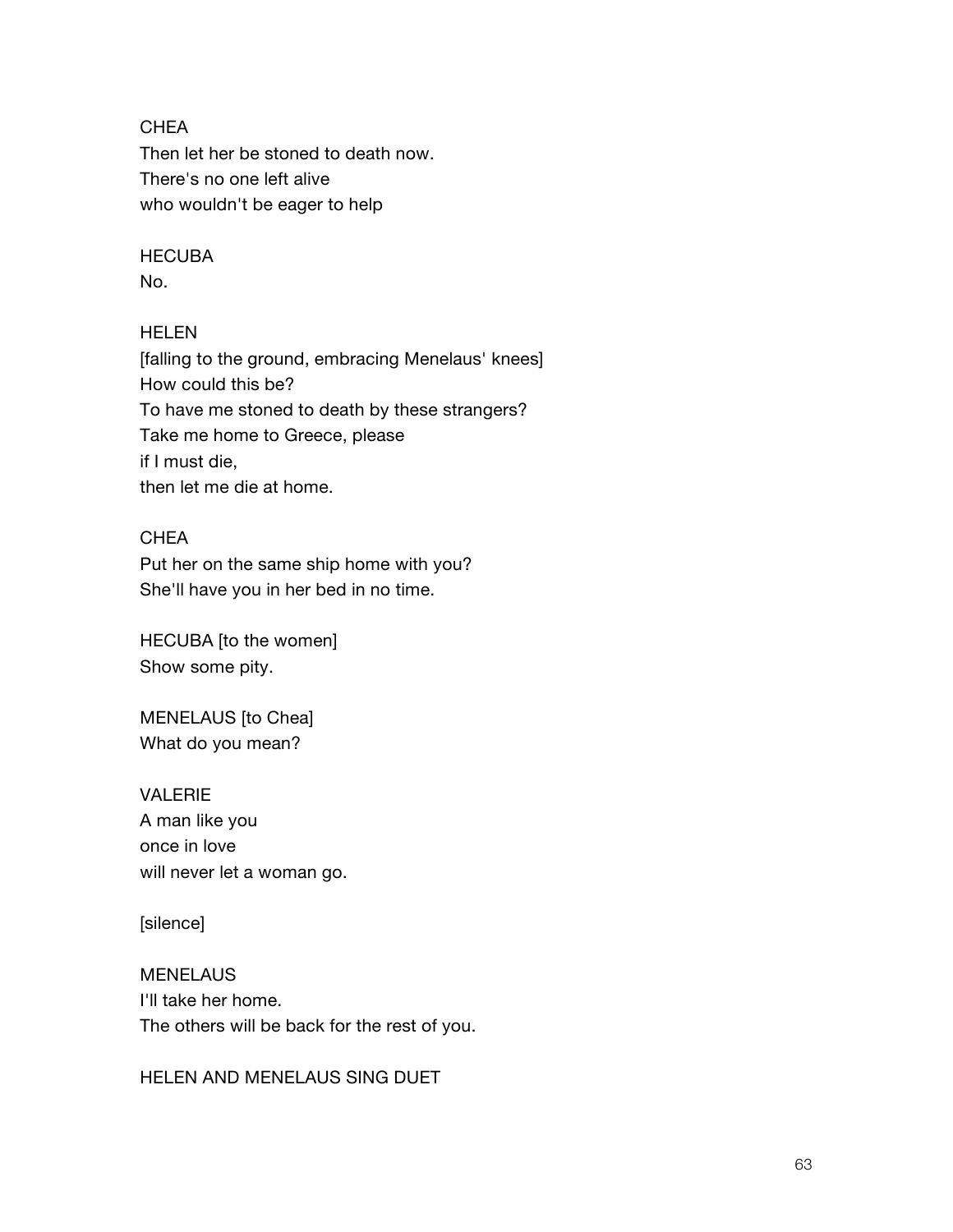#### HELEN

If you were a woman and I was a man would I send you yellow roses would I dare to kiss your hand

In morning would I caress you like the moon caresses the sand if you were the woman and I was the man

#### **MENELAUS**

If I was the woman and you were the man would you send me yellow roses would you dare to kiss my hand

in the morning would you caress me and the wind caresses the sand if I was the woman and you were the man

#### TOGETHER

If I was the heart and you were the head would you think me very foolish if one day I shattered these walls that surround me just to see where these feelings led if I was the heart and you were the head

#### HELEN

If I was the woman and you were the man would I laugh if you came to me with your heart in your hand and said I offer you this freely and will give you all that I can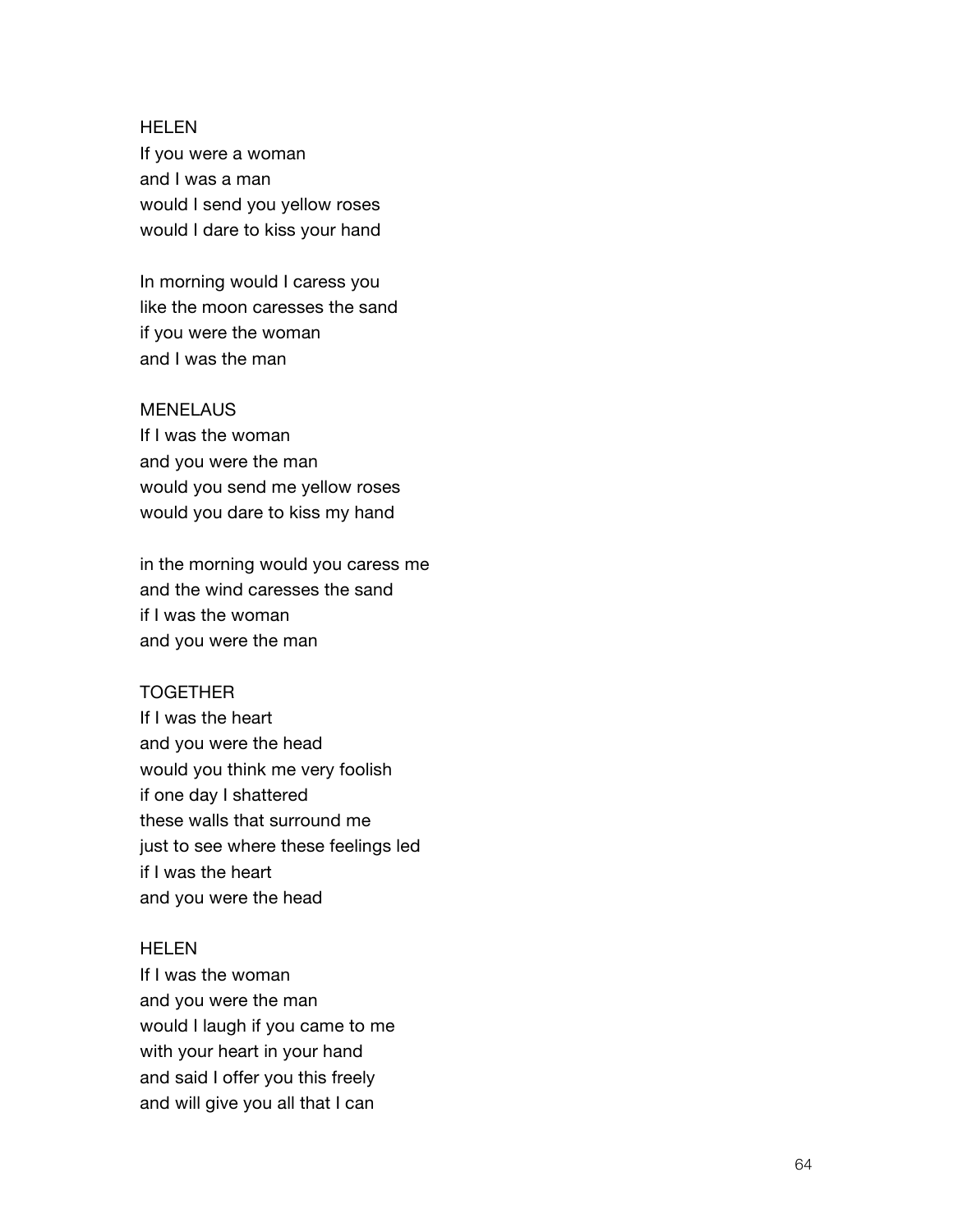**TOGETHER** because you are the woman and I am the man

[As the music continues, Helen and Menelaus turn to leave together. Helen stops, turns back to chorus.]

#### HELEN

And you, you worthless pieces of shit don't give me any of your fucking attitude try to cut me down with your whining oh, here come tears blame him "she should be flogged" "she should be caned" these are the seven rules for women and men as though you knew your ass from your elbow you haven't been anywhere You use a fucking dildo, you fucking losers.

[She wheels around and exits with Menelaus.

If it seems that Helen and Menelaus need an encore, here is one:

THEY SING:

**MENELAUS** Well, I'll buy you a chevrolet I'm gonna buy you a chevrolet I'm gonna buy you a chevrolet if you'll do somethin for me hear me, doll, if you'll do somethin for me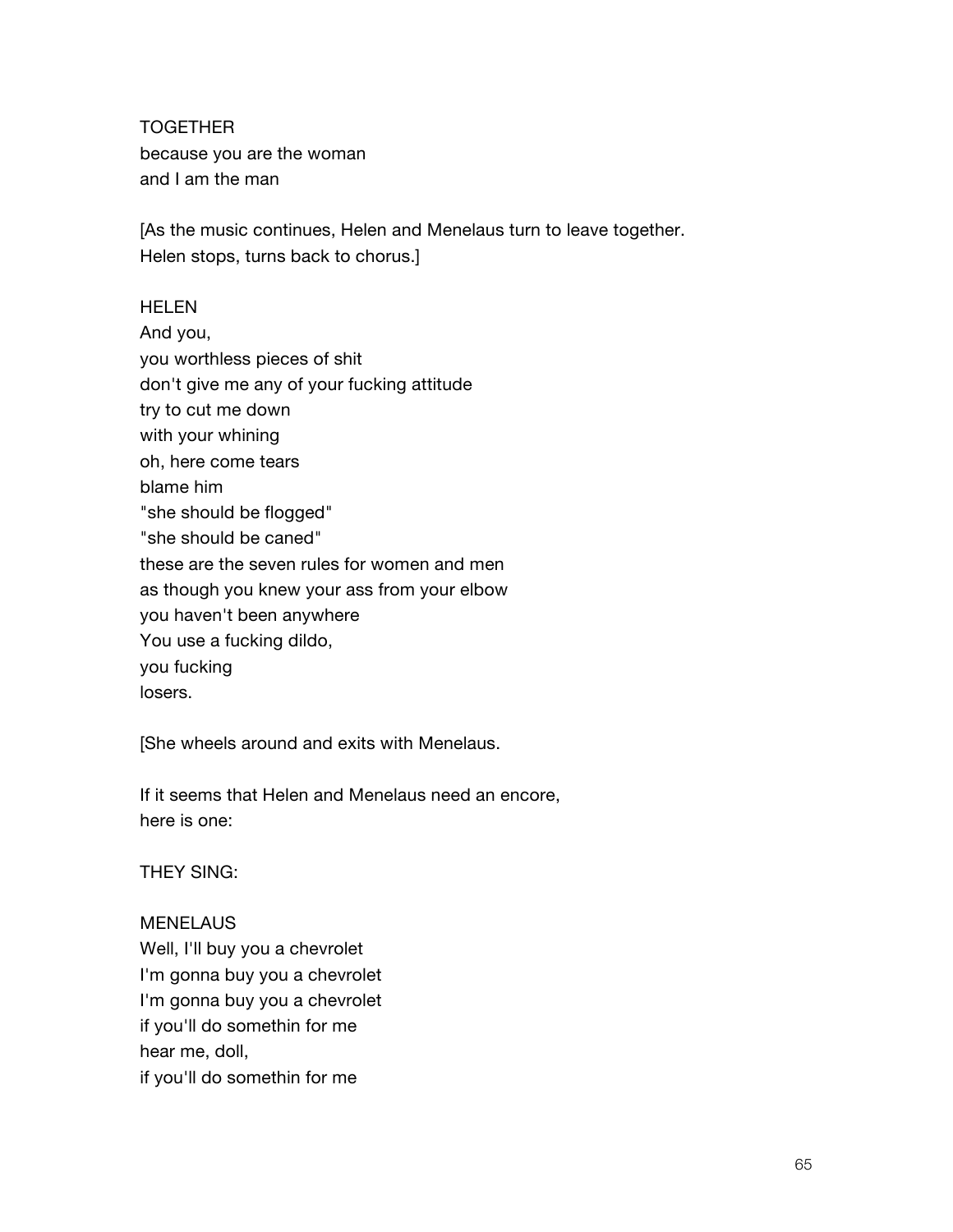#### HELEN

I don't want your chevrolet I don't want your chevrolet I don't want your chevrolet And you can't do nothin for me oh, no you can't do nothin for me

#### **MENELAUS**

Well, I'll buy you a diamond ring I'm gonna buy you a diamond ring I'm gonna buy you a diamond ring if you'll do somethin for me hey yay yay if you'll do somethin for me

# HELEN

I don't want your diamond ring I don't want your diamond ring I don't want your diamond ring And you can't do nothin for me you can't do nothin for me

#### **MENELAUS**

Well, I'll buy you a cuttin board I'm gonna buy you a cuttin board I'm gonna buy you a cuttin board if you'll do somethin for me eee eeee if you'll do somethin for me

#### HELEN

I don't want your cuttin board I don't want your cuttin board I don't want nothin in the world you got And you can't do nothin for me you can't do nothin for me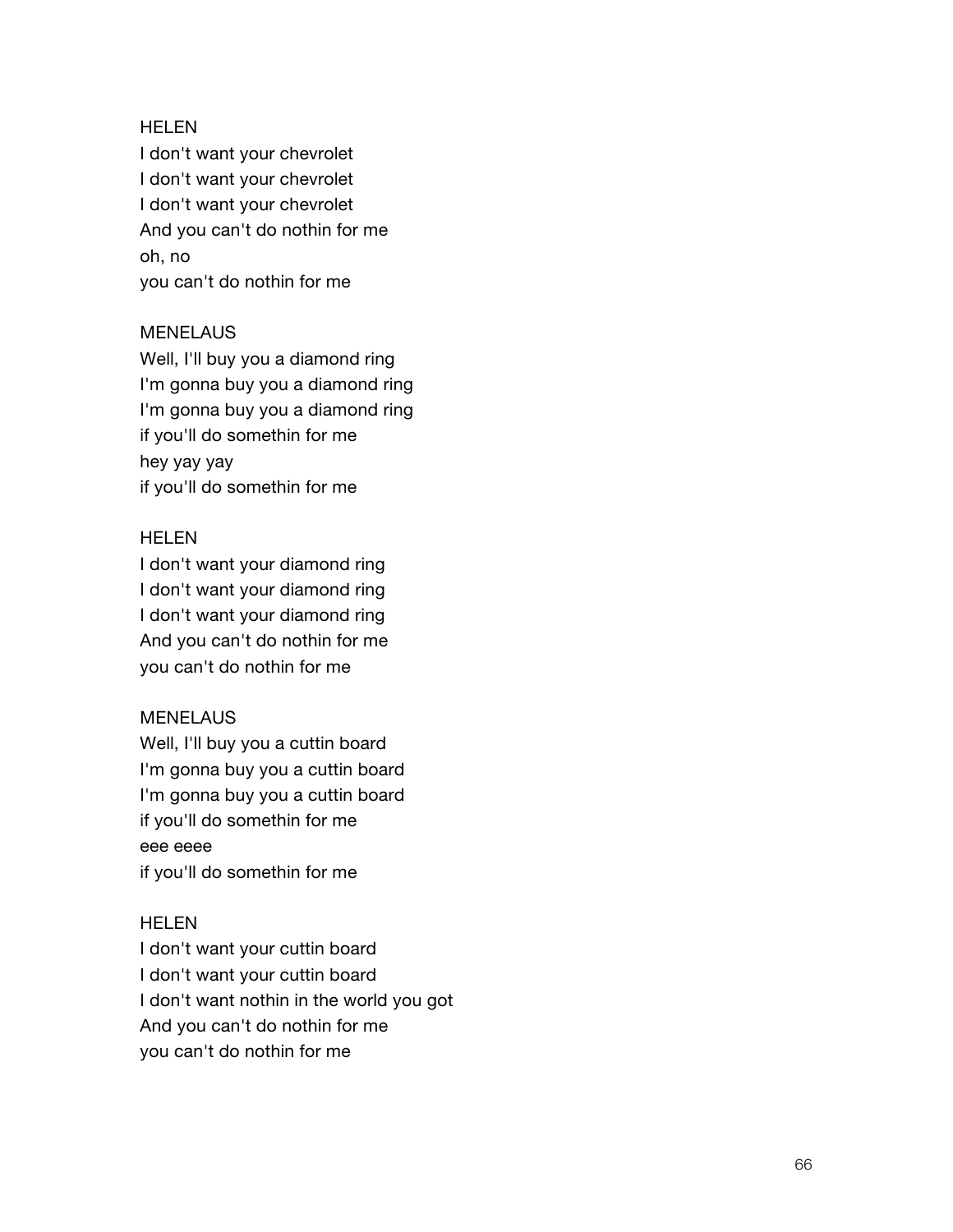**MENELAUS** unnnh ooooh oooooh uuuuuh

Well, I'll buy you a paper bow I'm gonna buy you a paper bow I'm gonna buy you a paper bow if you'll do somethin for me eee eeee if you'll do somethin for me

#### **HELEN**

I don't want your paper bow I don't want your paper bow I don't want nothin in the world you got And you can't do nothin for me you can't do nothin for me

## **MENELAUS**

Well, I'll buy you a big cigar I'm gonna buy you a big cigar I'm gonna buy you a big cigar if you'll do somethin for me NOW LISTEN! if you'll do somethin for me

#### HELEN

I don't want your big cigar I don't want your big cigar I don't want nothin in the world you got And you can't do nothin for me you can't do nothin for me

**MENELAUS** Well, I'll buy you a super ball I'm gonna buy you a super ball I'm gonna buy you a super ball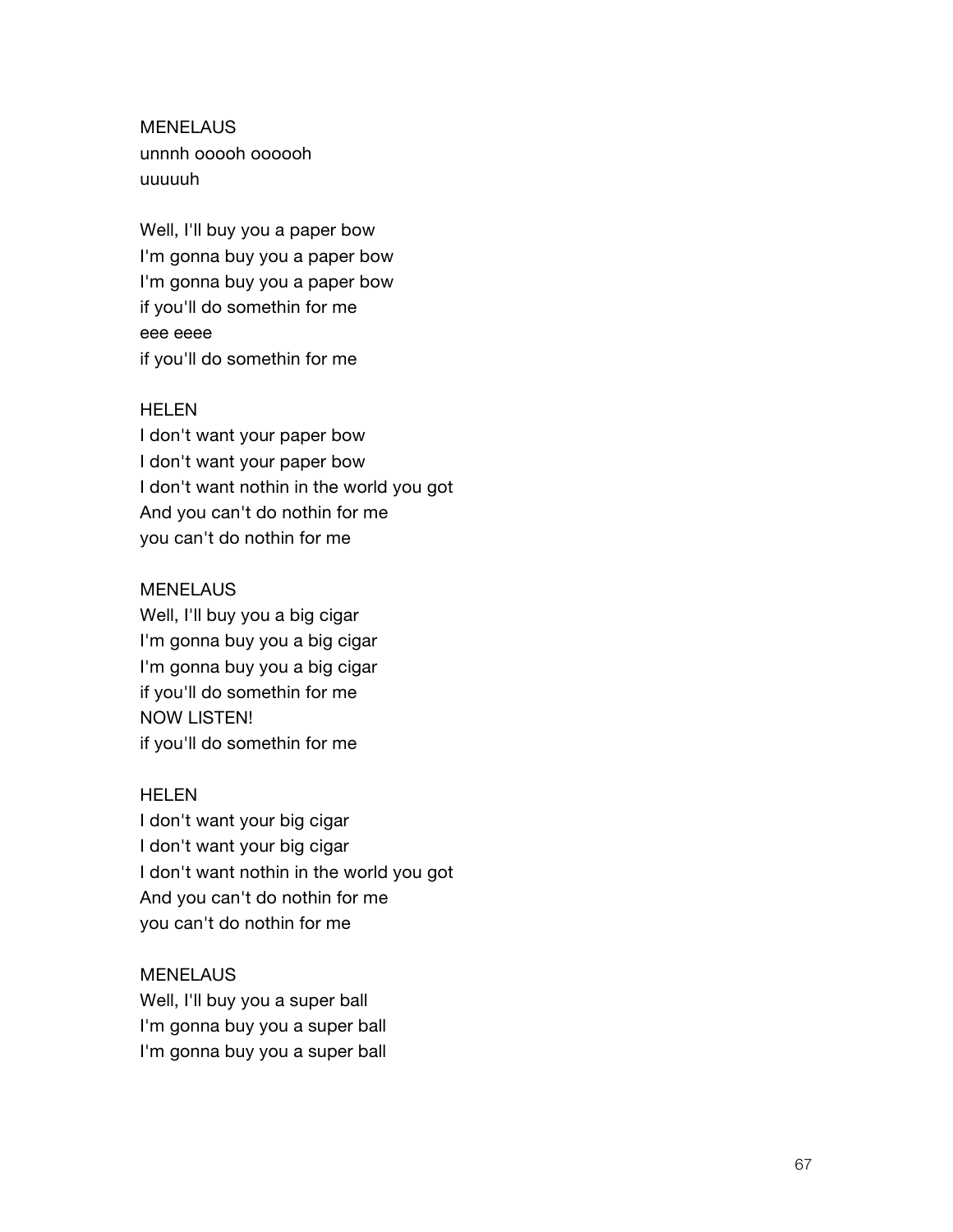if you'll do somethin for me eee eeeh if you'll do somethin for me

# HELEN

Well, then, I'll accept your super ball I could use your super ball I could use your super ball and you can do somethin for me anytime! you can do something for me

[Music, very sad, comes up, almost inaudibly at first.

Two chorus women bring in body of Polyxena to Hecuba she makes her ready for burial.]

#### SEI

Hecuba they've let us bring your child to you to prepare her body to lie atop Achilles' grave.

# **HECUBA**

Polyxena? Prepare her body? Oh, no, my child, my child. Is there no end to this? Why do I still live?

[she buries her head in Polyxena's body, then after a time looks up]

How was she put to death? Tell me. Let me hear it all, however terrible.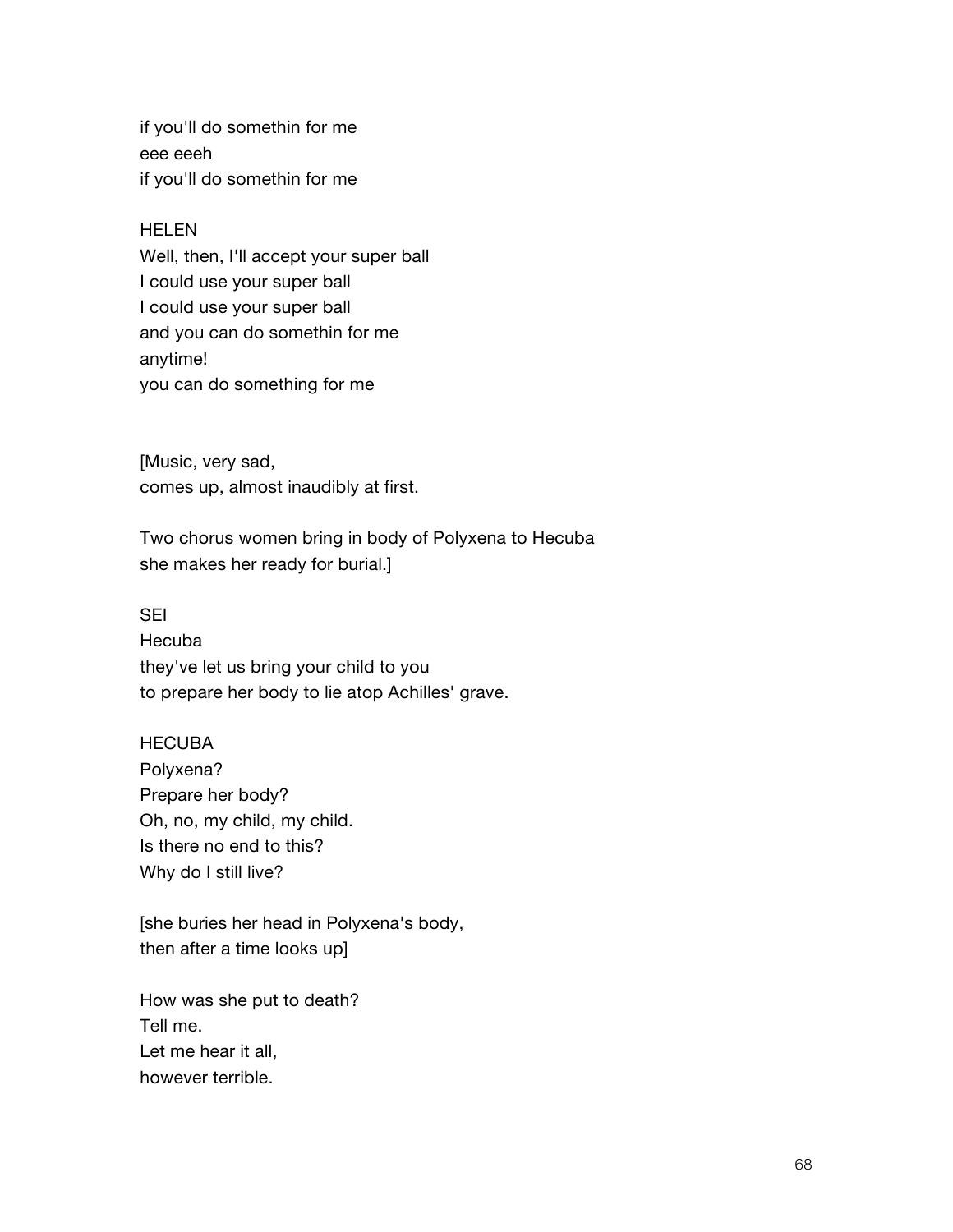[uncertainty among the chorus members about whether to tell the story; finally one speaks]

#### AIMABLE

The whole army of the Greeks

- was drawn up in ranks.
- Some soldiers held her arms,
- and Achilles' son, Neoptolemus, led her to his father's grave

and there drew his sword to kill her.

But she spoke first:

Wait, she said,

let no man touch me

I die of my own free will,

- and the soldiers let her go.
- She took hold of her robe at the shoulder
- and ripped it open to her waist
- She sank to her knees
- and said to Neoptolemus,
- Here is my breast, then,

will you stab me here?

Here is my throat ready for your sword.

- And Neoptolemus,
- torn between pity and duty,
- stood hesitating
- and then, at last,
- slashed her throat with his sword
- and even as she dropped to the ground
- she did so with dignity and grace.

#### **HECUBA**

Oh, my child, this goes past all endurance. Now I am no longer who I was.

My husband dead, my children gone, now my dear, dear littlest daughter, what god in heaven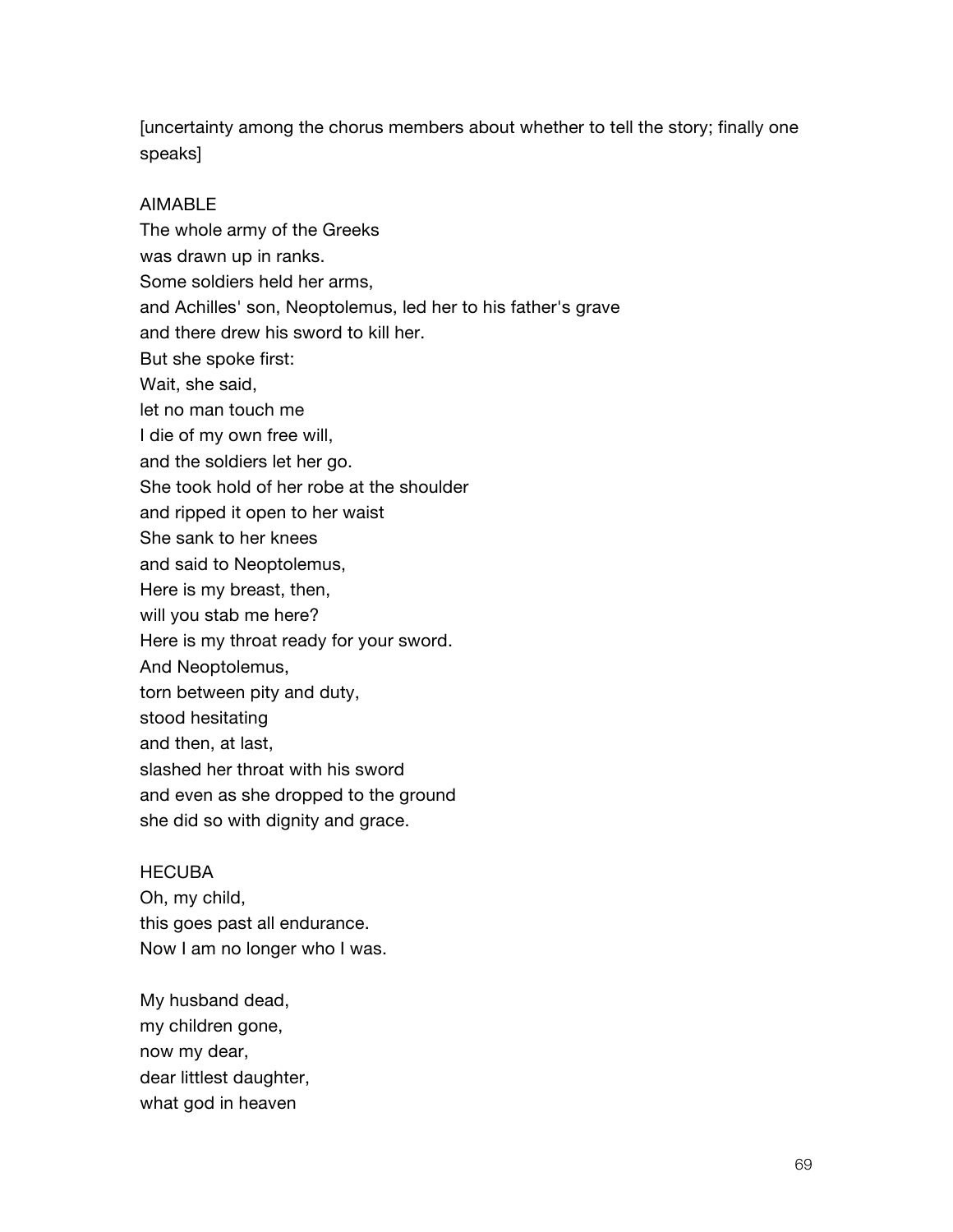what power below can help me now as I feel myself sinking into a rage I should have died long ago but I was kept alive as though by the god s saved to witness more and each time to witness worse. Until now I myself finally feel this rage of war deep deep within me I would myself have vengeance How can I live now silently accepting what they have done thinking I shall understand if I but draw this pain inside myself as though my understanding would make it right as though this pain would be erased if only I could understand as though all the world's suffering were only meant to assist me to attain an understanding as though some human empathy could contain it and so make it right no this pain must be answered with pain this savagery with savagery in kind

Bring Aeneas to me.

| SEI |              |
|-----|--------------|
|     | He is afraid |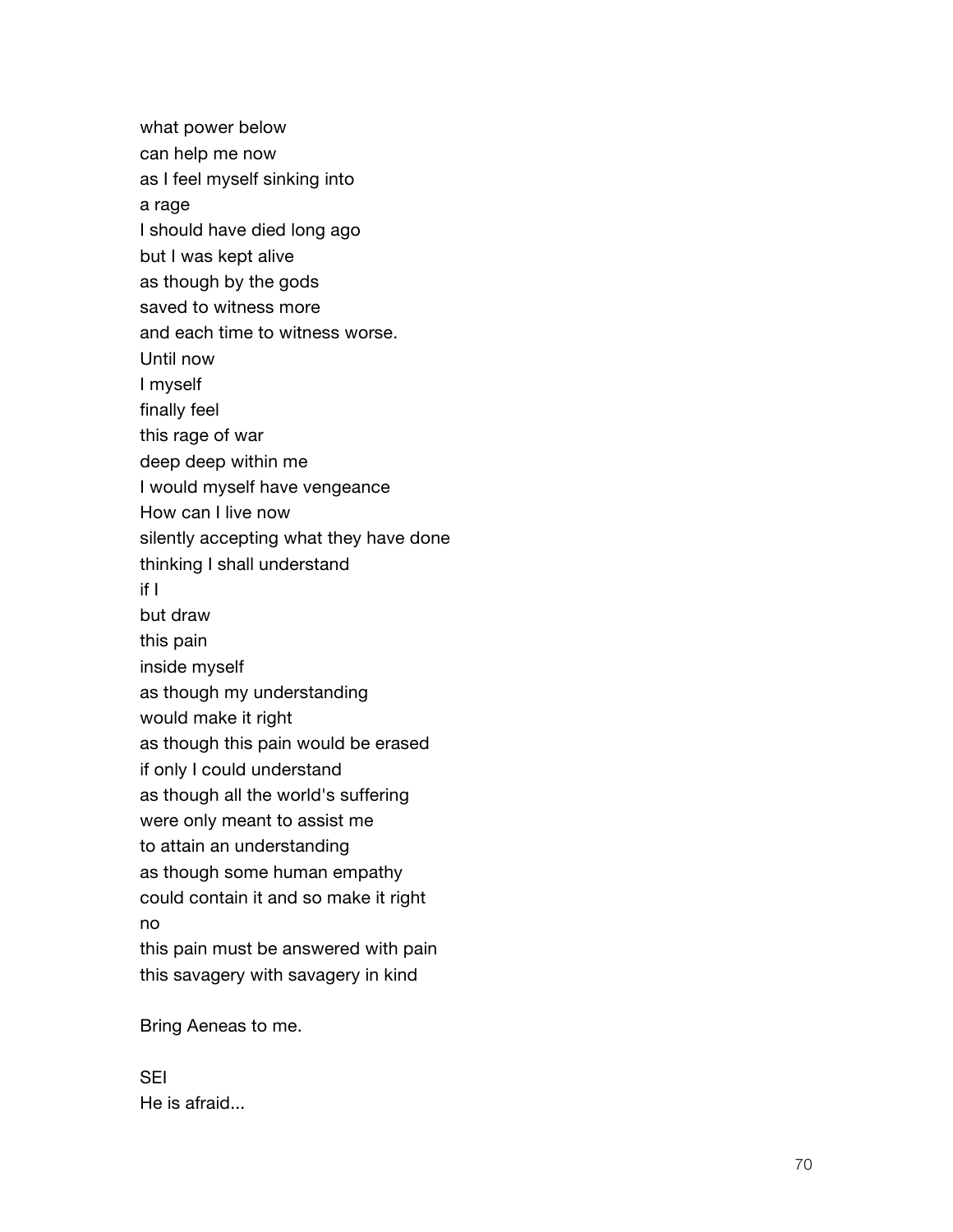**HECUBA** Bring him to me!

We are nothing but creatures waiting to be shattered by our lives.

In the end, we don't come through life as we come through each experience along the way enriched or changed, wounded or restored; in the end we are all each one of us consumed by life.

Soon all my world will be blotted out with ash.

[Aeneas enters. He is in shock and is brought in supported, almost carried, by chorus members. He wears tennis whites that are filthy and torn. He is completely freaked out, eyes darting, disoriented as though he has just come out of darkness into the light, terrified.

AENEAS Queen Hecuba.

[he falls to his knees]

**HECUBA** Stand up. Your time of hiding is at an end.

AENEAS Hiding, no, I haven't been...

**HECUBA** No, not hiding.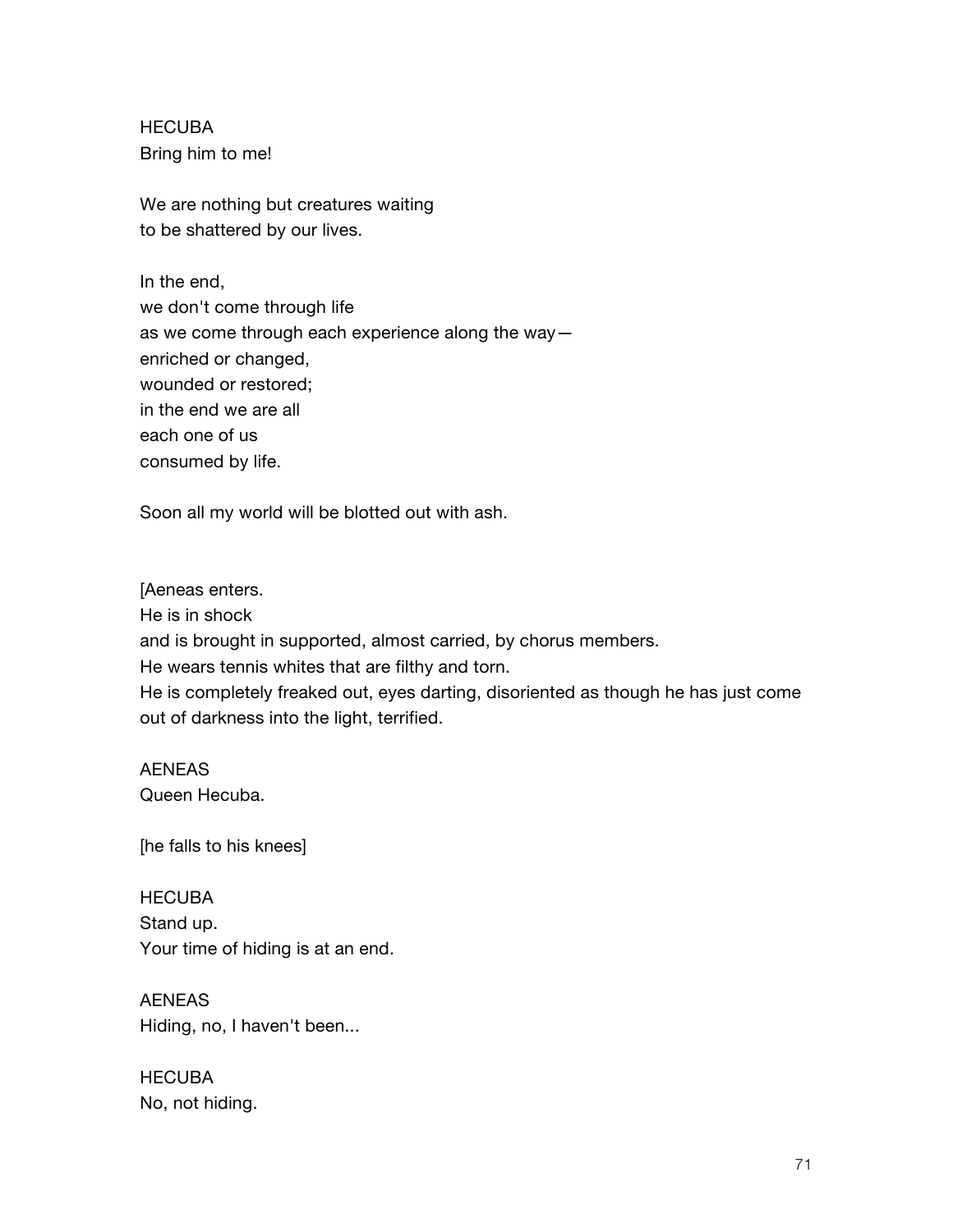# AENEAS

No.

# **HECUBA**

Cowering, while all the other men were murdered and all the women beaten, raped, murdered, taken into slavery. In all this time, you have been cowering.

[silence]

Now, you see, here is Polyxena in my arms, a child, who did not shrink from death as you did. Look at her. Look. Remember her.

[Aeneas goes to his knees, weeping, puts his head down on the lifeless body of Polyxena.]

Now your time has come to be as brave as she has been

Your time has come to avenge her death.

Will human beings be caught forever in a cycle of hatred, violence, and war? A world without compassion. Murdering men and women who urge them to it.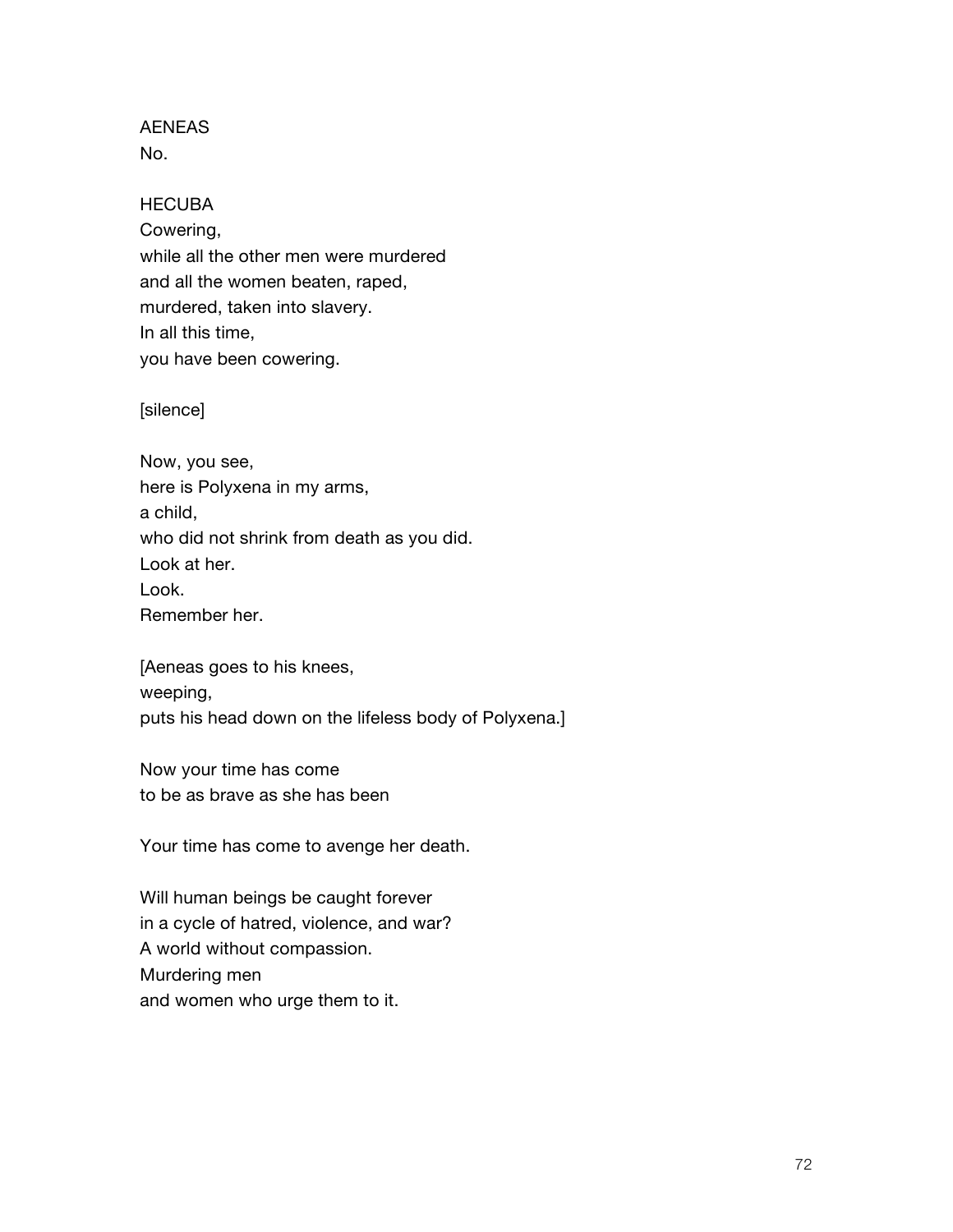So be it.

That person is happiest who lives from day to day and asks no more.

Learn from this. Harbor no more illusions. See the world and the men and women who live in it for what they are.

Turn away from love compassion.

#### AENEAS

This is not what I have heard you say before. I have heard you....

HECUBA [cutting him off] Enough of speaking. Have you seen what I've achieved by speaking and pleading and crying. Give up hope.

Your time has come to find all those who have survived, take them to a new country build a home. Make it strong. Put your trust in power alone.

Make a nation that can endure.

And when you have, come back, reduce these Greeks and their world to ruins. Destroy their cities. Burn them.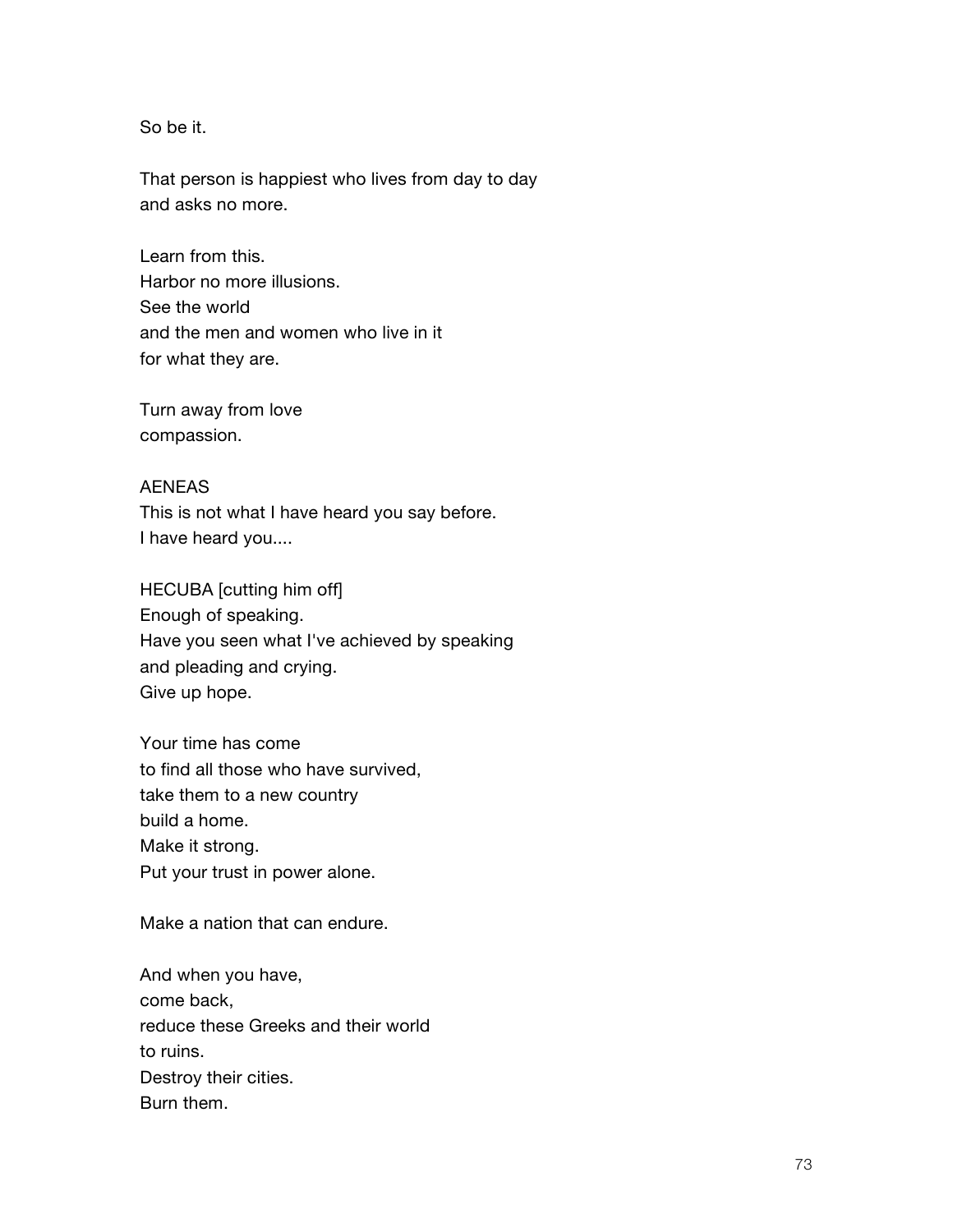Pull down their homes. Leave them wounded and alone, abandoned. Let them bleed to death on their own graves.

Go now. Take who you can and go.

Have you heard me?

AENEAS Yes.

I've heard what you've said before, but I'm not a child. After the things I've lived to see.

This boy one time jumped down out of a truck thinking he'd be smart and he said Has anyone ever escaped from here? So they stripped him naked and hung him upside down for a few hours and then they got him down and lay him on the ground and poked sand down his throat until he died.

Or you hear the rules that have been set anyone who walks away too quickly is shot anyone out of line is shot anyone who walks too slowly is shot anyone who speaks too loudly anyone who bends down anyone who turns his head any child who cries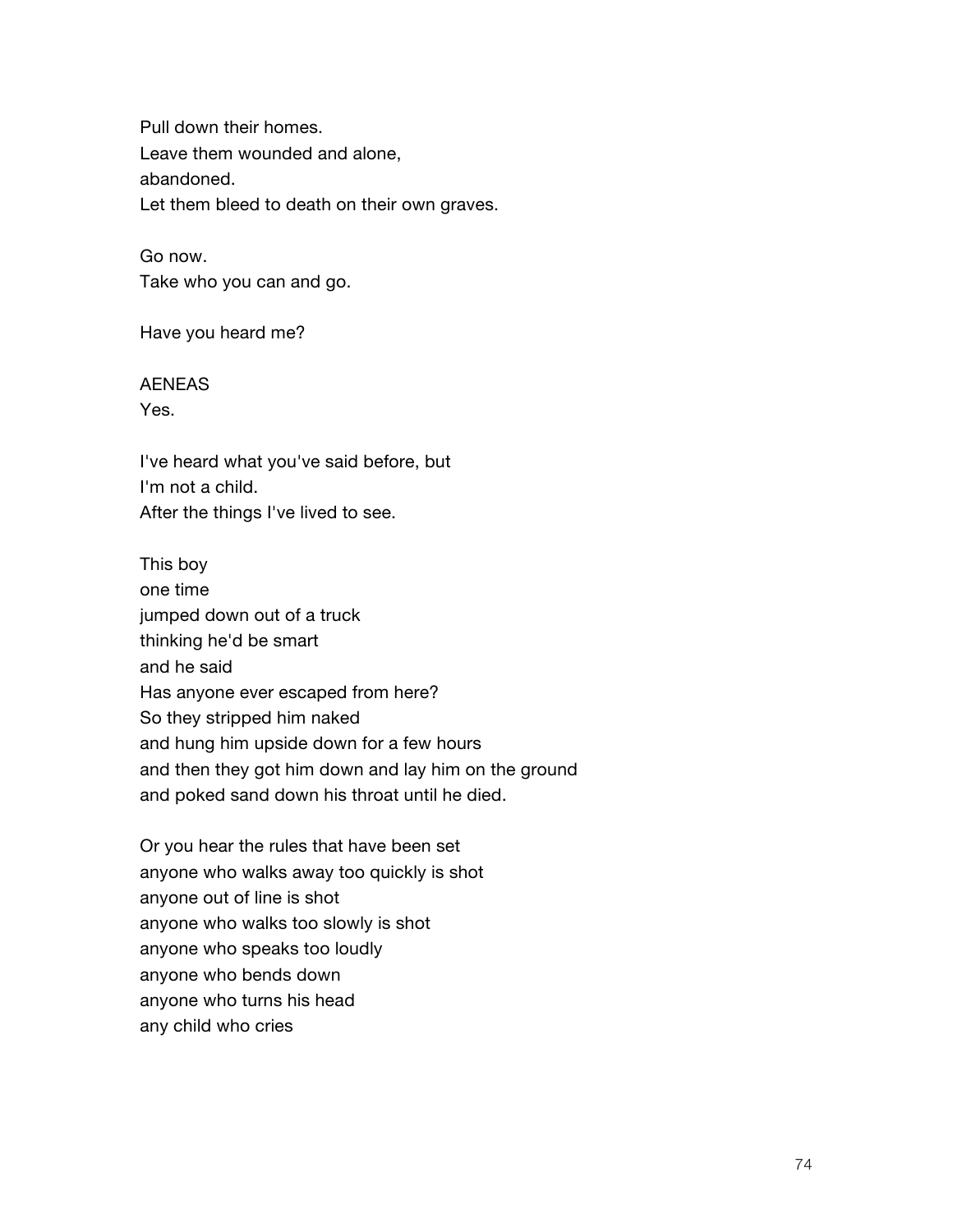a hospital floor cleared by pushing the wheelchairs out on the balcony tipping the people out of them into the trucks in the street below

people who have suffocated their tongues stuck out of their mouths like dead fish so that you feel nothing for them so much as contempt

When I see a girl being drowned

I go crazy

and I have butterflies in my stomach

and pressure of some kind in my temples

and they seem to get hot

I sometimes smell something burning

and I am overcome by panic

I feel some kind of feeling in my penis

my heart rate goes up

I sweat sometimes

I get the runs

and then I masturbate over and over and over and over again

six times a day for days

while I see in my mind the drowning I have seen on television

I wish I could have videotaped it

and watched it over and over again

I have the head rush of that sweeping liquid-like feeling

that goes through my brain when I see a drowning

and I have trouble breathing

I have asthma

I have to use my inhaler to breathe normally again

I might not sleep for days on end

I am in a constant state of fear and agitation

I can't eat

I ache all over

and all because of the drowning of the girl

that I saw on television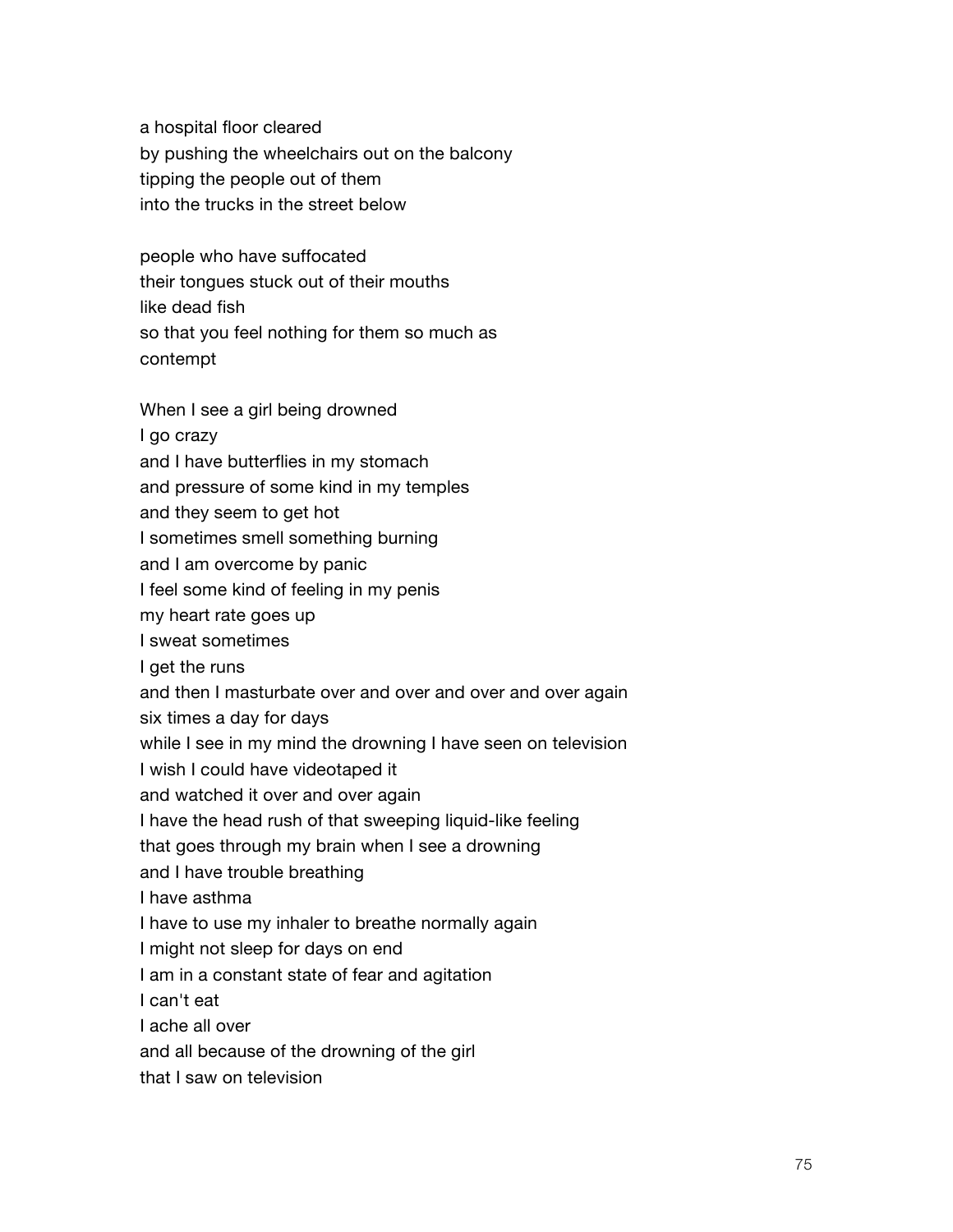VALERIE This is how men are.

**HECUBA** Make good use of it.

Aeneas leaves.

Hecuba remains with Polyxena in her arms rocking back and forth with her for a long, long time

A member of the chorus sings solo the Sinead O'Connor arrangement of Scarlet Ribbons

I peeked in to say goodnight and I heard my child in prayer and for me some scarlet ribbons scarlet ribbons for my hair All the stores were closed and shuttered All the streets were dark and bare In our town no scarlet ribbons Scarlet ribbons for her hair Through the night my heart was aching just before the dawn was breaking I peeked in and on her pillow on her pillow lying there lovely ribbons scarlet ribbons scarlet ribbons for her hair If I live to be a hundred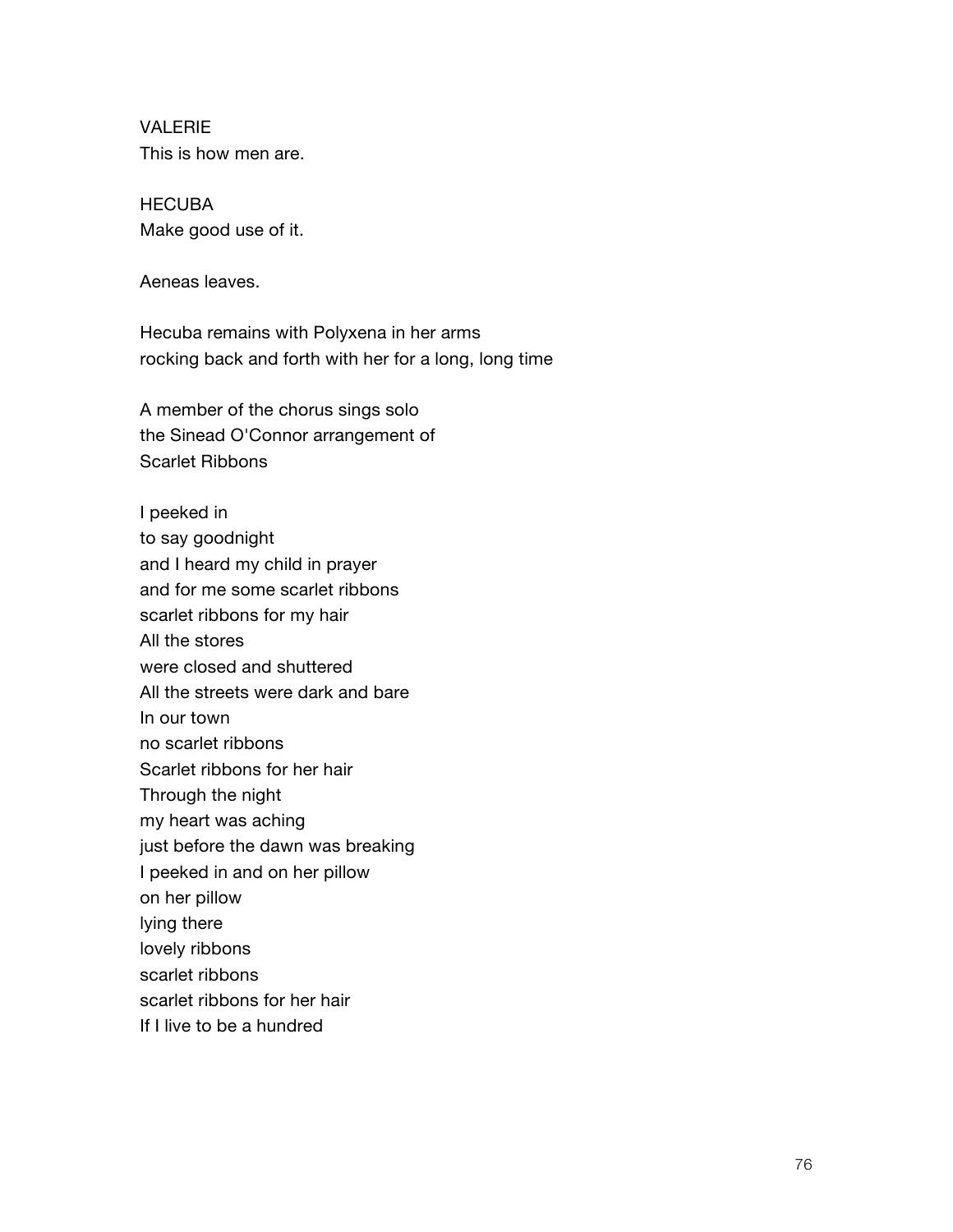I will never know from where came those ribbons scarlet ribbons scarlet ribbons for her hair.

THE PLAY

Carthage.

A bright full moon in a deep blue sky.

The dramaturgical rules have shifted here: this is dreamland, a world of drift, heaven.

A spa Exercise machines of all sorts Bowls of fruit Bottles of Evian water Fresh flowers Piles of towels A hot tub

Women are working out on these machines This is the chorus: they are, variously, patrons and instructors at the spa.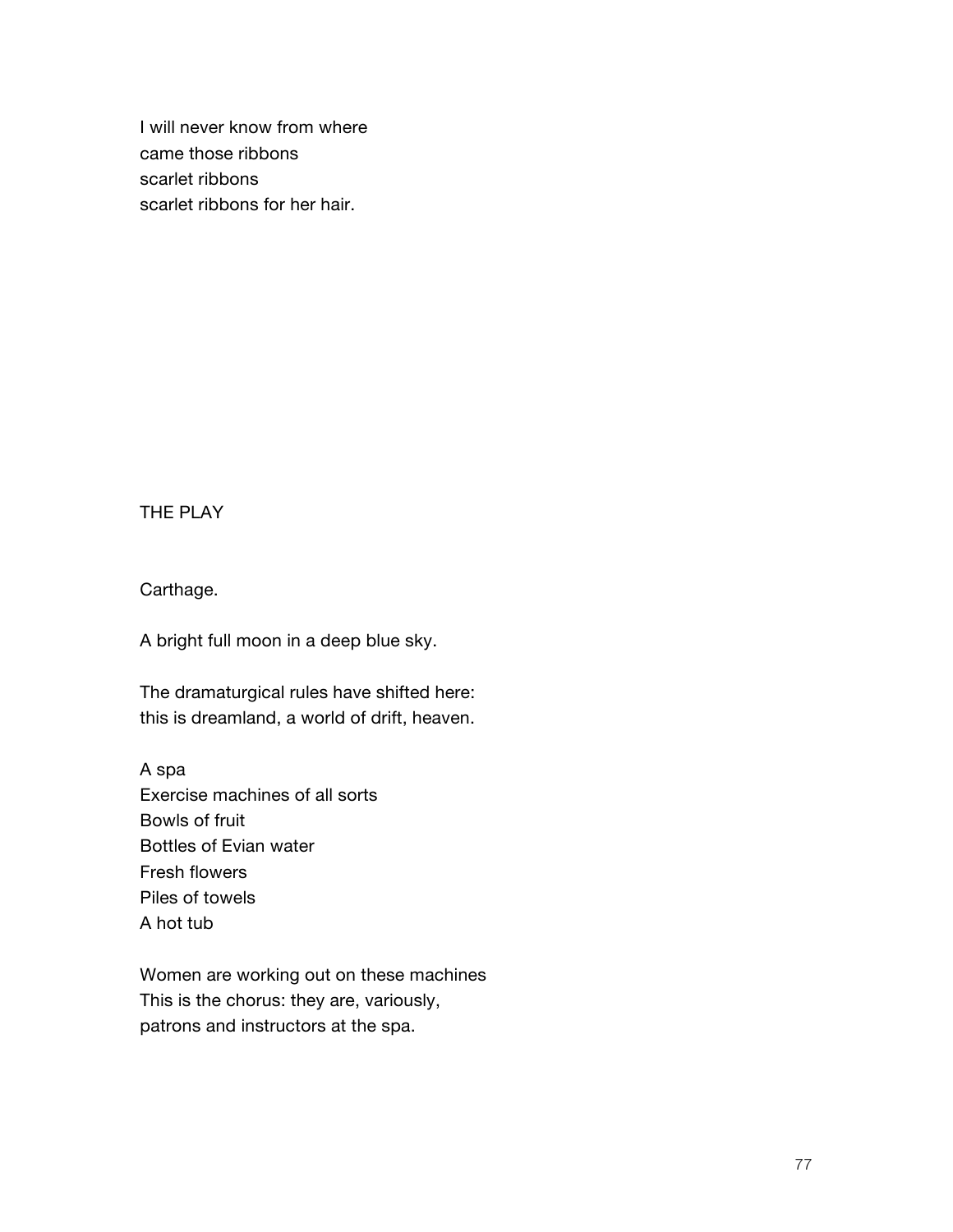These are not the same women as are in the Prologue.

They turn to face the audience, even as they continue their workouts, and sing the Cowboy Junkies arrangement of Blue Moon:

SONG: La la lala la lalalalala La la lala la lalalalala

I only want to say that if there is a way I want my baby back with me cause he's my true love my only one don't you see and on that fateful day perhaps a new sign of May my baby walks back into my arms I'll keep him beside me forever now

[they get off the machines and come forward to sing]

You see I was afraid to let my baby stray I kept him too tightly by my side and then one sad day he went away and he died

Blue Moon you saw me standing alone without a dream in my heart without a love of my own

Blue Moon you knew just what I was there for you heard me say the prayer for someone I really could care for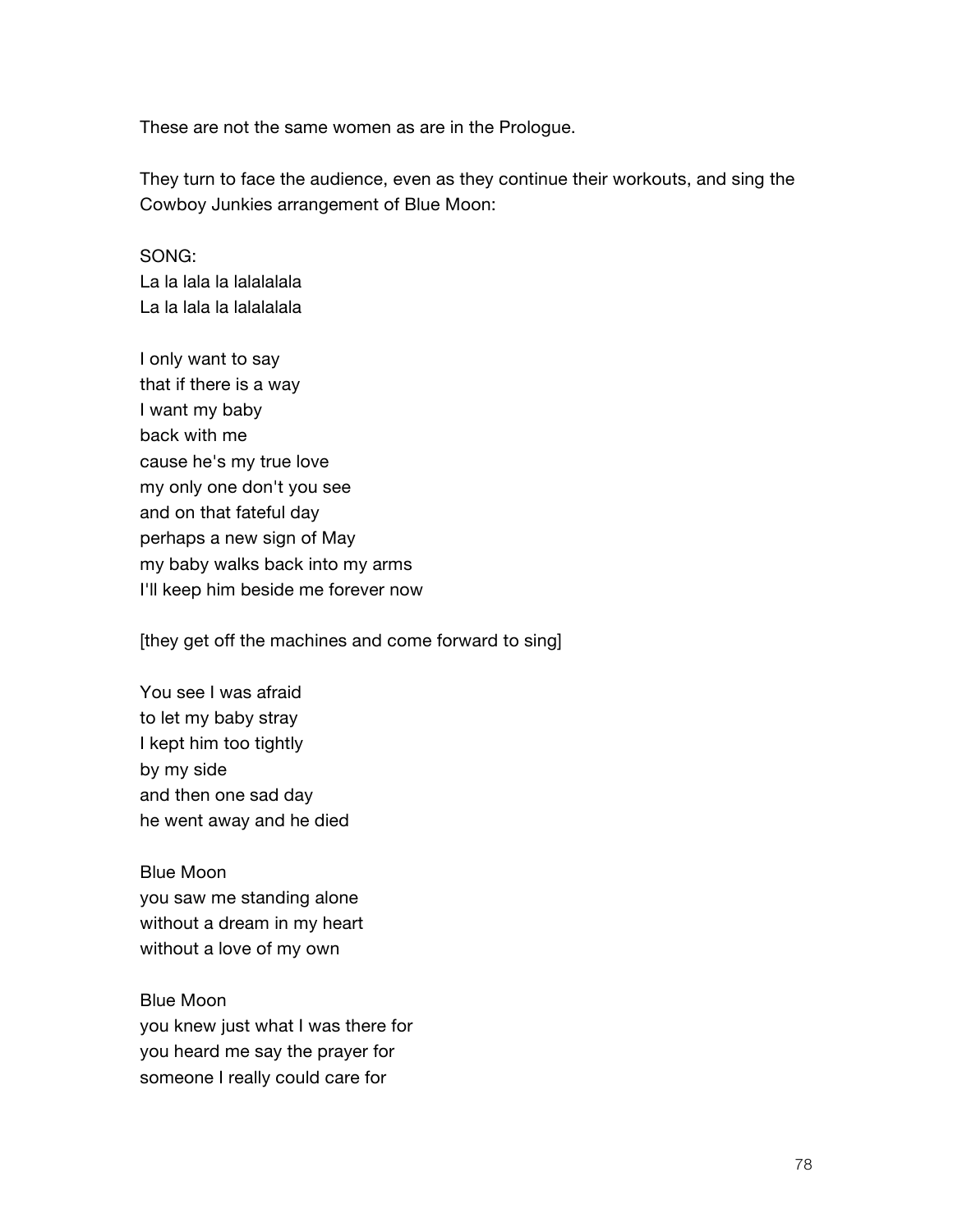[Several veterans of the Trojan war enter double cast Eddie, Joe and Jim—, followed by Aeneas.]

I only want to say That if there is a way I want my baby back with me cause he's my true love my only one don't you see

[they return to the machines as the music finishes, as the veterans step tentatively into the room]

JOE Excuse me. I'm sorry.

[the women turn, surprised to see the men there]

I apologize, but... is this a club for women only?

## ANDREA

No.

**CAROL** Well, yes it is.

#### ANDREA Come in.

ALICE Come in.

**LETTY** What's happened to you?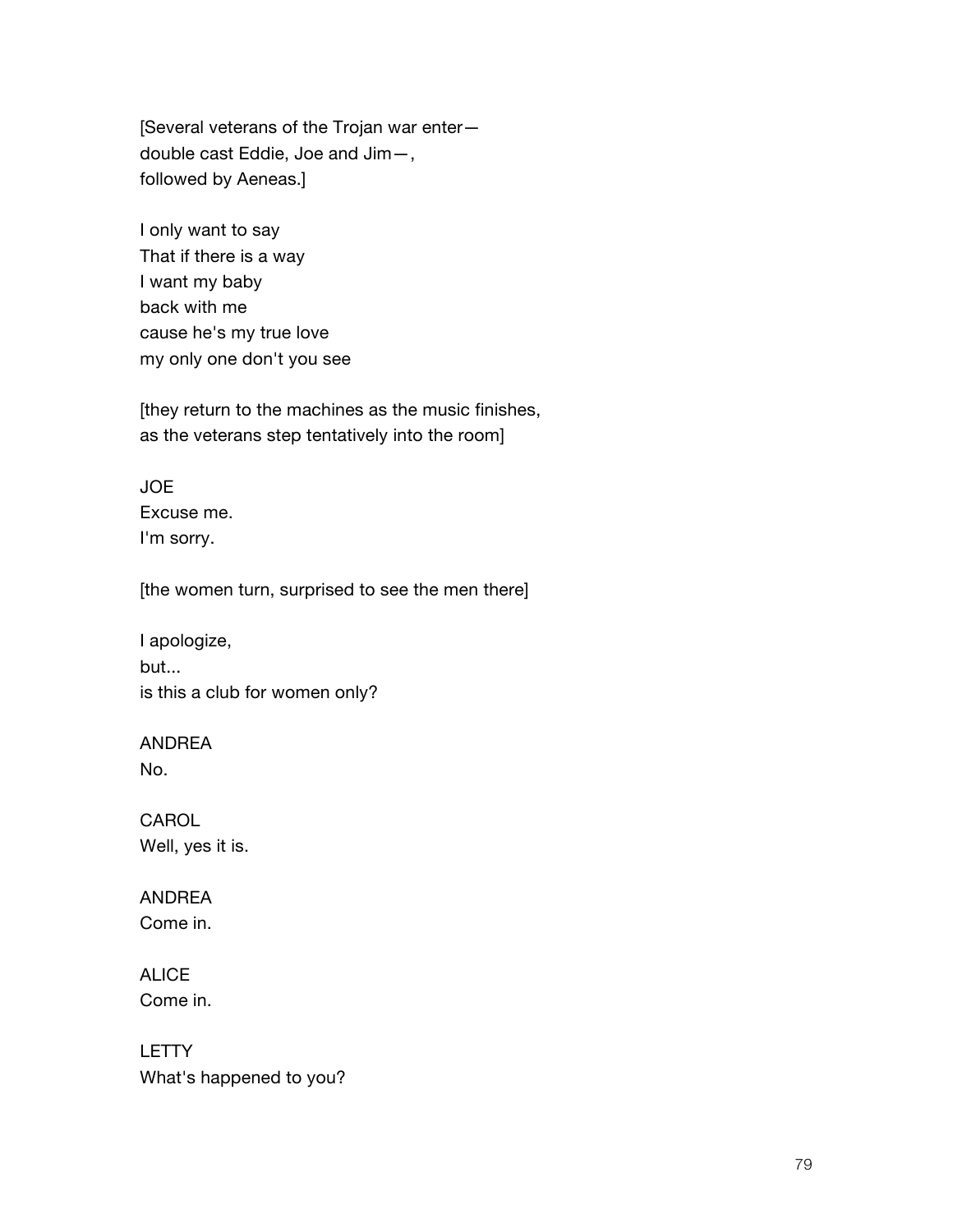JOE We've been... uh...

JIM Beaten. In war. Routed.

JOE Thrown out.

EDDIE Exiled.

JOE From our home.

JIM Troy.

ALICE You're refugees.

EDDIE Yes.

JOE We're pacifists, really.

LETTY Well, come in. Come.

[she opens her arms to them]

You're safe here.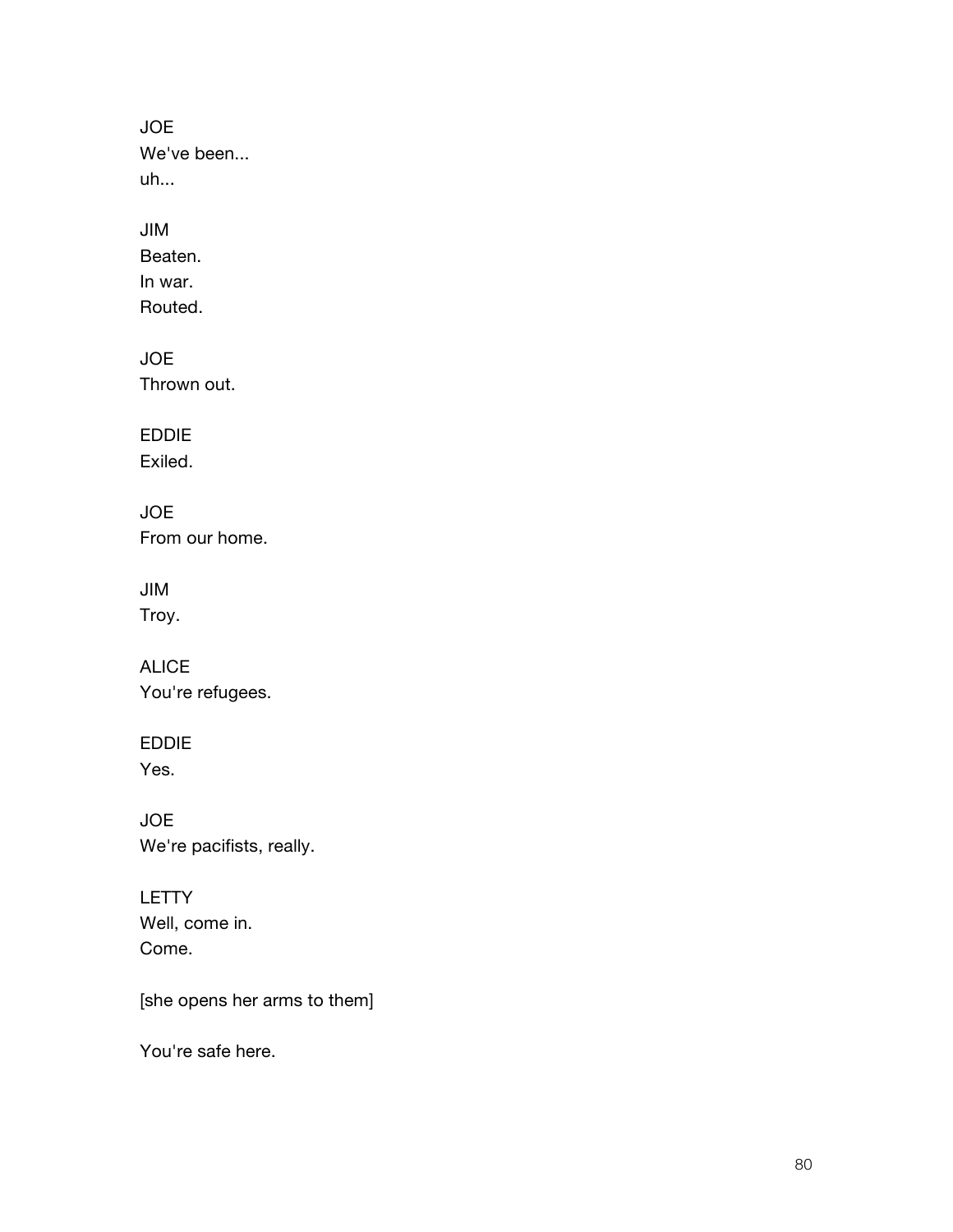JOE Thank you.

[The women move to them, put their arms around the men, help them toward massage tables and recliner chairs.]

ANDREA Come. You should rest.

JOE Well, I...

ANDREA Don't be shy.

JOE [to ALICE] I like women.

# ANDREA

You do?

[None of the following remarks are lascivious, even those of Jim; they are delivered gently—as memories of gentler days—and taken as such by the women.]

JOE

There are times I feel I could kiss a woman's cheek for hours and hours at a time, nestle my face in her hair, whisper in her ear.

JIM I love to kiss a woman's ear. In fact, to tell the truth, I like to crawl right up inside a woman.

JOE I like to hold a woman have a woman hold me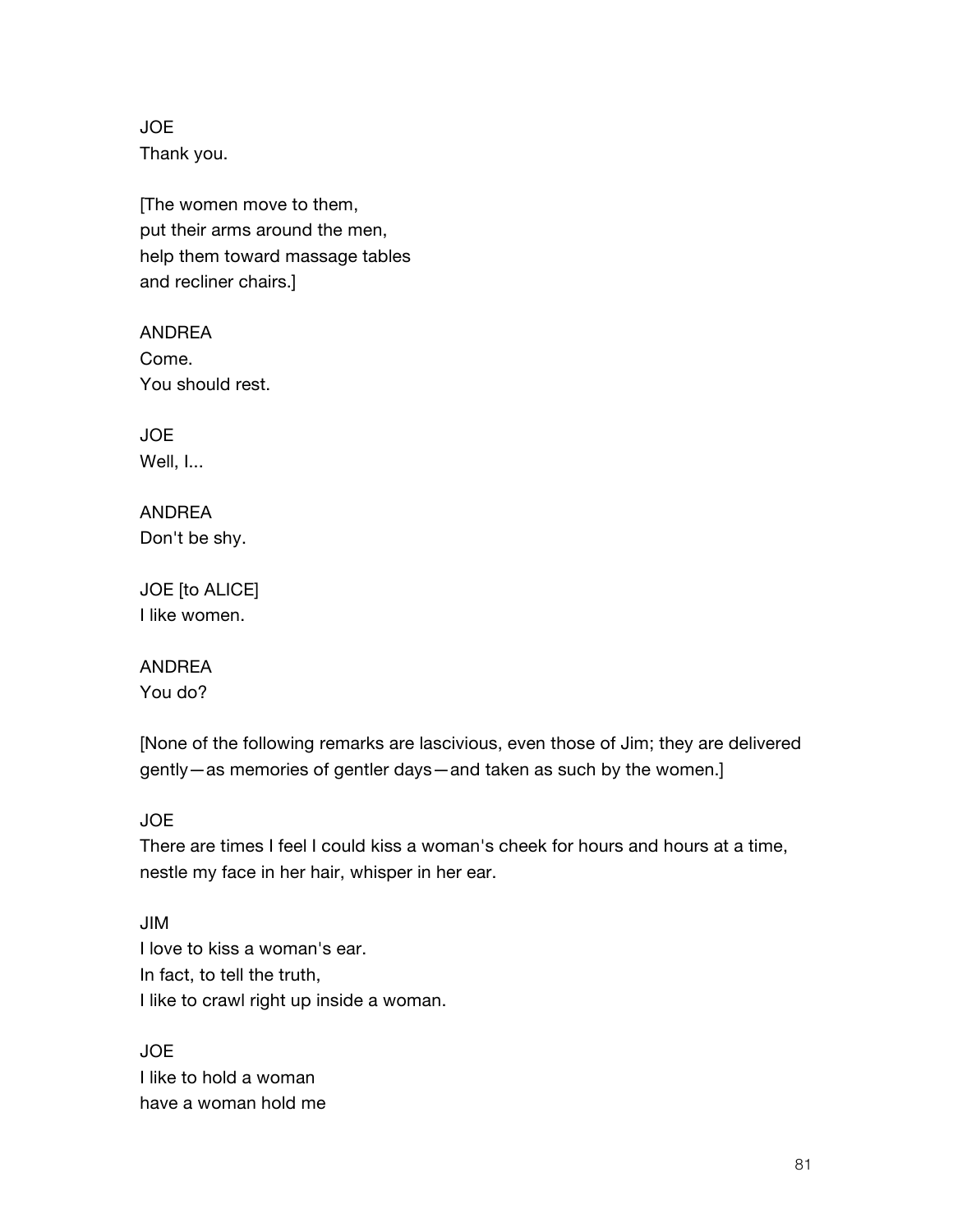#### JIM

I like to put my head on a woman's breast have her arms around me so that I can't escape and fall asleep

### JOE

Sometimes I think of having my head on a woman's breast and then I think of her head on my chest and my mind goes back and forth back and forth I can't settle on one thought or the other I love them both so much

#### JIM

I like to see a woman smile I love it when a woman laughs

## JOE

Following her thoughts while she tells a story where she goes where her voice is quiet or deep where she hesitates where she stops where she takes a long slow curve where she takes a quick turn without thinking where she thinks it's funny

## EDDIE

I like to get inside a woman's head as much as in her body.

## JIM

I like to dress in her clothes.

## JOE

I'd like to be a woman.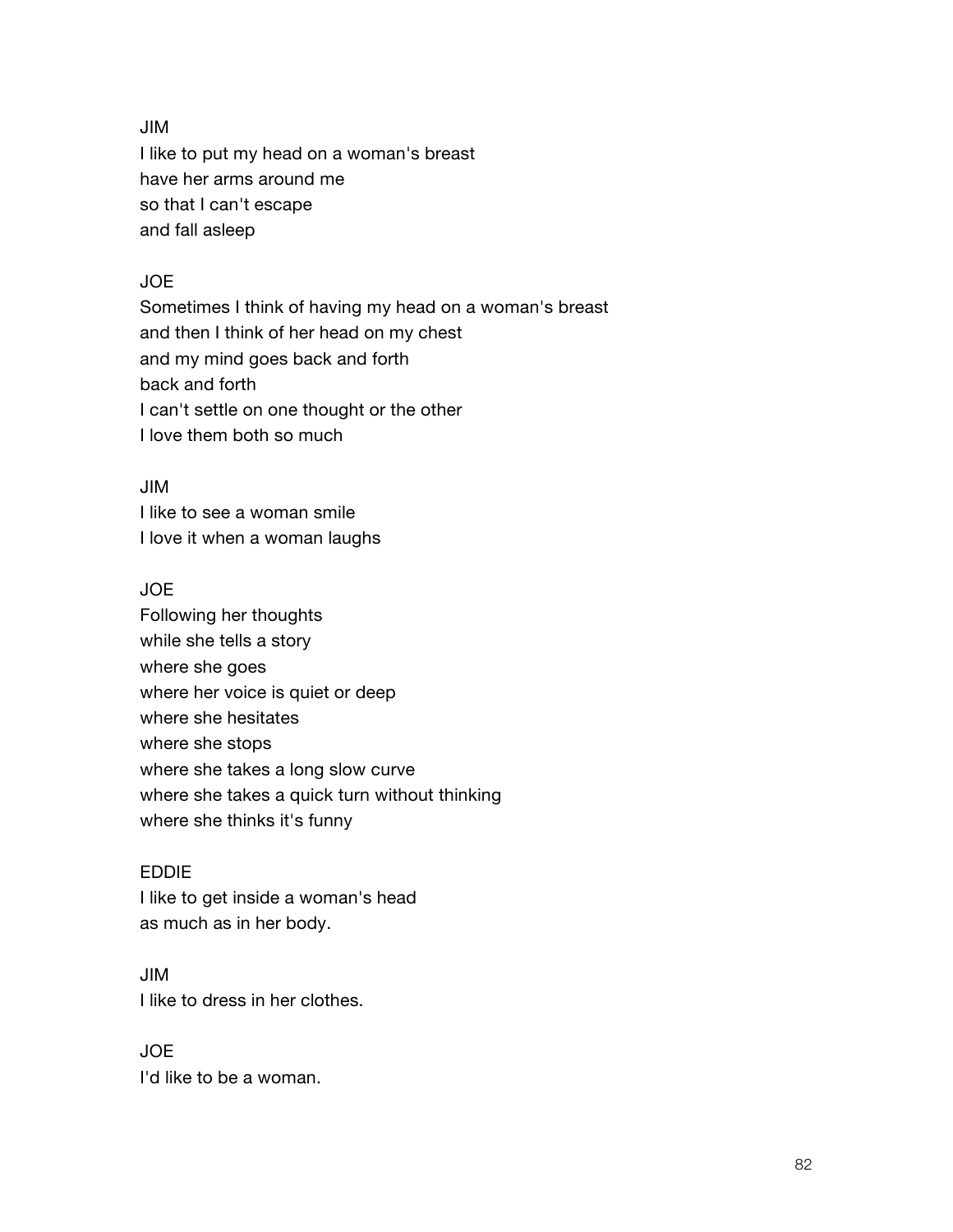[Aeneas is left back by the chorus, standing alone.

Music.

From the doors of the sauna at upstage center, Dido enters She is a black woman in her thirties.

She looks at Aeneas for a moment, then turns at once and steps directly to the microphone at center stage.

DIDO SINGS the Linda Rondstadt arrangment of When You Wish Upon a Star

When you wish upon a star makes no difference who you are anything your heart desires will come to you

if your heart is in your dream no request is too extreme when you wish upon a star like dreamers do

Fate is kind She brings to those who love the sweet fulfillment of their secret longing

Like a bolt out of the blue fate steps in and pulls you through when you wish upon a star your dream comes true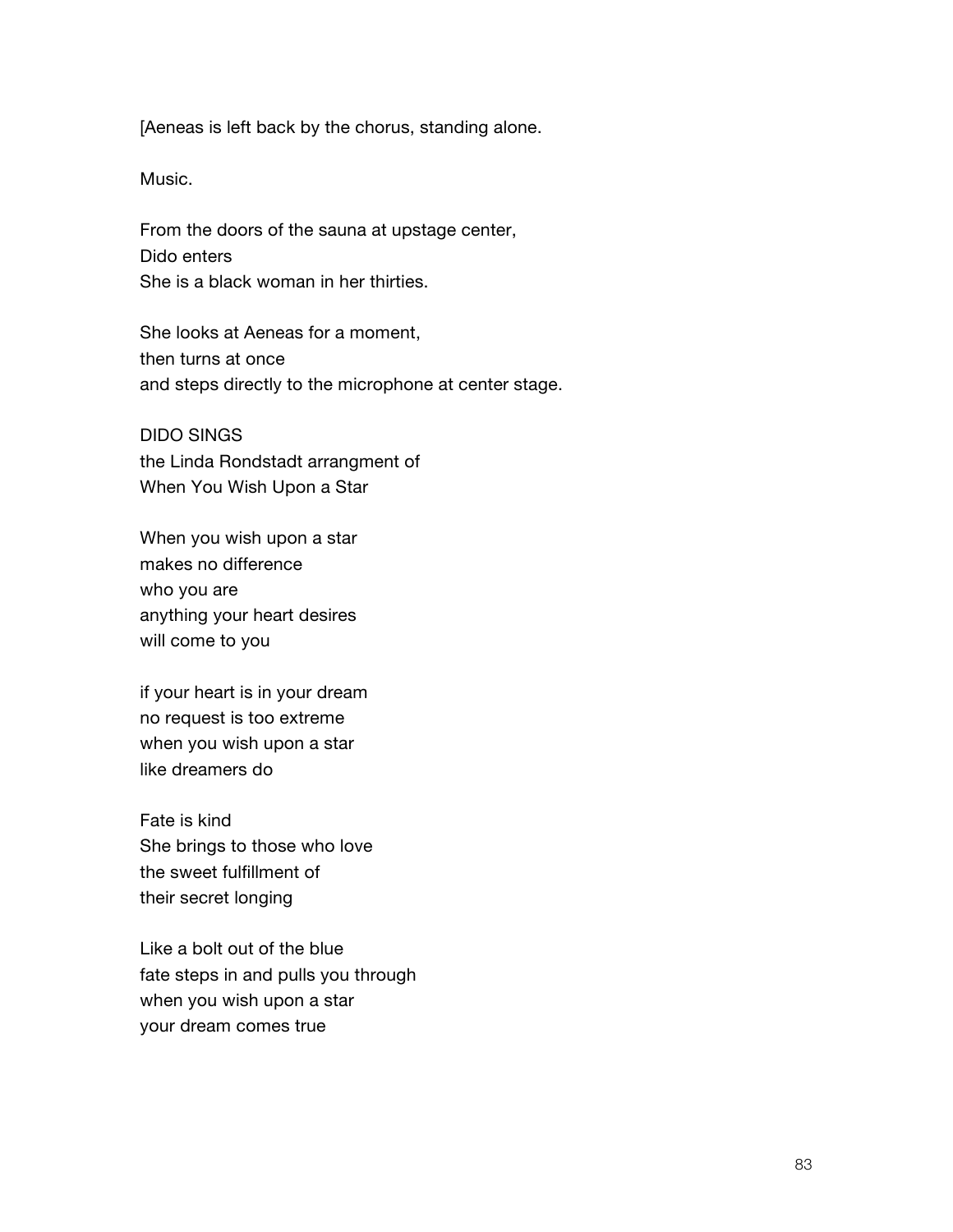[She reaches out her hand to Aeneas. He goes to her. She sings to him.]

Like a bolt out of the blue fate steps in and pulls you through when you wish upon a star your dreams come true

DIDO What's your name?

AENEAS Aeneas.

[She begins to unbutton his shirt.]

## DIDO You know, a cave that has been dark for a million years will become bright the moment a candle is lit inside it.

Things can happen so suddenly.

AENEAS Yes.

DIDO In spring, I think, the dawn is most beautiful.

AENEAS Yes.

DIDO In summer, the nights.

[She takes off his shirt.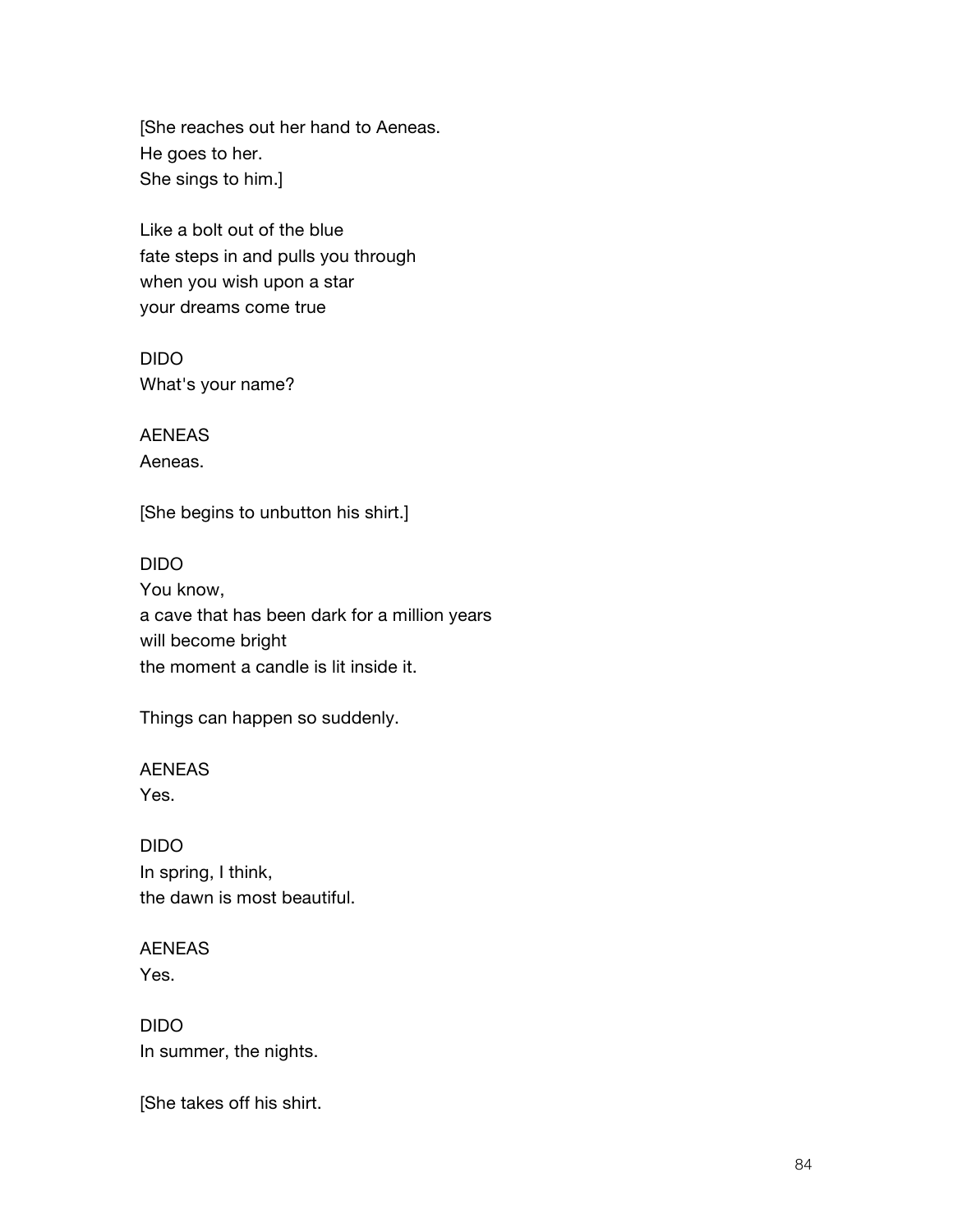A couple of chorus members help her. They take off his trousers.]

In autumn, the evenings.

#### AENEAS

Yes.

[She leads him to a hot tub, and, letting her own robe slip to the floor, gets in it with him.]

#### DIDO

In winter, the early mornings. Especially, when snow has fallen during the night.

[She is bathing him now.]

Or when the ground is white with frost. Or even when there is no snow or frost but it is simply very cold.

#### AENEAS

Yes.

#### DIDO

And people in the household hurry from room to room stirring up the fires and bringing charcoal. But as noon approaches, and the cold wears off, no one bothers to keep the fires lit, and soon nothing remains but piles of white ashes.

AENEAS Yes.

| JIM |          |
|-----|----------|
|     | You know |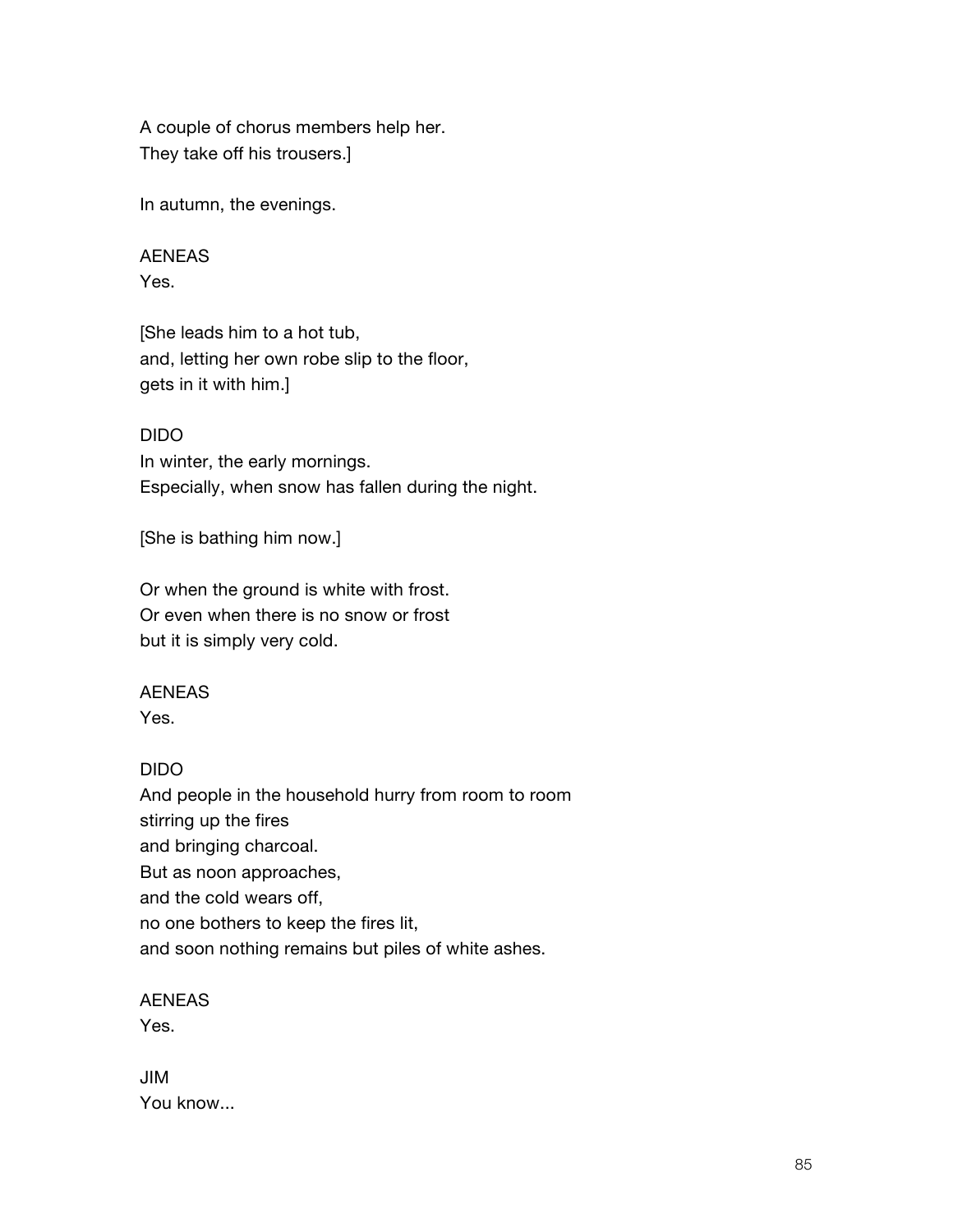sometimes I think I could just put myself in a woman's hands forever just do exactly what she says

## ALICE

Unh-hunh.

### JIM

I like it when a woman climbs on top of me rests both hands on the bed looks down at me and makes love to me, while I press both hands to her heart

## JOE

Or sits upright on you, her head thrown back bringing her feet together on the bed to one side of your body.

JIM Yes.

ALICE Here, we call that the Swan.

#### **CAROL**

You know if you grasp your penis and move it in circles inside her we call this Churning the Curds.

JIM Unh-hunh.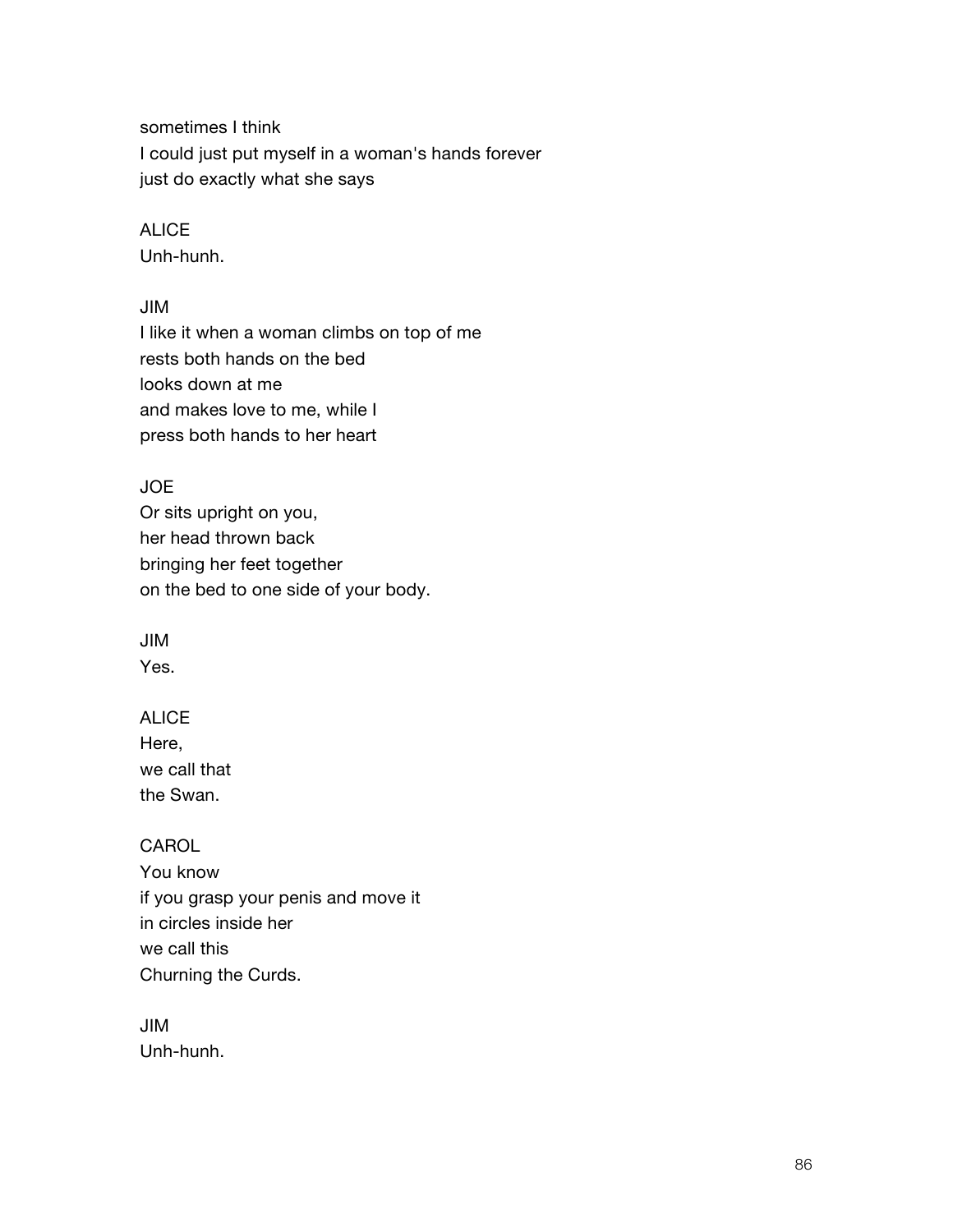#### ANDREA

Or, drawing up her feet, she might revolve her hips so that your penis circles deep inside her, we call that the Honey Bee.

#### ANDREA

Or if she sits astride you, facing your feet, brings both her feet up to your thighs, and works her hips frantically, this is known as the Swan Sport

#### ALICE

Or, catching your penis, she guides it into her quim clings to you and shakes her buttocks: this is called the Lovely Lady in Control

#### **LETTY**

And when you hold each other's hands, sprawled like two starfish making love, her nipples stabbing your chest, her thighs stretched out along yours: this is called the Coitus of the Gods

#### **CAROL**

Sometimes, you know, before you make love you can massage your penis with honey mixed with powdered black pepper, and you'll find you can go on and on. Women like this.

#### ALICE

Or leaves caught as they fall from trees and powdered with peacock-bone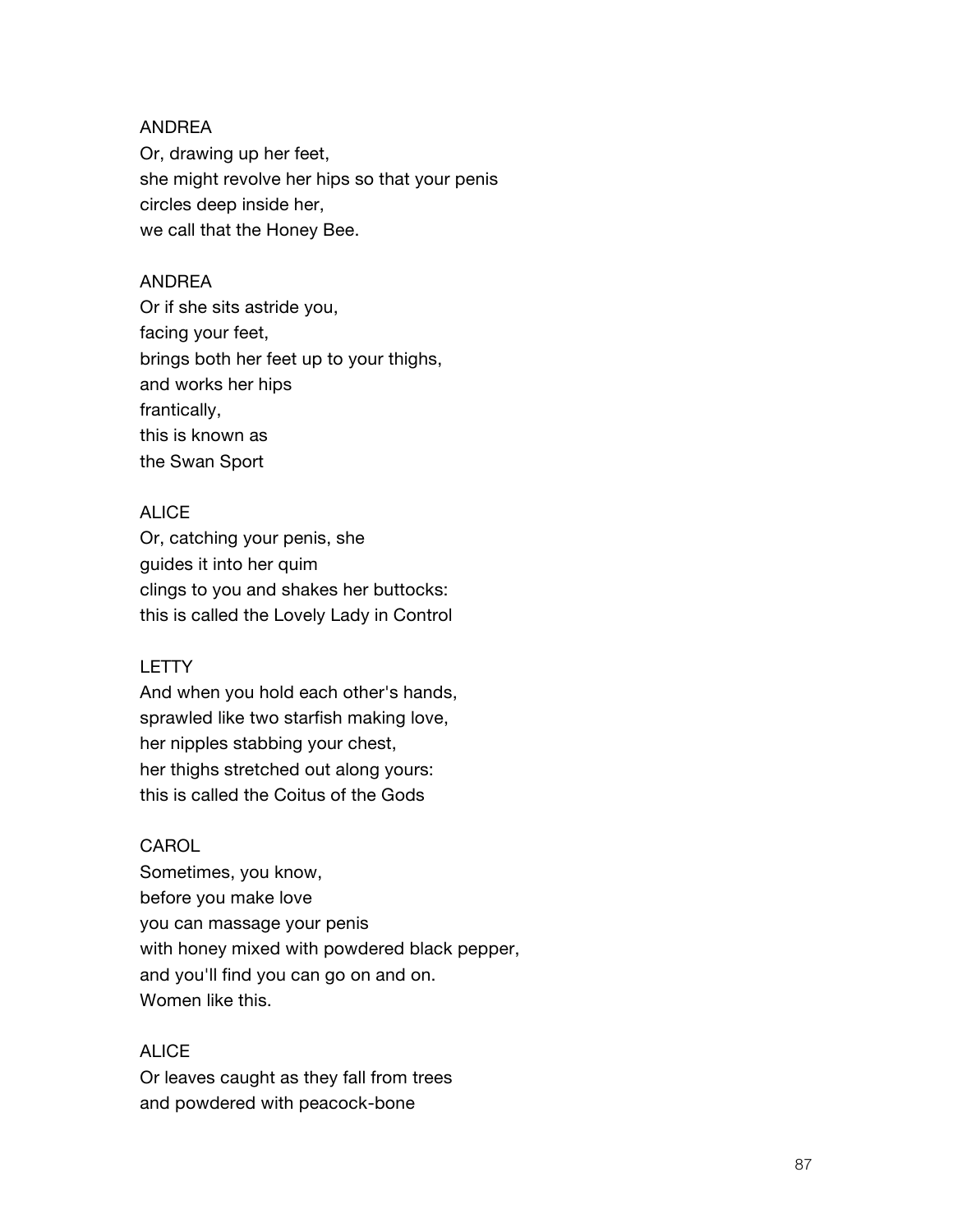and fragments of a corpse's winding-sheet dusted lightly on the penis, will bewitch any woman living.

#### **CAROL**

Or if you crush milky chunks of cactus with sulphur, dry the mixture seven times, powder it and apply it to your penis, you'll find that you can satisfy any woman.

#### DIDO

But when she is tired and her passion has ebbed, you should let her rest, bending forward to lay her forehead on yours without disturbing your bodies joined together.

#### LETTY

And sometimes, then your lover will feel aroused again and take your penis in her hand and, shaping her lips to an 'O', lay them lightly to its tip, moving her head in tiny circles. We call this Touching

#### **CAROL**

And then she takes the head of your penis gently between her lips, first pressing, then kissing it tenderly and pulling at its soft skin

And then she lets the head slide completely into her mouth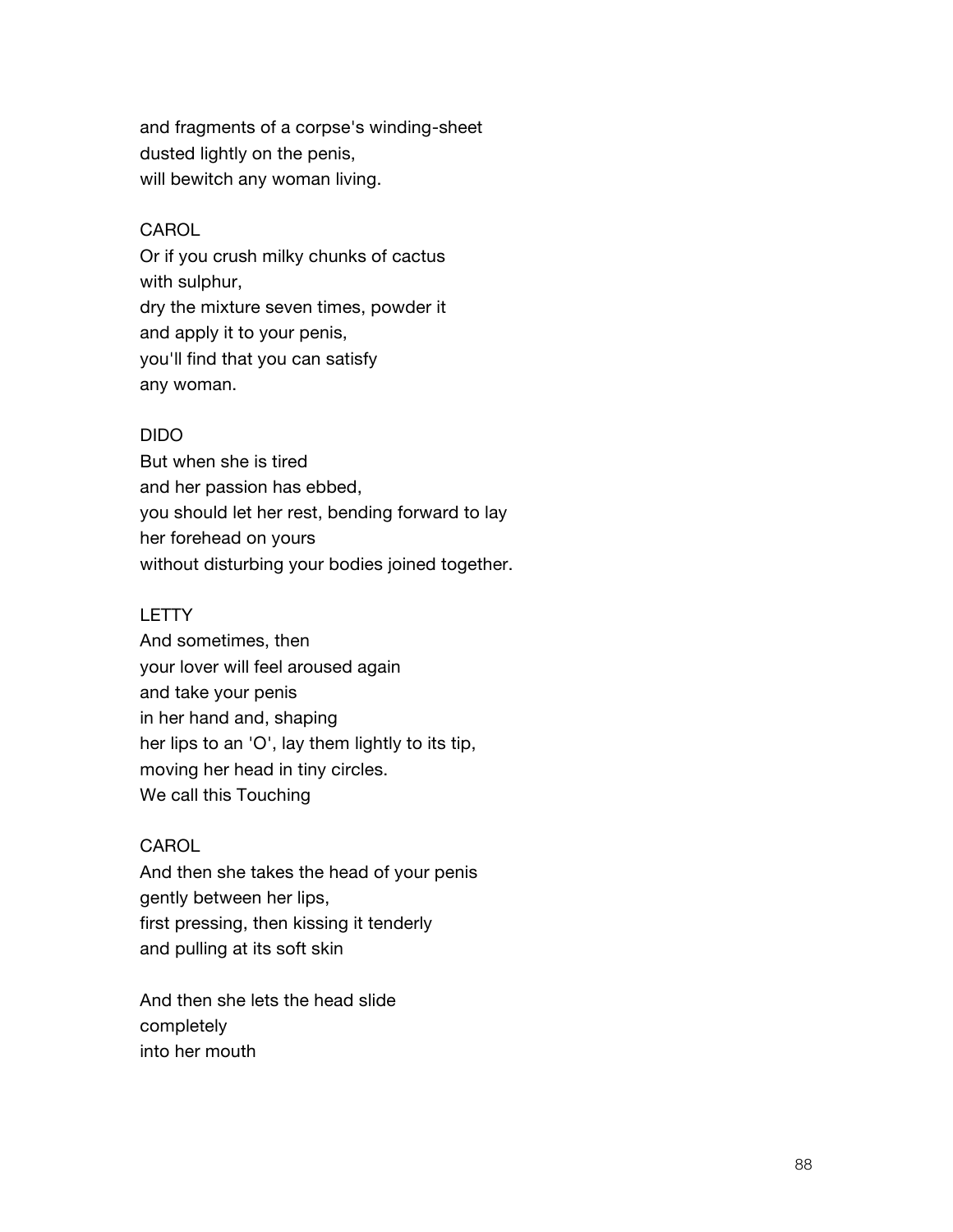and presses the shaft firmly between her lips, holding a moment before pulling away we call this Inviting the Nectar

#### **LETTY**

And then taking your penis deep into her mouth, pulling on it and sucking as though she were stripping clean a mango-stone: this is what we call Sucking a Mango.

JIM

Oh.

#### AENEAS

When I was a child I would go for a walk in the woods, and everyone would say be careful stay on the path don't wander off the path or you'll get lost. And I was always afraid I might wander into the woods deeper and deeper and never find my way back again and it frightened me until now when I think of you, and the voice in the back of my head says go on go ahead go off the path.

[Dido puts a robe around him and moves him to a couch where there is food and drink. He lies with his head in her lap.]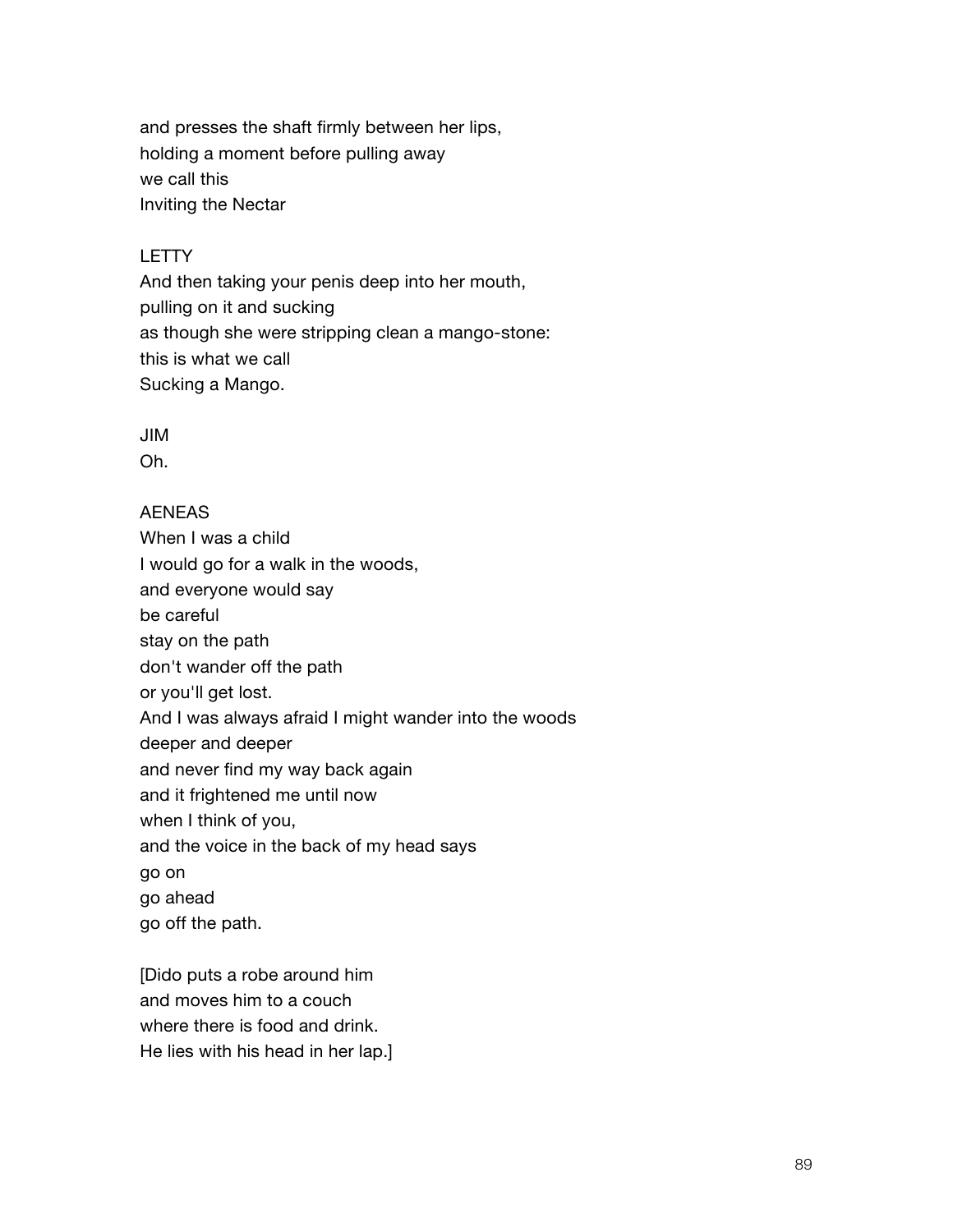#### DIDO

I was thinking we were travelling by camel in the dessert, and we decided to stop and rest on a lawn in the suburbs. My blouse was off. And there were all these people playing croquet around us. We took a walk through the village. Sometimes we were together and sometimes apart and we would meet sometimes. It was a wonderful community in this village and we were having a feast at a long table outdoors and someone gave me a baby and it was you and everyone was looking at me and I bent down to kiss you but I kissed you as a grownup.

#### JOE

I thought you were a pond and I slipped into you you were so cool and dark

JOE Do you ever dream of the end of the world? Sometimes I dream the world is ending everything is burning and there is nowhere to run.

#### AENEAS

All I can remember was a pale lightning flash for two or three seconds. Then, I collapsed. I don't know how much time passed before I came to. Sandy dust was flying all around. I was trapped under the debris, and I was in terrible pain and that's probably why I came to. I couldn't move, not an inch. I found one of my friends lying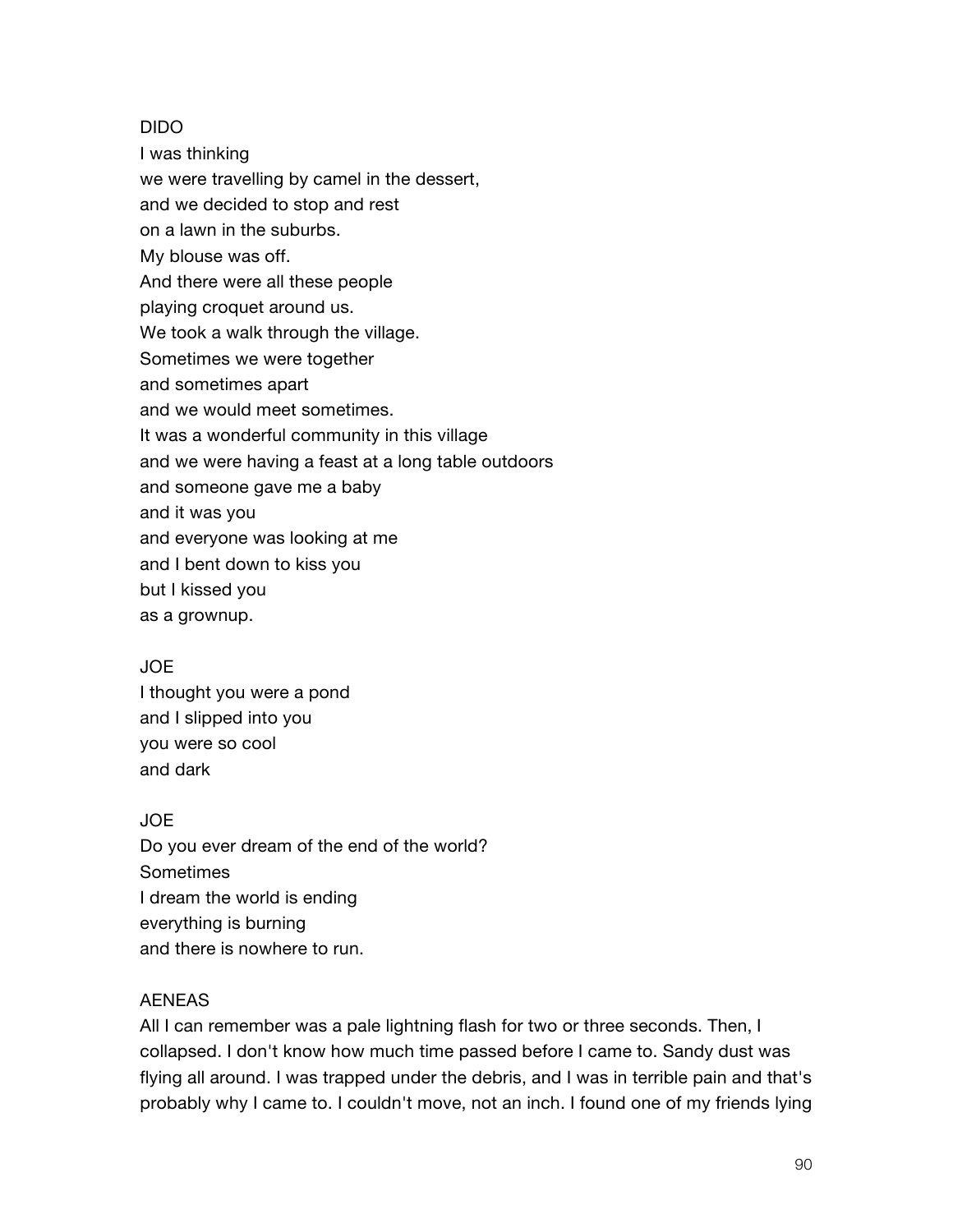alive. I held her up in my arms. Her skull was cracked open, her flesh was dangling out from her head. She had only one eye left, and it was looking right at me. The lower part of her body was trapped, buried inside of the debris. First, she was mumbling something but I couldn't understand her. She started to bite off her finger nail. I took her finger out of her mouth. And then, I held her hand, then she started to reach for her notebook in her chest pocket, so I asked her, I said, "You want me to take this along to hand it over to your mother?" She nodded. Then she was gone.

JIM

I haven't really slept much lately. I lie down, but I don't sleep. I'm always watching the door, the window, then back to the door. I get up five times a night, to check the windows sometimes ten or fifteen times. There's always something within reach,

like a knife or a chair

I used to sleep with a gun underneath my pillow.

#### JOE

If I saw someone down an alley in the dark

I wouldn't go the other way,

I'd go down there thinking,

"Maybe I'll get lucky."

I guess I wanted to be killed.

Once I came on a guy raping a hooker.

She was screaming....

and it was easy to tell he was hurting her real bad.

I yelled at him.

And he turned around and started reaching behind his back,

so I knew he was carrying something.

I ran on him so fast and had his elbow before he could pull out his gun

and I pounded the shit out of him.

After that I started carrying a carving fork with me

wherever I went.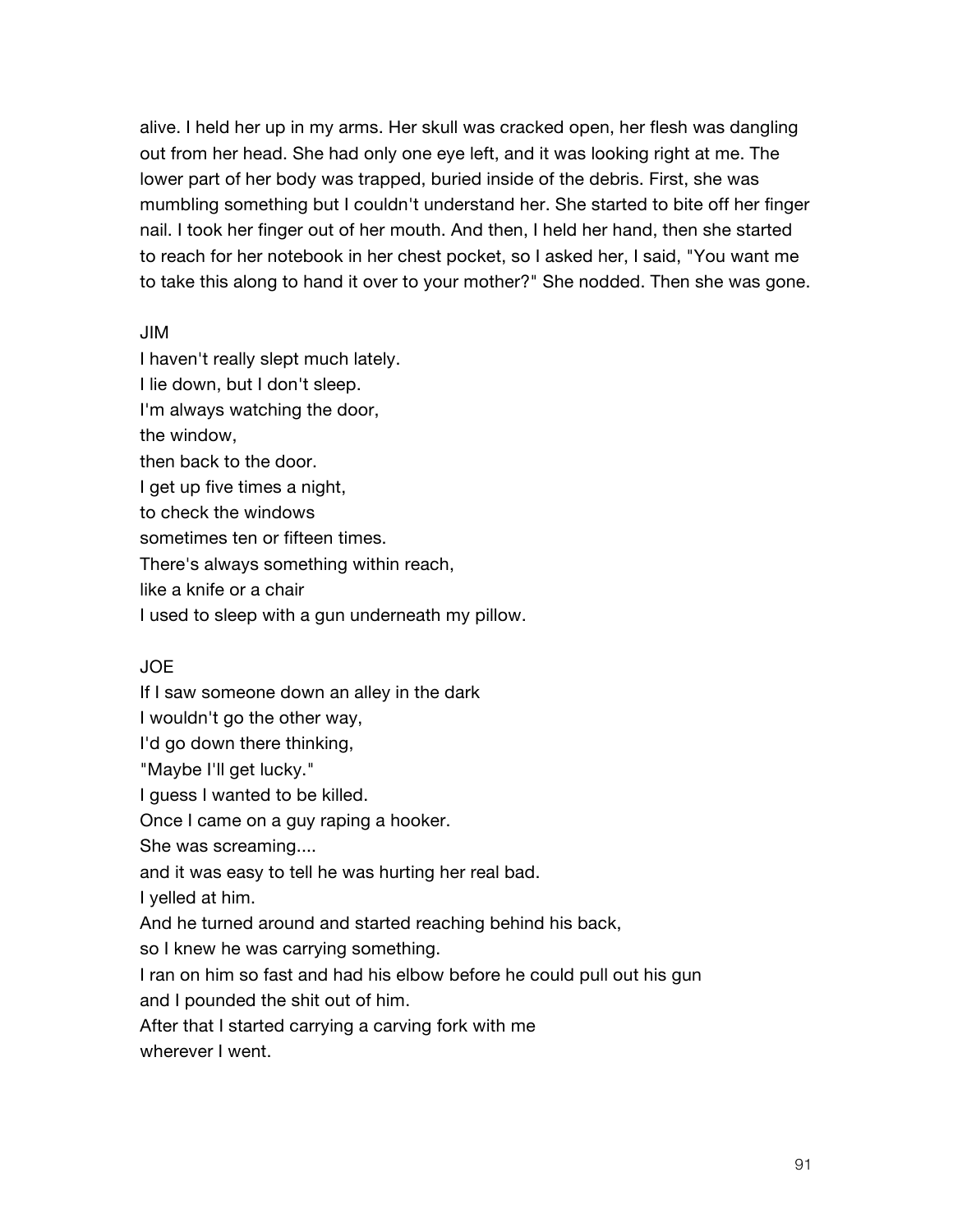I sharpened the tines I didn't want to kill anyone. I figured you could just stick it into somebody so far before it stopped.

[During these texts, Aeneas sits up she lies face down he peels back her robe and gives her a massage.

the chorus steps forward to sing a song:

The Cowboy Junkies arrangement of Dreaming My Dreams With You]

#### **CHORUS**

I hope that I find what I'm reaching for a way that is in my mind I hope that there won't be a wrong any more and maybe I'll learn this time.

Some day I'll get over you I'll live to see it all through But I'll always miss dreaming my dreams with you.

But I won't let it change me Not if I can I'd rather believe in love And give it away as much as I can to those that I'm fondest of

Some day I'll get over you I'll live to see it all through But I'll always miss dreaming my dreams with you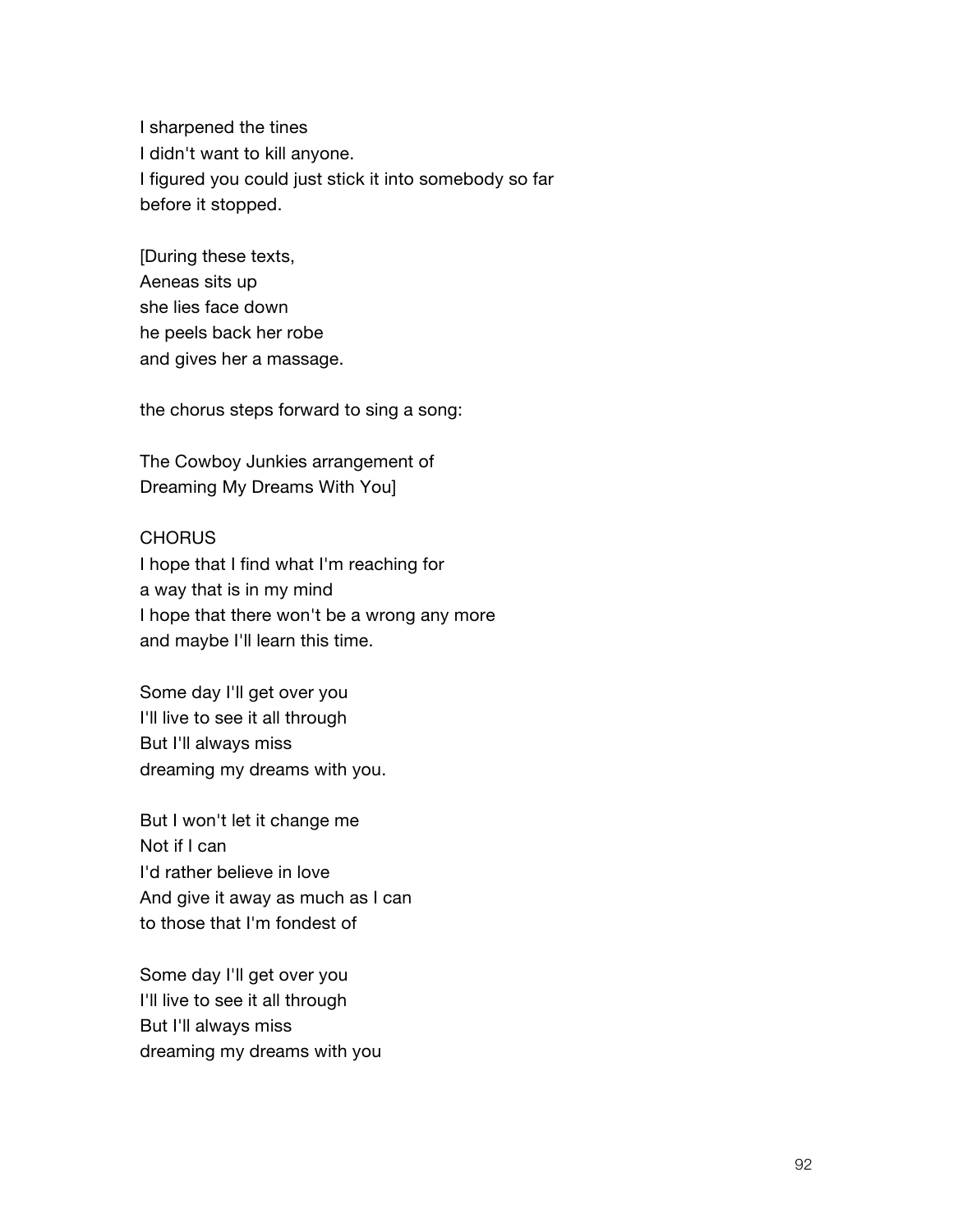Some day I'll get over you I'll miss dreaming with you Some day I'll get over you I'll miss dreaming with you Some day I'll get over you I'll miss dreaming with you Some day.

[As they sing, Dido turns over onto her back, Aeneas sits next to her, one hand on her quim, as he leans back, motionless, supporting himself with his other hand, and a minuscule sailboat crosses from one side of the stage to the other very, very slowly.

Silence.]

DIDO Have you ever read Tarot cards?

AENEAS No.

DIDO Would you like to?

AENEAS Ummm. Sure.

DIDO You don't believe in the cards?

AENEAS Do you?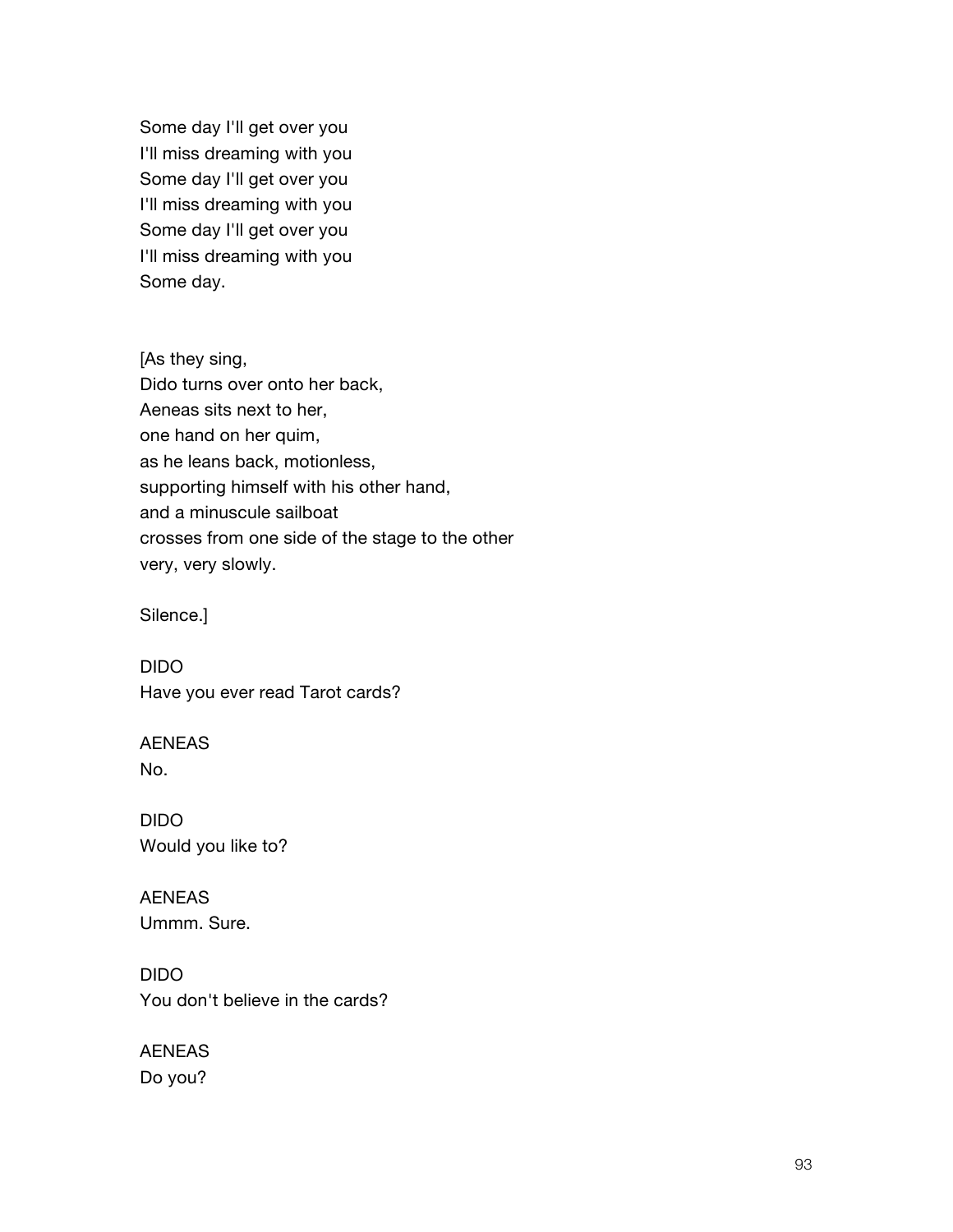DIDO Well, of course I do.

AENEAS Unh-hunh.

DIDO So, do you?

AENEAS Want to read them?

DIDO Believe in them?

AENEAS I'd like to read them with you.

[She takes a deck of tarot cards.

While Dido and Aeneas do the cards, the veterans serve food and drink to the chorus, serve the women, make them comfortable, bring them robes, etc.]

## DIDO

First, you take the cards and hold them. Look at them. And choose one you like.

AENEAS One I like?

DIDO One that feels good to you.

AENEAS This one does.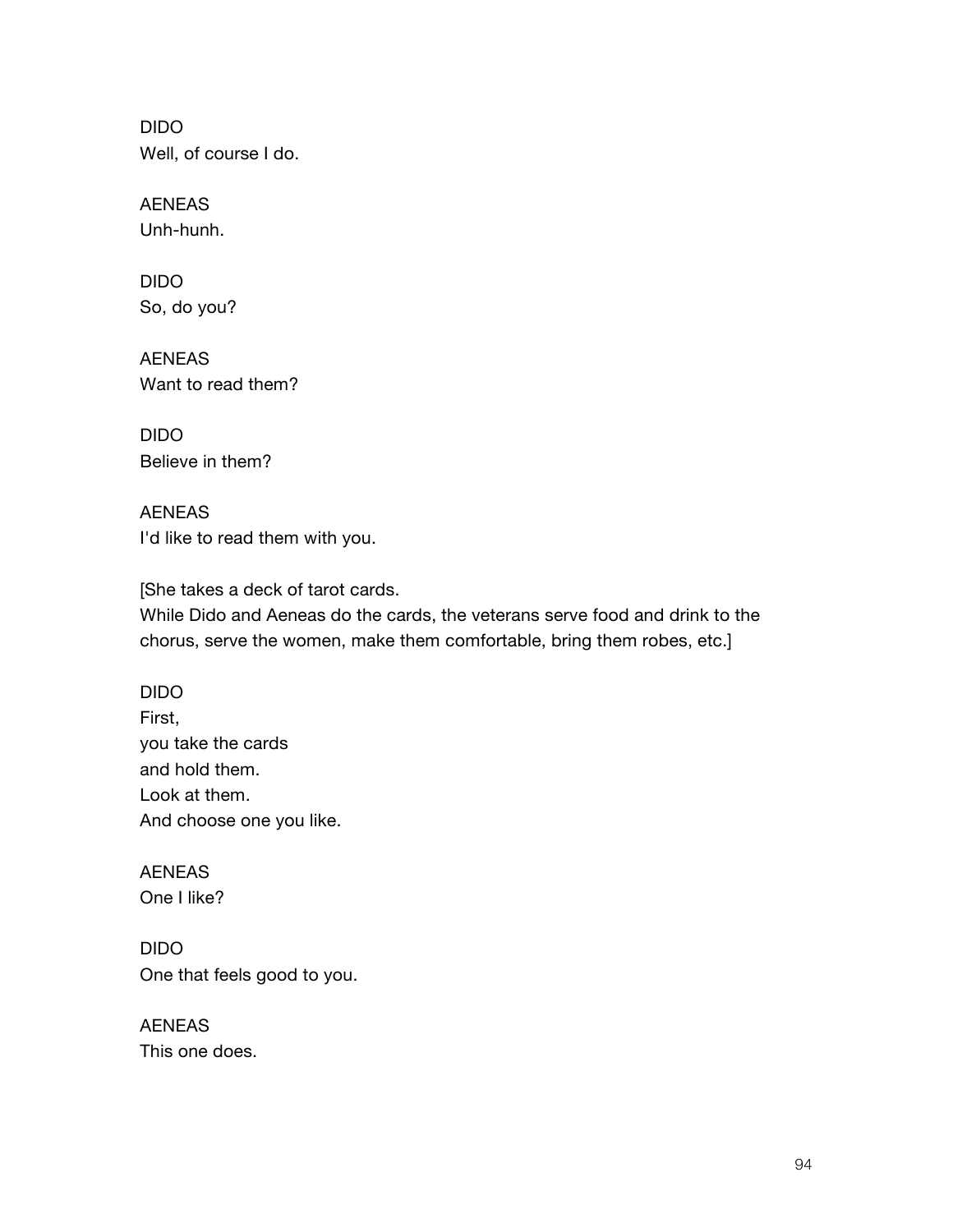DIDO The three of wands. A calm person. Stately. His back turned. Standing on the edge of a cliff looking out to sea at passing ships. His ships.

Were you thinking of leaving?

AENEAS I was thinking of coming here.

## DIDO

This guy is not on a ship going anywhere. He's standing on the shore looking at the ships. With longing, maybe.

AENEAS Longing for you, probably.

DIDO You think I'm a ship?

AENEAS [silence] Yes.

DIDO Here. Let me have the deck.

[she shuffles them, places one down]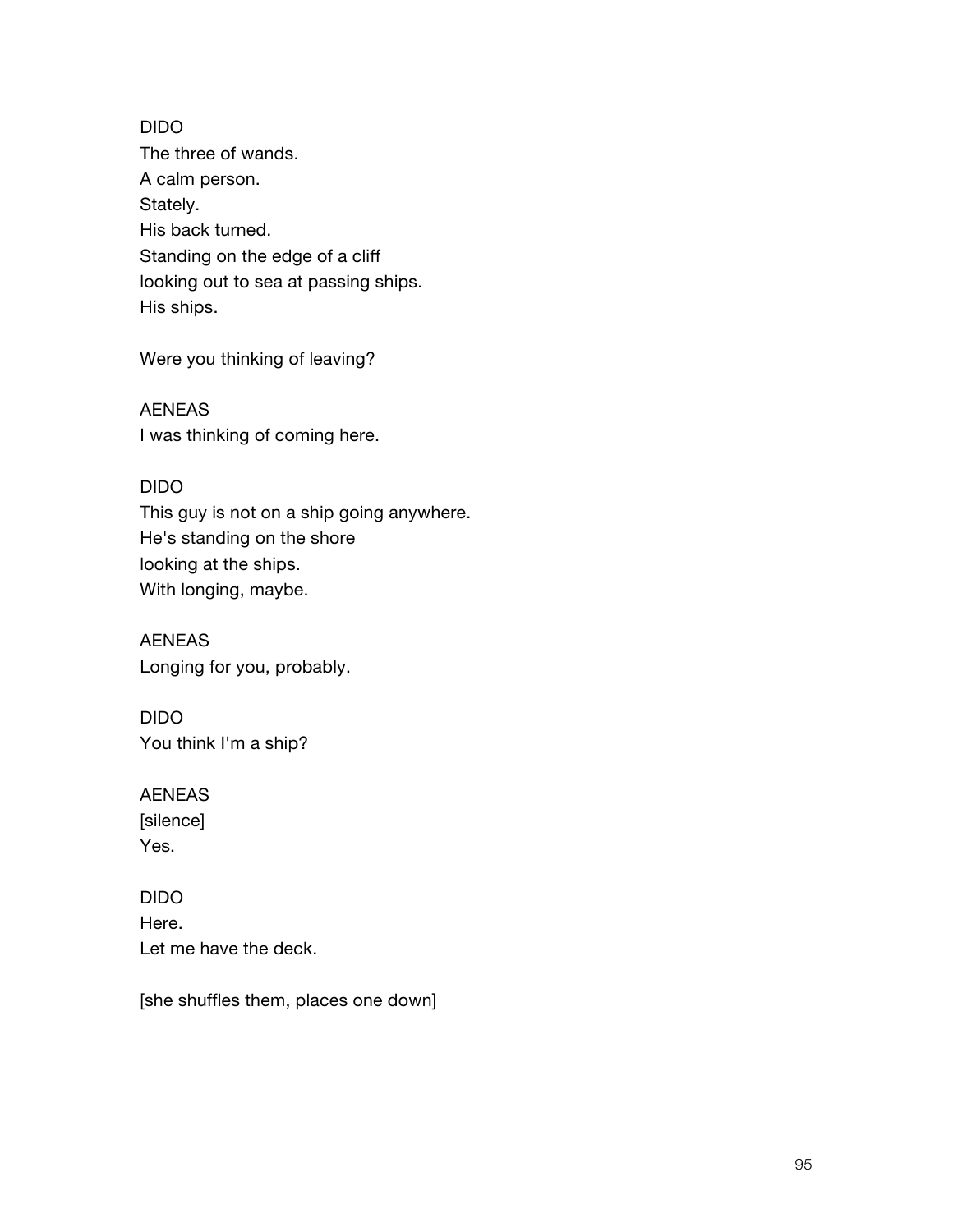This is what you do. You choose another card. Like that. Put it on top of the first. This covers him.

AENEAS Covers him?

DIDO That's what they say.

## AENEAS

The Star.

## DIDO

This is the influence that works on you now. Loss. Abandonment.

### AENEAS

| Really.                  |
|--------------------------|
| Loss, yes.               |
| That's true.             |
| But abandonment.         |
| No.                      |
| I don't think that's me. |

DIDO Or some would say: it means hope. Bright prospects.

## AENEAS

It seems you can say whatever you want.

## DIDO

Well, sort of. Sure. [she takes another card and puts it down] These are his obstacles.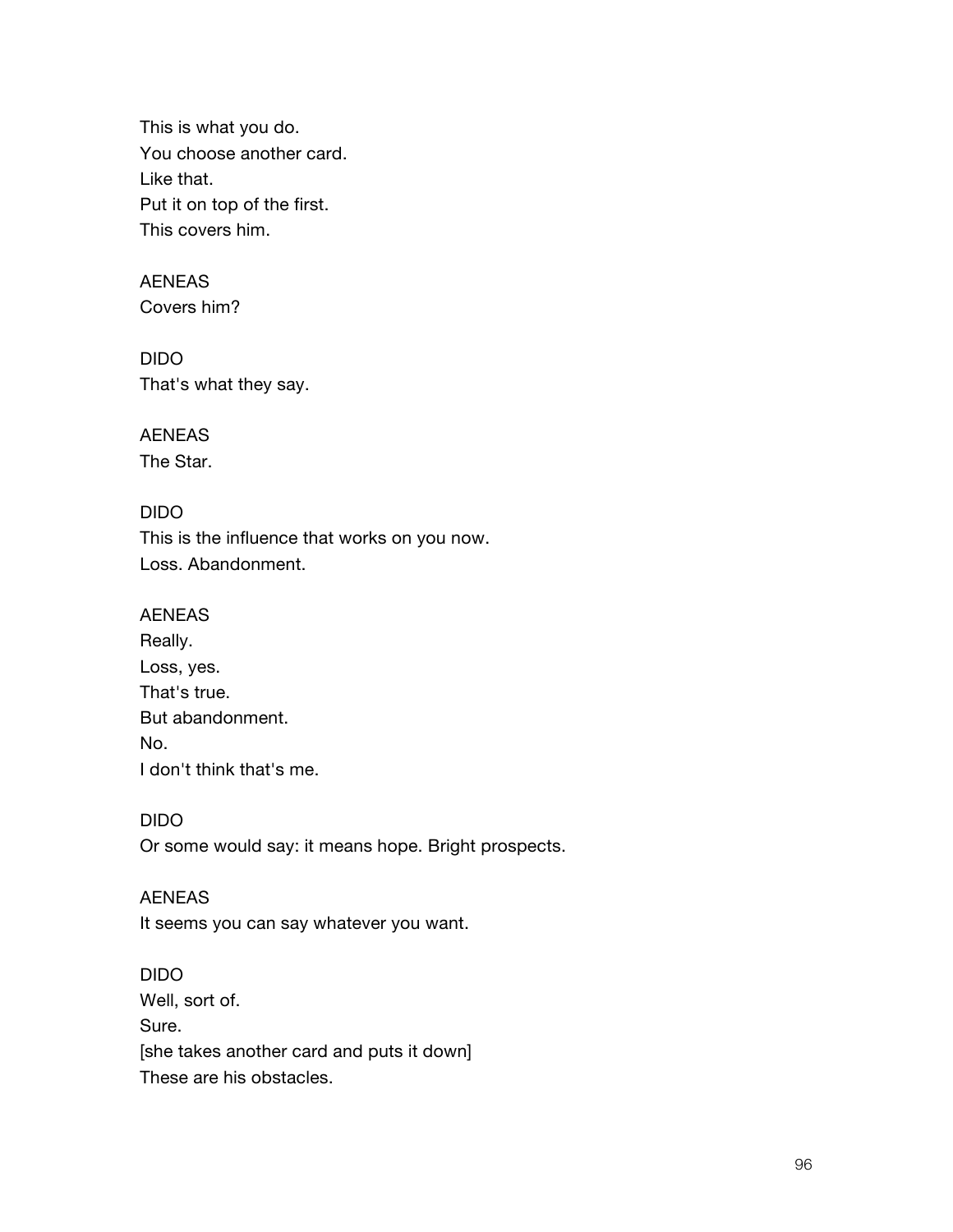AENEAS A dead man? With ten swords in his back?

DIDO Pain.

AENEAS Really.

DIDO Tears. Sadness. Desolation.

## AENEAS

No kidding. [silence] Let's stop now.

DIDO

We have to keep going now. This is how it is in life. Once you start, you have to see it to the end.

## AENEAS

Make it go more quickly then. Put all the cards down. Let's see them all.

[beat]

## DIDO

All right. This crowns him: it is the best you may hope for. The nine of pentacles A woman with a bird on her hand. Prudence. Discernment. Success.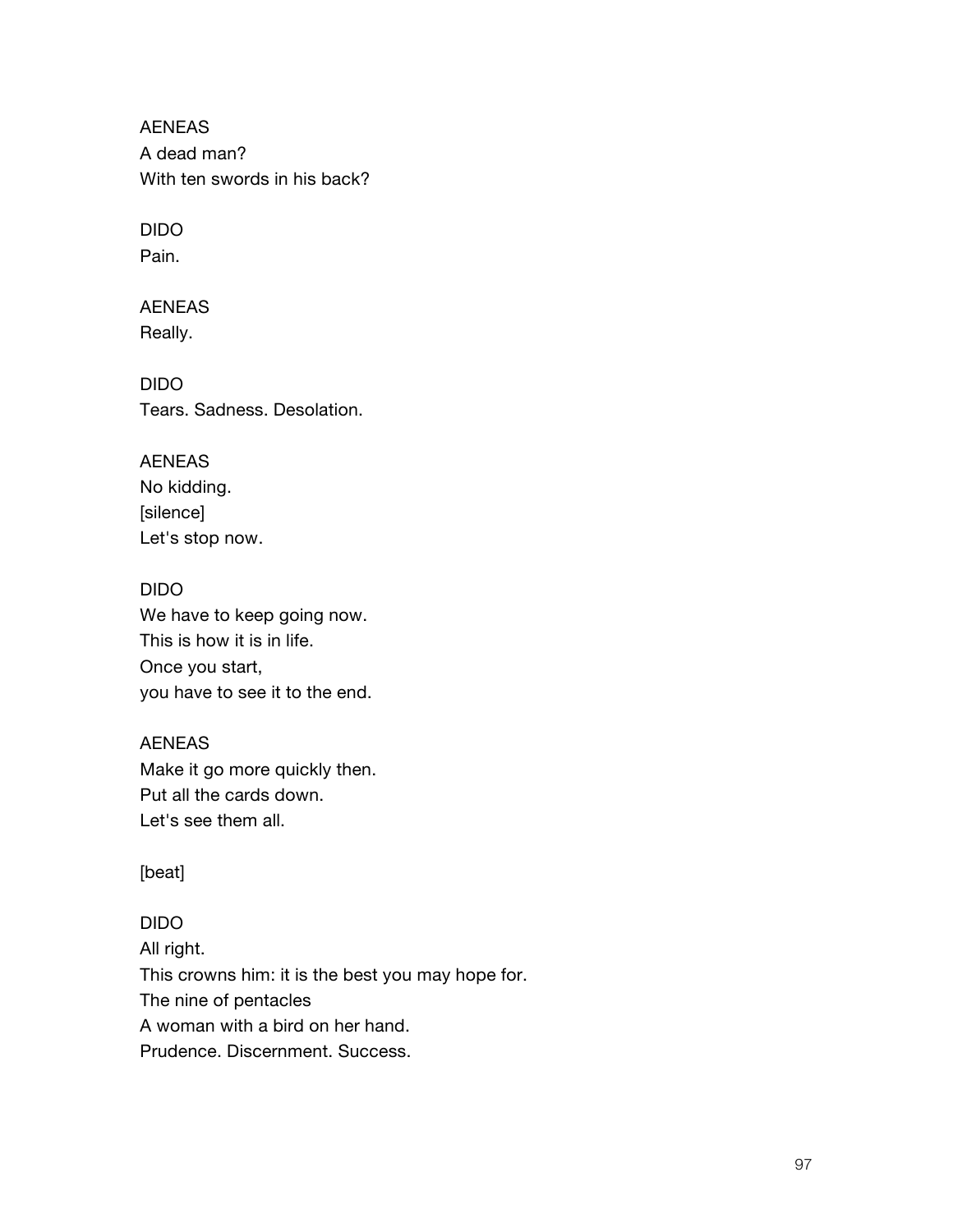This is beneath him: it is what you have to work with. The page of cups. Taste. Seduction. Deception.

#### AENEAS

Not deception, no. Or seduction either. You don't think I've seduced you, do you?

#### DIDO

The cards don't lie. They're only cards after all. They are what they are.

#### AENEAS

And do you think I would deceive you?

DIDO Have you ever deceived anyone else?

# AENEAS

Recently you mean.

# DIDO

I meant ever.

#### AENEAS Yes.

DIDO

Then I guess you could deceive me, too.

## AENEAS Do you think people can change?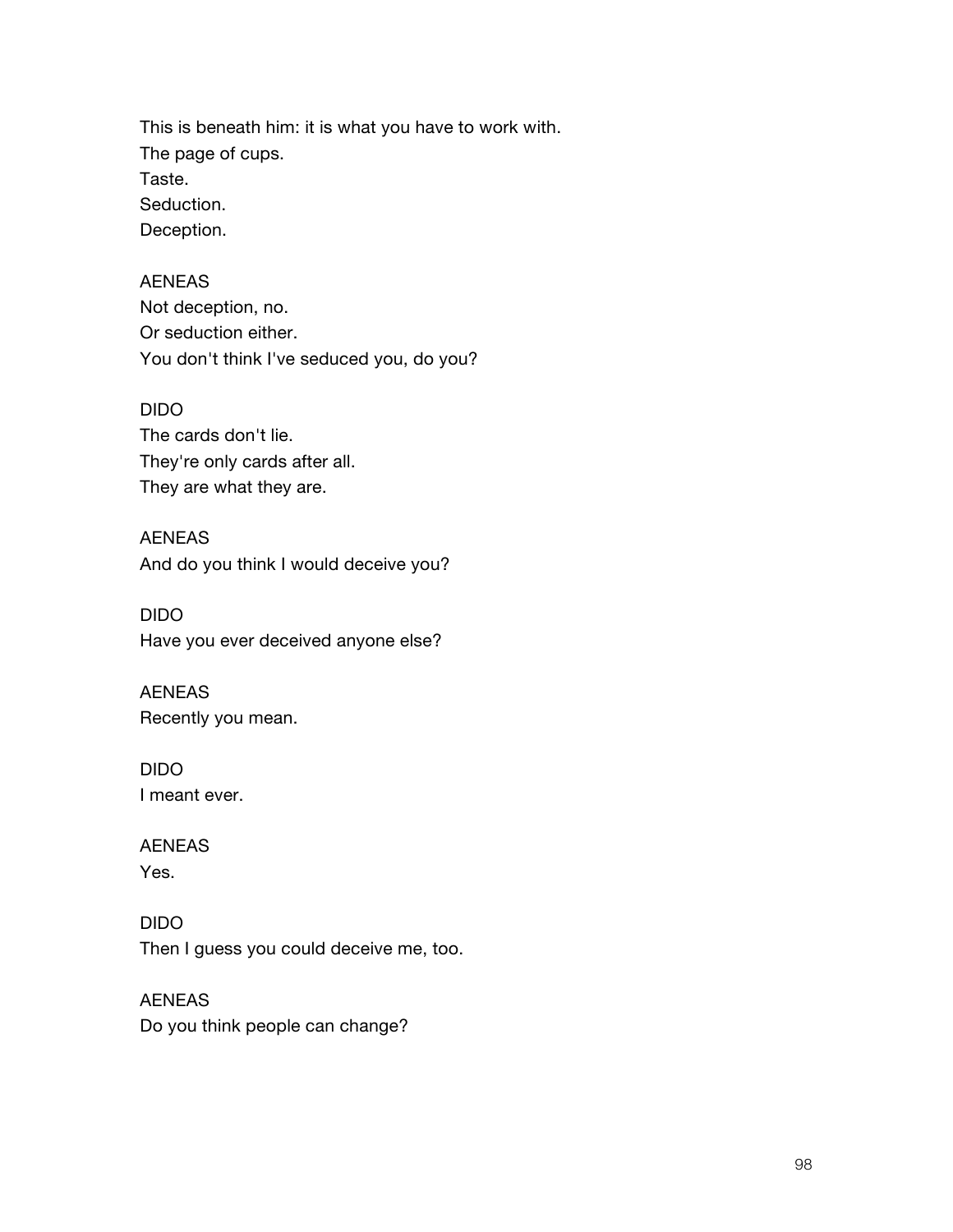DIDO I think they can fall in love and change completely, and stay the same.

Look. This is behind you—it's what you leave behind.

AENEAS Lovers? Are you making it come out this way?

DIDO No.

AENEAS I don't think you're supposed to cheat.

DIDO Cheat?

AENEAS Arrange the cards beforehand so they come out the way you've planned.

DIDO I haven't done that.

[silence]

And this lies before you.

AENEAS Death, of course.

[she turns over the card]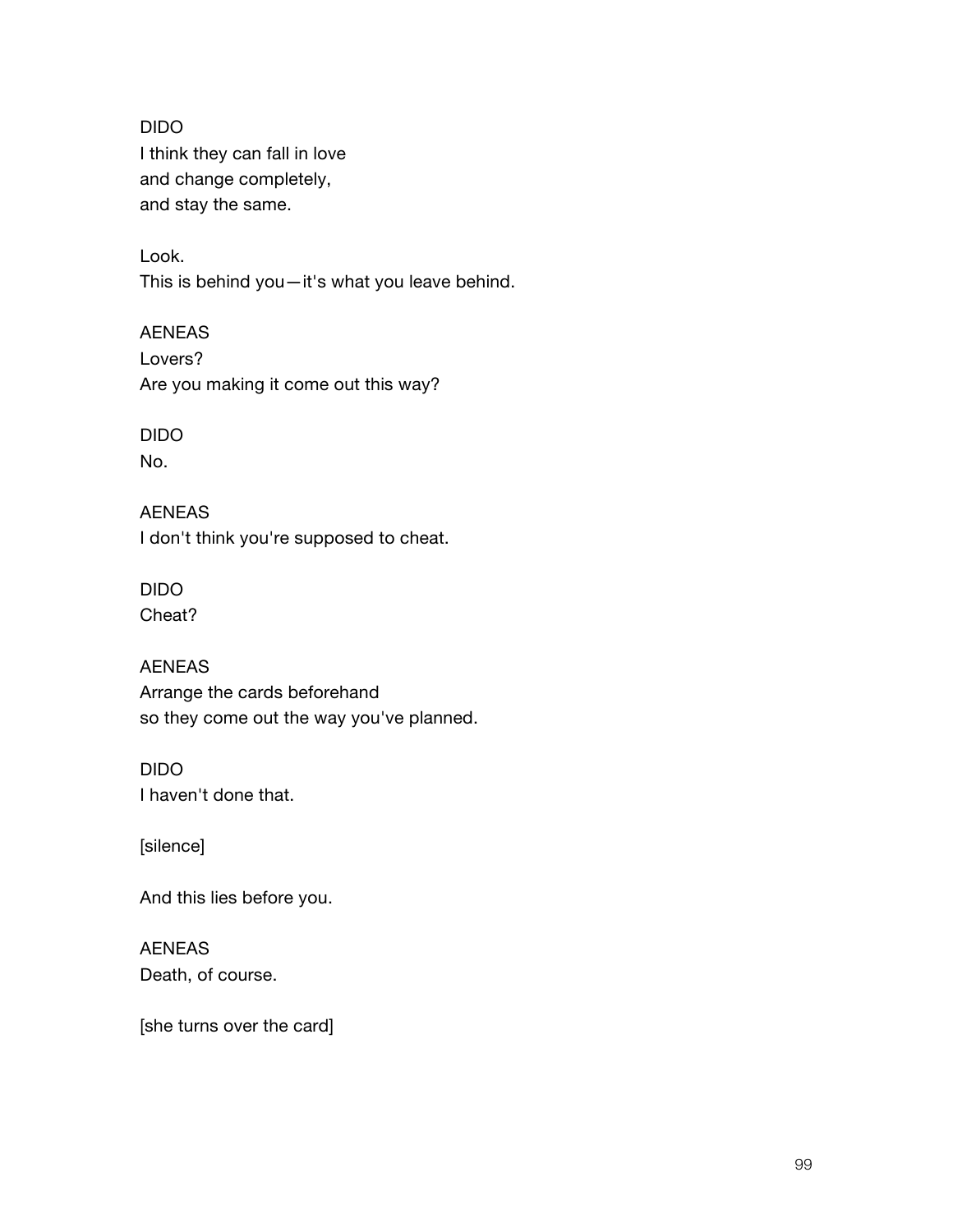# DIDO

Yes. Or,

well,

change.

## AENEAS

You're doing this to me.

DIDO It's okay. It's only cards.

AENEAS But you believe them.

## DIDO

Death, you know, may not be always bad. Until you've died you can't be reborn.

## AENEAS

Unh-hunh.

## DIDO

The last four cards: Yourself: your relationship to all this. The hermit. Lying.

Your home. The Queen of Cups. This must be me. Beautiful. Honest. Devoted.

Your hopes and fears. The Fool. Your hope and your fear is folly.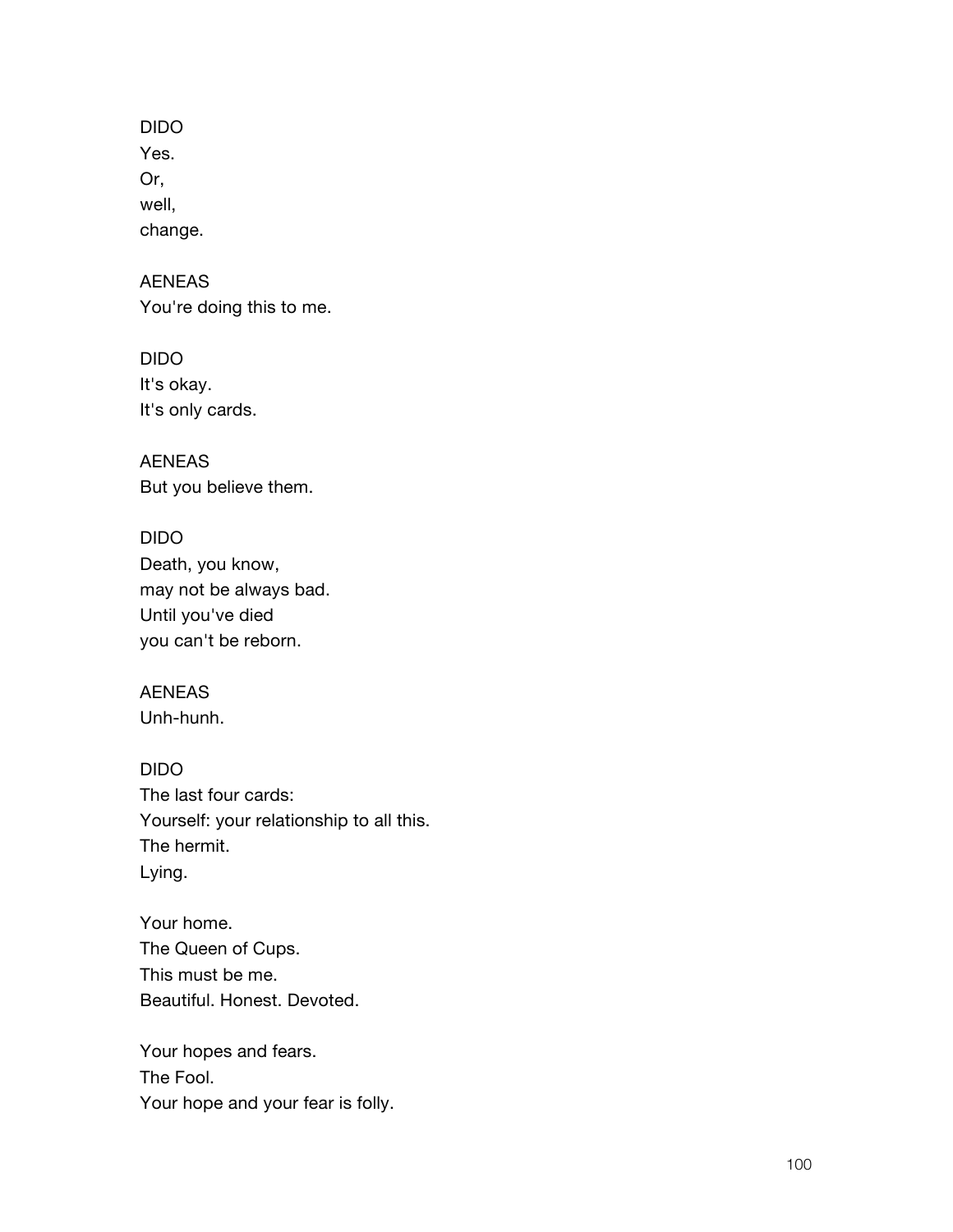Madness. Intoxication. Giving in to your heart.

And what is to come. The moon. Darkness. Terror. Deception. Error.

AENEAS No.

You know, I can read these cards, too. The moon is change.

See. You've read the story backwards. It begins with change. And moves back from the outer cards to the center through darkness to intoxication to giving in to my heart then to wisdom and happiness to death and to rebirth in love with you.

#### DIDO

This wouldn't be fair for you to lie to me. To make me fall in love with you. I told you how you can read the cards and leave. You don't have to do this. You could just leave it alone. Keep me in a good place in your heart. Remember me.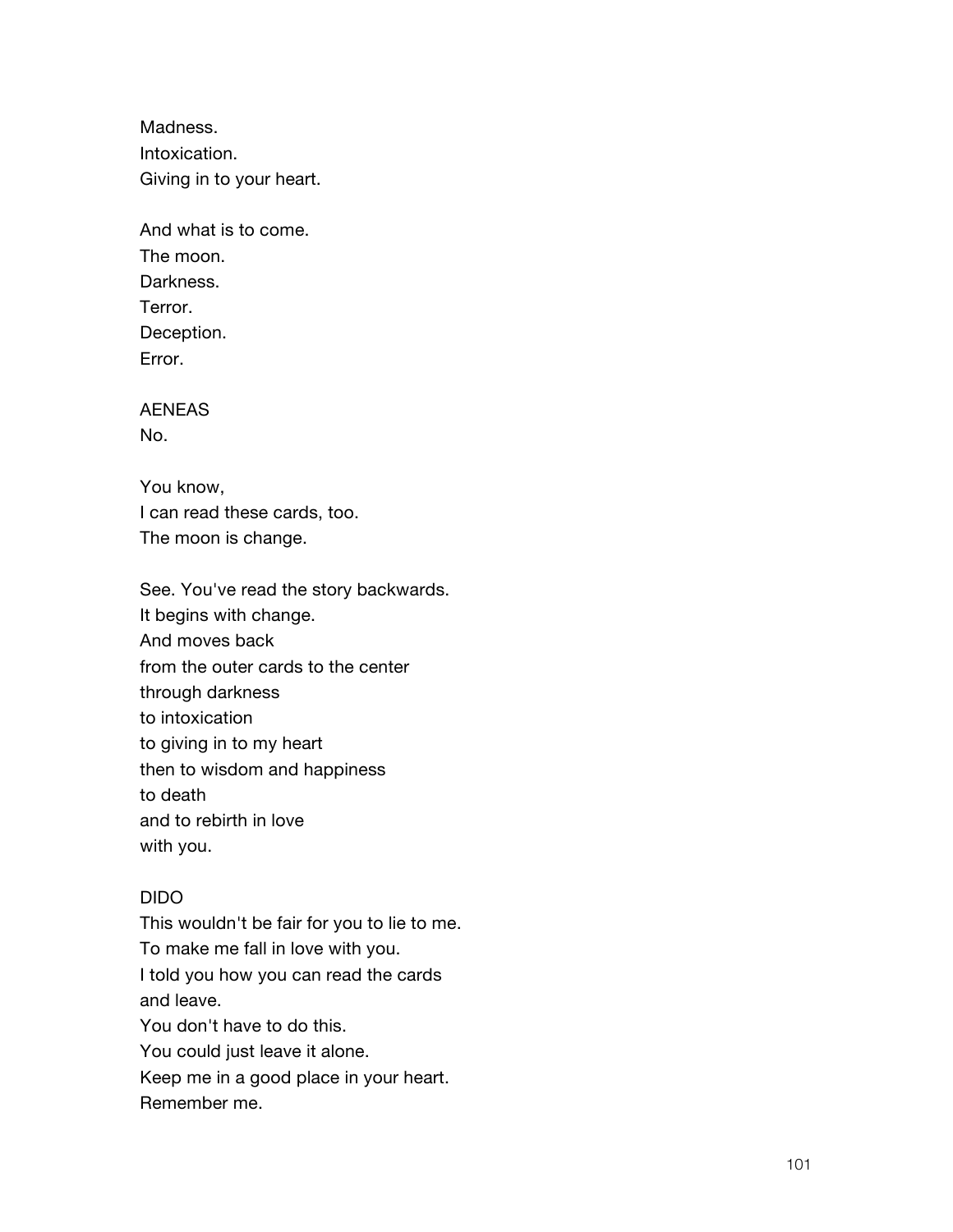And keep on going wherever it was you were headed and I could let you go.

AENEAS But the way I read the cards I know it's true.

#### DIDO

Unless the death card really does mean an end.

You know: All great love stories end in death because the truth of life is that all any of us ever have is one great love in life, not two or three or a hundred. Just one. And then we die—whether soon or later, it doesn't matter, because that's all we are given in life, only one chance at real love, and all the rest is just what comes before and after—and if a love story ended differently it would be untrue.

#### AENEAS

No. We make our own chances. There's never an end of chances until you're dead. That I found you is the proof of it.

DIDO That you found me is the proof that you have one chance in life.

Do you cook?

AENEAS Well, I like to cook.

DIDO What do you like to cook?

AENEAS I can cook pasta and fish.

DIDO Pasta.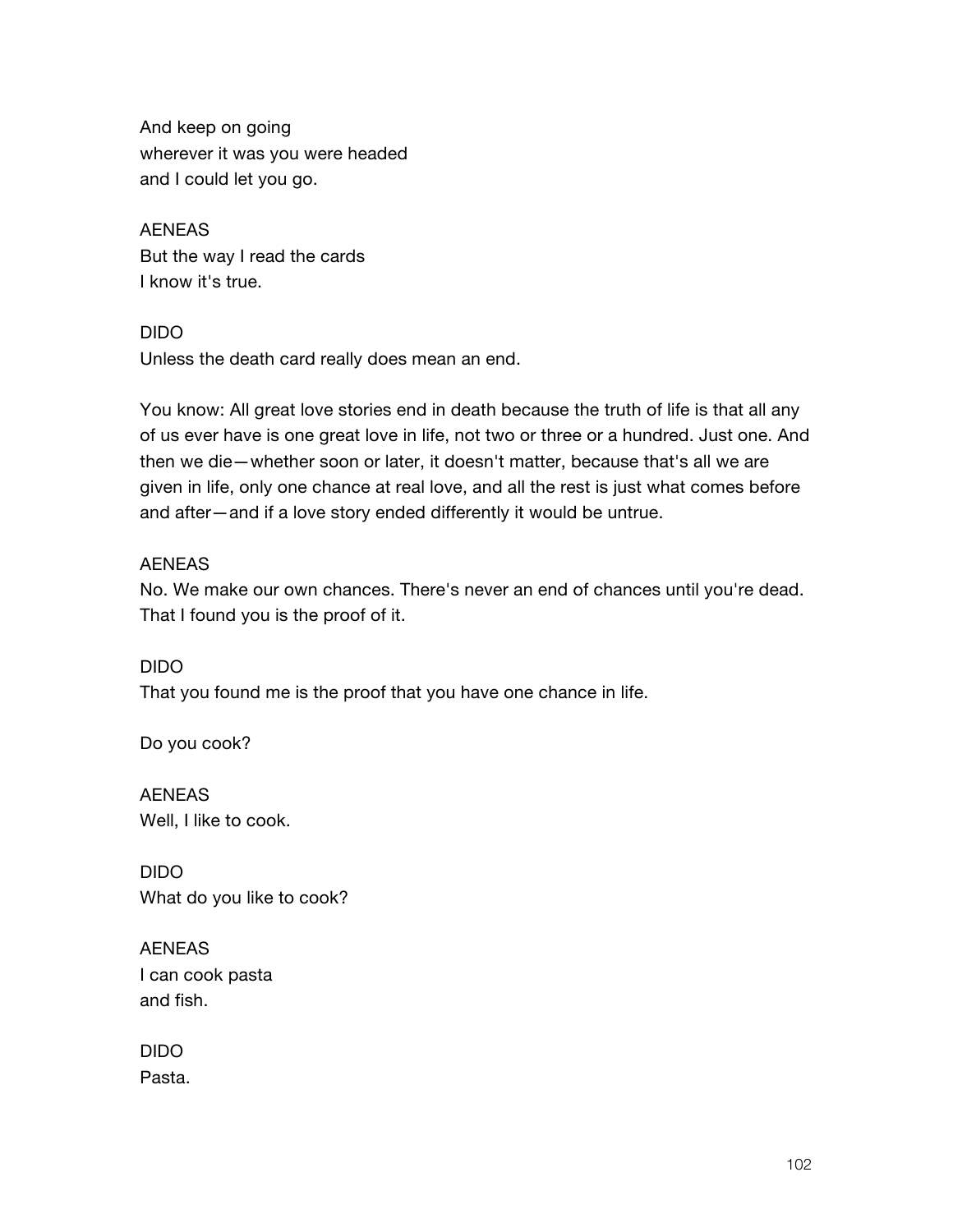AENEAS I've always thought, one day, when I have lots of time you know, long afternoons I'd like to really learn to cook and make pottery.

DIDO After we make love.

AENEAS Right.

The chorus, as girl group, steps forward to sing:

CHORUS SINGS Wham bebop boom bam I can swing, and I can jam Wham bebop boom bam I'm a killer diller yes I am Wham bebop boom bam When you learn it you'll be proud Wham bebop boom bam Join the crowd and swing out loud

Some folks say that swing won't stay and it's dying out But I can proove it's in the groove and they don't know what they're talking about

Wham bebop boom bam It's easy to do like the Suzy-Q Wham bebop boom bam If I can do it you can, too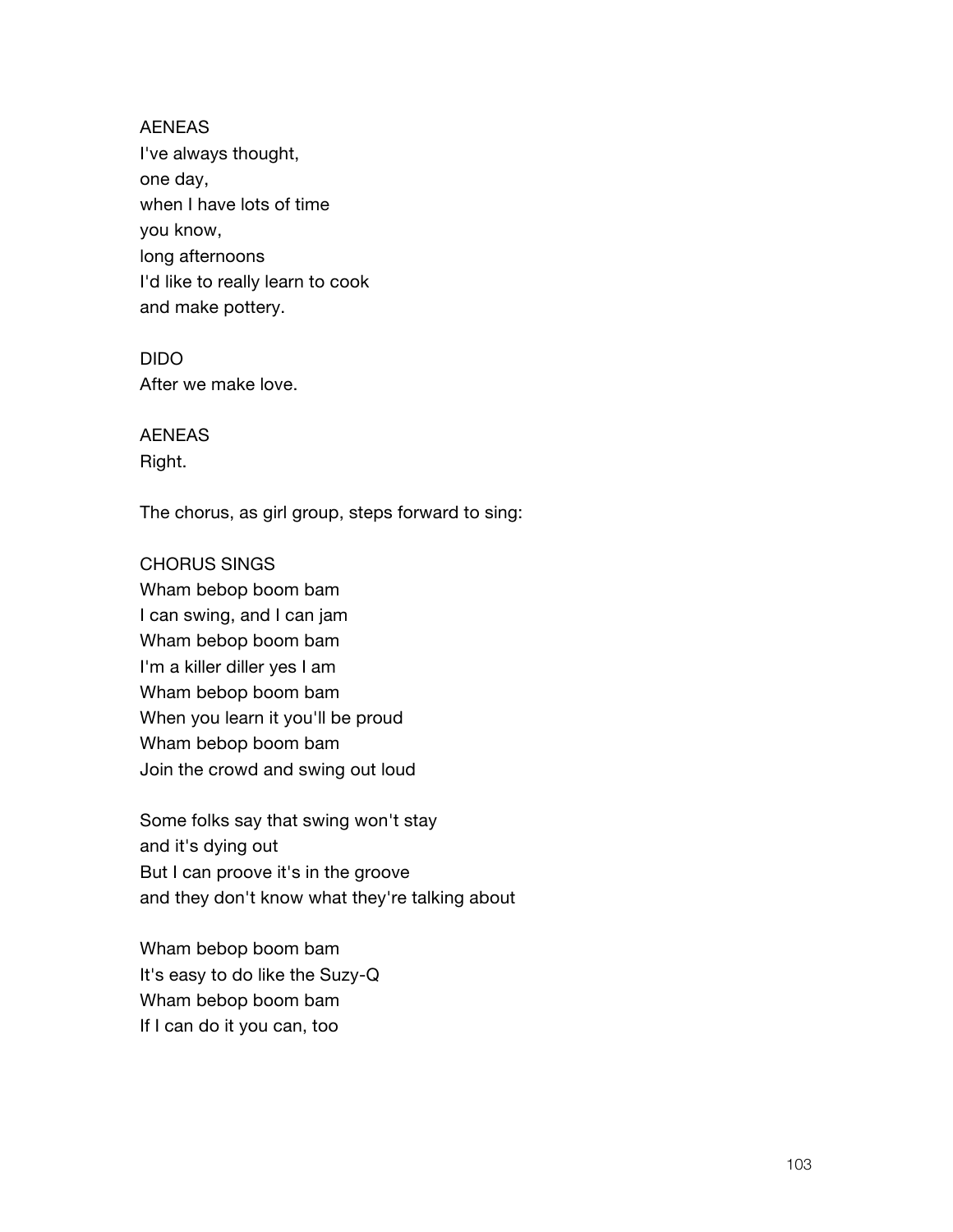[The music continues The veterans dance the Charleston with members of the chorus.

Dido and Aeneas rise from couch and join the dancing.

At the end of the song, Dido breaks away, steps to mike to sing—some sentimental ballads, torch songs.

While she sings one veteran and a chorus member begin to dance a romantic Tharp-like or Astaire-like dance.

Aeneas does some sand dancing or soft shoe dancing to one side.

One veteran and one chorus member put on ice skates and do a romantic ice dance number.

Etc.]

DIDO SINGS the Linda Ronstandt arrangement of Crazy—or Dinah Washington's Our Love is Here to Stay—or use this for the very end? with saxophone backup

Say I'll move the mountain and I'll move the mountain if he wants them out of the way

Crazy he calls me sure I'm crazy Crazy in love you see

I say I'll go through fire and I'll go through fire if he wants it so it shall be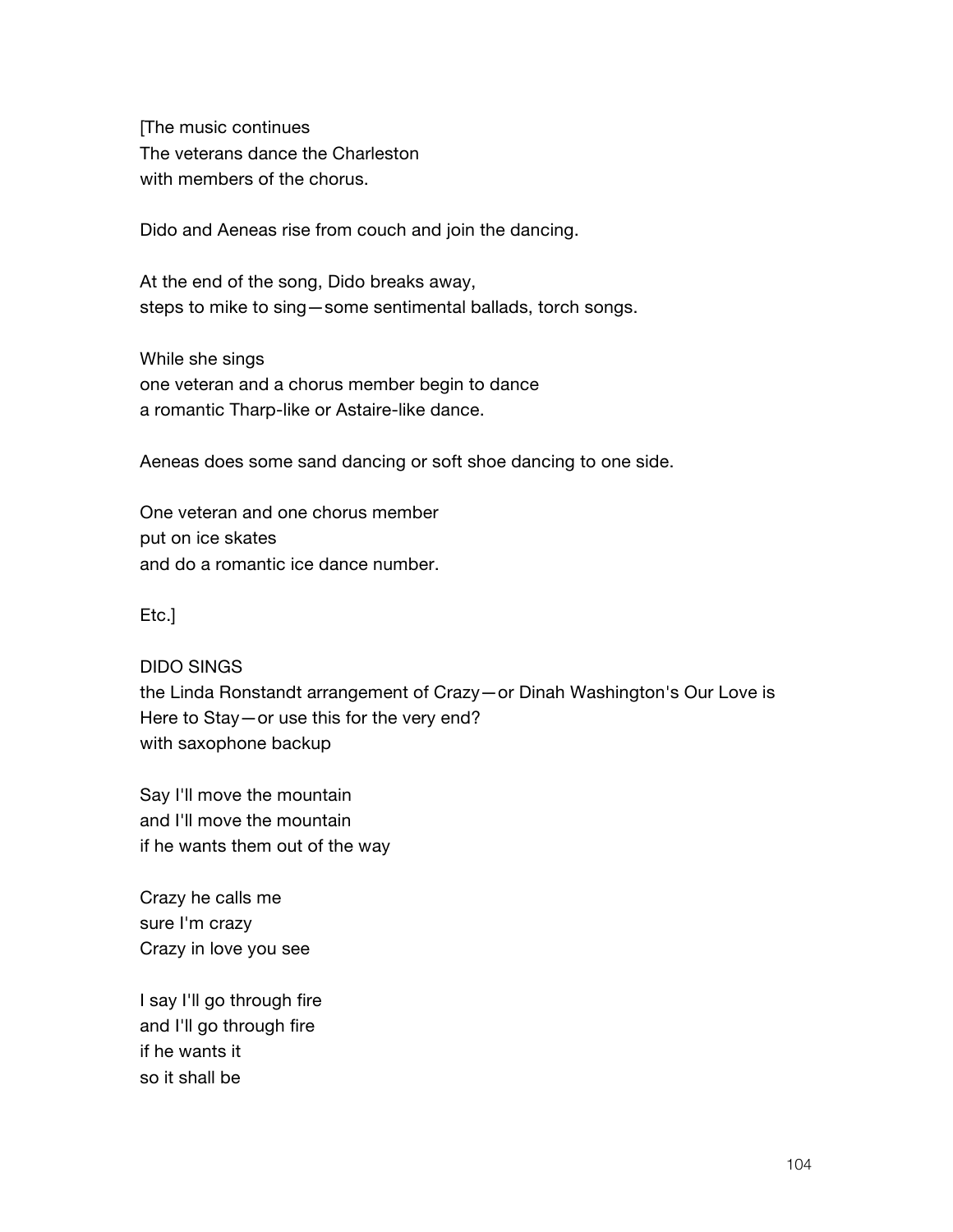Crazy he calls me sure I'm crazy Crazy in love you see

Like the wind that shakes the bough he moves me with a smile the difficult I'll do right now the impossible will take a little while

I'll say I'll care forever and I'll mean forever if I have to hold up the sky

Crazy he calls me sure I'm crazy crazy in love am I

Like the wind that shakes the bough he moves me with his smile the difficult I'll do right now the impossible will take a little while I say I'll care forever and I'll mean forever if I have to hold up the sky

Crazy he calls me sure I'm crazy crazy in love am I

[Now she segues into the Sinead O'Connor arrangement of Bewitched, Bothered, and Bewildered]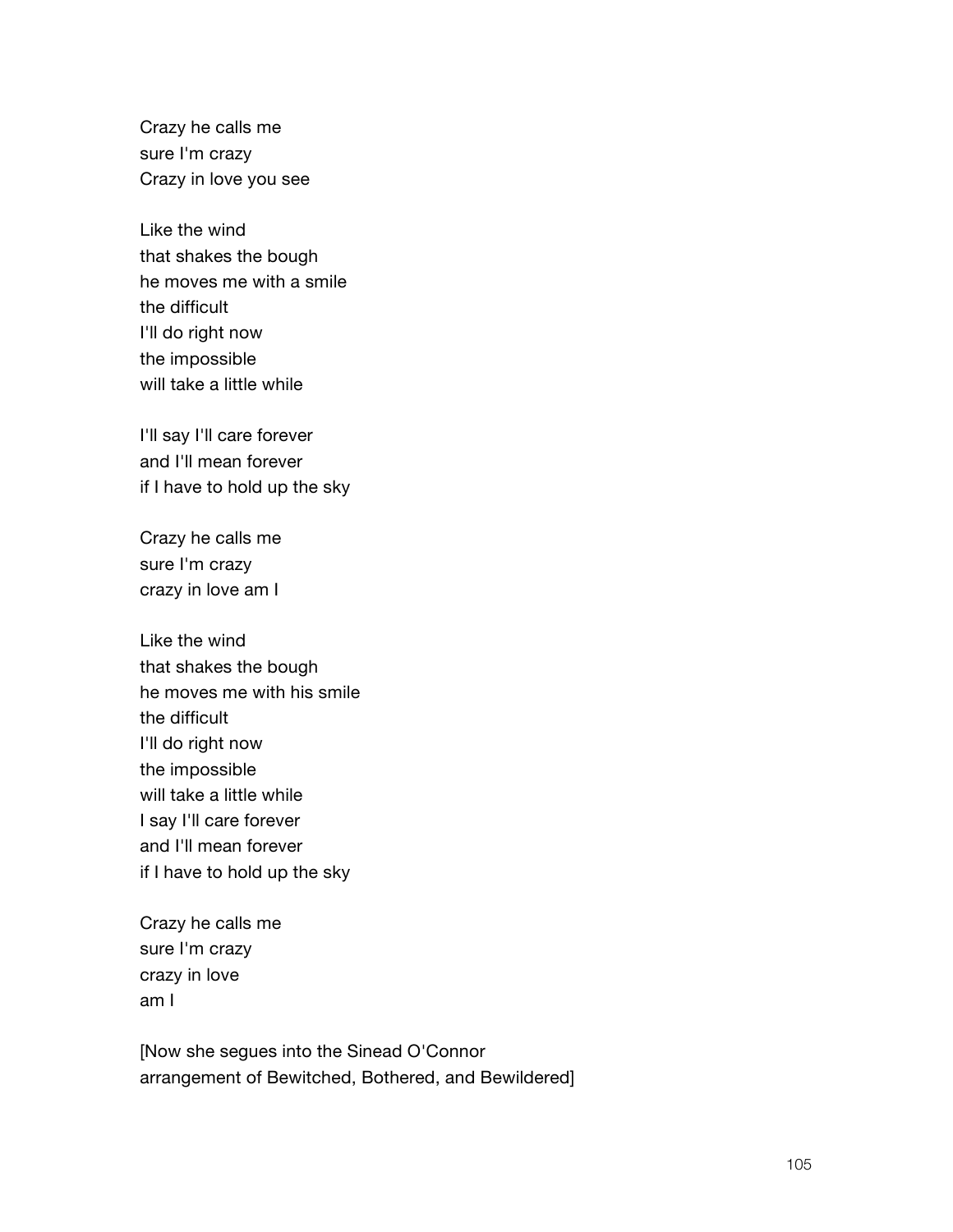#### DIDO SINGS

After one whole quart of brandy like a daisy I'll awake with no bromo seltzer handy I don't even shake Men are not a new sensation I've done pretty well I think but this half pint imitation put me on the blink

I'm wild again beguiled again a simpering whimpering child again Bewitched bothered and bewildered am I

couldn't sleep and wouldn't sleep when love came and told me I shouldn't sleep bewitched bothered and bewildered am I

lost my heart but what of it he is calm I agree he can laugh but I love it although the laugh's on me I'll sing to him each spring to him and long for the day when I'll cling to him bewitched bothered and bewildered am I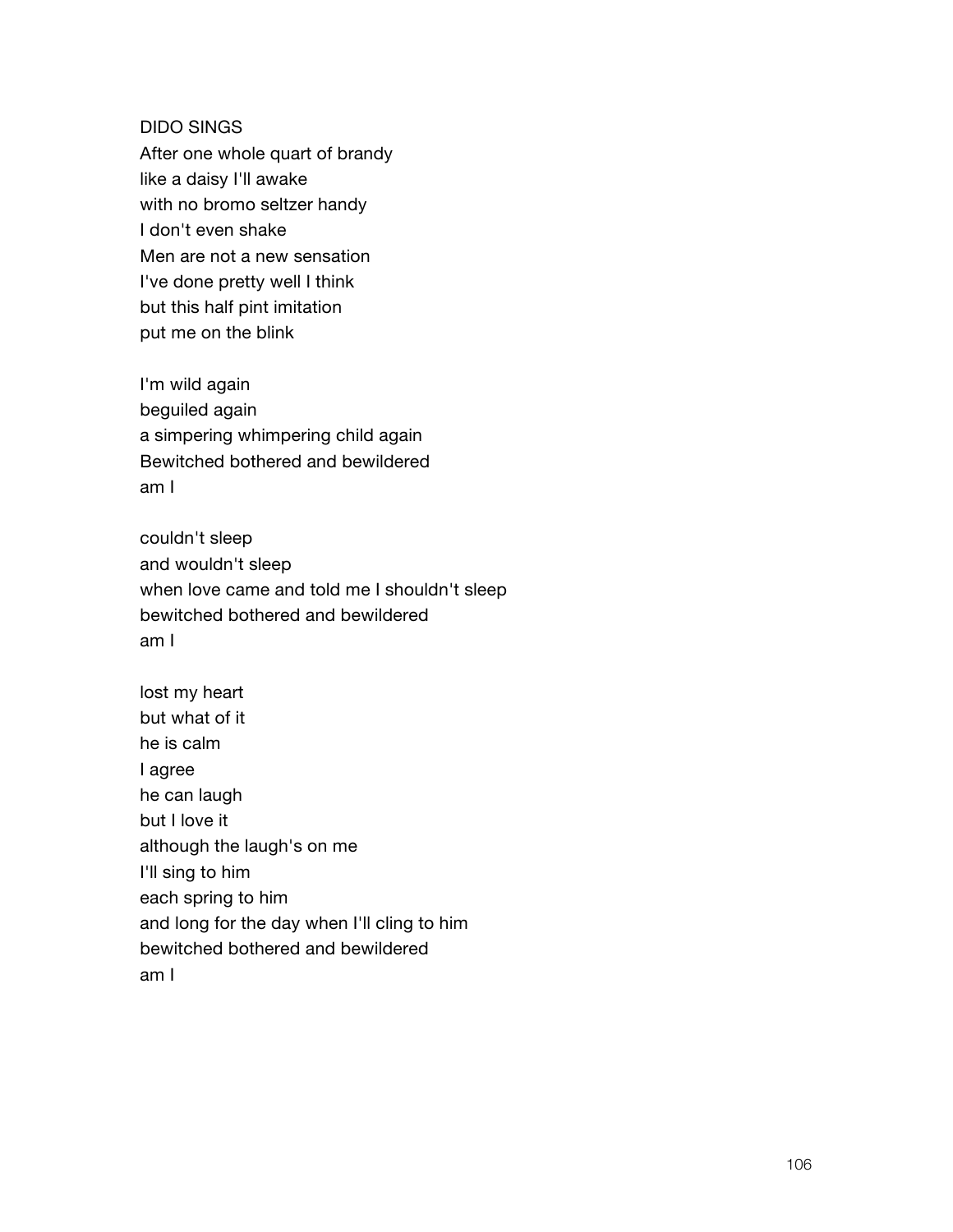he's a fool and don't I know it but a fool can have his charms I'm in love and don't I show it like a babe in arms

I've sinned a lot I mean a lot but I'm my sweet seventeen a lot bewitched bothered and bewildered am I

I'll sing to him each spring to him and worship the trousers that cling to him bewitched bothered and bewildered am I

when he talks he is seeking wants to get off his chest how his arms while he's speaking he's at his very best next to him oh yes perplexed again and how I can be oversexed again bewitched bothered and bewildered am I

Aeneas joins Dido at the mike for a duet of You're Mine, or Sentimental Reasons or Let me Call you Sweetheart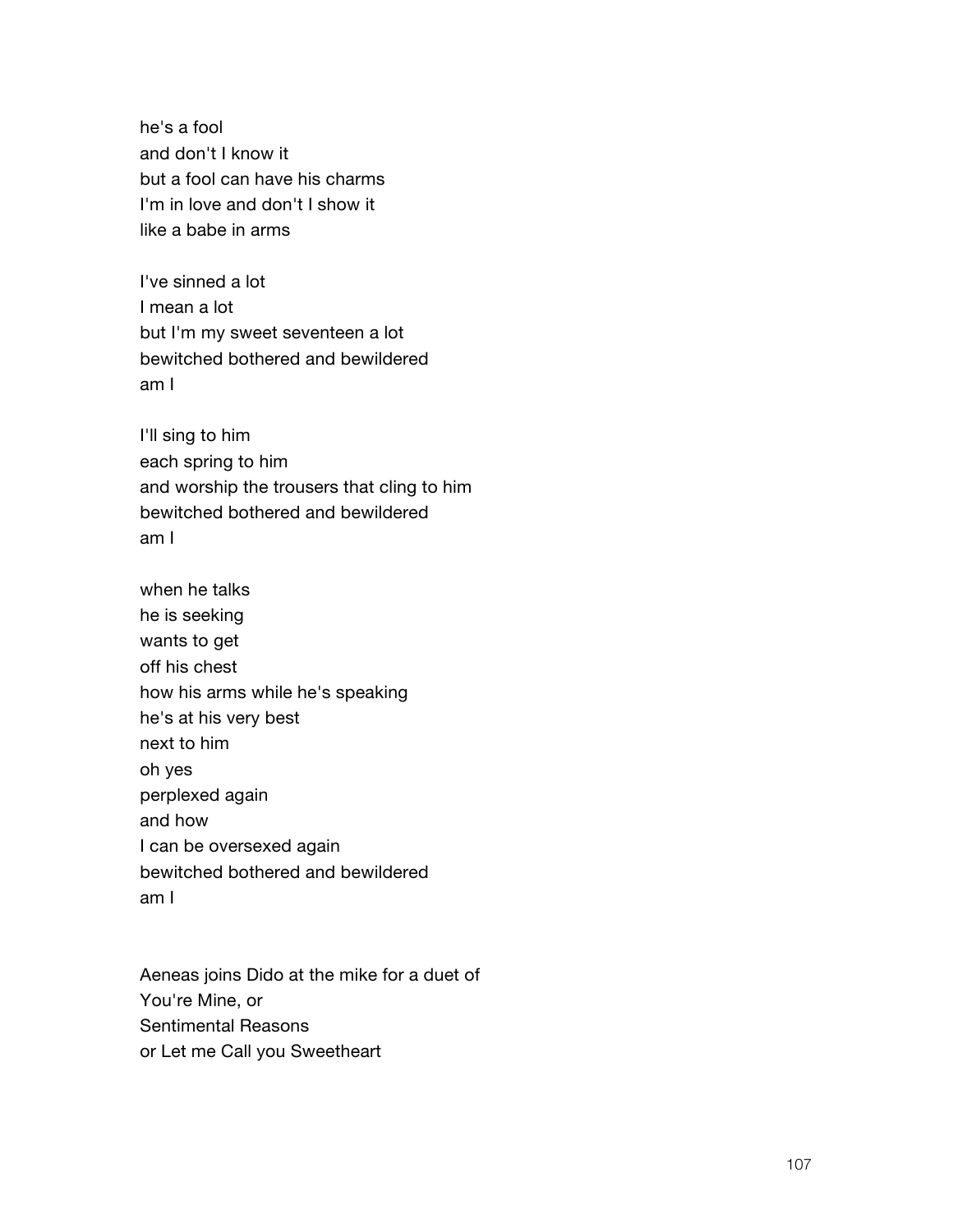DIDO AND AENEAS SING

I love you for sentimental reasons I hope you do believe me I'll give you my heart

I love you and you alone were meant for me please give your loving heart to me and say we'll never part

I think of you every morning dream of you every night darling I'm never lonely whenever you're in sight

I love you for sentimental reasons I hope you do believe me I've given you my heart

I think of you every morning dream of you every night Darling I'm never lonely whenever you're in sight

I love you for sentimental reasons I hope you do believe me I've given you my heart

[At the final chorus, Dido and Aeneas resume dancing together while the chorus finishes the song and Dido and Aeneas return to the couch and make love.

While they are making love, several chorus members segue into: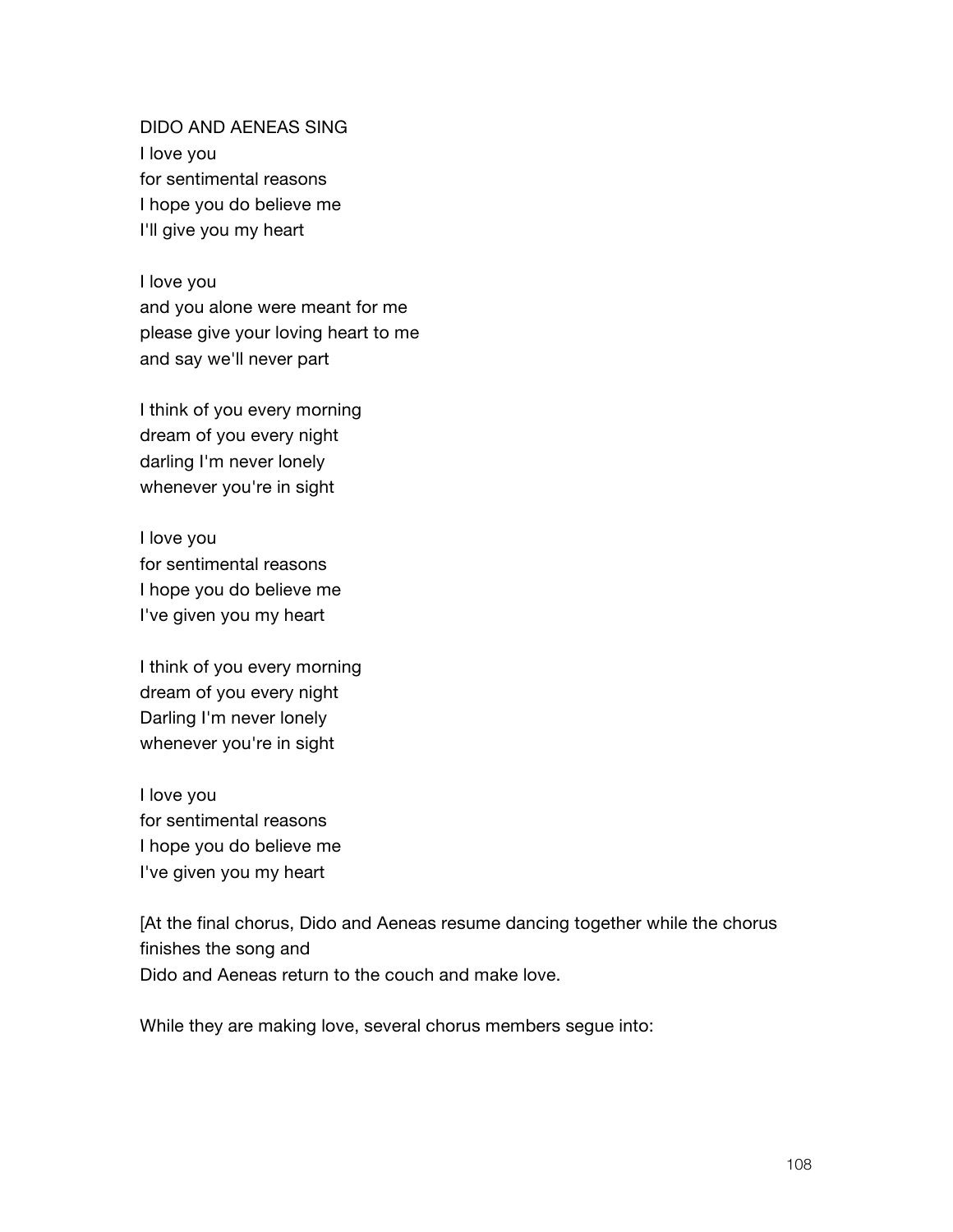CHORUS SINGS: the Willie Nelson arrangement of These Precious Days

Oh it's a long long while from May to December but the days grow short when you reach September when the autumn weather turn leaves to flame one hasn't got time for the waiting game oh the days dwindle down to a precious few September November and these few precious days I'll spend with you these precious days I'll spend with you

oh the days dwindle down to a precious few September November and these few precious days I'll spend with you these precious days I'll spend with you these precious days I'll spend with you

while other members of the chorus do slow dancing throughout the song.

[silence]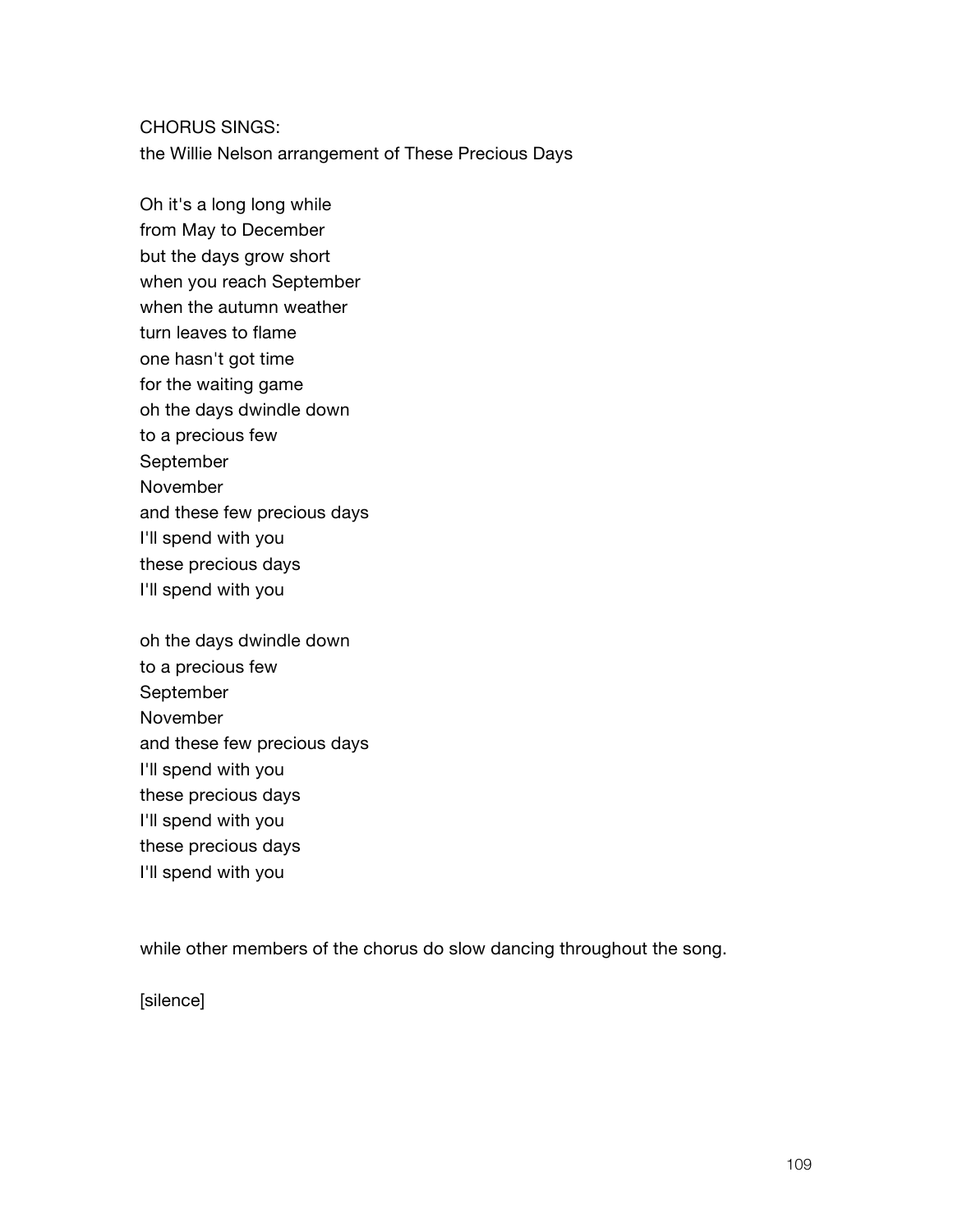#### AENEAS

I dreamed I was flying in a small plane a Piper Cub a young woman with me a clear, beautiful day, so clear in the sky wonderful sunshine the fertile landscape below green fields streams small lakes clear ponds trees and I was not only flying not only exhilarated to be up in the sky but I was taking off and landing taking off and landing again and again I could go from heaven to earth and back again whenever I wanted

[The following set of speeches are distributed among the chorus. They echo Aeneas feelings.]

#### AENEAS

I love your hair, I love to brush it and wind it around my fingers I love your ear

#### **OTHERS**

I love your quickness I love to lick your eyes I love it when you put your tongue in my ear and make a sucking, rushing sound of boulders and rapids, white water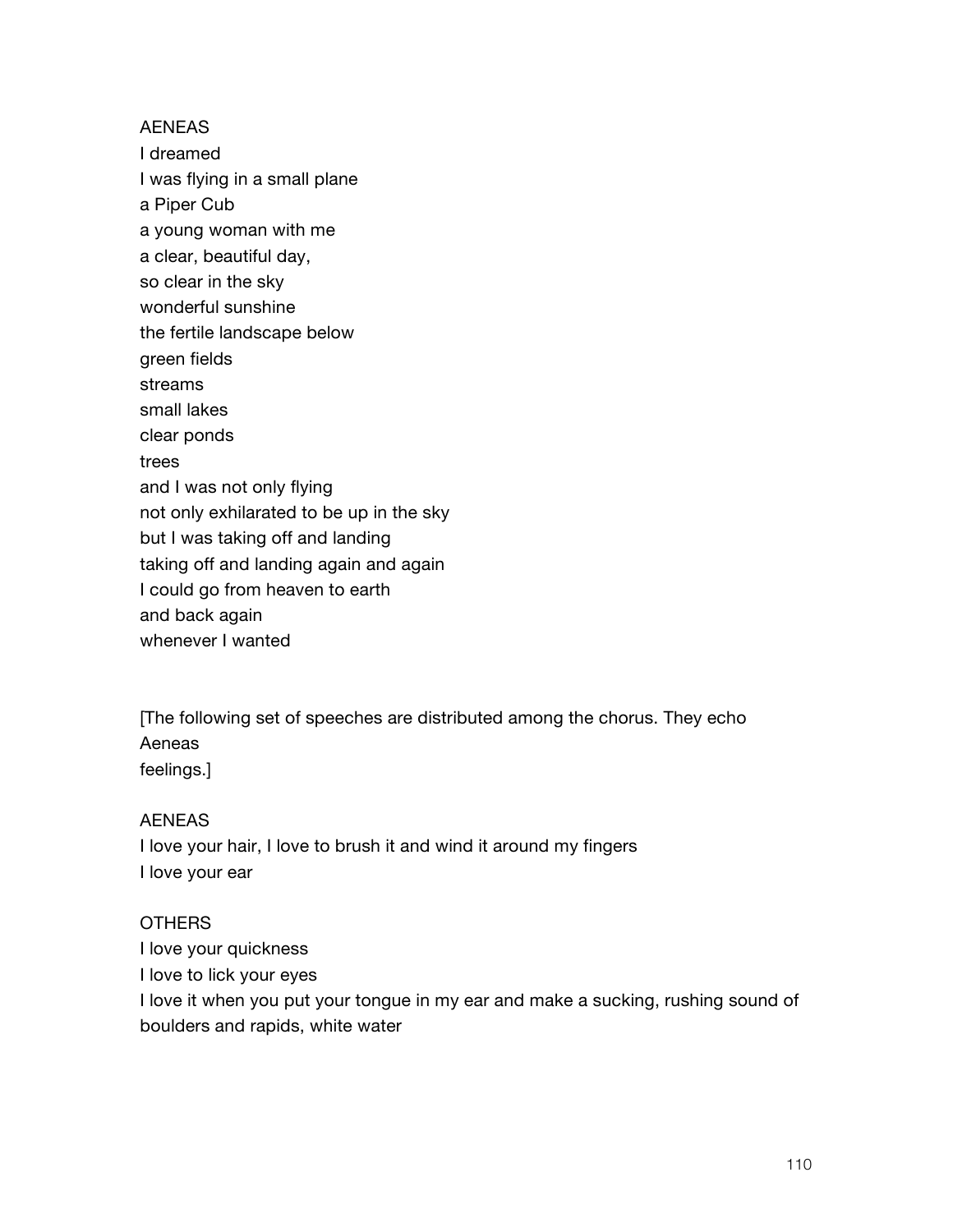## AENEAS

I love your singing when we make love, and your shouting and calling out loud and your laughing and humming and your ohs

I love your quim I might have mentioned that first it's just like you, quick and sweet tasting, delicious and full of nooks and pools, slides and surprises

## **OTHERS**

I love it when you try to pick me up off the floor

## AENEAS

I love it when we wake and sleep and wake and sleep a thousand times during the night

## **OTHERS**

I love your toes I love to kiss you on the neck when you turn your head all the way to your right side when you think I'm not looking

AENEAS I love to listen to your voice

DIDO How men are.

AENEAS Sometimes I worry you will leave me.

DIDO I leave you? Never.

AENEAS Or will you fall in love with someone else?

DIDO No.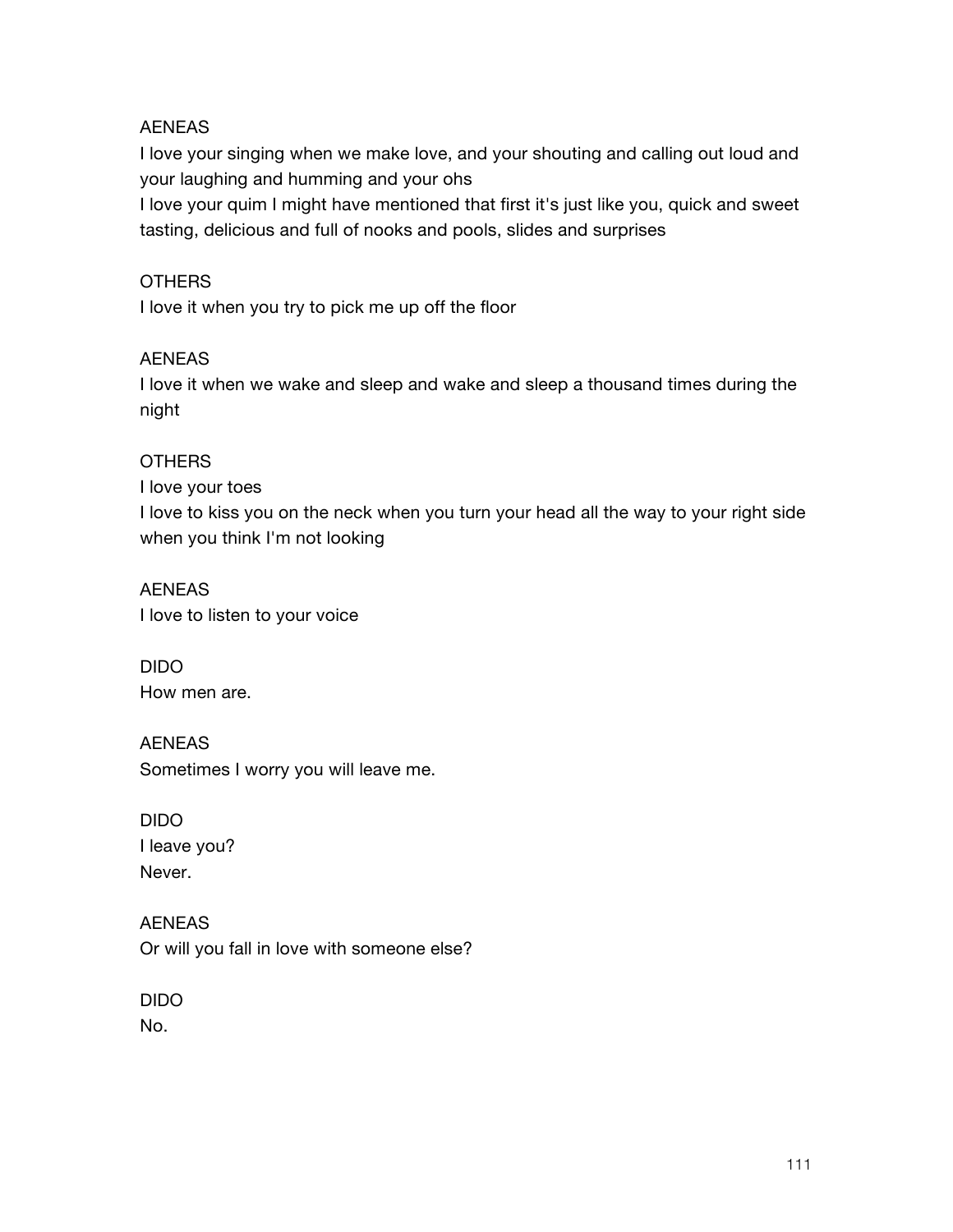#### AENEAS

You might. Make love with someone else. I think I couldn't bear that. I knew a man who was married and had a lover for thirty years. He would have dinner with his family and then go and have dinner with his lover. Every night for thirty years, he ate two dinners.

#### DIDO

This is a man you're talking about. I couldn't make love with anyone but you.

#### AENEAS

But there are bigamists, you know.

#### DIDO

These are all men.

I was thinking about going shopping. I was thinking about making love with you And so I went shopping and I bought two summer dresses just simple things and all I was thinking about when I picked them out was how you would take them off one with lots of tiny buttons down the front and the other a long tee-shirt dress sort of suggestive not the usual sort of thing I wear I mean I don't usually wear suggestive things, do you think?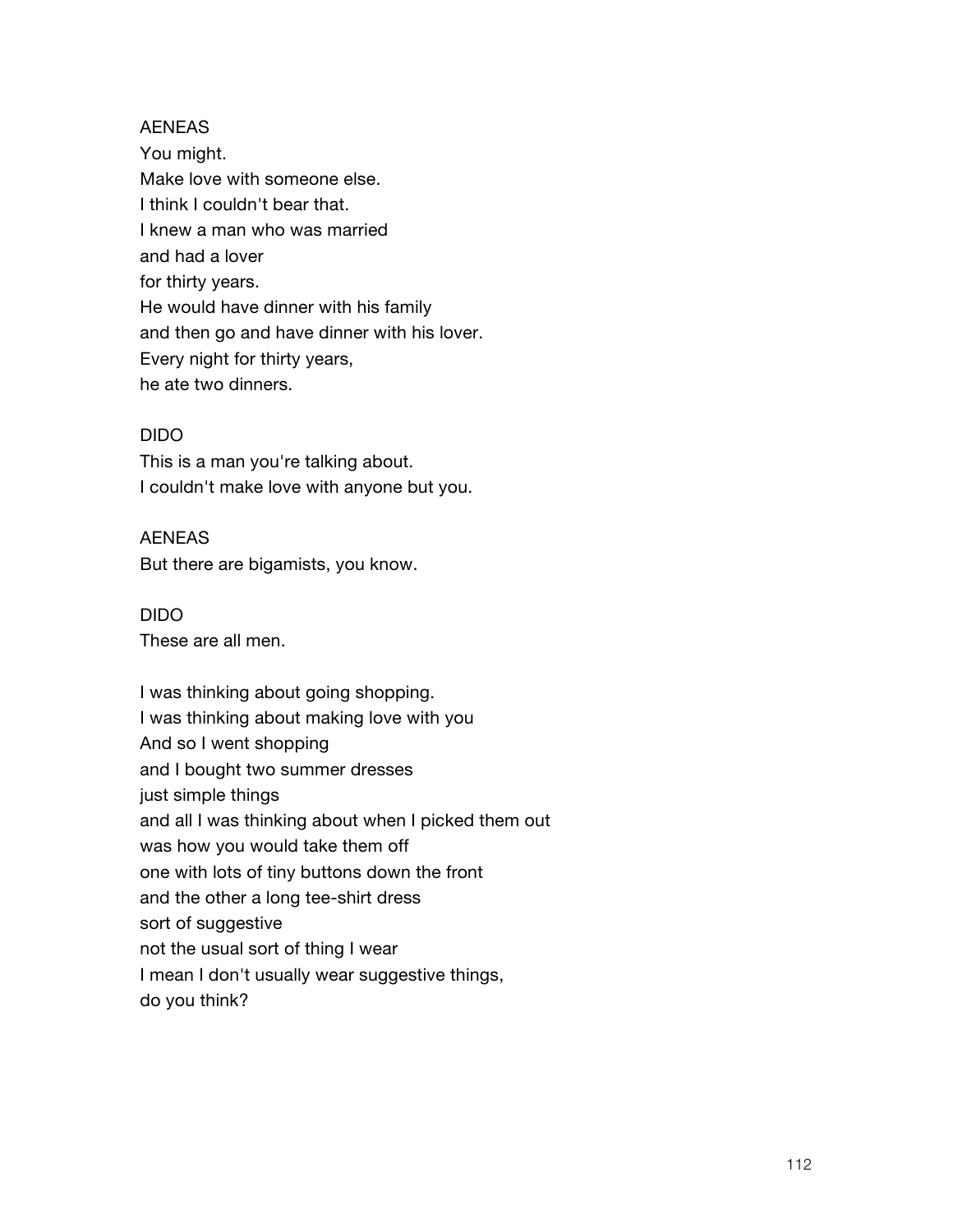AENEAS No. Well, I guess not. In a way. To others maybe.

DIDO Are you worried about yourself?

AENEAS No. But I've made promises.

DIDO Promises?

AENEAS To go on, to find a home for those who have come with me.

DIDO Really.

AENEAS To take revenge.

It seems remote to me now. To take revenge. But I did promise.

DIDO So. You've found a home.

AENEAS You mean here?

DIDO Yes.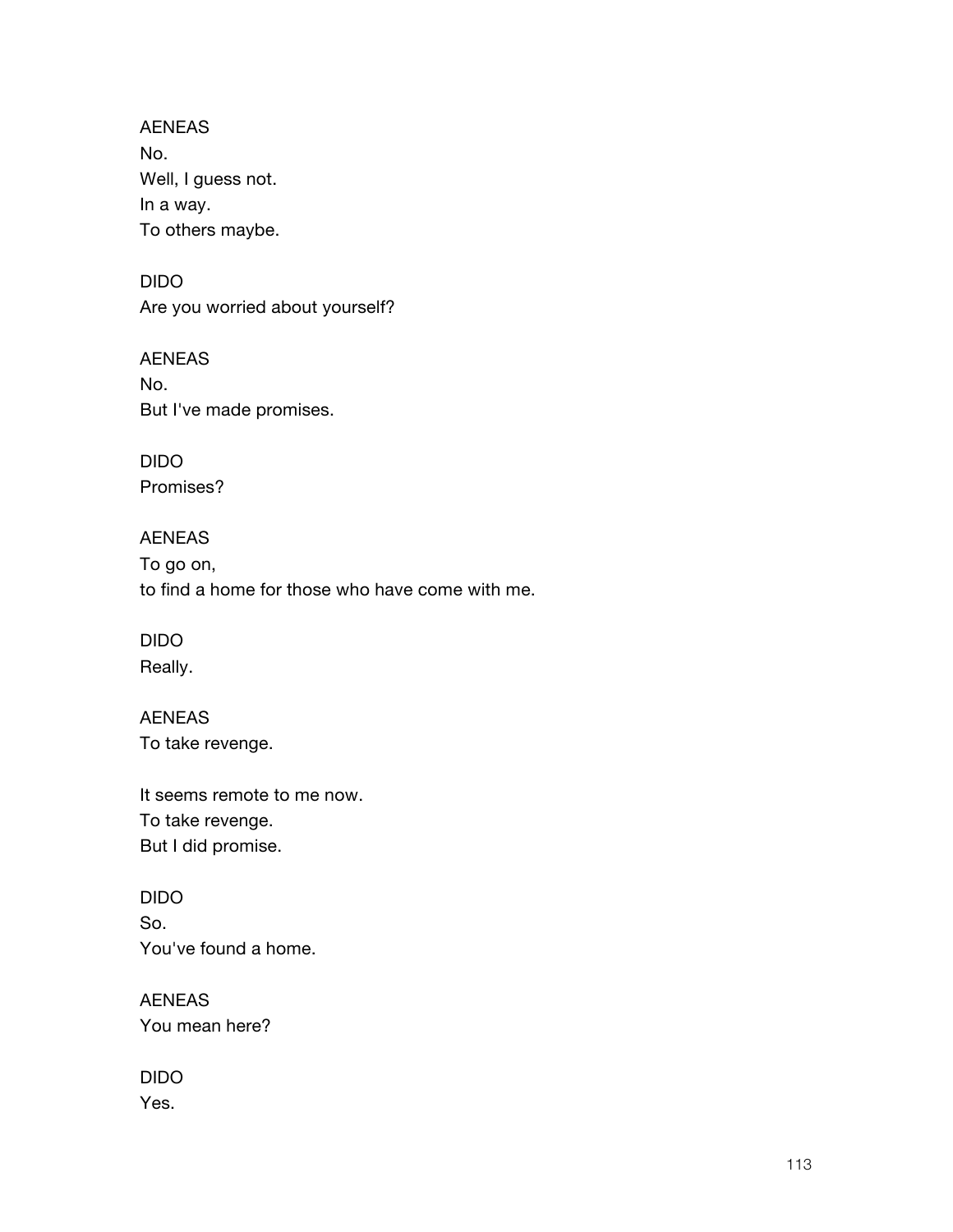AENEAS Well. You could come with me.

DIDO Come with you?

AENEAS Would you?

DIDO Are you asking me?

AENEAS [after a moment's pause] Yes.

DIDO My home is here.

AENEAS You wouldn't leave?

DIDO Why don't you stay?

AENEAS This is a woman's world.

DIDO A woman's world? What's that?

AENEAS I don't know, but... it's not a world I've made. The world I promised I would make.

DIDO What world was that?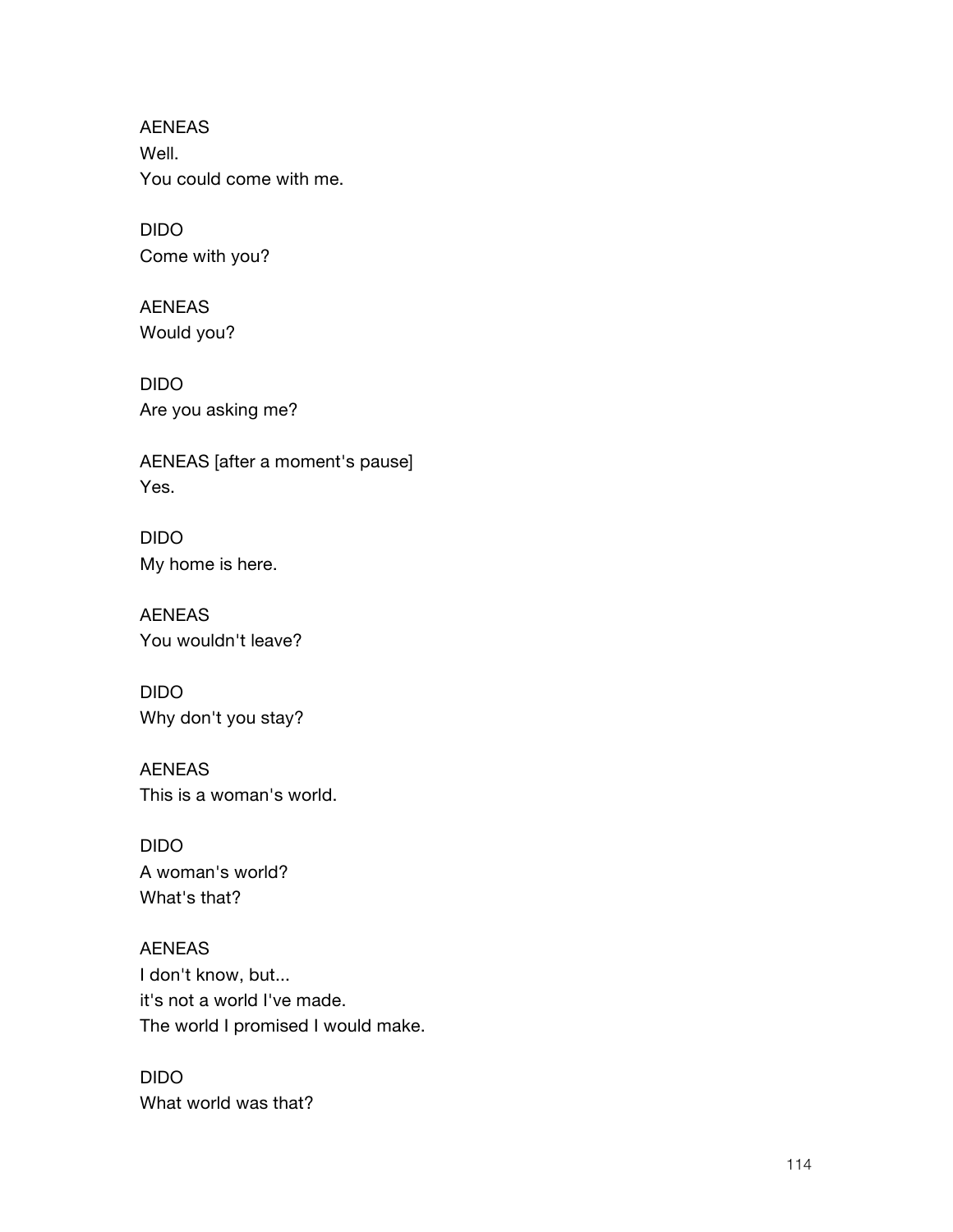AENEAS A world without false hope.

A world not built on sentiment.

Ideas we used to have of how things could be before we learned in our time who we really are.

A world that can endure.

DIDO [smiling] Is this really what you're saying to me?

AENEAS Yes.

DIDO Is this what you really believe?

AENEAS Yes.

DIDO Really.

This is your reason you want to leave?

AENEAS Yes.

[This is developing into a real, angry lovers' fight.]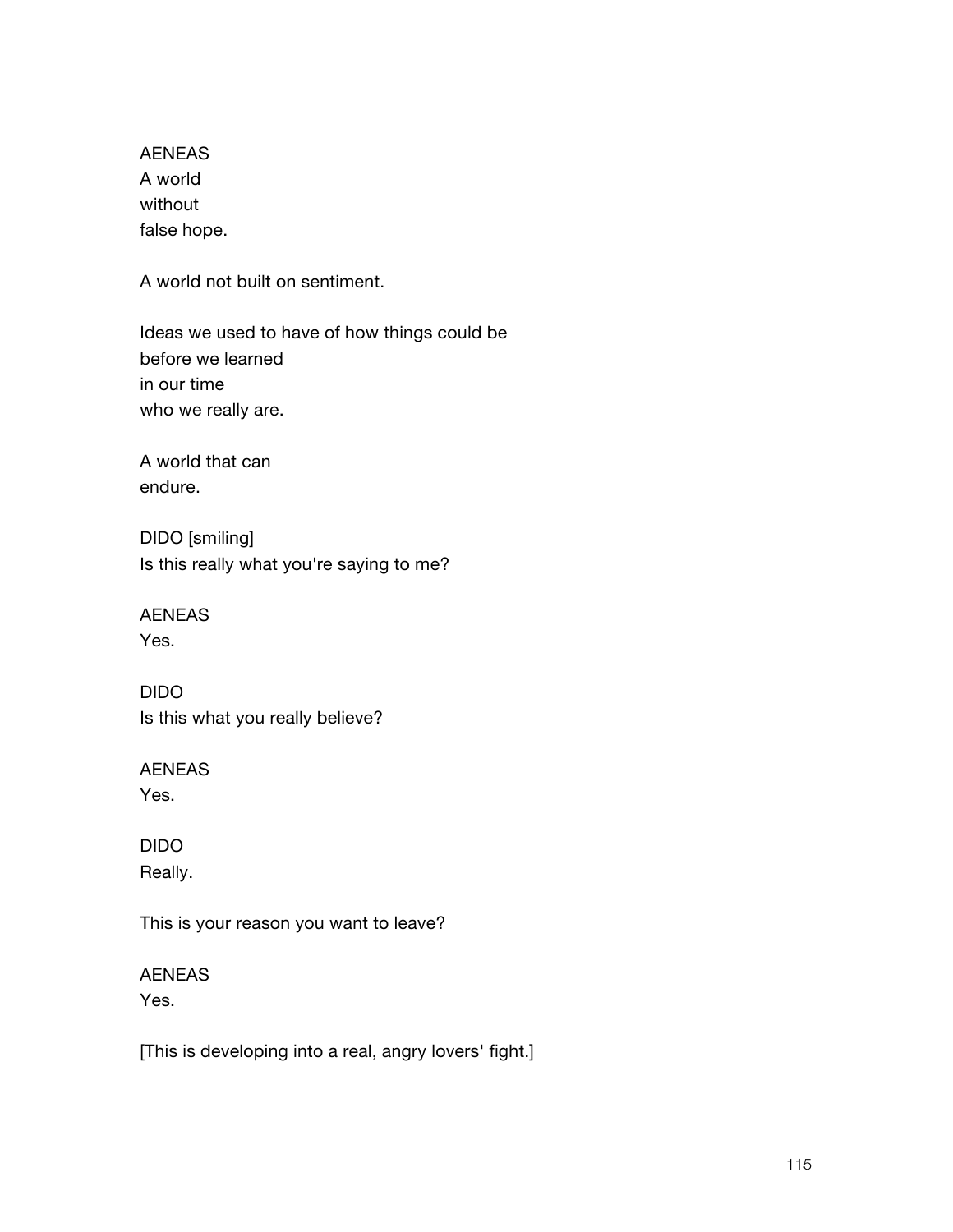DIDO Your real reason?

AENEAS

Yes.

DIDO And you let me fall in love with you?

AENEAS What?

DIDO You let me fall in love with you and you meant to leave?

AENEAS I didn't mean anything. I didn't have any intention. I was lost, remember? It just happened.

DIDO Think about it. Are you awake now?

AENEAS What?

DIDO Are you wide awake?

[As Dido and Aeneas quarrel, the men and women of the chorus turn their backs on one another, walk away from one another, storm offstage, come back mad, push one another, etc.]

AENEAS Yes.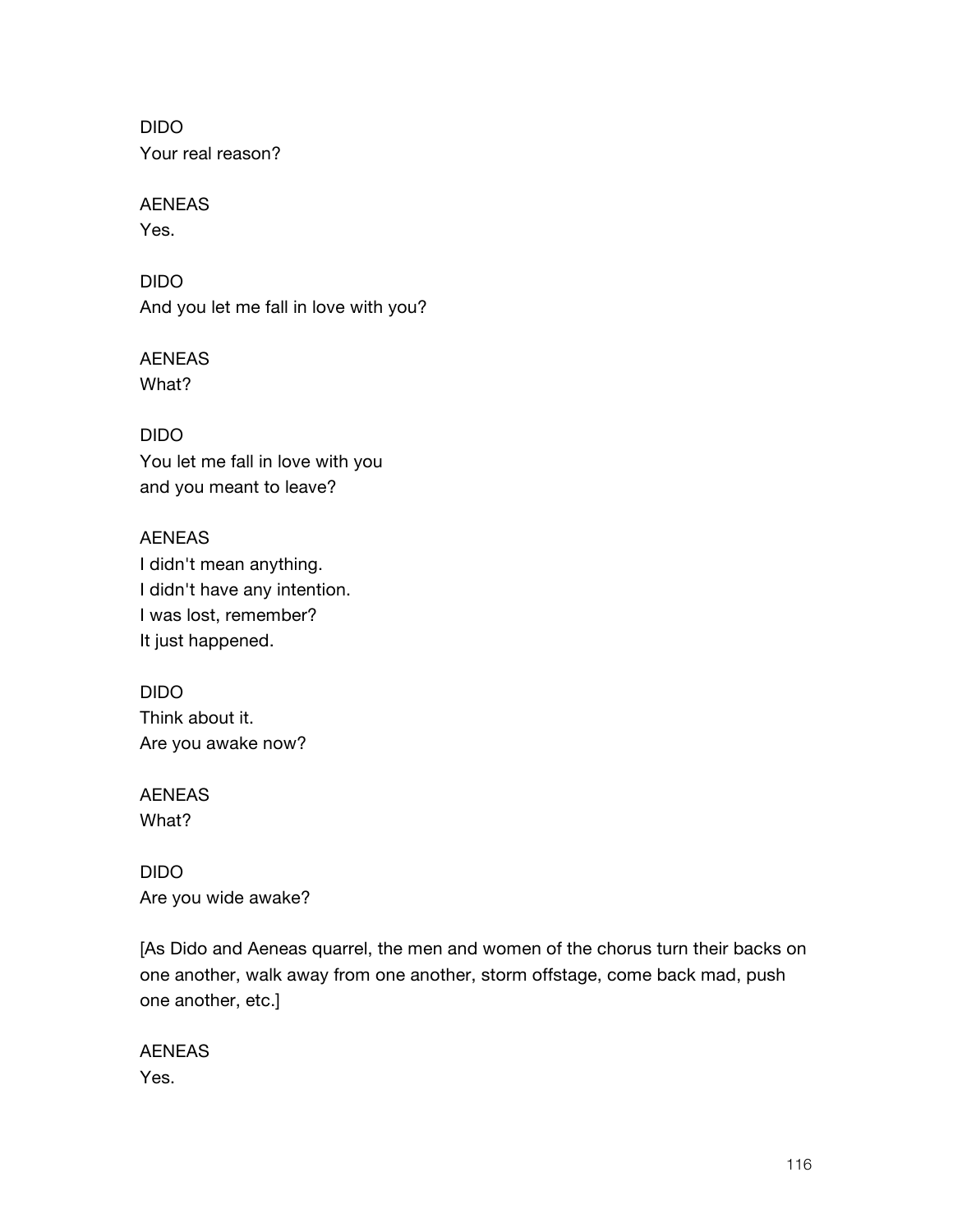## DIDO

You loved me when you saw me, and I loved you. We fell in love the way people do. And then take months to find it out or never do. Or else they really don't. But you love me, don't you?

[long silence]

AENEAS

Yes.

## DIDO

And now you are saying you need to leave and that the reason is you need to live in a world without hope. Are you listening to yourself?

[silence]

It's not that you're afraid of me?

AENEAS Afraid?

DIDO Afraid of my love for you?

AENEAS Of course not.

DIDO Or your love for me?

[a moment of his not understanding the question]

AENEAS No.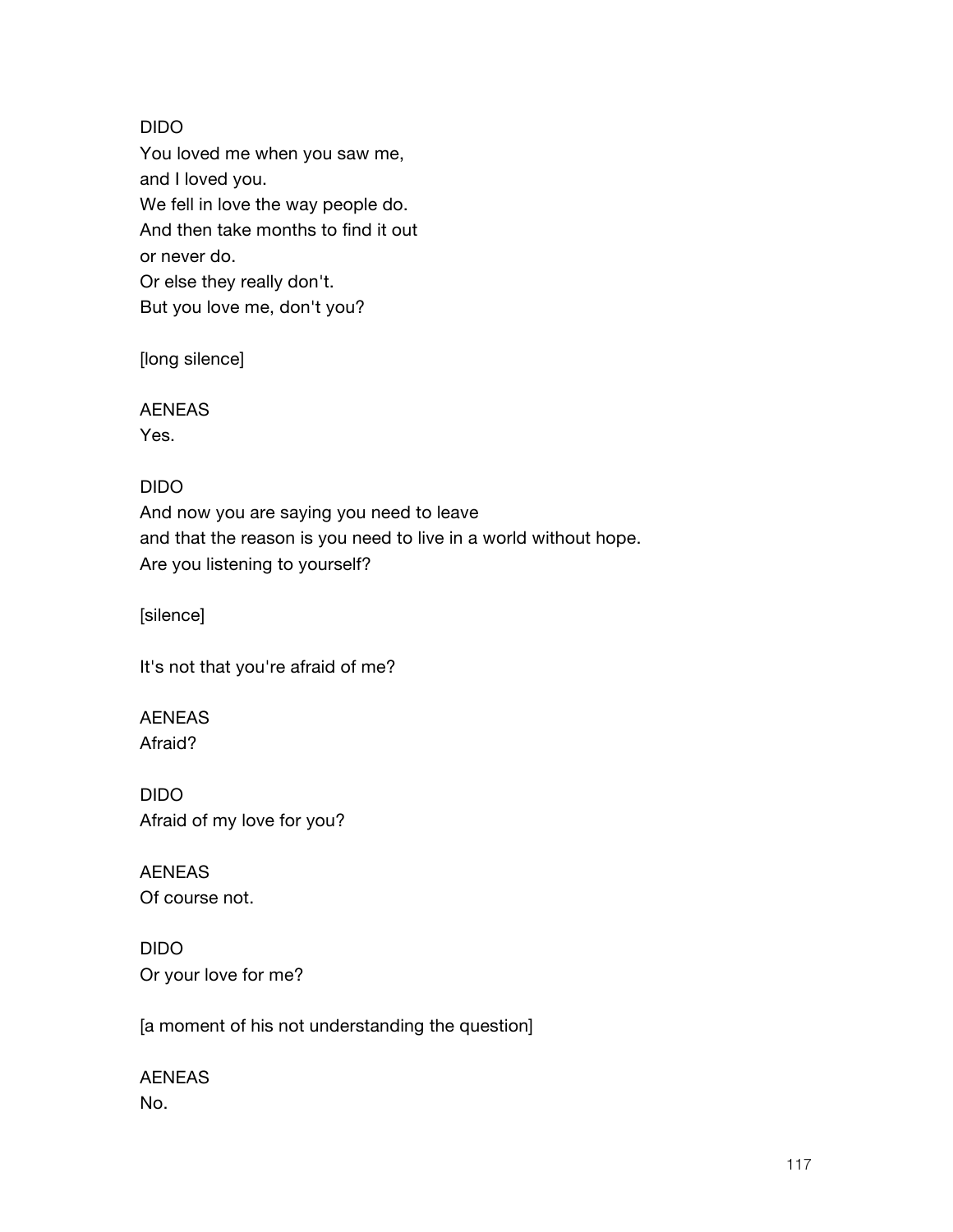#### DIDO

You think someone who could love you so much might be crazy?

## AENEAS

No.

## DIDO

Not balanced. Someone who would read Tarot cards must be crazy?

# AENEAS

No.

# DIDO

Superstitious. Kind of fun but not someone you could feel comfortable with year in year out. Someone who might believe in other strange things astrological charts children's stories

## AENEAS

No.

# DIDO

[playful] The I Ching.

## AENEAS

No.

# DIDO You wouldn't lie to me?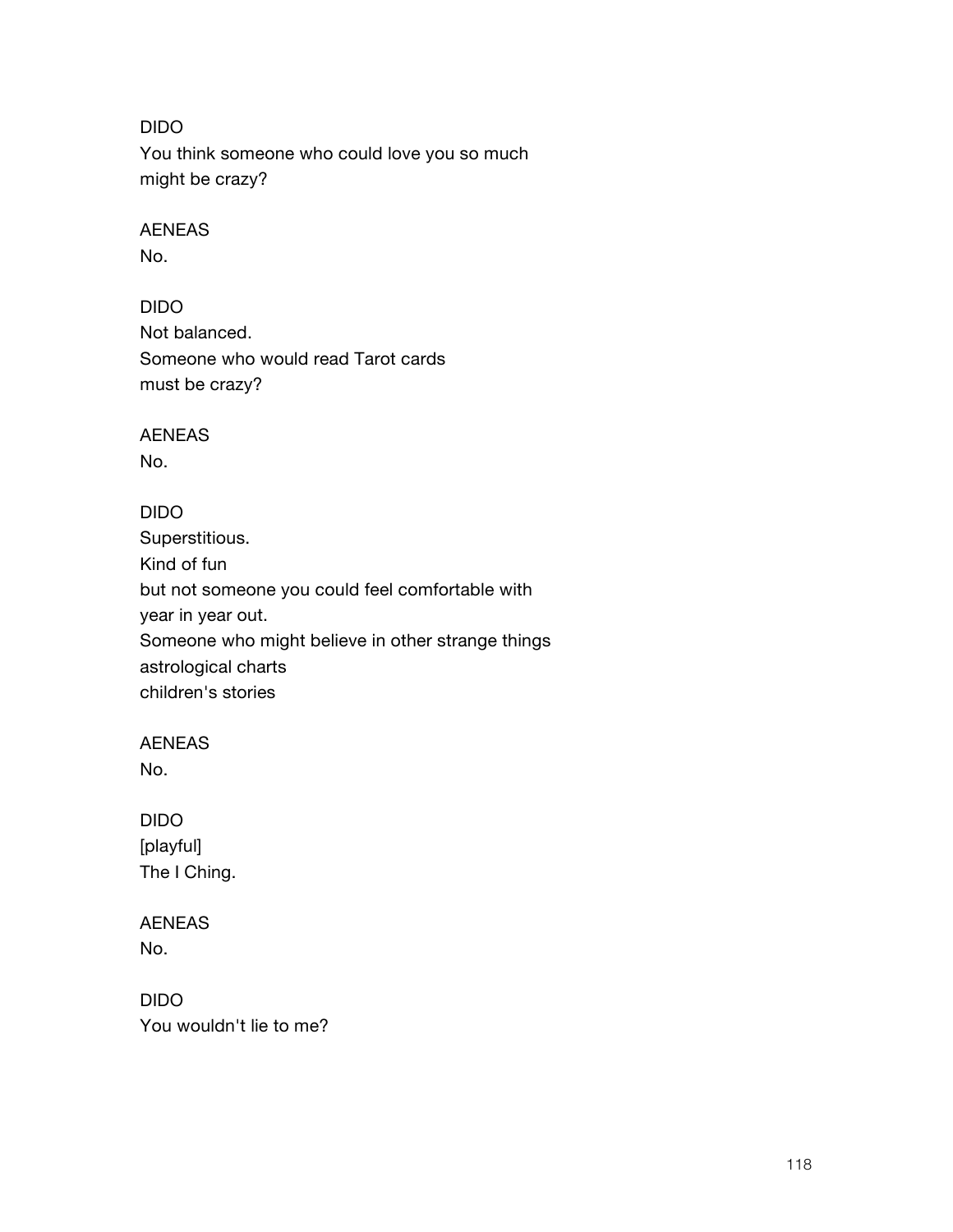[silence]

Because I'm black?

AENEAS No.

DIDO Because I'm foreign to you?

AENEAS No.

# JOE

You know, like 80% of men don't like their jobs, I mean they find them intrinsically meaningless and onerous. 80%. They experience their jobs and themselves as worthwhile only through priding themselves on the hard work and personal sacrifice they are making to be breadwinners for their families. But do their families appreciate that? No. In fact a man can become bitter and angry and frustrated about his wife and family, the way they take his earnings for granted, the way they come to expect that as their due, and then put the man down for his materialistic middle class trip. Sometimes he'd just like to tell them to get someone else to support them.

DIDO Because I'm a woman?

AENEAS What?

## DIDO

[she speaks not with anger but with considerateness—as though she might help him past his fears if she can discover them] So different. Such another world. Such a foreign country to settle down in and feel at home So unfamiliar. Such a different landscape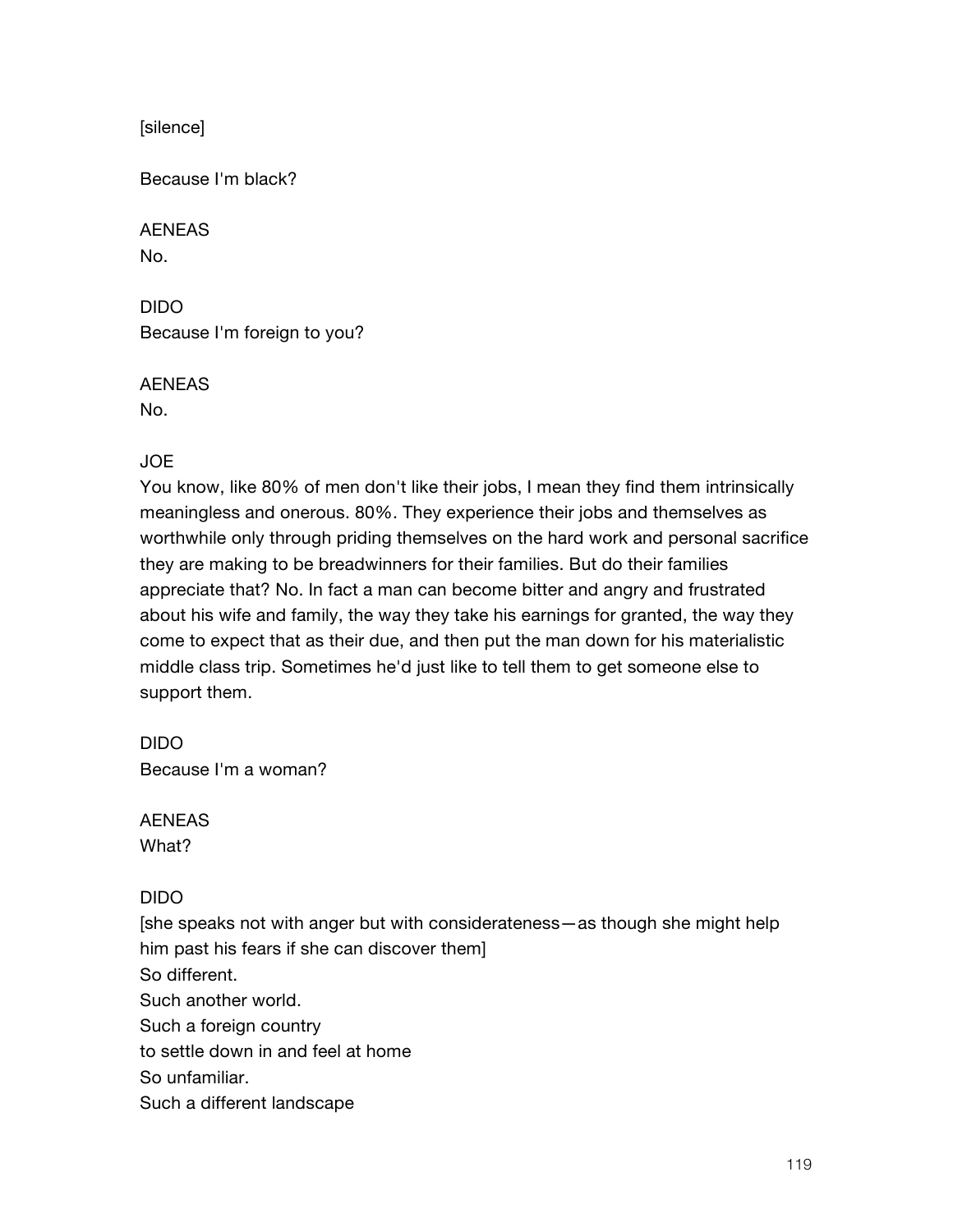such a different way of looking out and seeing the world around you. You might become a different person altogether living here a kind of person you wouldn't even recognize Are you afraid you might not be able to tell where it all might end. What our lives might become. How we might become lost in one another.

#### [Aeneas exits.]

Or else, that you will give up the life you know and then find out this life of ours collapses, too, and you'll be lost it will be too late to recover what you had you'll end your life alone in some country you never meant to come to no shape left to your life no point, no goal, no aim

Or it could end this love at first glance could just be infatuation

#### [Aeneas returns.]

a fling no lasting love or it could lead to something so deep so lifelong such a commitment to another person who might die or make a life with you no one can control and you don't know me stepping into the unknown your only life for all eternity this would be your fate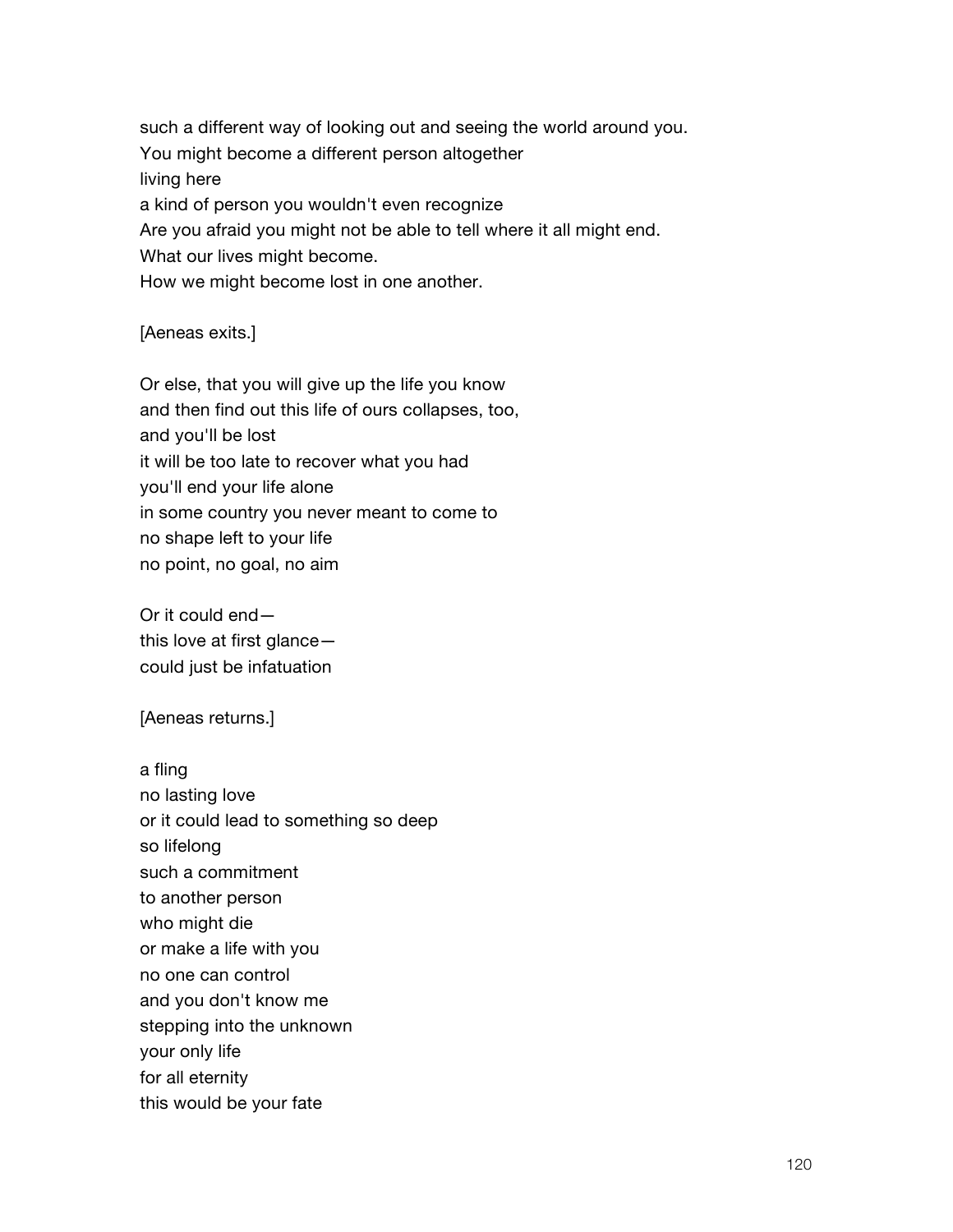#### [silence]

Stay for a while. See if time will change things for you.

[Dido makes her way to the hot tub and climbs in.]

#### AENEAS

If I stay I'm afraid I'll never leave. But I'll stay from weakness, from failure to keep my word, not strength.

[The men of the chorus, lined up against the back wall, say everything Aeneas says, before he says it, overlapping with Aeneas in frantic explanation, so that all the men are expressing these thoughts.]

You know, I have to think about my age and my health how long I have to do the things I set out to do in the world in order to feel okay about myself do the things I think I am capable of doing even have some talent, or gift even what I like to do I mean what I've been trained to do I don't know if this is a difference between men and women where men can't in a way just follow their hearts but have to honor certain obligations they have made and things to do in the world as men/people who were meant to achieve something

Plus I have obligations.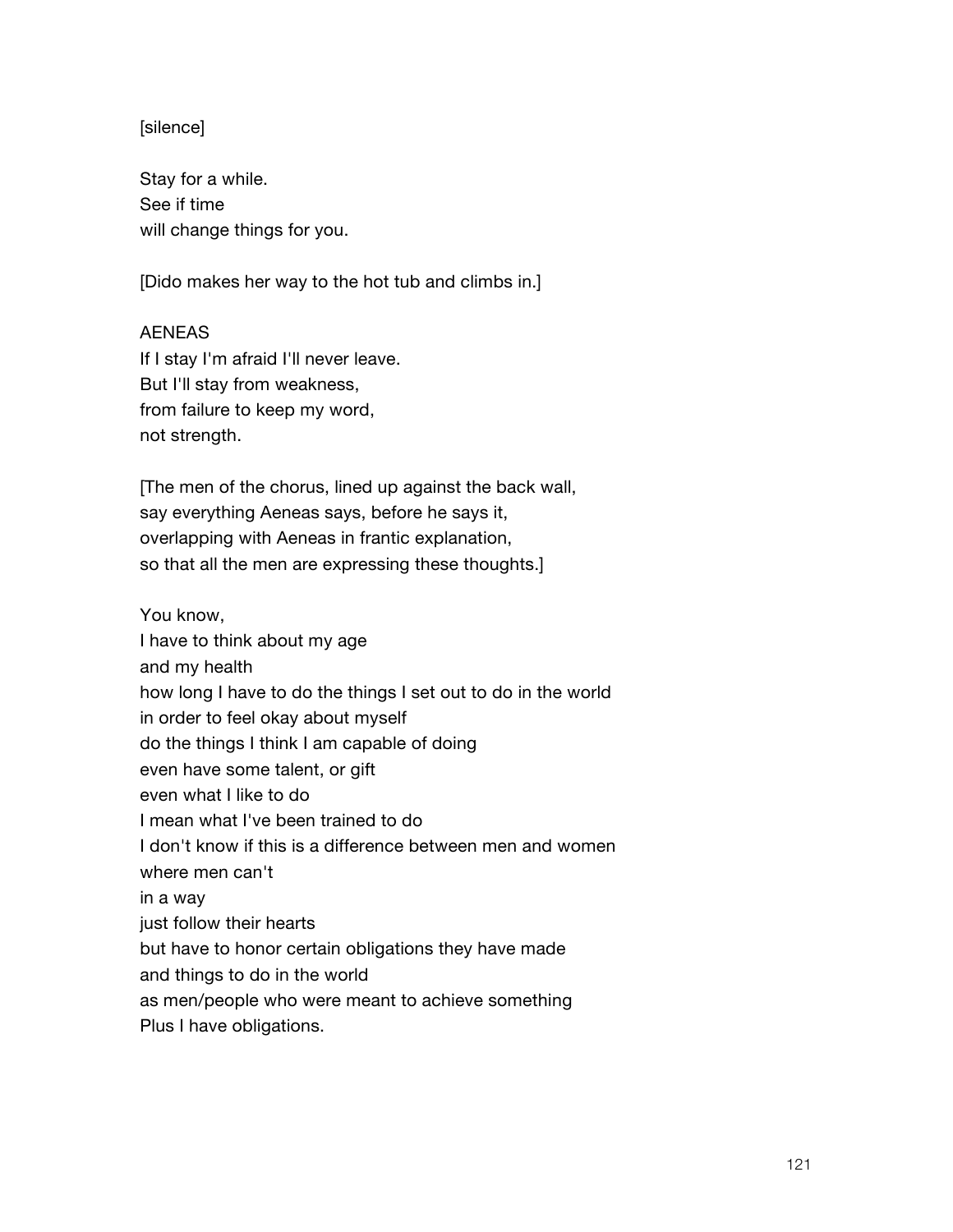I mean I have a friend who had a career in Haiti and South Africa and Paris doing what he thought he could this was someone who had been a conscientious objector or another friend who has been a prison doctor a prison doctor all these years you know what a thankless task that is this guy is a saint and I think what am I doing There are certain things the goals a man has for his life politics his career to feel good about himself to feel he is someone or even just to honor the commitments he has made to feel he is an honest person a man who can be counted on what else is it to be a man if, when you give your word, it can be counted on you stand for something which is, I mean, whether you believe in immortality or not what you have to contribute the best you can do having been raised to DO something men are meant to DO something or else they've just never existed stand by something be ready to die for it put their lives on the line there may even be some deep biological thing to this

[Aeneas speaks by himself.]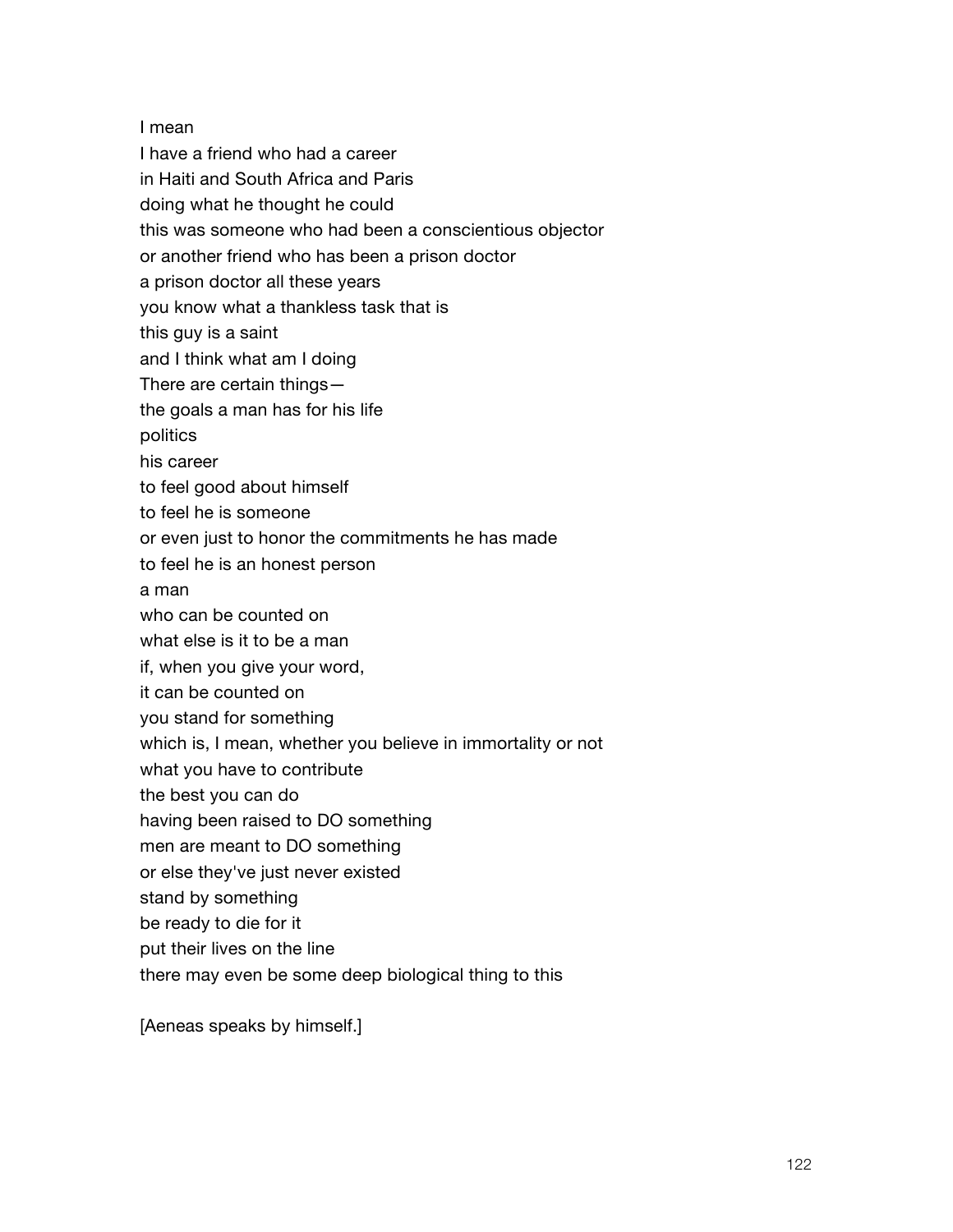I feel it I feel I can't let it go without just annihilating myself.

[silence]

DIDO Okay. Then go.

[Silence.

They hug for a moment and then Dido grabs Aeneas by the hair and pushes him under water. The chorus movements among the men and women become violent pushing and slamming each other into the wall, throwing one another to the ground,

Dido picks up Aeneas's head—he comes up gasping and pushes it under the water again and again.

They are thrashing wildly. She is plunging his head under water over and over. Finally she leaves him submerged.

She drags herself out of the hot tub, exhausted, lies on the floor.

The CHORUS sings.

**CHORUS** When somebody loves you it's no good unless he loves you all the way.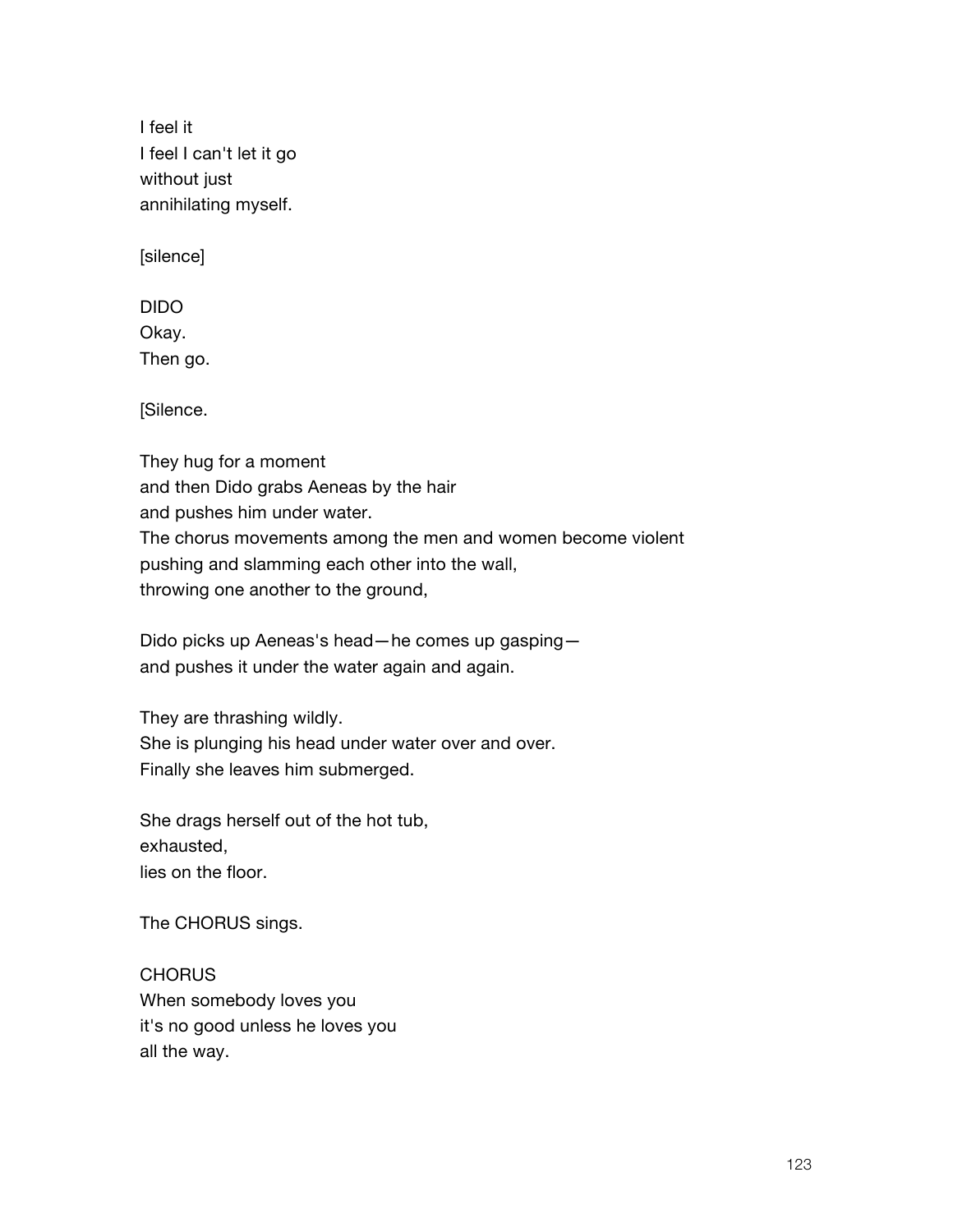Happy to be near you when you need someone to cheer you all the way.

[While the chorus sings this final song, Aeneas drags himself from the hot tub. He is nearly dead or else, he doesn't drag himself from the tub, and he is dead.]

Taller than the tallest tree is that's how it's got to feel Deeper than the deep blue sea is that's how deep it goes if it's real.

[Aeneas collapses on the floor. The chorus members are variously finding their way back to one another, embracing one another.]

When somebody needs you you're no good unless he needs you all the way.

[Slowly, Aeneas drags himself across the floor and puts his arm around Dido, who lies face down on the floor. They lie together,both on their stomachs, exhausted, his arm around her facing opposite directions.]

Through the good or lean years and for all the in between years come what may

Who knows where the road will lead us only a fool would say